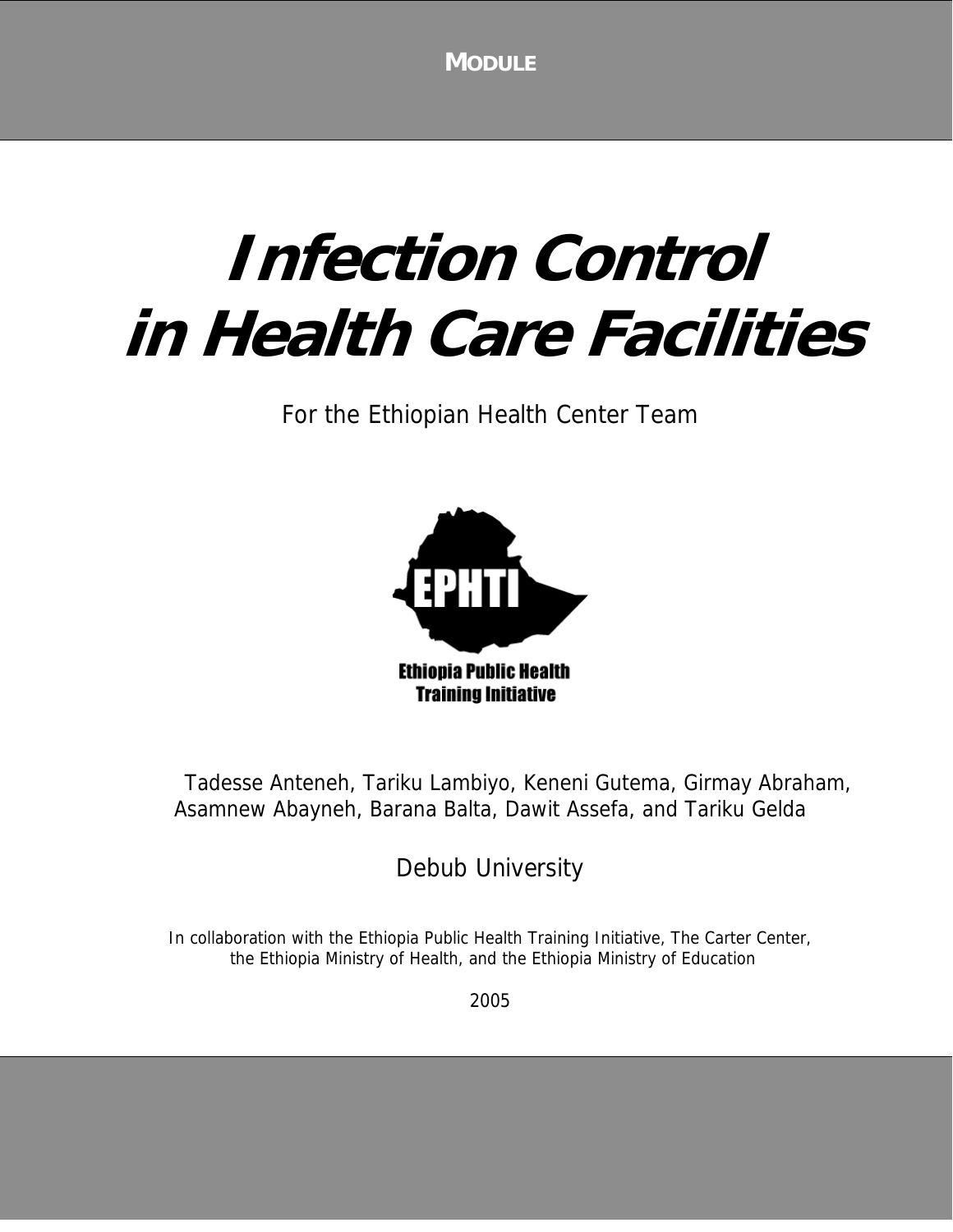

Funded under USAID Cooperative Agreement No. 663-A-00-00-0358-00.

Produced in collaboration with the Ethiopia Public Health Training Initiative, The Carter Center, the Ethiopia Ministry of Health, and the Ethiopia Ministry of Education.

#### **Important Guidelines for Printing and Photocopying**

Limited permission is granted free of charge to print or photocopy all pages of this publication for educational, not-for-profit use by health care workers, students or faculty. All copies must retain all author credits and copyright notices included in the original document. Under no circumstances is it permissible to sell or distribute on a commercial basis, or to claim authorship of, copies of material reproduced from this publication.

#### **©2005 by Tadesse Anteneh, Tariku Lambiyo, Keneni Gutema, Girmay Abraham, Asamnew Abayneh, Barana Balta, Dawit Assefa, and Tariku Gelda**

All rights reserved. Except as expressly provided above, no part of this publication may be reproduced or transmitted in any form or by any means, electronic or mechanical, including photocopying, recording, or by any information storage and retrieval system, without written permission of the author or authors.

*This material is intended for educational use only by practicing health care workers or students and faculty in a health care field.*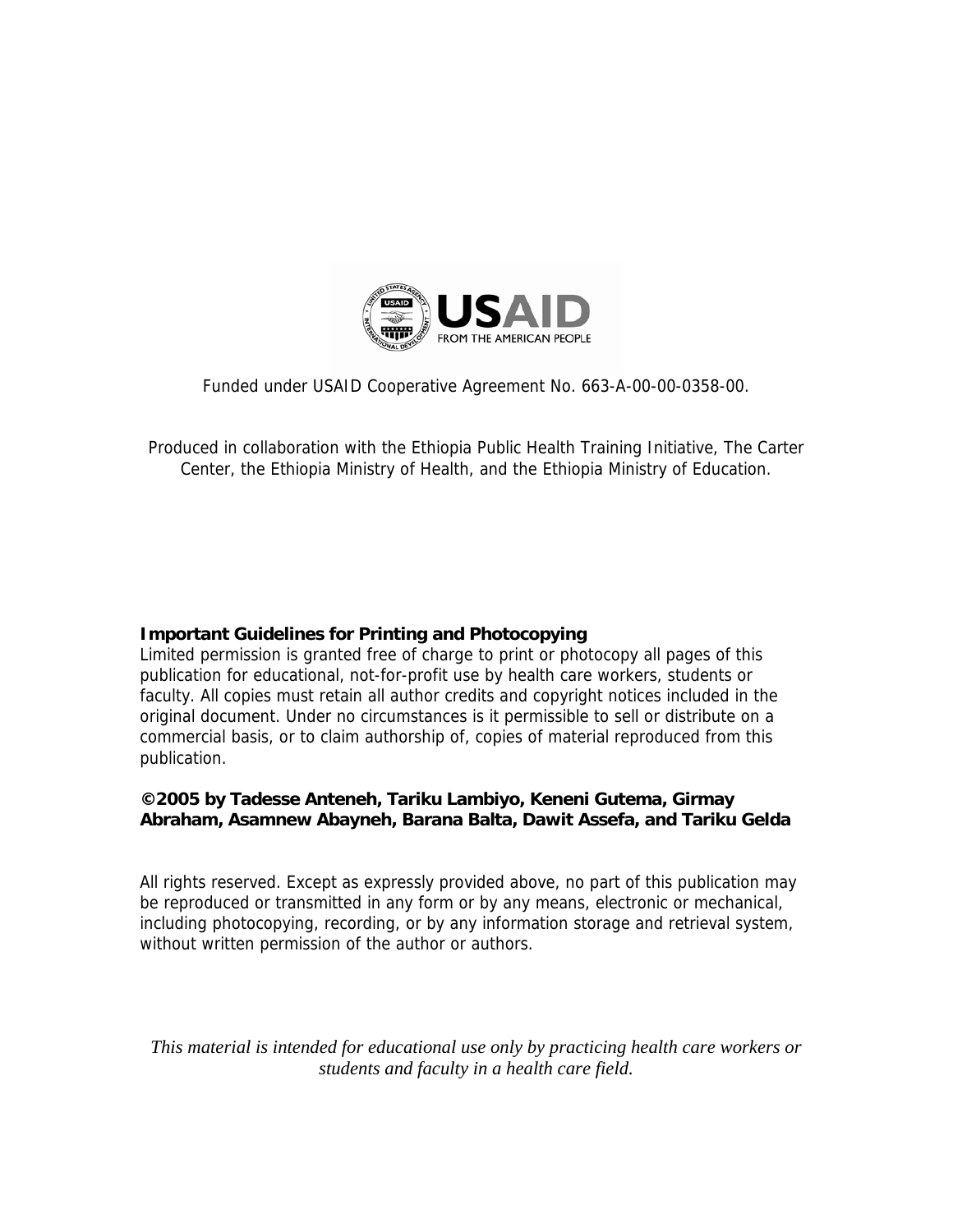| <b>TOPIC</b><br><b>PAGE</b>                                            |  |
|------------------------------------------------------------------------|--|
|                                                                        |  |
|                                                                        |  |
|                                                                        |  |
|                                                                        |  |
|                                                                        |  |
|                                                                        |  |
|                                                                        |  |
| 2.2 Significance and brief description of the problem 17               |  |
|                                                                        |  |
|                                                                        |  |
|                                                                        |  |
|                                                                        |  |
|                                                                        |  |
| 2.8 Standard precautions in infection prevention and control in HCFs28 |  |
|                                                                        |  |
| 2.10 Waste management and infection control committee44                |  |
|                                                                        |  |
|                                                                        |  |
|                                                                        |  |
|                                                                        |  |
| 3.3 Satellite module for Medical Laboratory Technicians81              |  |
|                                                                        |  |
|                                                                        |  |
|                                                                        |  |
|                                                                        |  |
|                                                                        |  |
|                                                                        |  |

## **TABLE OF CONTENTS**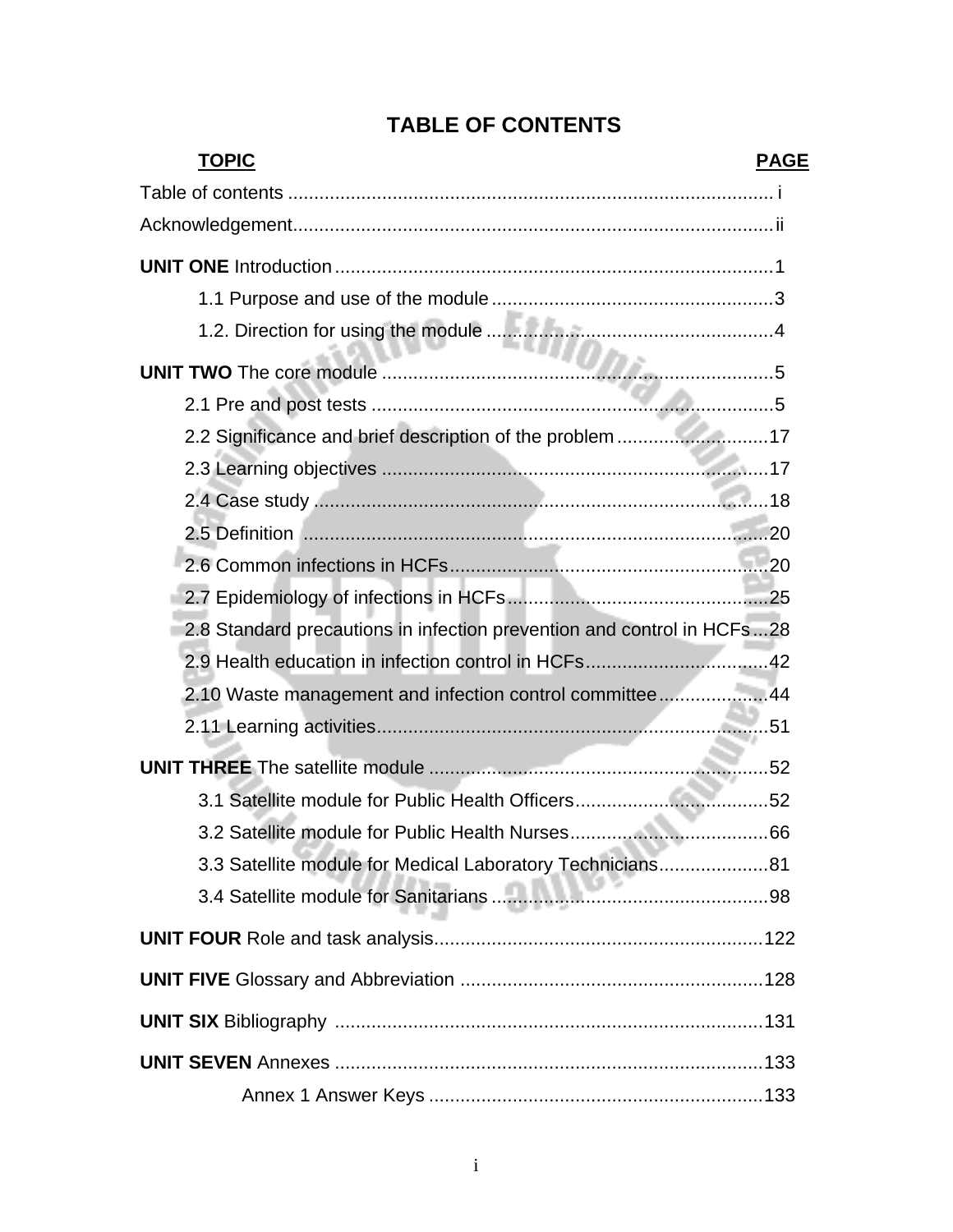#### **Acknowledgments**

We are greatly indebted to the Carter Center for supporting the preparation and development of this module as part of the Ethiopian Public Health Training Initiative.

The development of the module has gone through series of workshops, meetings and individual as well as group work within the institution.

Our special heartfelt thank goes to the reviewers – Dr. T. Jacobs (University of Washington,Seatle,WA,USA), T. Grace Emori (Jacksonville, Oregon), Dr. Abera Kumie (AAU) and Ato Kebede Faris for their constructive comments. Most of their comments are being incorporated as part of the module owing to their importance in infection control in health care facilities.

There were critical comments and relevant suggestions from the following reviewers - Dr. Alemayehu Bedane, Mr. Worku Teferra, Mr. Mezgebu Yitayal, Mr. Arega Aweke, Mr. Misganaw B/Sellasie, and Mr. Moges Derbie from Dilla College of Teacher's Education and Health Sciences.

We are also grateful to Ms. Carla A. Gale and Mr. Aklilu Mulugeta for the overall organization of the workshop and logistic support during the process of module eldolitis - aviteitr development.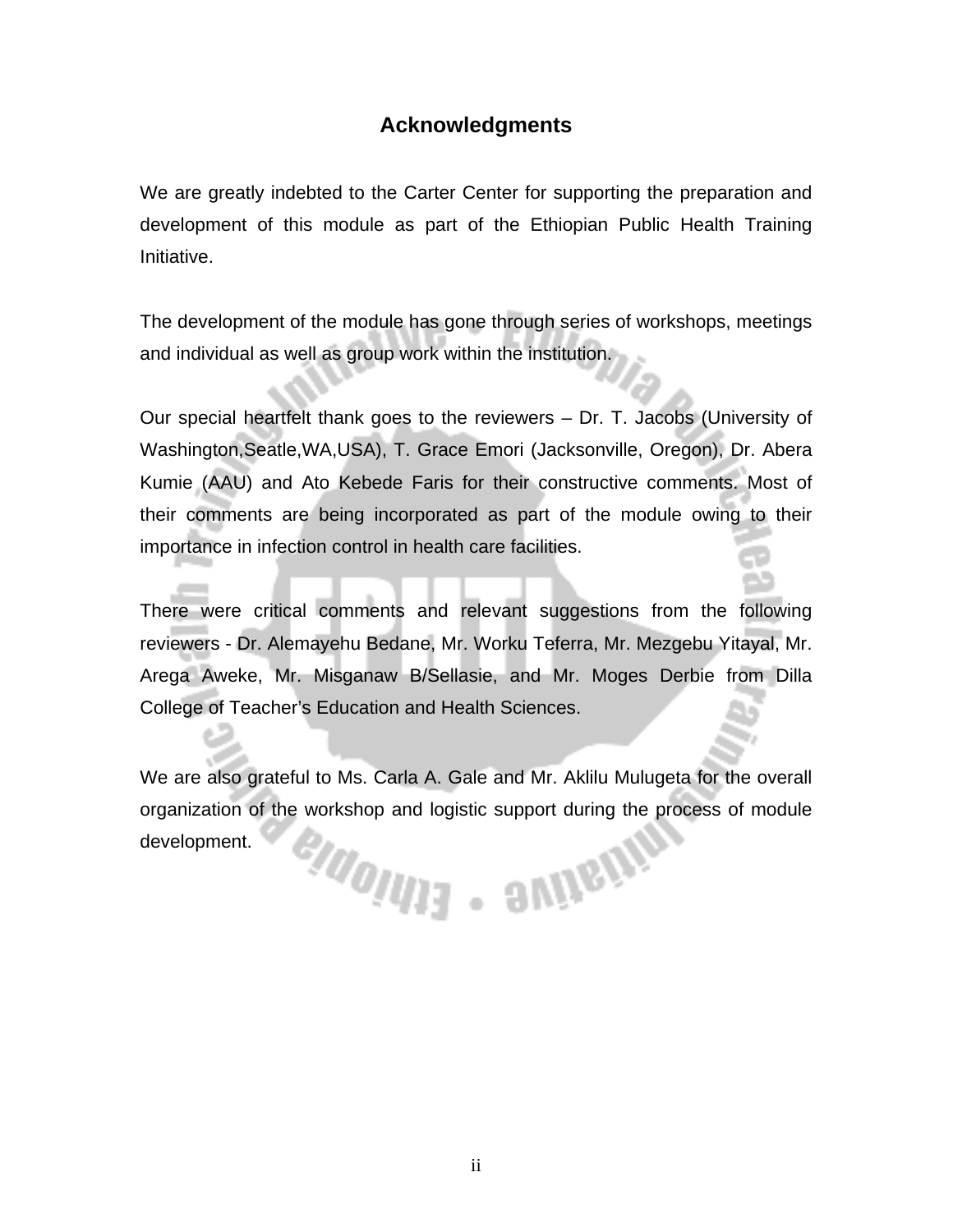## **UNIT ONE INTRODUCTION**

"A century ago hospitals were hazardous places. Postoperative infection was so common that suppuration was referred to as "laudable pus"; its presence was thought to indicate a useful reaction to injury. Delivery of babies often resulted in peuperal sepsis and death. Very little was known about the cause or spread of infectious disease; as a result hospital employees, physicians and nurses often developed contagious diseases after exposure to infected patients…neither personal nor environmental cleanliness was considered important. Flies and other insects were regarded as nuisances rather than as threats to health. Techniques to sterilization, disinfection and antisepsis were either unknown or unproven.

Infections in the health care facilities are major public health problems and often a source of great concern to clients, family, staff and community at large. The problem has global distribution but it is more palpable in the developing world, including our country, where hygiene and sanitation standards are low. They are commonly caused by bacteria (staphylococci, E. coli, etc) followed by viruses, protozoa, helminthes and fungi. They are transmitted from client to client, from client-to-staff or vice versa and from the health institution's environment, food, water etc. to clients and staff. These infections are important because:

- 1) They affect patients who are already sick due to other diseases and with little capacity to resist such additional infections and hence have poor outcomes.
- 2) They affect staff (health or auxiliary) who move from one room to another and remain in close contact with many other patients consequently infecting themselves and enhancing the chances of proliferation.

1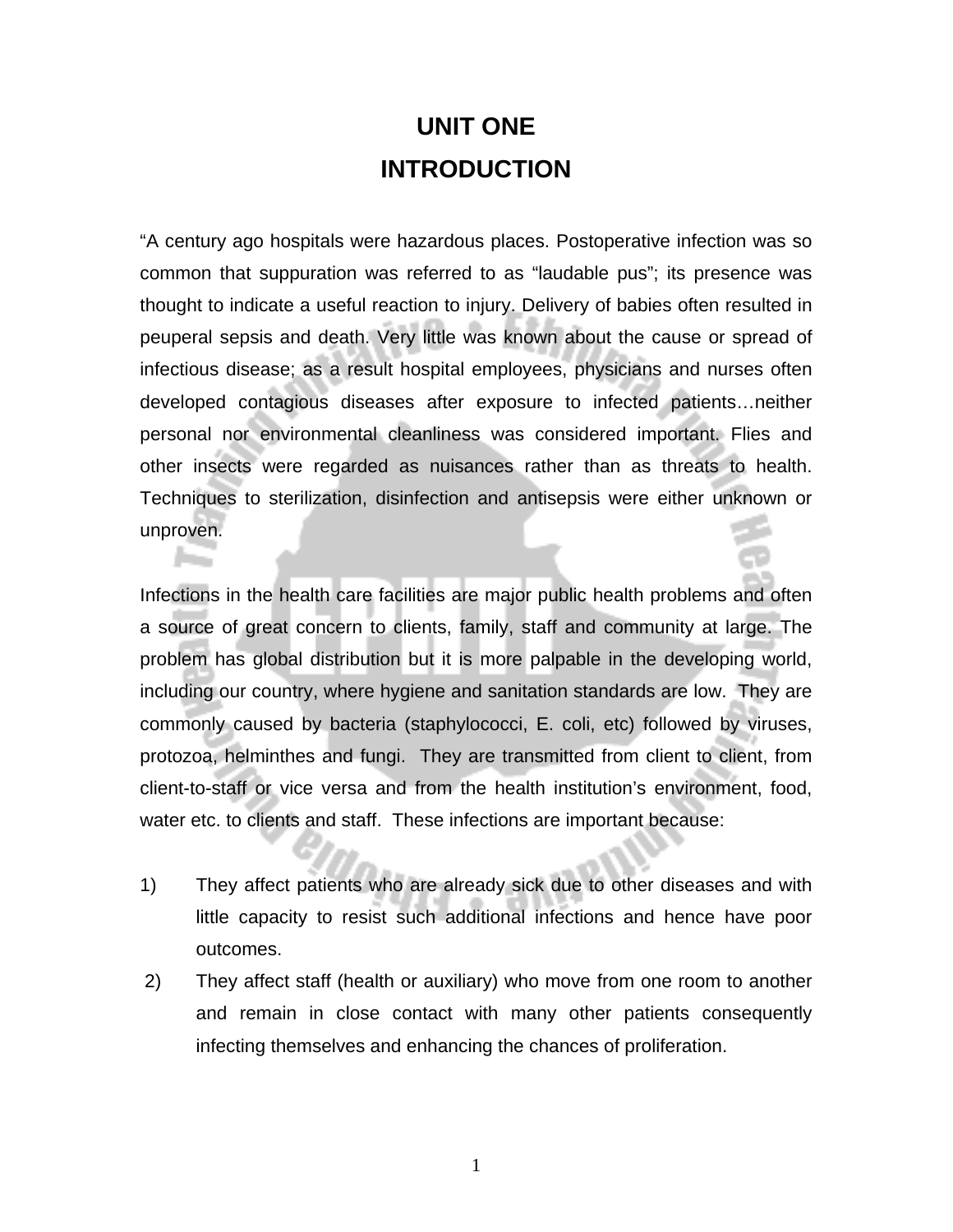- 3) The manifestation of infection is obscured (overshadowed) by the initial illness which delays early detection and treatment.
- 4) They are in many cases resistant to the commonly used antibiotics and some, such as HIV, are not curable.
- 5) Some infections in health care facilities are difficult to eradicate.

For these reasons focusing on the prevention and control of these infections is much better. It is more cost-effective than the treatment of individual cases or the control of epidemics.

This module has two major parts: the core and satellite modules. The core module is comprehensive, consisting of parts that should be known by all members of the team. The satellite modules are developed for specific categories of professionals within the health center team. Thus the core module will mainly focus on causative agents, their source, predisposing conditions, routes of transmission and distribution of the most common infections in health care facilities. It will also describe the standard precautions for their prevention and control and stress the formation of surveillance and infection control committees and their responsibilities. On the other hand, each satellite module will focus on the duties and responsibilities of a specific category of professionals (HO, PHN, EH and MLT) without much overlap of activities. Therefore the satellite module for HO deals with identification and management of infections in HCF. It highlights the HO's managerial role in organizing the surveillance and infection control committee. Similarly the satellite module for public health nurses discusses the important nursing procedures and techniques for the prevention and control of infections. Likewise the satellite module for environmental health technicians describes the role of these professionals in infection prevention and control, hygienic methods to be practiced and the proper collection and disposal of infectious (and non-infectious) waste in the health care facilities. Last but not least is the satellite module for MLT that deals with techniques of specimen collection and handling, as well as the safety precautions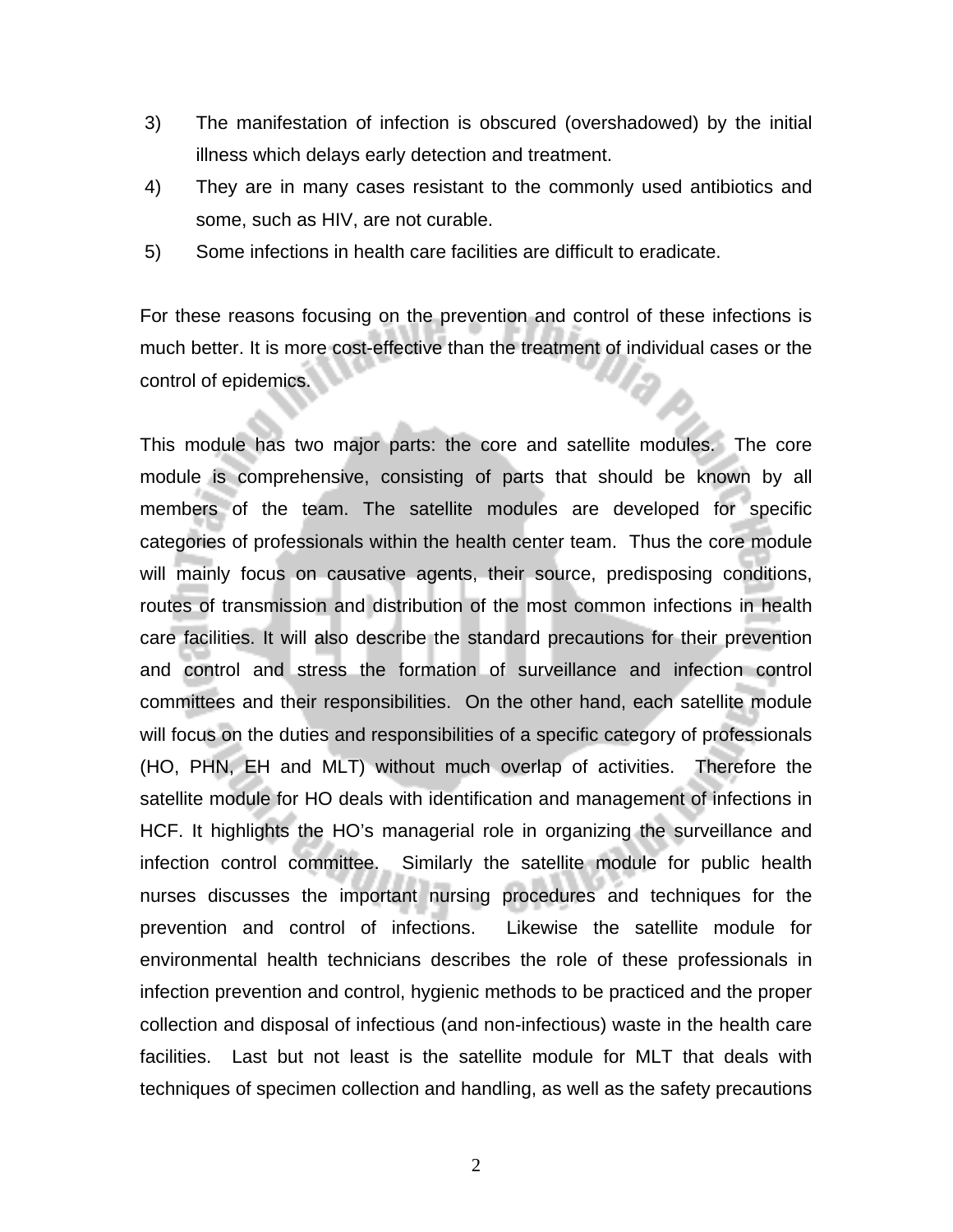necessary in the laboratory setting. It also deals with the identification of causative agents.

We hope this module will serve as a guide and readily available reference on infection prevention and control in the health facilities in Ethiopia by providing basic and-up-to-date information in this area. The writers would like to inform readers that this module is not a substitute for any book or written material developed on the subject. Finally it should be noted that the contents are periodically revised and are subject to changes to meet requirements of new scientific developments in the area.

## **1.1 Purpose and use of the module**

Modules are educational materials that use basic theories and scientific findings and are intended to be comprehensive documents on the subject. A careful synthesis of these materials by the module development team resulted in the comprehensive document.

This module mainly focuses on, and emphasizes, teamwork in solving health center problems viz. Health Officers, Public Health Nurses, Environmental Health, and Medical Laboratory Technicians all working together in various health center programs.

This module aims to:

- Alleviate the shortage of reading materials in the health center
- **Providing basic information on infections in health care facilities.**
- Act as a refresher course on infection control
- Creates awareness and common responsibility among health center teams
- Develop control measures for frequently occurring severe infections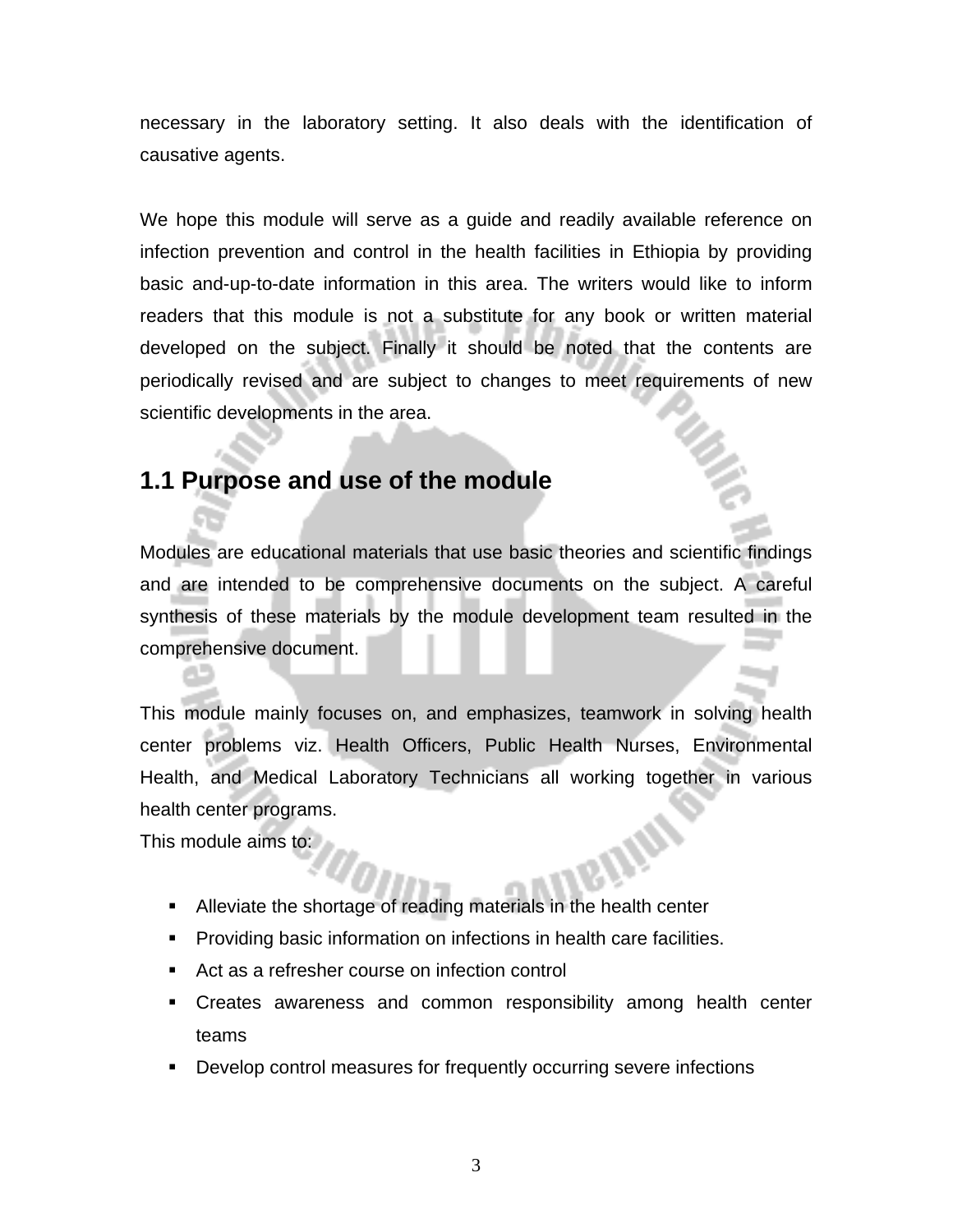## **1.2 Directions for use of this module**

In order to make the most effective use of this module the reader should adhere to the following directions:

- Read the introduction and purpose of the module first.
- Read the pre-test and attempt to answer the questions from the core module related to specific professions
- Read and study the contents of the core module
- Discuss the relevance of the contents with other team members
- Apply the knowledge and basic skills in day-to-day activities
- **If additional information is needed, read the relevant topics and subject** matter from the references given

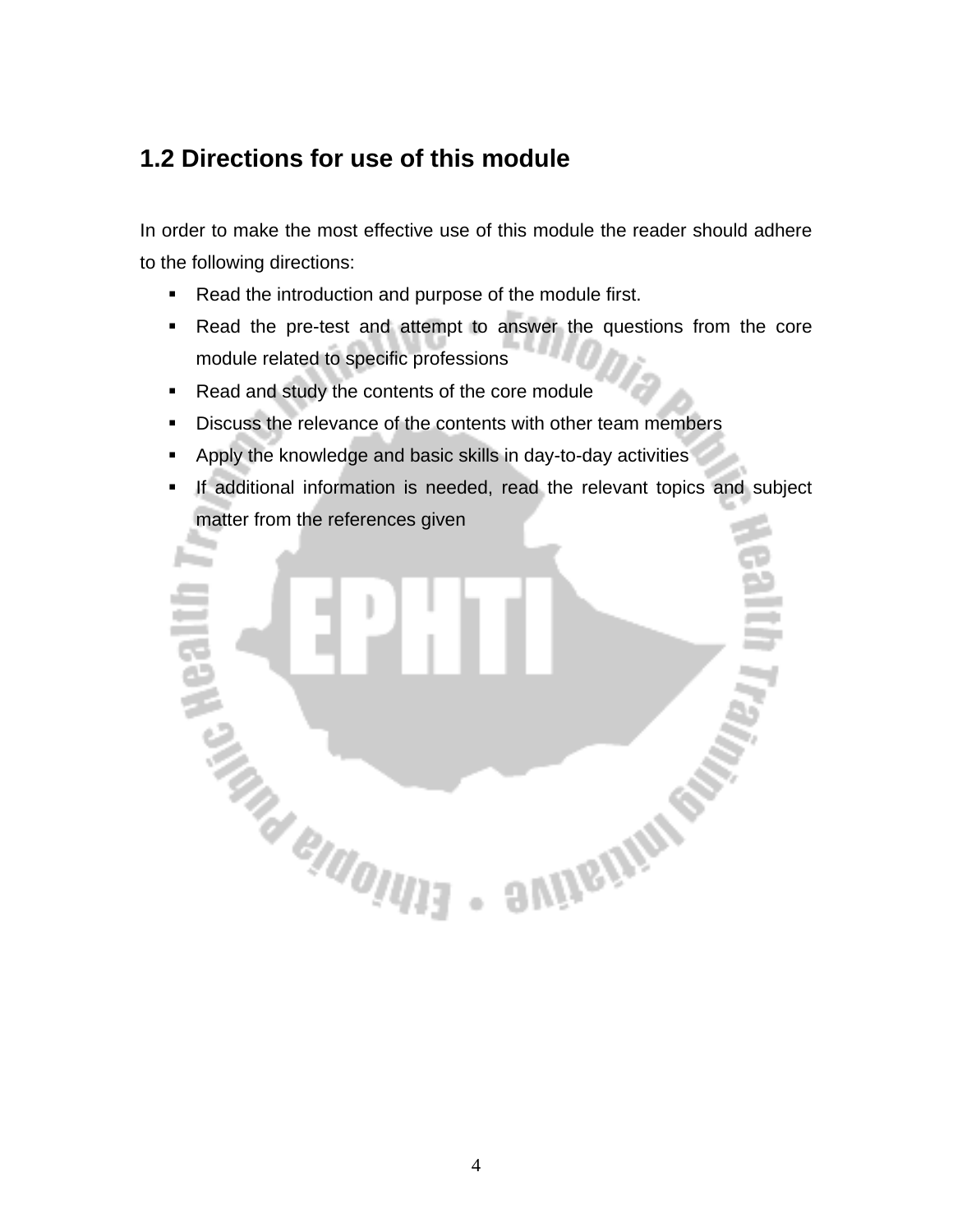## **UNIT TWO CORE MODULE**

#### **2.1. Pre- and Post-test**

## **2.1.1. Pre- and post-tests for the Health Center Team (From the Core Module)**

#### *Directions: For the multiple choice questions, circle the best response*

- 1. The aim of health education in infection control in HCFs is:
	- A. To increase the awareness of patients and attendants in HCFs.
	- B. To involve patients, attendants, health professionals and auxiliary staff in the prevention and control of infection.
	- C. To ensure the health professionals' involvement in the continuous **n** monitoring of infection control activity in HCFs
	- D. All of the above.
- 2. What are the sources of infection in a health care center?
	- A. Health personnel
	- B. Contaminated equipment
	- C. Contaminated air
	- D. Other patients
	- E. All of the above.
- 3. Regarding wound infections the wrong statement is/are:
	- A. They can be classified as accidental and surgical
	- B. Accidental wounds are clean most of the time
	- C. Accidental wounds are more common in health centers
	- D. Pseudomonas aeroginosa can infect burn wounds
	- E. Infection in dirty wounds is usually polymicrobial.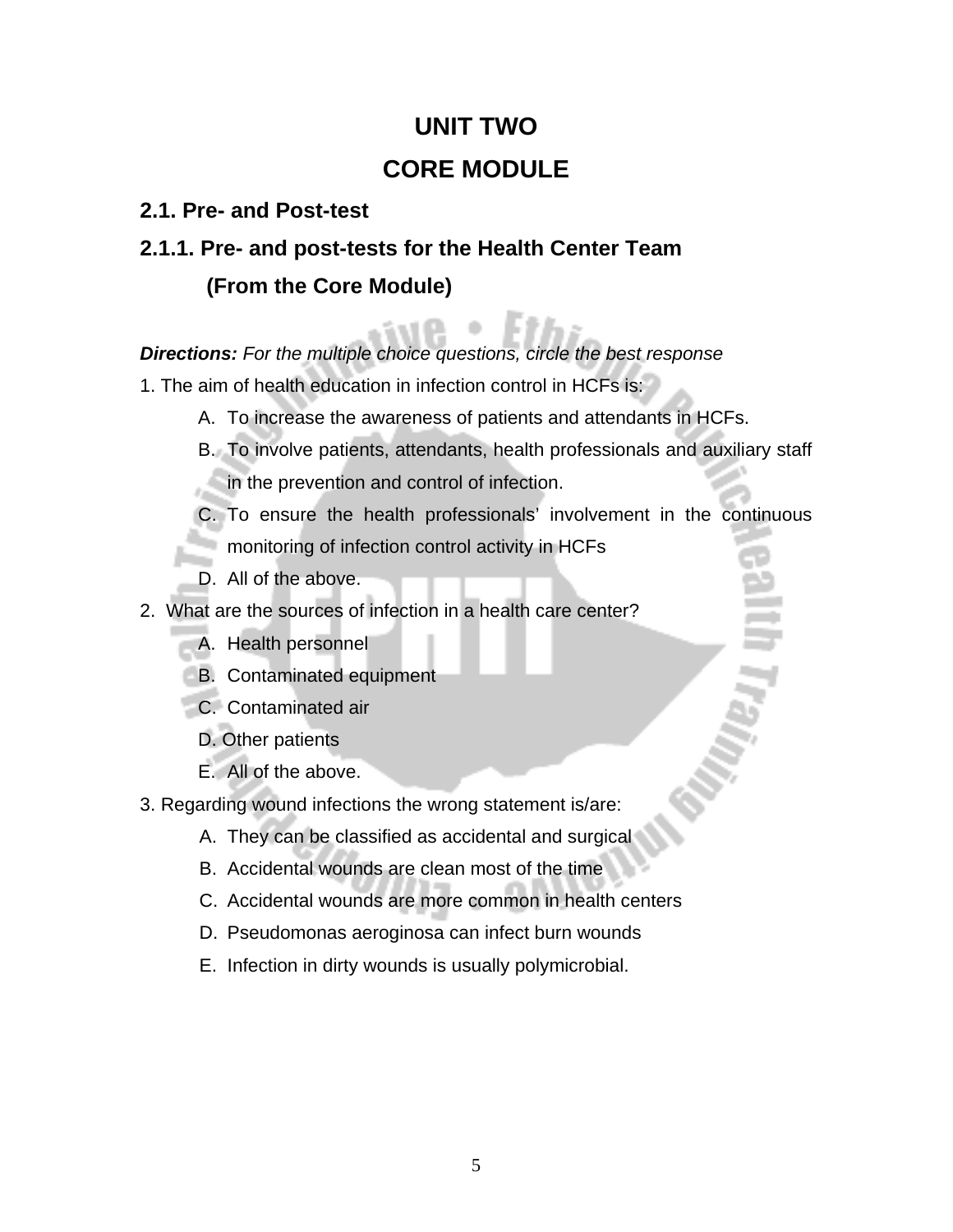- 4. Infection control and prevention in HCFs requires knowledge that:
	- A. Microbial resistance patterns are important
	- B. Hand washing is an important preventive procedure for HCF infection
	- C. Viruses and helminthes are the most common causes of HCF infection
	- D. Most of the HCF infections are preventable
	- E. All of the above.
- 5. Which one of the following is the most common HCF infection?<br>A. UTI<br>Pheumonia
	- A. UTI
	- B. Pneumonia
	- C. Malaria
	- D. Sepsis
	- E. None of the above.
- 6. Which of the following are the sources of infection in HCFs?
	- A. Infected infusants
	- B. Antiseptic solutions
	- C. Health personnel
	- D. Medical equipment
	- E. All of the above.
- 7. Infections in HCFs are different from infections in the general community in that infections in HCFs are:
	- A. Resistant to commonly used antibiotics because most of them are caused by viruses like HIV
	- B. More costly to treat
	- C. Associated with high mortality and morbidity
	- D. Difficult to diagnose
	- E. All of the above except A.
- 8. Who do you think should take health education or refresher training in infection control in HCFs? Why?

*\_\_\_\_\_\_\_\_\_\_\_\_\_\_\_\_\_\_\_\_\_\_\_\_\_\_\_\_\_\_\_\_\_\_\_\_\_\_\_\_\_\_\_\_\_\_\_\_\_\_\_\_\_\_\_\_\_\_\_\_\_\_\_\_*

*\_\_\_\_\_\_\_\_\_\_\_\_\_\_\_\_\_\_\_\_\_\_\_\_\_\_\_\_\_\_\_\_\_\_\_\_\_\_\_\_\_\_\_\_\_\_\_\_\_\_\_\_\_\_\_\_\_\_\_\_\_\_\_\_*

*\_\_\_\_\_\_\_\_\_\_\_\_\_\_\_\_\_\_\_\_\_\_\_\_\_\_\_\_\_\_\_\_\_\_\_\_\_\_\_\_\_\_\_\_\_\_\_\_\_\_\_\_\_\_\_\_\_\_\_\_\_\_\_\_*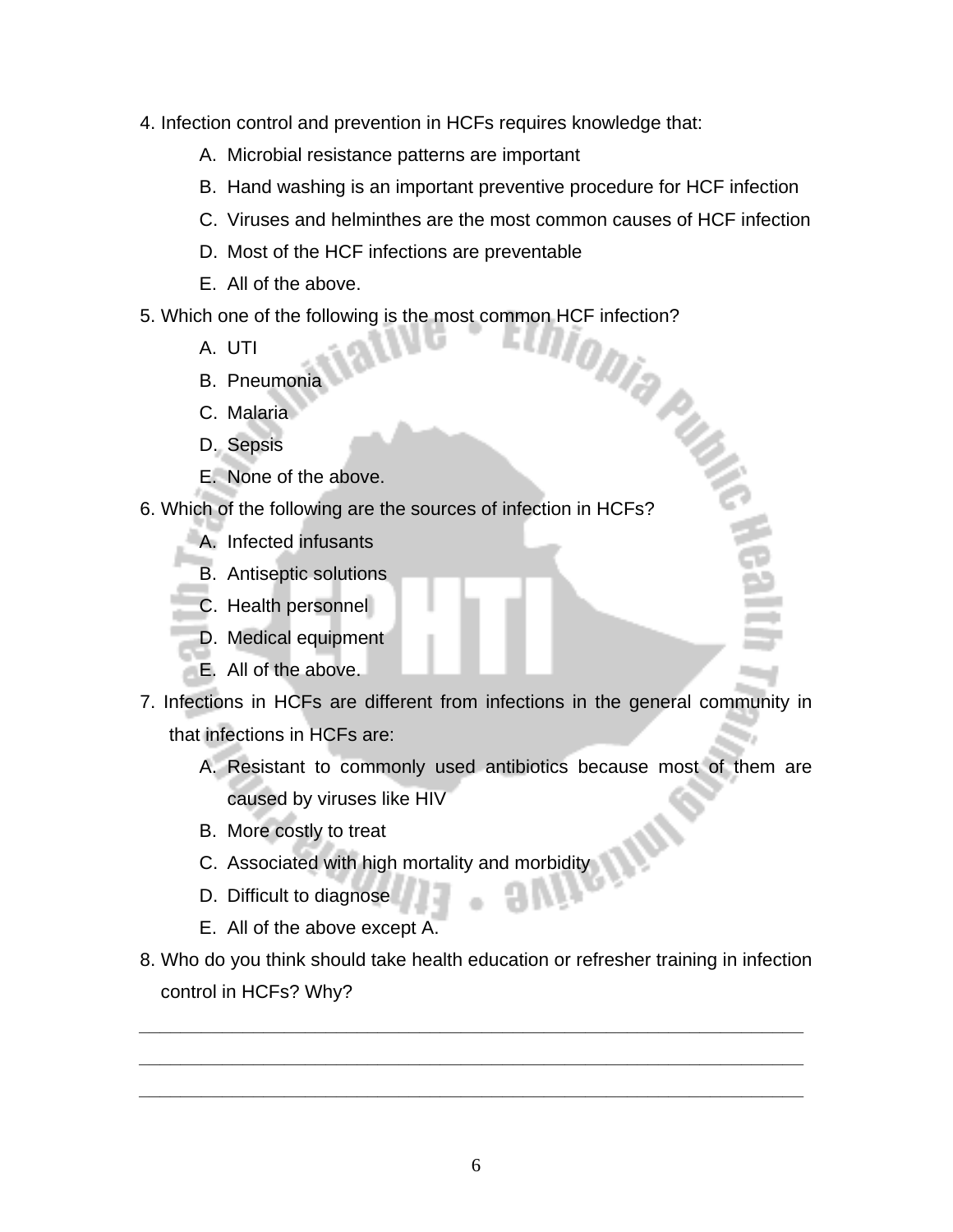- 9. Who are the members of waste management committee in infection control in HCFs?
- 10. What are the responsibilities of the Head of the Health Center in infection control management committees?  $\mathsf{b}$ )  $c)$  $\mathsf{d}$  $e)$ 11. What are the types of surveillance in HCFs?  $a)$ the control of the control of the control of  $b)$ 12. Describe the common infection syndromes in HCFs.  $\mathbb{R}^2$ 13. List the steps in out break investigations in HCFs.
- 14. Write the responsibilities of department heads in infection control in HCFs.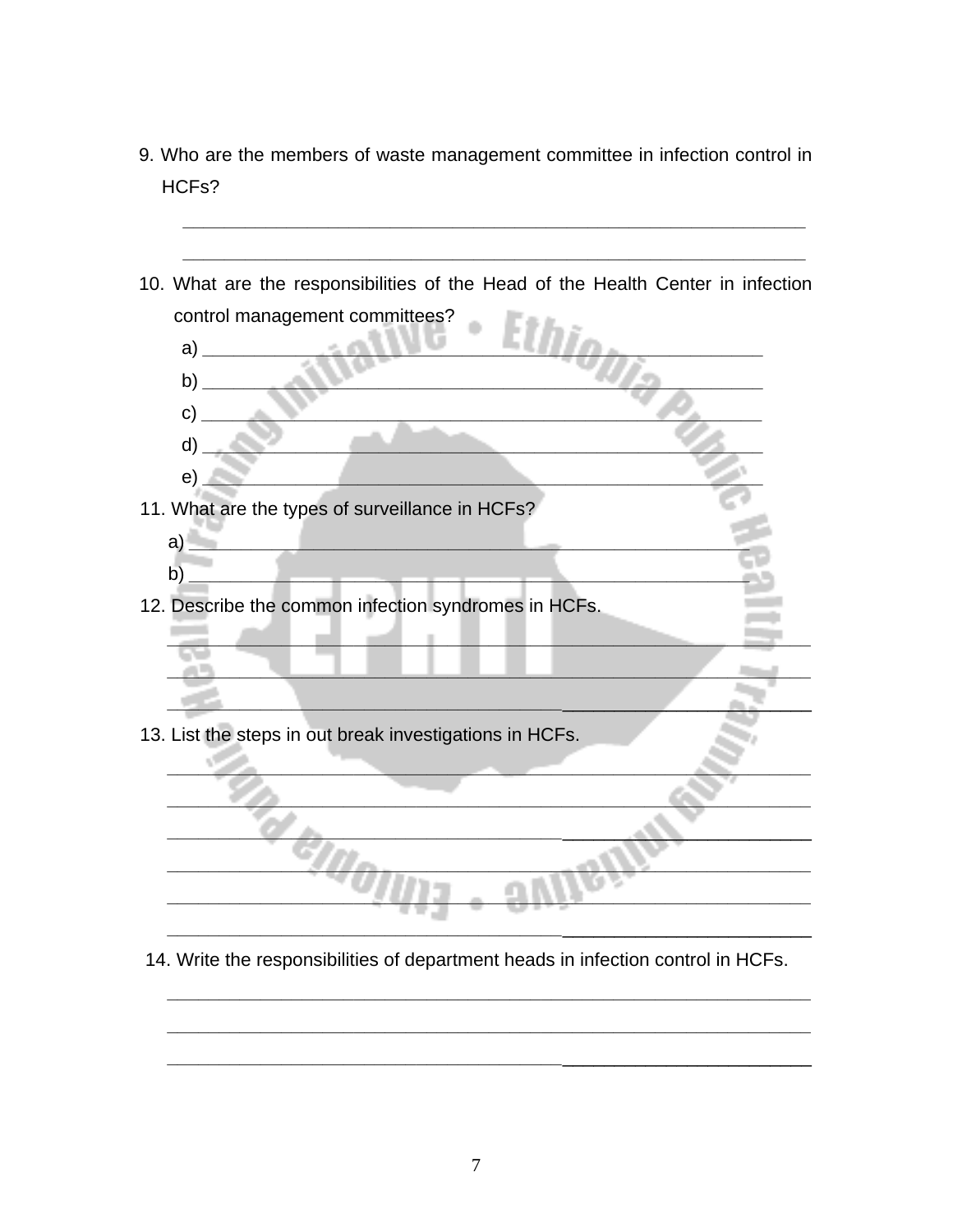## **2.1.2. Pre and post tests for specific categories of the Health Center Team (from the Satellite Module)**

#### **2.1.2.1. Health Officers**

*Directions: Choose the correct response by writing the letter*

- 1. Regarding wound infections which one of the following is true?
	- A. Prophylactic antibiotics with tetanus antitoxin are the best in wound infection control and prevention
	- B. Proper wound management includes thorough cleaning and debridement of the wound
	- C. Presence of foreign bodies (e.g. catheter, suture) increases the risk of wound infection
	- D. All accidental wounds should be primarily sutured
	- E. B and C.
- 2. For pneumonia in a HCF:
	- A. The commonest cause is S. pneumonia
	- B. Comatose patient is at high risk
	- C. It can be treated effectively using commonly used antibiotics
	- D. It can be easily diagnosed
	- E. All of the above.
- 3. Which one of the following is wrong regarding IV related bacteremia?
	- A. Coagulase negative staphylococcus species are the commonest cause
	- B. Primarily caused by contaminated IV fluids
	- C. History and physical examination are not important for diagnosis
	- D. Treatment doesn't involve the removal of the IV line
	- E. It is not a life threatening infection.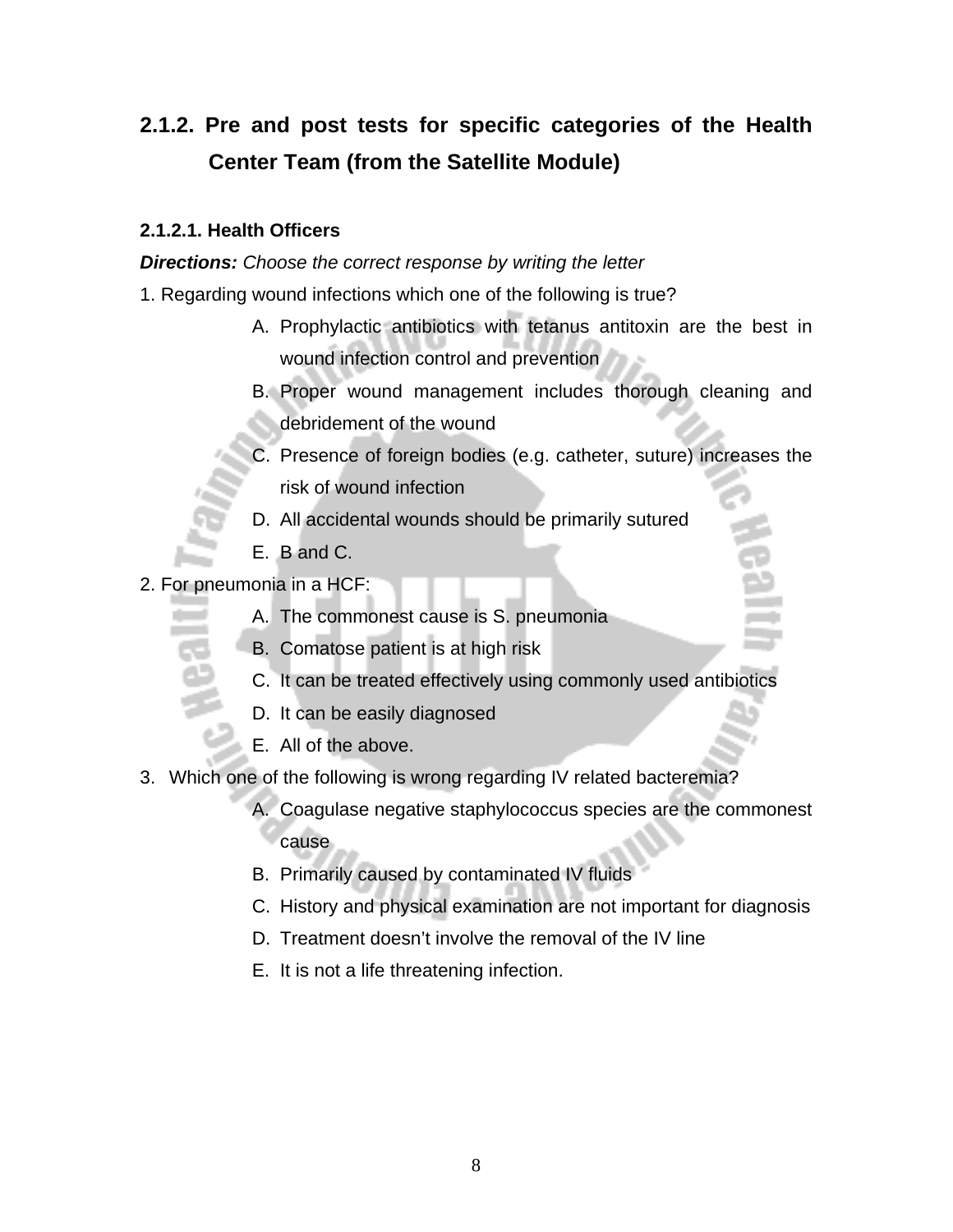- 4. To reduce the risks of UTI in HCFs which of the following is correct?
	- A. Avoid unnecessary catheterization
	- B. Irrigate with antiseptic solutions
	- C. Aseptic techniques should be followed during insertion
	- D. Use of a condom catheter in a male when prolonged catheterization is indicated
	- E. None of the above.
- 5. A 40 year old male patient came to the HC with complaints of trauma to his left foot secondary to a traffic accident two hours ago. The patient sustained extensive soft tissue injury with obvious injury to the muscle tissues with visible bone, blood vessels and nerves. There was gross contamination of the wound with soil with visible gravel and pieces of wood. There was however no sign of fracture or neurovascular damage.

The management of this patient includes:

- A. Cleansing, debridment, systemic antibiotics and tetanus antitoxin
- B. Primary closure of the wound
- C. Urgent referral to the hospital
- D. Leaving wound open/undressed
- E. All of the above.
- 6. Which one of the following microbial classes is a major cause of infection in - avnem the HCF?
	- A. Bacterial
	- B. Viral
	- C. Fungal
	- D. Helminthic.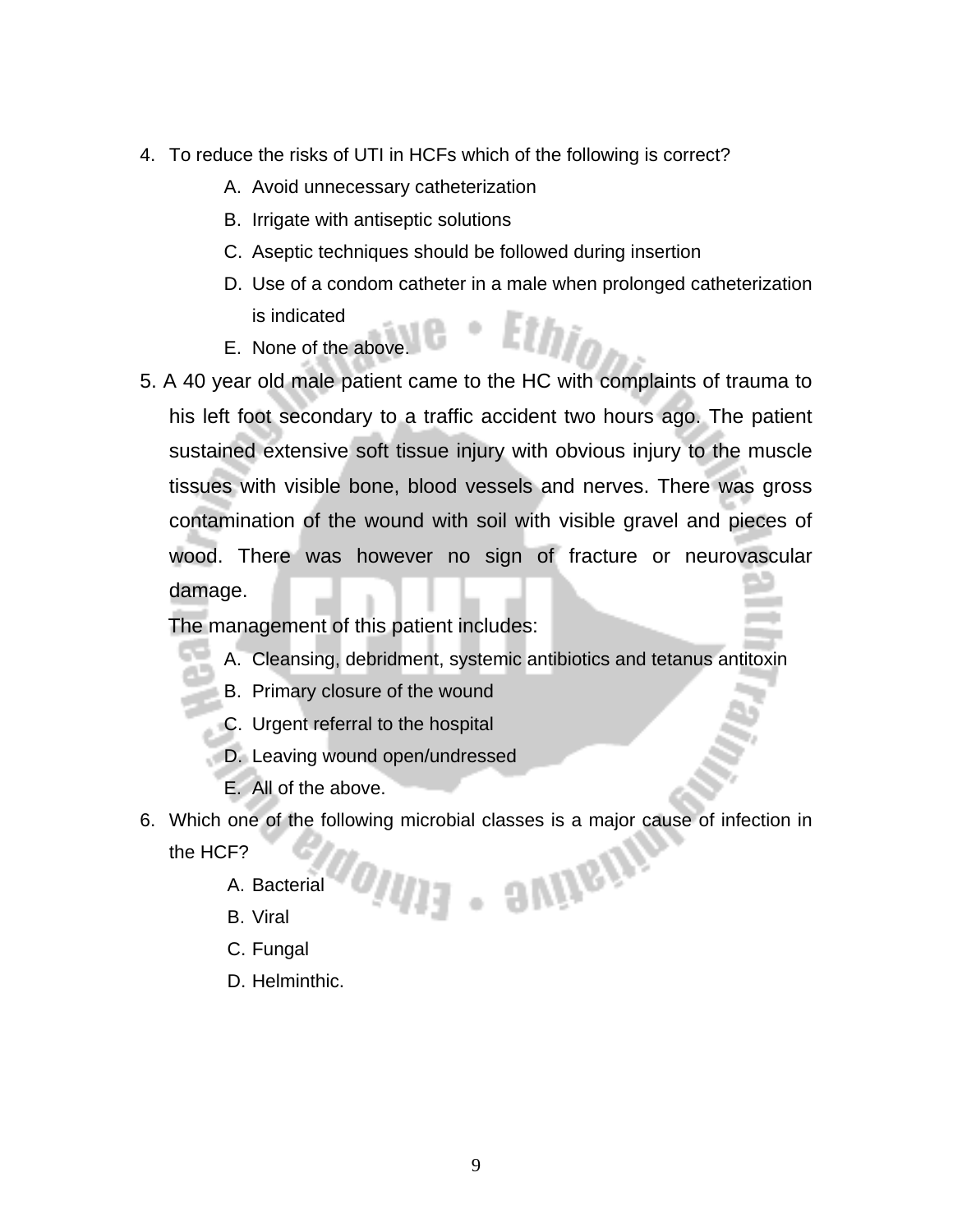- 7. Which one of the following risk factors contributes to the development of UTI in HCFs?
	- A. Catheterization
	- B. Instrumentation
	- C. Urinary tract anomalies
	- D. All of the above.
- 8. Which of the following bacteria is a major cause of UTI?
	- A. Proteus mirabilis
	- B. Enteroccocus
	- C. Escherichia coli
	- D. Pseudomonas aeroginosa

#### **2.1.2.2. Public Health Nurses**

#### *Directions: Answer the following questions accordingly*

1. Which of the following types of decontamination ensure the destruction of pathogens from clients/objects?

**PHATE** 

- A. Cleaning
- B. Disinfection
- C. Sterilization
- D. All of the above.

2. What is the normal level of temperature and duration of boiling at sea level for **SVIIGIN** disinfection?

- A.  $90^{\circ}$ C for 20 minutes
- B.  $100^{\circ}$ C for 20 minutes
- C.  $121^{\circ}$ C for 10 minutes
- D. None of the above.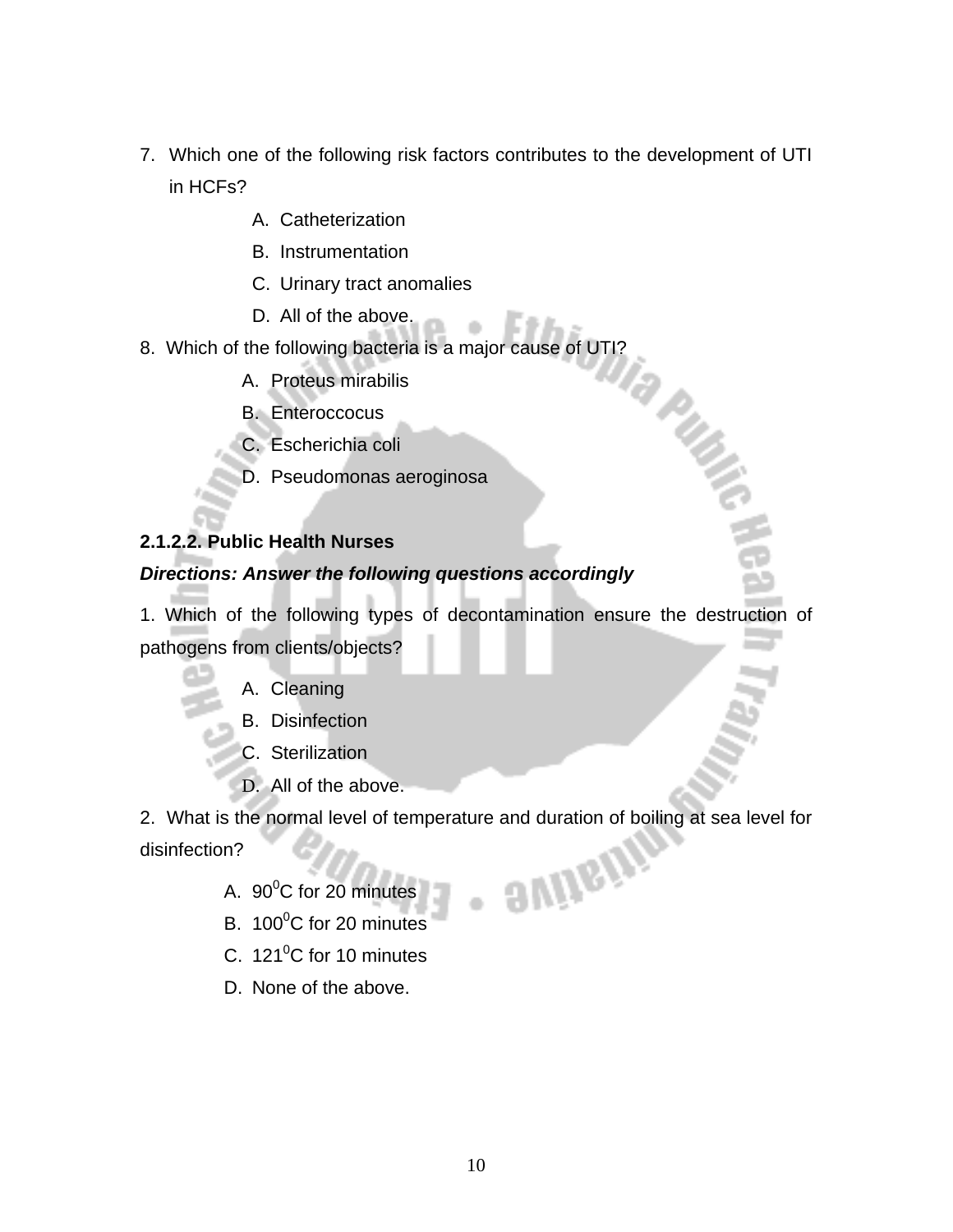- 3. Which of the following types of barrier methods stop the spread of microorganisms from clients to staff?
	- A. Gloves
	- B. Masks
	- C. Eye glasses
	- D. Aprons and gowns
	- E. All of the above.
- 4. Which types of sterilization is/are ultimate alternatives for non-reusable materials in Health care facilities? **PMB** 
	- A. Flaming
	- B. Steaming under pressure
	- C. Autoclaving
	- D. Incinerating.
- 5. Which of the following dressing techniques is not part of the guidelines for keeping wound sites clean?
	- A. No need to determine the type of wound for dressing
	- B. Keep all articles sterile in contact with the wound
	- C. Keep the wound clear
	- D. Protect skin from irritations.
- 6. The following are true for parental procedures except:
	- A. Clean the site with antiseptic solutions
		- B. Allow time to dry antiseptics
		- C. Start a circular motion from outside to inside during cleaning
		- D. None of the above.
- 7. Which of the following techniques is acceptable preparation for entering into a solution room?
	- A. Obtain needed equipment
	- B. Enter to wear gown and mask
	- C. Wash hands after gowning
	- D. Remove watch and articles before gowning
	- E. All except C.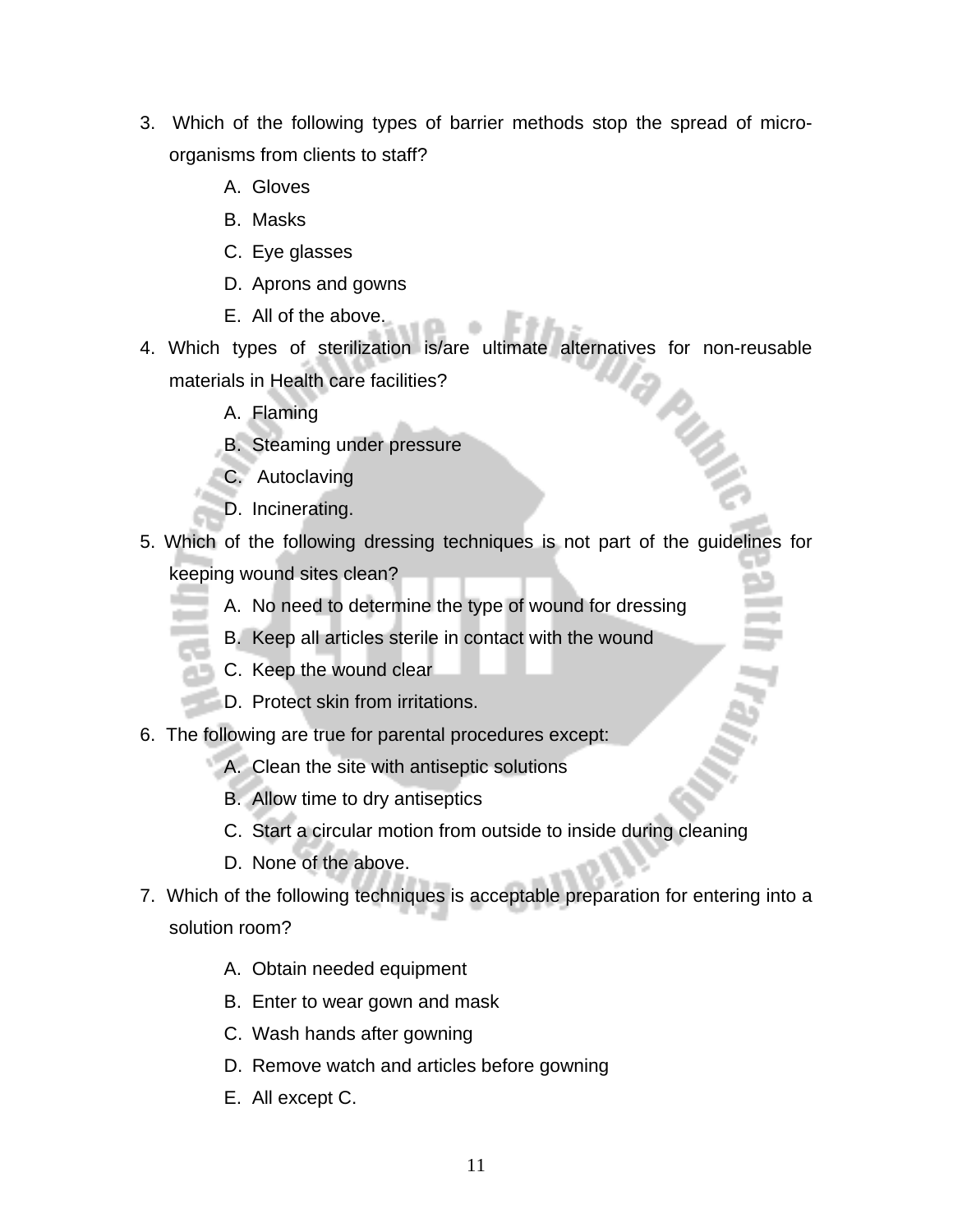- 8. Which of the following types of hand washing are most widely used in health center facilities before a procedure involving contact with tissues?
	- A. Soap and running water
	- B. Antiseptic and running water
	- C. Alcohol rub
	- D. None of the above.
- 9. Which of the following is/are the best barrier method for liquid contaminants?<br>A. Gloves<br>A. Gloves
	- A. Gloves
	- B. Masks
	- C. Eye glasses
	- D. Aprons and gowns
	- E. All of the above.
- 10. The proper disposal of sharps includes the following except:
	- A. Avoid recapping
	- B. Dispose of sharps in puncture resistant containers
	- C. Use gloves during disposal
	- D. Do not attempt to detach needle syringes.
- 11. Which of the following processes ensures that the items are free of microorganisms?

**SAIDENAMES** 

- A. Decontamination
- B. Cleaning
- C. Sterilization
- D. High level disinfections.
- E. C & D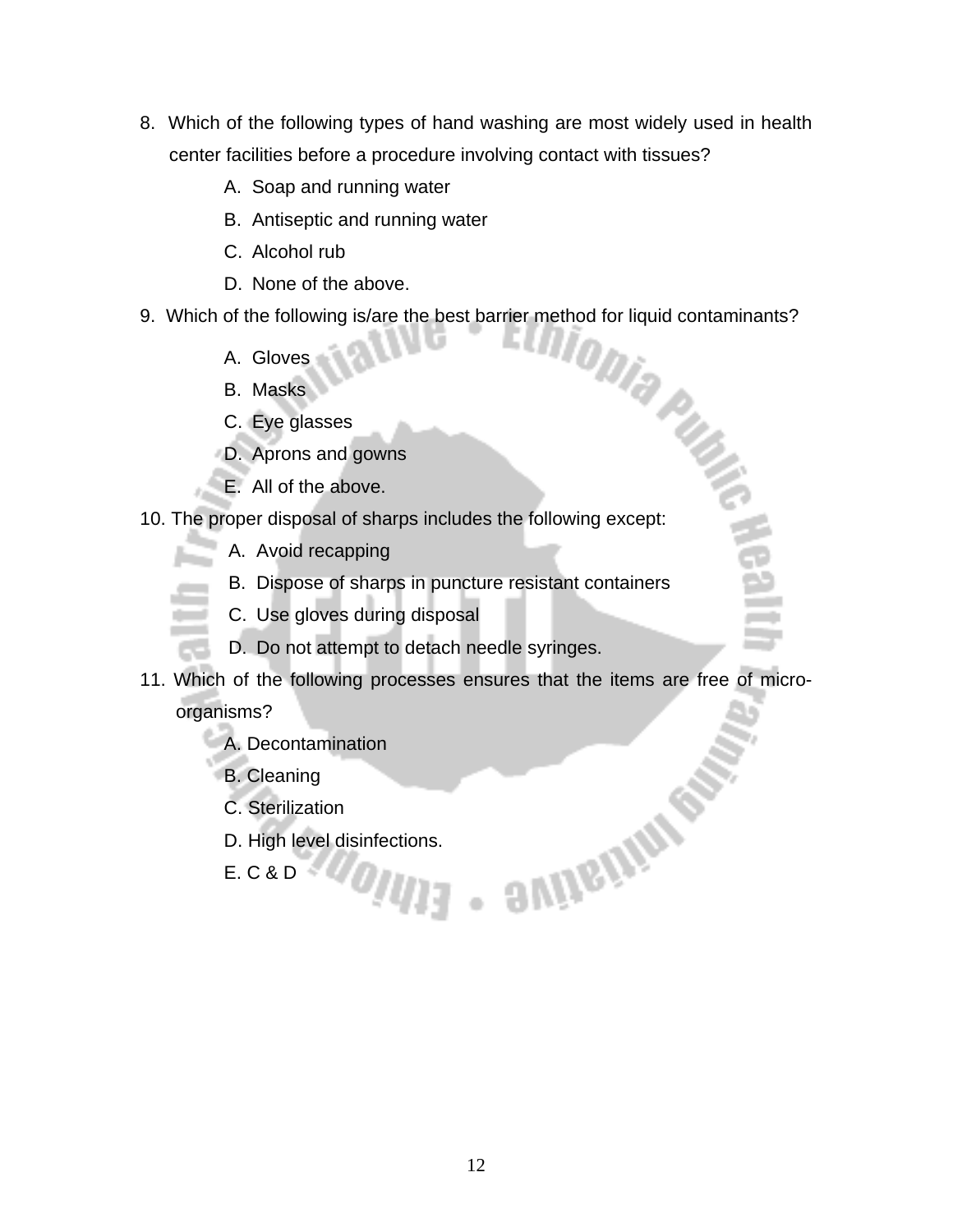#### **2.1.2.3. Medical Laboratory Technicians**

#### *Directions: Answer the following questions accordingly*

- 1. Accurate analysis of specimens depends upon
	- A. Collection
	- B. Preservation
	- C. Processing
	- D. All of the above
	- E. None of the above.
- 2. The most frequently performed parasitological test is<br>
2. The most frequently performed parasitological test is<br>
2. The most frequently performed parasitological test is
	- A. Occult blood test
	- B. Concentration technique
	- C. Direct microscopy
	- D. None of the above.
- 3. One of the following is not the function of cleaning and washing of articles
	- A. Reduce the number of micro organisms
	- B. Remove dirty materials
	- C. Avoid survival of bacteria
	- D. None of the above.
- 4. Which of the following chemical disinfectants kills all micro-organisms including viruses and spore forming bacteria?

**SVIDEININ** 

- A. 70% Alcohol
- B. Phenol (3%)
- C. Halogens
- D. Household bleach
- E. C and D
- F. All of the above.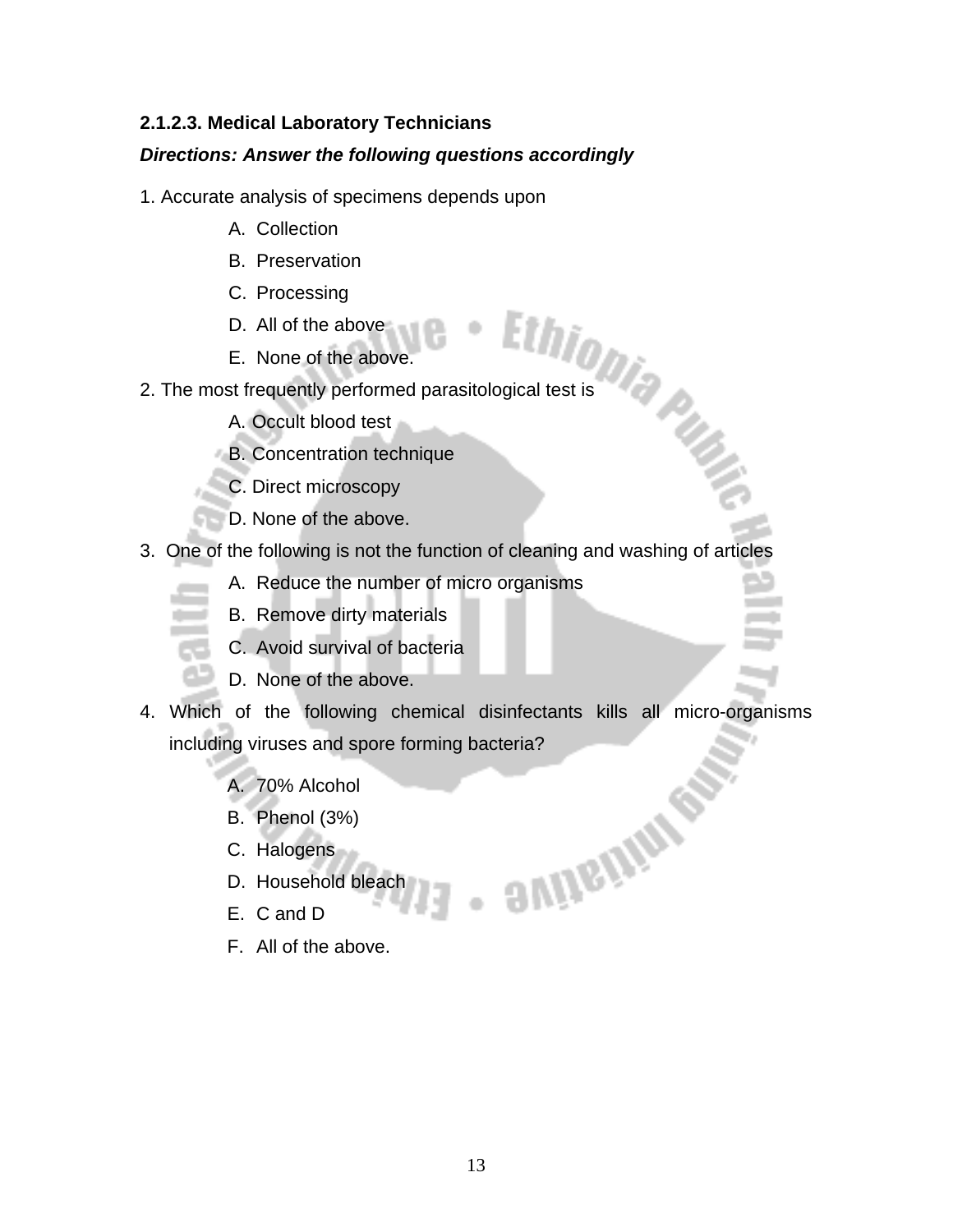- 5. Specimens are not acceptable for laboratory tests when one of the following is noted.
	- A. There is no patient's name identification number
	- B. The label on the request form and the label on the collection container do not match
	- C. The wrong collection tube has been used
	- D. All of the above.
- 6. List the preferred method for preserving a urine specimen if the sample cannot be tested within 2 hours of being collected.
- 7. What is the main purpose of any waste disposal program in the laboratory?

#### **2.1.2.4. Sanitarians**

#### *Directions: Answer the following questions accordingly*

- 1. All are infectious waste found in health care facilities except:
	- A. Tissues and materials or equipment that have been in contact with blood
	- B. Pathological wastes such as organs, body parts and human fetuses
	- C. Tissues and materials or equipment that have been in contact with
	- body fluids
	- D. All of the above
	- E. None of the above.
- 2. Waste is not generated in which one of the following areas/rooms in health . **SVIIG!** care facilities?
	- A. Patient room
	- B. Delivery room
	- C. Kitchen
	- D. Laboratory
	- E. None of the above.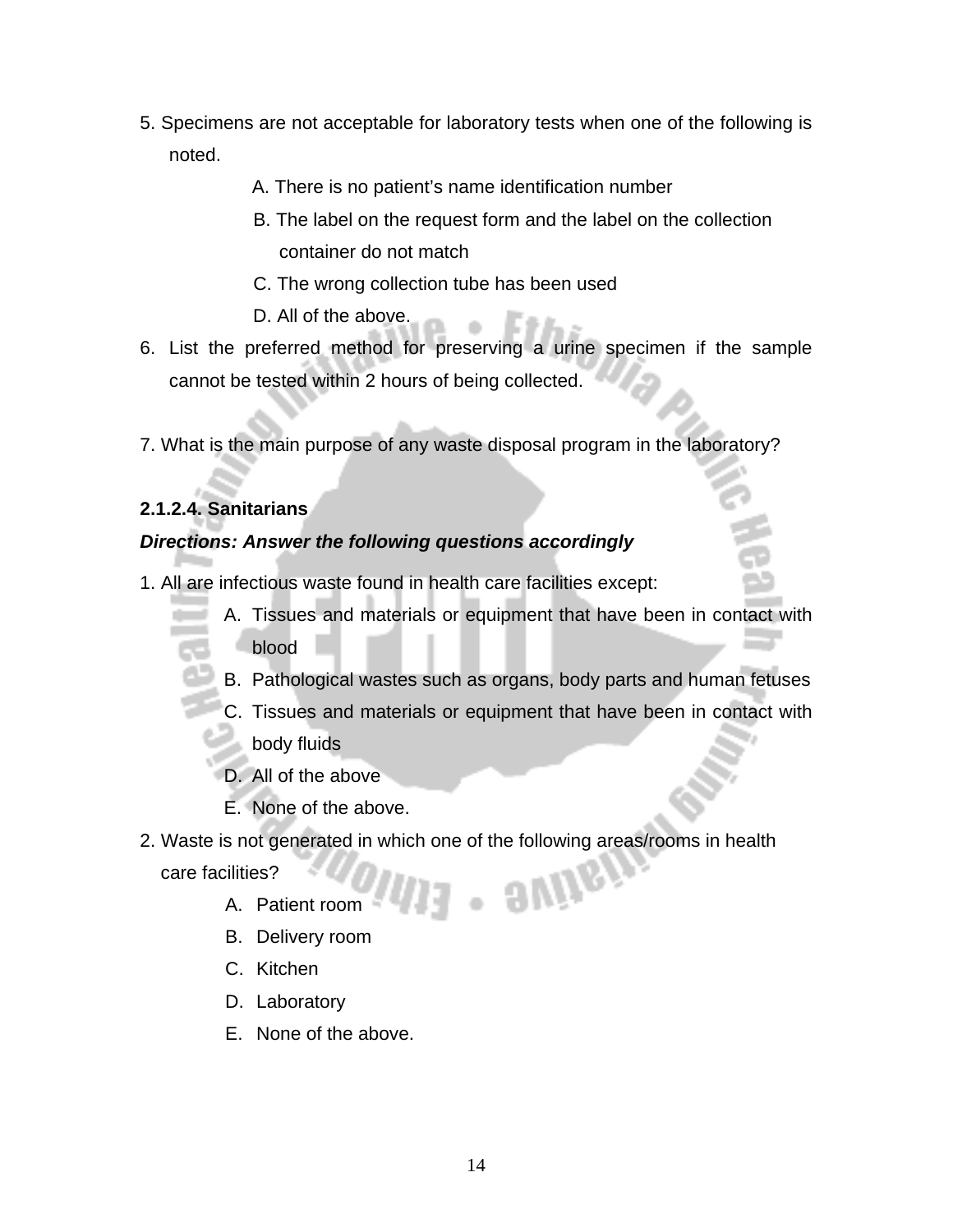3. Describe the five main elements of an outbreak investigation in health care facilities.

4. What are the steps in the safe management of infectious waste in health care facilities? a W والمر

5. Describe the different parts of a single chamber incinerator.

ш

Ш

- 6. For disposal of which of the following wastes is infection control in a placenta d - svijsijing pit used?
	- A. Pathological waste
	- B. Sharp
	- C. Garbage
	- D. All of the above
	- E. None of the above.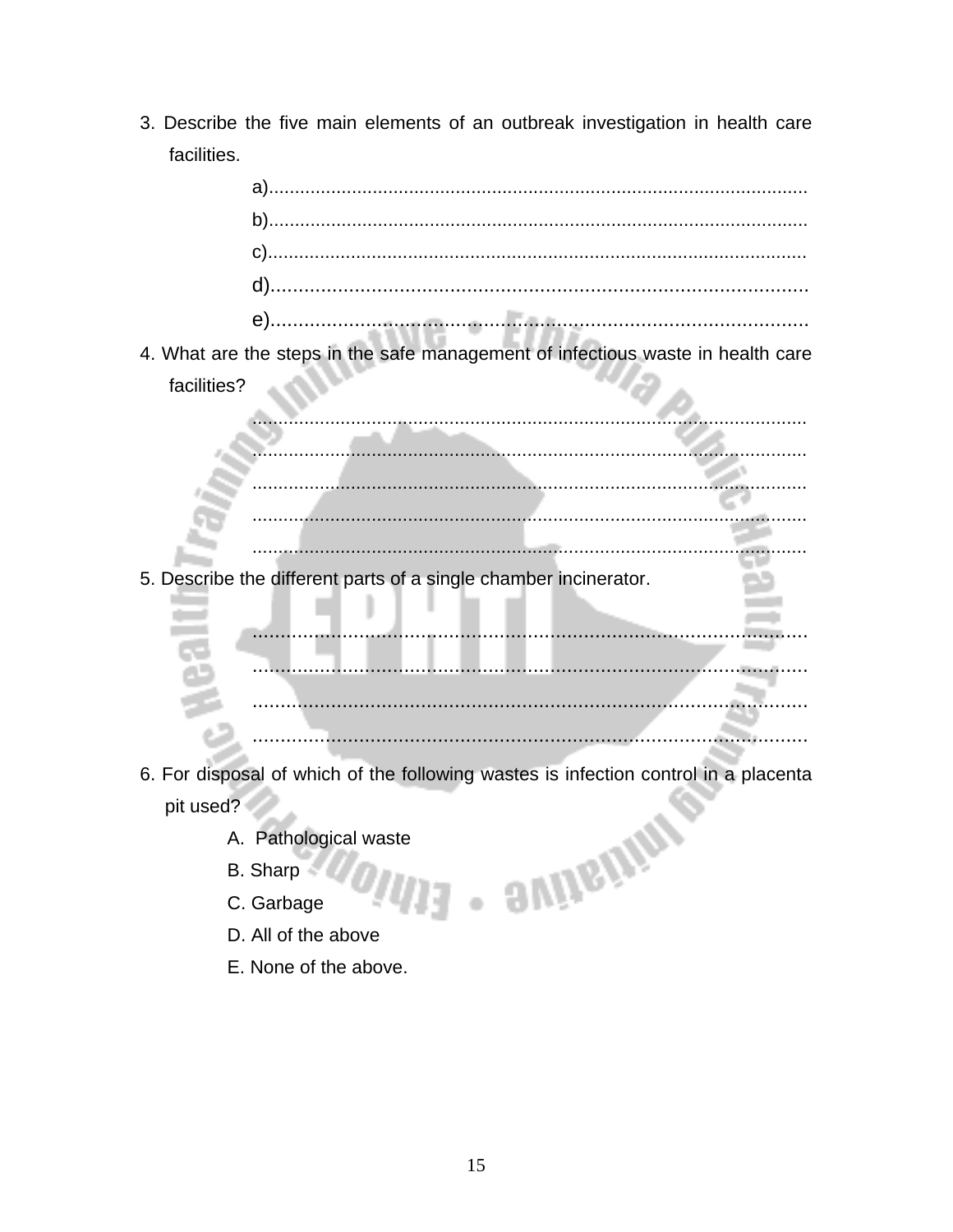- 7. All are advantages of single-chamber incineration except:
	- A. Good disinfection efficiency
	- B. Drastic reduction of waste
	- C. Inefficiency in destruction of thermally resistant chemicals and drugs
	- D. No requirement for highly qualified operators.
- 8. Primary prevention against infection or contamination of food in Health care facilities includes:
	- A. Proper handling of food products
	- B. Use clean hands and garments in the food processing area
	- C. No skin lesions on the food handler
	- D. Refrigeration of the food
	- E. All of the above
	- F. None of the above.
- 9. Assessment of the physical facilities of Health care facilities includes the space, ventilation, cleanliness, durability and sanitation of all except in:
	- A. Waiting rooms
	- B. Infectious waste disposal pit
	- C. Patient care room
	- D. The health center environment
	- E. All of the above.
- 10. All are the objectives of public education for health-care management of infectious wastes except:
	- A. To prevent exposure to health care waste
	- B. To create awareness and foster responsibility among patients and visitors
	- C. To inform the public about the risk linked to health care waste
	- D. All of the above
	- E. None of the above.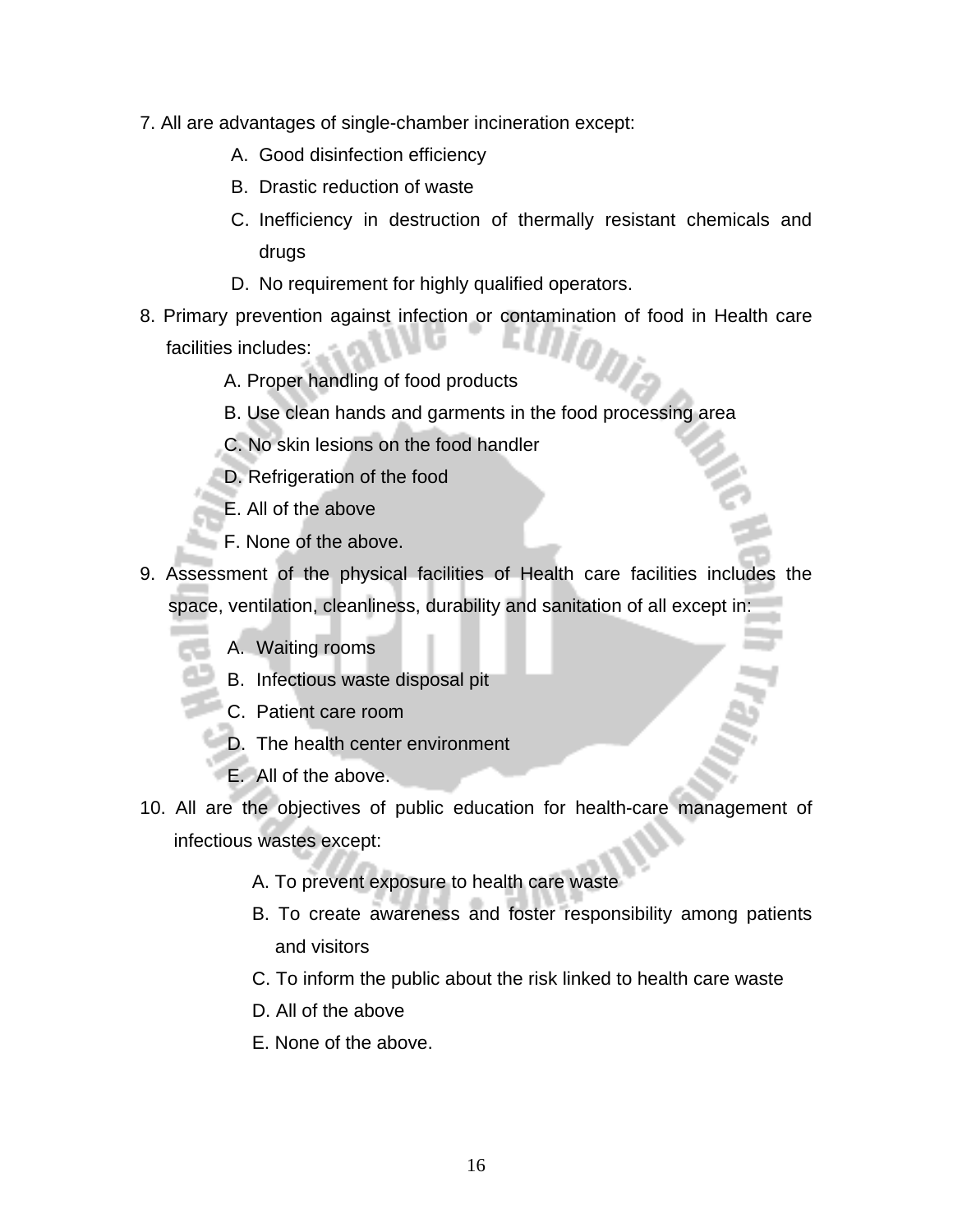## **2.2. Significance and brief description of the problem**

Health Care Facility infections are major health problems. Implementation and innovation of different aseptic techniques and antibiotics reduced the rate of infection in Health care facilities significantly worldwide from the 19<sup>th</sup> Century onwards. The problem of infections in Health care facilities however is still a major concern in developing countries like Ethiopia. This is largely due to poor sanitary facilities, poor waste management and lack of awareness regarding disease transmission and control. However the severity and magnitude of this problem is different for different levels depending on the types of health services provided, the number and the types of patients served. Micro-organisms cause most of the infections in Health care facilities and have now become resistant to the commonly used antibiotics making the management of these infections very costly. Infections are usually associated with high mortality and morbidity and as a result caused immense economic, social and health problems. The best management which is less costly and more effective regarding these infections is prevention and control

## **2.3. Learning Objectives**

#### **2.3.1. General Objective**

To give general highlights about the most common infections and to enable the health center team prevent and control infections in health care facilities.

#### **2.3.2. Specific Objectives**

After thoroughly reading this module, the student will be able to:

- 1. Identify the etiologic agents and sources of the most common infections in health care facilities.
- 2. Describe the epidemiology and predisposing factors of the most common infections in health care facilities.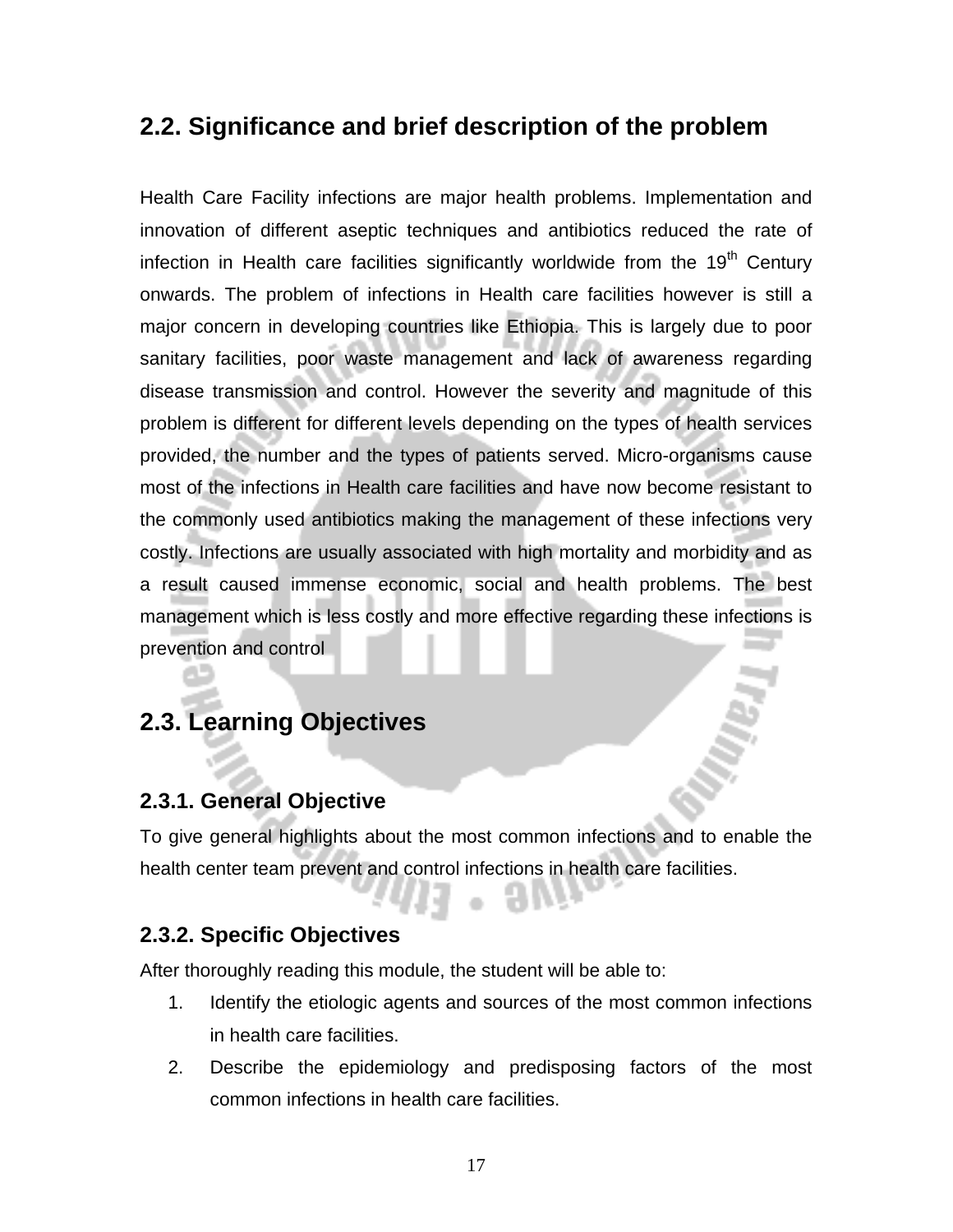- 3. Identify the standard precautions for infection prevention and control in health care facilities
- 4. Transmit health information and education for clients, family visitors and refresher training for staff on infection control in health care facilities
- 5. Organize an infection control and surveillance committee for routine monitoring, early detection and management of infections. Ethiopia

## **2.4. Case Study**

Woizero Shumbe Alako, an 18 year old primigravida mother from Koke peasant association of Igache Woreda, SPNNR, came a month ago to the Yirgachefe Health Center with a main complaint of abdominal pain of 10 hours duration. She had antenatal care in the same health center and no abnormality was detected both on repeated physical examination and during routine laboratory tests.

On her arrival to the health center, she was stayed on the waiting benches for a few hours because the delivery room staff were, attending a number of second stage mothers.. After a few hours the midwife in the delivery room saw W/o Shumbe pushing very hard and asked the janitor to clean up the delivery couch. She had used the delivery couch earlier when she attended to the delivery of another laboring mother. The janitor informed her that she had already used up all of the water in the tanker and the detergents. The desperate mid-wife, who feared W/o Shumbe may expel the baby on the ground, put the laboring mother on the soiled couch and attended to the delivery. W/o Shumbe Alako delivered a beautiful female child. The mother was cheerful and the child was placed beside her in the bed for 4 hours.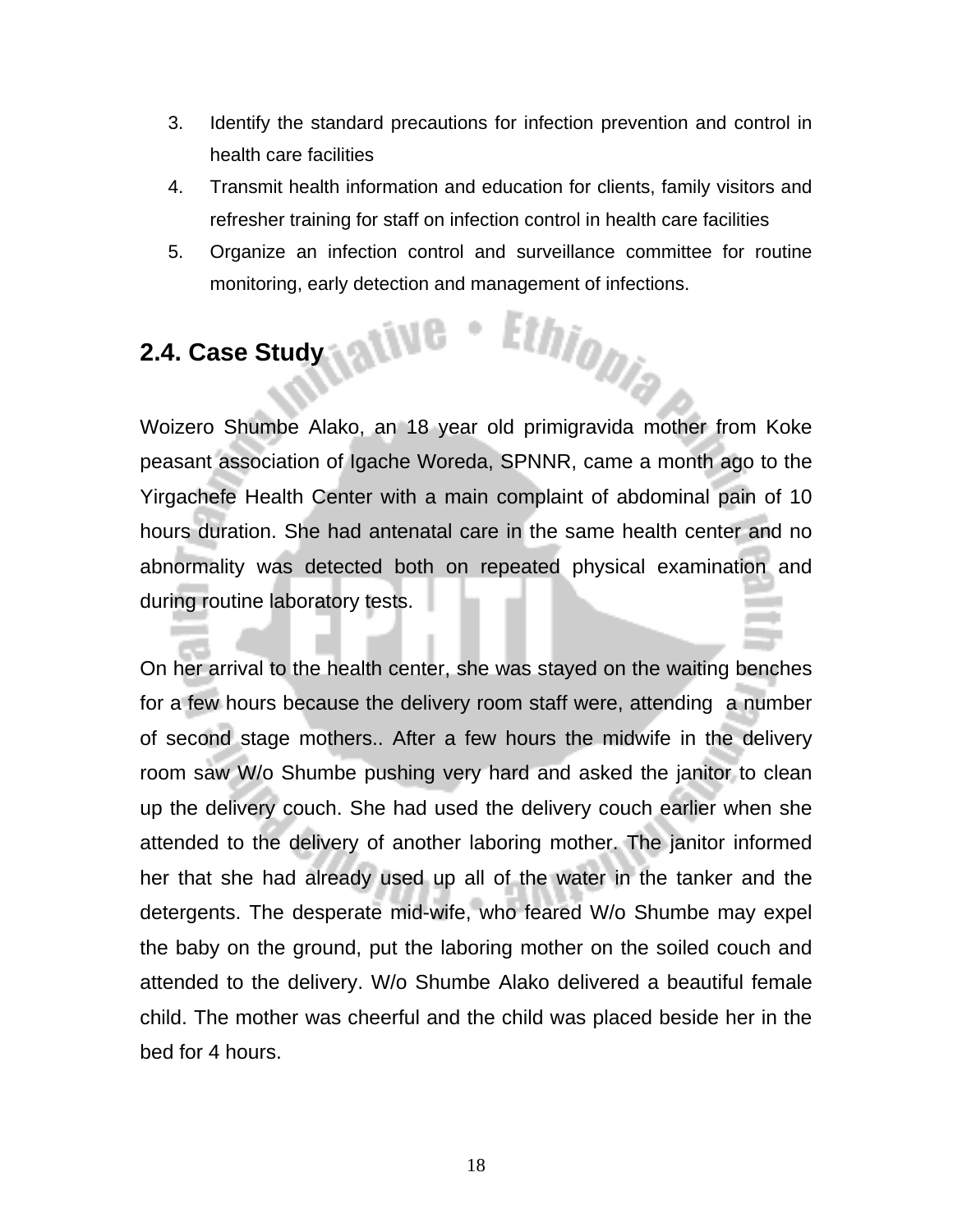A week after the discharge, W/o Shumbe came to the health center because she had developed a persistently high-grade fever for the past two days. The Public Health Officer at the outpatient department took her history and conducted a physical examination and nothing pertinent was found except a body temperature of  $39^0$ C. Thinking probably of acute febrile illnesses which is malaria. The Officer sent W/o Shumbe to the laboratory for a blood film examination. Contrary to the physician's expectation she was found to have a negative result for Plasmodium species. He sent her back home with empirical treatment for presumed malaria. He also gave her advice to come back after two days if she had no response or her condition got worse.

Though she took the anti-malarial drugs as ordered, her fever persisted. Then she noticed an offensive vaginal discharge for two days as well as severe abdominal pain. Her worried husband brought her back to the health center because she was getting very ill. The diagnosis of puerperal fever was made. A specimen of the vaginal discharge and blood were taken and were urgently sent to the laboratory. The laboratory findings indicated the following:

- **Gram negative rods**
- $WBC 11,000/mm^3$
- Hgb 10 g/dl.

In the meantime the Officer noticed that W/o Shumbe was breathing very fast and losing control of herself. Though she had started antibiotics and IV fluids, she died. A day after her death an urgent meeting was held at the Health Center Head's Office comprising the Health Center Team. They wanted to thoroughly investigate the reasons for the post partum death in the Health Center.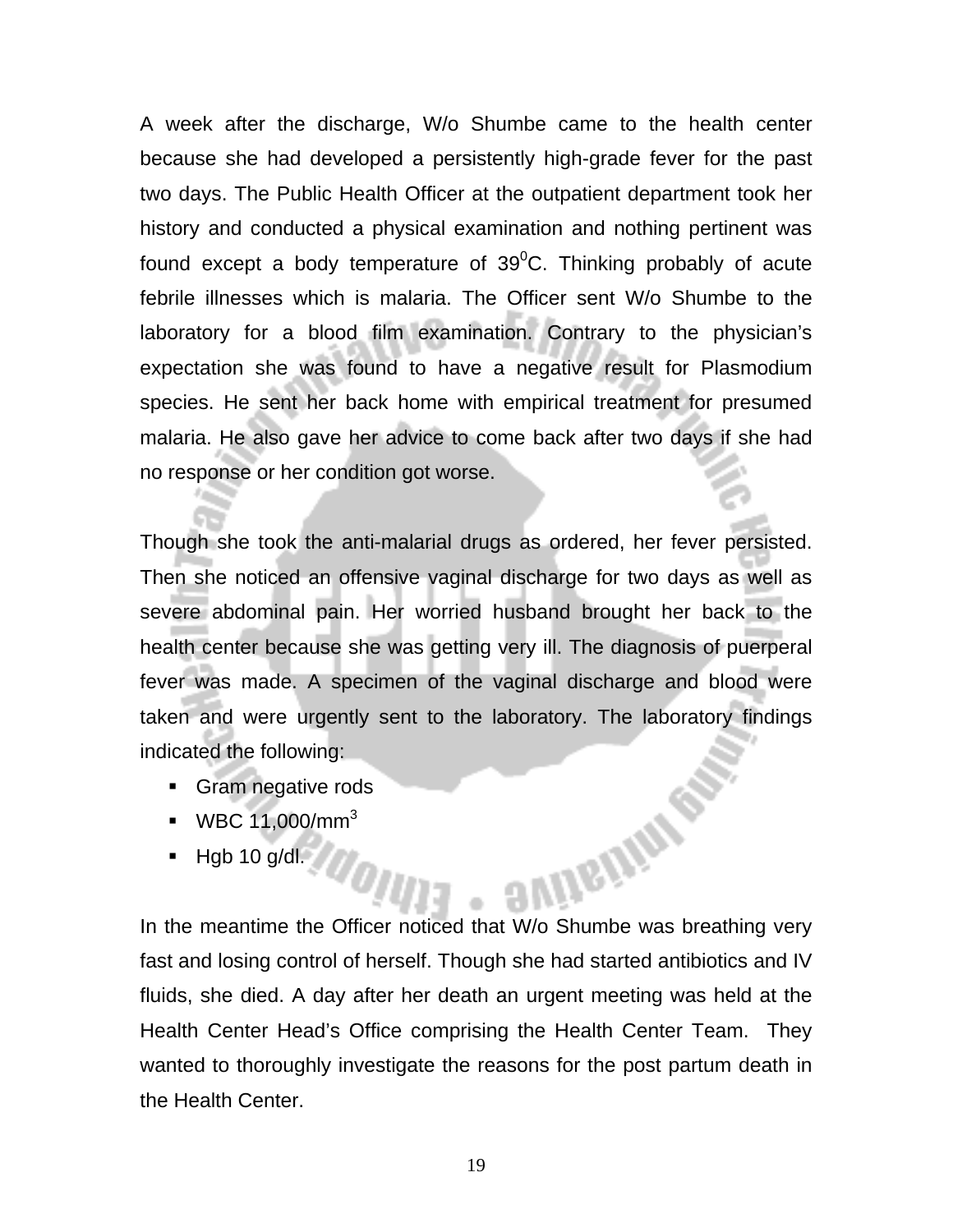Firstly the Committee assessed the general condition of the delivery room. They found that the delivery room is crowded with clients and the staff were busy attending successive laboring mothers. In addition they observed delivery sets were thrown here and there, adequate water was not available for cleaning delivery couches and that the room lacked appropriate places for disposal of wastes. They were also astonished to see placental tissues, fecal matters and blood in every corner of the room. Back at the Health Center Head's Office, the Committee designed appropriate measures to tackle the problems observed in the delivery room.

## **2.5. Definition**

Infections in health care facilities are infections that occur in health care facilities like health centers, health posts, hospitals, etc

## **2.6. The most common infections in health care facilities**

Infections in HCFs have become a major health problem especially in the health institutions located in developing countries. Therefore identification of these infections, their source and some factors responsible for their acquisition is very important.  $\cdot$  9 $m$ 

There are many microbes responsible for various forms of infection in health care facilities. For simplicity the most common infections and their etiologies are discussed in the following categories.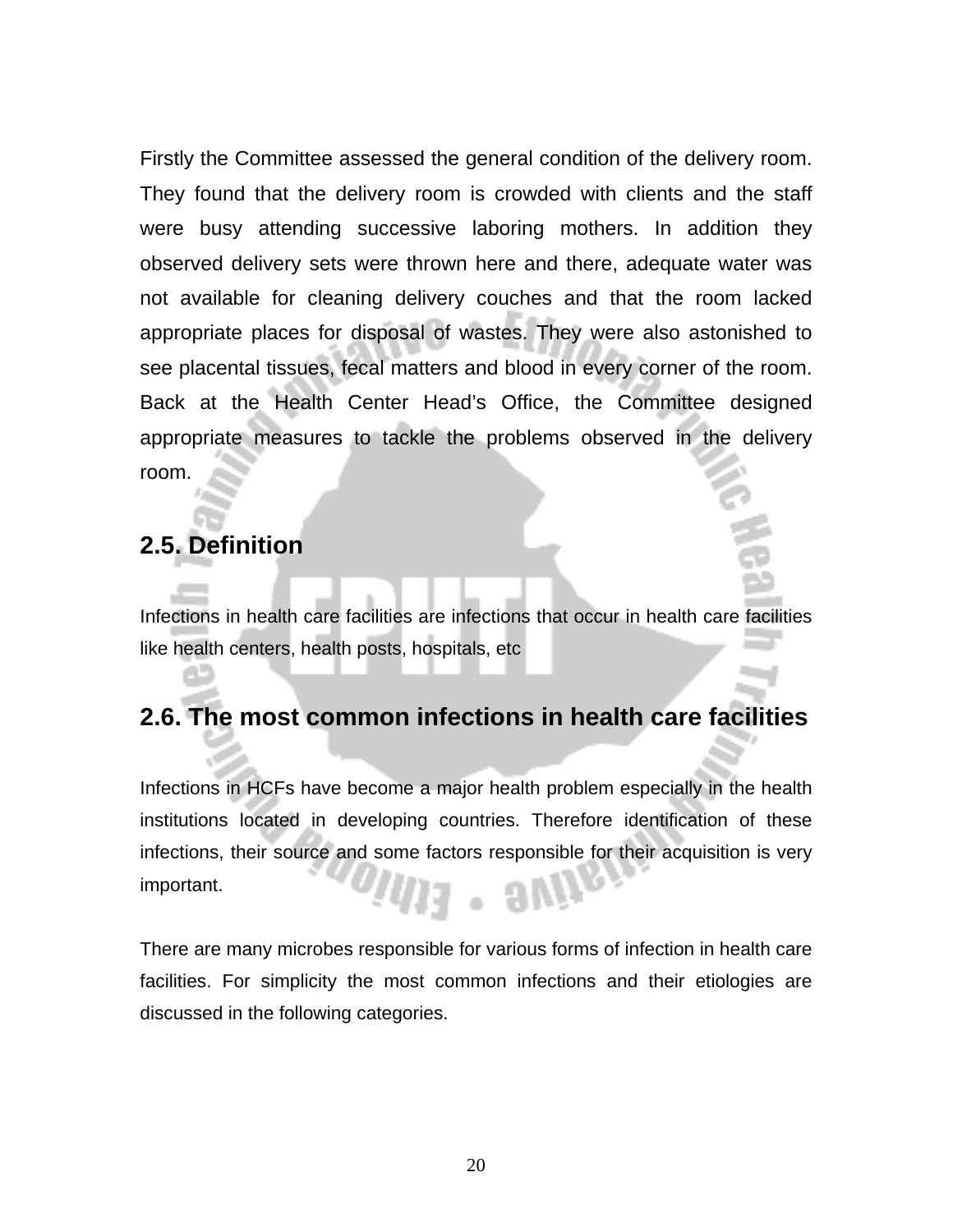#### **2.6.1. Bacterial infections**

Bacteria are the major cause of infections in HCFs. The Gram-negative bacteria are most commonly isolated pathogens from all sites of infection. This is mainly because of the abundant anti-microbial that affects gram-negative bacteria for which the bacteria develops resistance.

The following are the most important bacterial infections that deserve every<br>health professional's awareness in HCFs: health professional's awareness in HCFs:

#### **2.6.1.1. Urinary tract infections**

Urinary tract infections include infections of the urethra, bladder, the ureters and the kidneys. Most cases of UTI are caused by gram-negative bacterias especially E.Coli. Escherichia coli is a normal flora in the gastro-intestinal system of humans but under certain conditions it might result in infections like urinary tract infection.

Most patients within health care facilities acquired UTIs after catheterization, instrumentation and/or operation in the lower urinary tract. Host factors also contribute for the risk of developing UTI in health care facilities.

#### **2.6.1.2. Wound infection and abscess**

Wounds can be broadly classified as traumatic (accidental) wounds and surgical wounds. In developing countries such as Ethiopia where sporadic disputes and poverty prevail traumatic wounds are the more common ones. These traumatic wounds are most of the time infected (dirty) wounds. Dirty wounds are more prone to multiple micro-organism contamination.

Commonly isolated bacteria include:

- **Gram positive (both aerobic and anaerobic)** 
	- Staphylococcus species
	- Streptococcus especially in deep abscesses
	- Clostridium species (Clostridium tetani, Clostridium perfringens)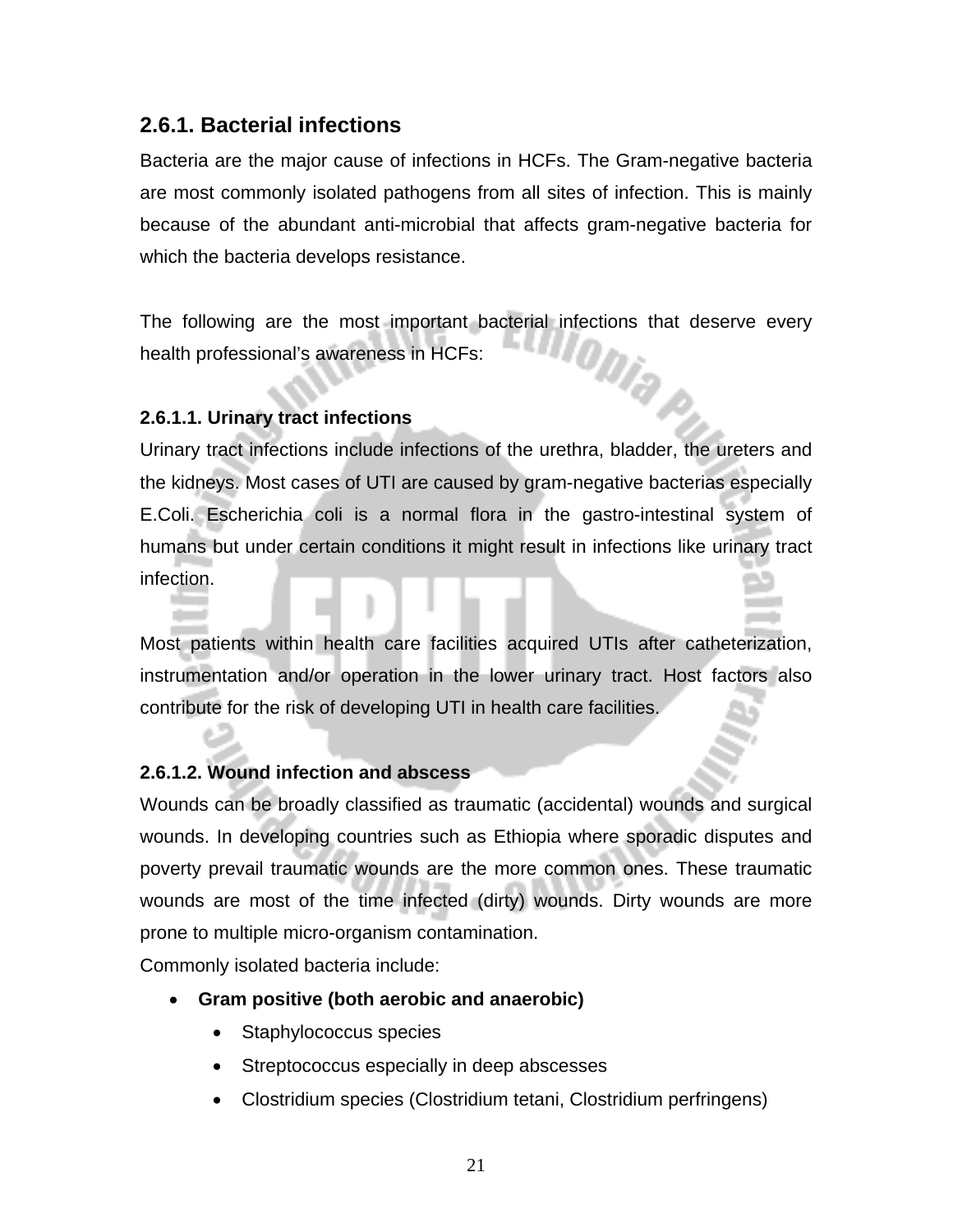#### • **Gram negative**

- Escherichia coli
- Pseudomonas aeroginosa

Special attention should be given to unclean burn wounds where microorganisms like clostridium species and pseudomonas are mostly isolated.

#### **2.6.1.3. Air-borne infections**

These are infections transmitted by inhalation of pathogenic (disease causing) micro-organisms. Pneumonia, which literally means acute infection of the lung, is one the leading causes of death, especially in children, in the developing world. Though Streptococcus pneumoniae is a common cause at the community level, Staphylococcus aureus is known for its aggressiveness in health care facilities.

Tuberculosis is another common bacterial infection of the lung in health care facilities. This chronic infection of the lung is caused by Mycobacterium tuberculosis. With the advent of HIV, multi-drug resistance tuberculosis is becoming a problem that needs attention by all health workers in health care facilities.

#### **2.6.1.4. Relapsing fever**

This is a common acute febrile illness in situations where hygiene is poor (e.g. refuge camps) and is caused by spirochete called Borrelia recurrentis. Relapsing fever, if not identified early, can result in death. It needs joint management by all health worker teams in health care facilities.

#### **2.6.2. Non-Bacterial causes of infections**

Previously it was mentioned that bacteria play a major role in nosocomial infections. Though not as common as bacteria other micro-organisms like viruses, fungi, protozoas, helminthes and rickettsias also play a major role in causing infection in health care facilities.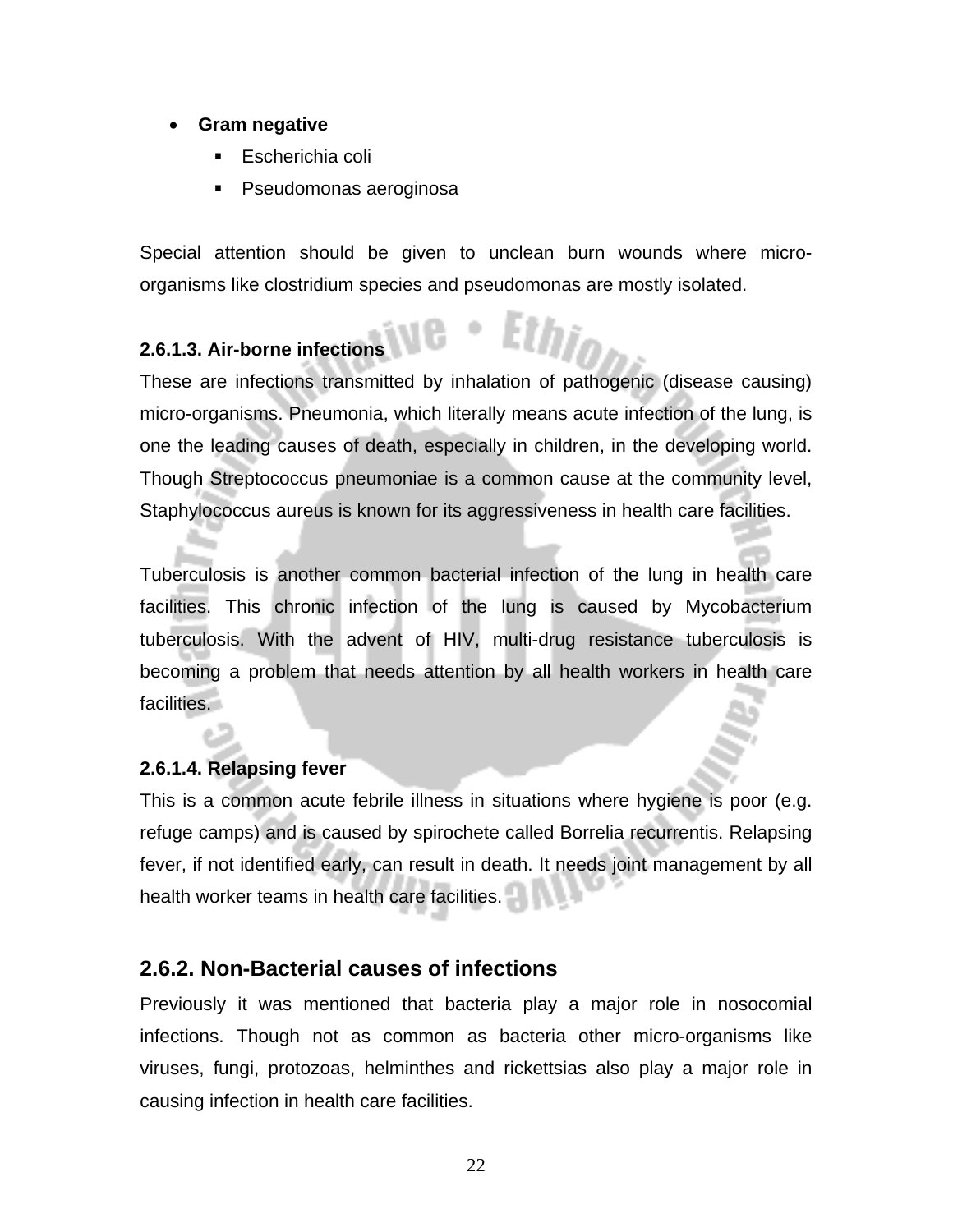The most common ones include:

#### **2.6.2.1. HIV/AIDS**

Acquired immunodeficiency syndrome (AIDS) is a systemic viral disease caused by a virus called HIV (Human Immuno Deficiency Virus). Though it is a chronic illness with long periods of latency (3-12yrs), initial acquisition of the virus can occur in health care facilities due to negligence and accidents in handling contaminated specimens and equipment.

#### **2.6.2.2. Hepatitis**

Viral Hepatitis is inflammation (infection) of the liver caused by viruses. The most common causes are viral hepatitis - hepatitis A, B, C, D, E, and G. Feco-Oral route is the commonest way of transmission in cases of hepatitis A and E infection therefore they pose major problems in HCFs where sanitary conditions are very poor. On the other hand contact with contaminated blood and blood products is a major way of transmission of hepatitis B, C, D, and G in HCF so they pose major problems in facilities where universal precaution is not properly followed.

#### **2.6.2.3. Malaria**

Malaria is an acute febrile illness most commonly found in the lowlands of Ethiopia. It is caused by the plasmodium species. Plasmodium falciparum and plasmodium vivax are the two most common etiologic agents in our country. Because of the high prevalence of malaria in our country identification and management of cases, as well as the setting up of preventive measures, are important issues to be performed by members of the health care team. Health care facilities, which are located in malaria endemic areas, should follow general preventive measures (like window iron mesh, bed nets, draining of marshy areas in the vicinity of the HCF...) to control malaria infection in the HCF.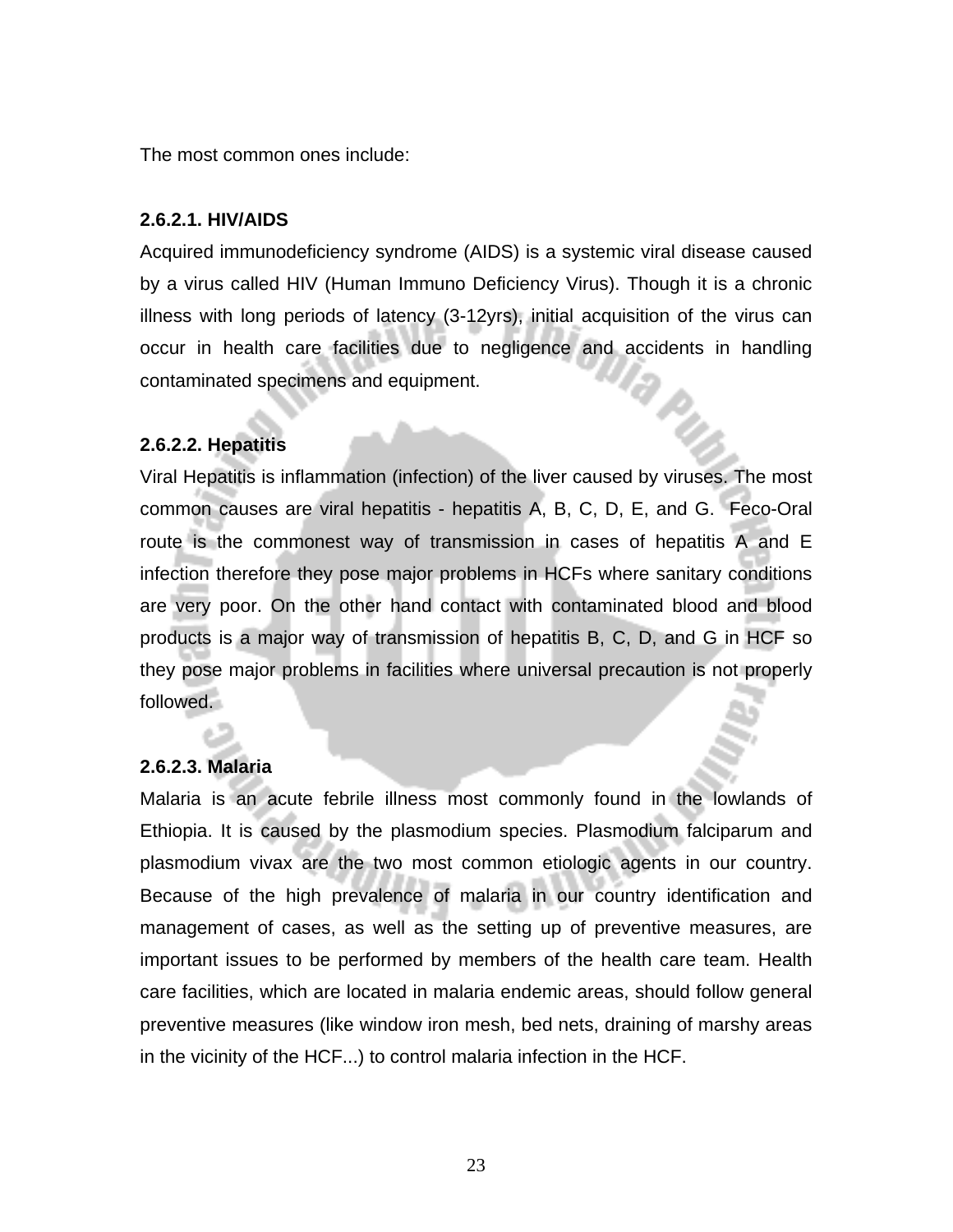#### **2.6.2.4. Fungal infections**

Dermatophytes (tinea), Candida and aspergillus species are the most frequently encountered fungal pathogens in health care facilities. "Ringworm" infections of the skin caused by tinea species are common in poor hygienic set ups in health care facilities.

Candida albicans is the candida species most commonly identified in health care facilities. It is the normal flora of the skin and gastro intestinal tract. Unsupervised or prolonged use of medication, which perhaps is due to a lack of awareness by health professionals, can result in the colonization of this pathogen in all body areas.

Aspergillus species are also common in the environment. Air is the principal route of transmission of aspergillus. Acquisition of this fungal species might result in chronic respiratory infections.

#### **2.6.2.5. Helmenthic infection**

Poor handling of stool specimens especially in the laboratory set-up might result in the common helmenthic infection. These common helmentic infections include ascariasis, taeniasis, and hookworm infections. Infection due to entrobius vermicuclaris, which is highly contagious, is also possible in health care facilities where hygienic care is poor.

#### **2.6.2.6. Ricketsial disease**

One important cause of acute febrile illness in health care facilities which arises due to poor sanitary conditions is typhus (caused by ricketsia typhi). The health care worker has to give due attention to hygienic control of the disease (like proper washing and ironing of bed sheets, pajamas, fumigation of wards...).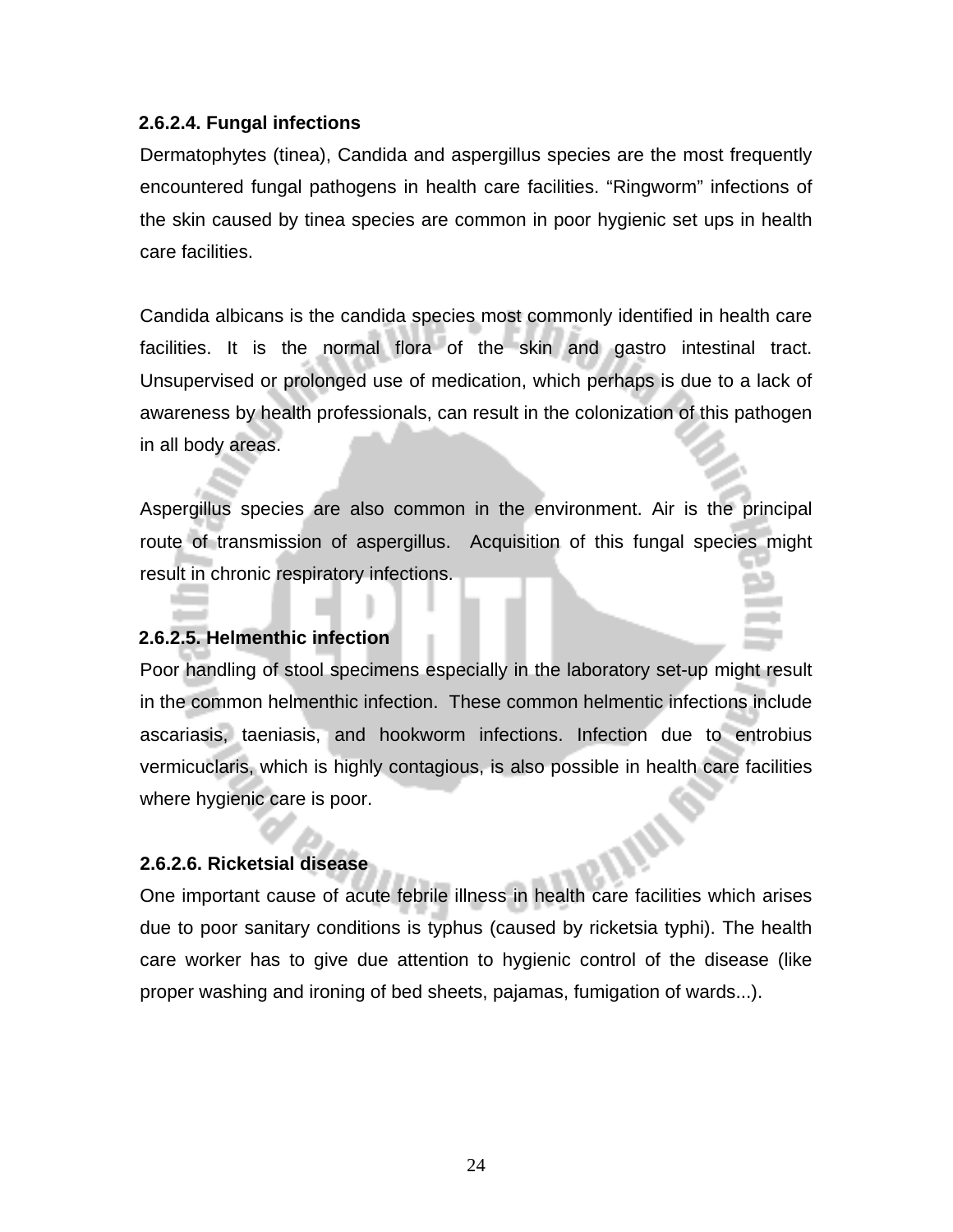## **2.7. Epidemiology of infection in health care facilities**

#### **2.7.1. Sources of infection in health care facilities**

In health care facilities the source of infection could be different equipment used for different procedures, the patient, the health personnel and other auxiliary staff or the inanimate environment itself.

The epidemiological problem of nosocomial infection may have three categories:

- 1. Infection present on admission
- 2. Infection appearing during hospitalization
- 3. Infection appearing after discharge

The source of most outbreaks in health care facilities is infected patients. These patients can release the pathogenic micro-organisms into the environment, probably in high doses, and can then infect other patients, attendants or staff in general.

Poorly handled food and water are also sources of infection in health care facilities, especially organisms like salmonella, shigella species and escherichia coli.

Although with the recent advent of HIV/AIDS people are becoming aware of using new or well-sterilized equipment, used and non-sterilized equipment are still also one source of infection in health care facilities.

In areas where fumigation and routine cleaning of health centers and their environment is not practiced the inanimate working environment itself is a center of infection.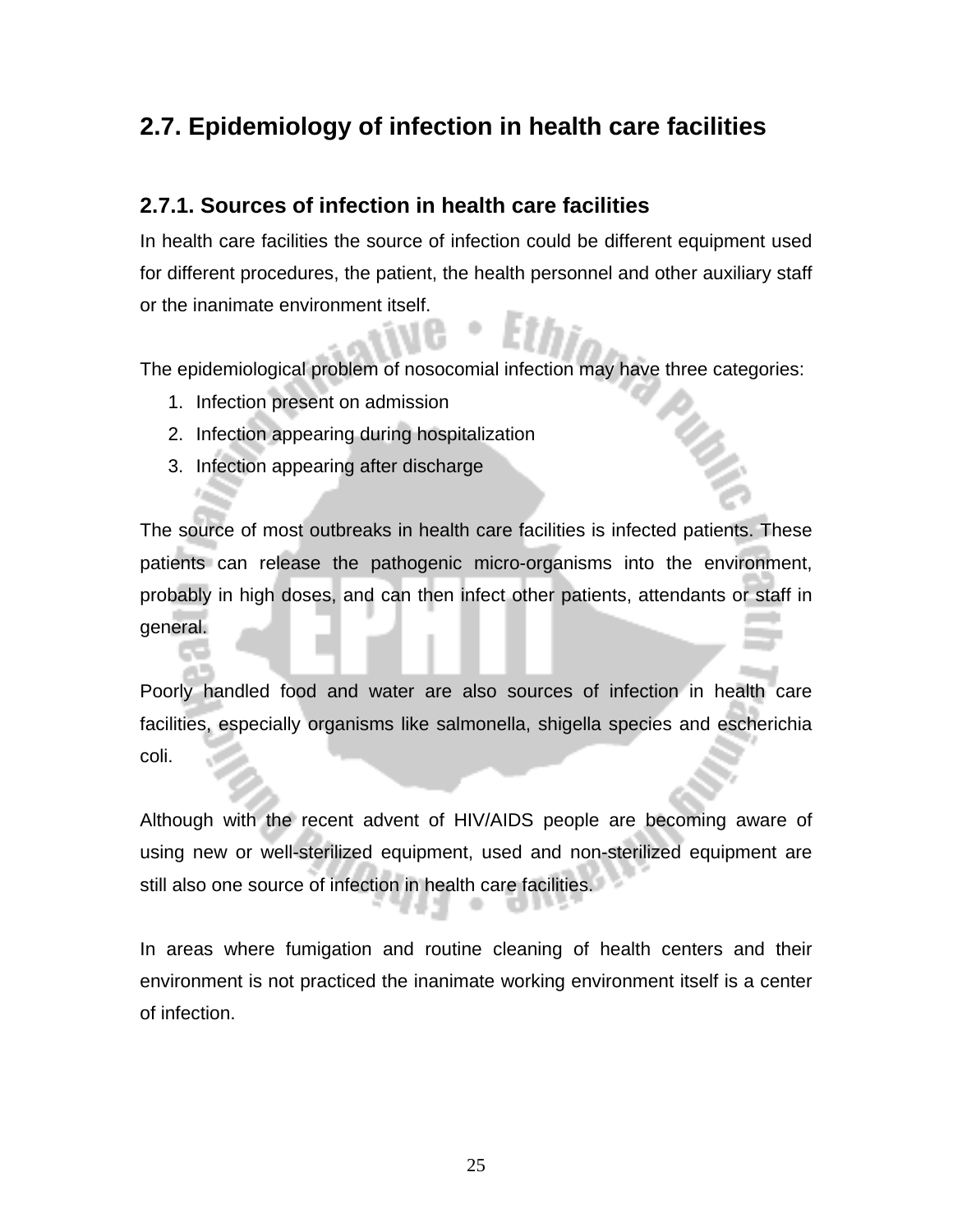Therefore identifying the source and the causative agent helps greatly in the control of infection in health care facilities.

## **2.7.2. Predisposing factors that contribute to infection in health care facilities.**

#### **2.7.2.1. Microbial factors**

Theses are factors due to the nature of the micro-organism itself. Some microorganisms are resistant to a number of drugs and become a cause for infection. What makes these micro-organisms resistant is mainly due to prolonged or improper use of medications.

#### **2.7.2.2. Age**

During the few months after birth, the infant, especially the premature one is very susceptible to bacterial infections. This is mainly because of poor development of resistance against infection. At the other extreme, older patients with cardiovascular diseases, urinary tract abnormalities or respiratory conditions are prone to infection while in health care facilities.

#### **2.7.2.3. Trauma**

Individuals in accidents that cause trauma are susceptible to infection. Traumatic wounds produced by crushing and tearing contain large amounts of dead tissue with poor vascularity. Additionally burns patients appear to lose so many proteins which might help them in immune resistance and are also prone to infection.

#### **2.7.2 .4. Medications**

Although most immuno-suppressive drugs are not ordered in health centers, patients taking these drugs can also have decreased immunity and are subjected to various forms of infection. Similarly patients taking corticosteroids are also liable to infection. Prolonged use of antibiotics may result in the destruction of the normal flora of our bodies. This might in turn lead to proliferation by aggressive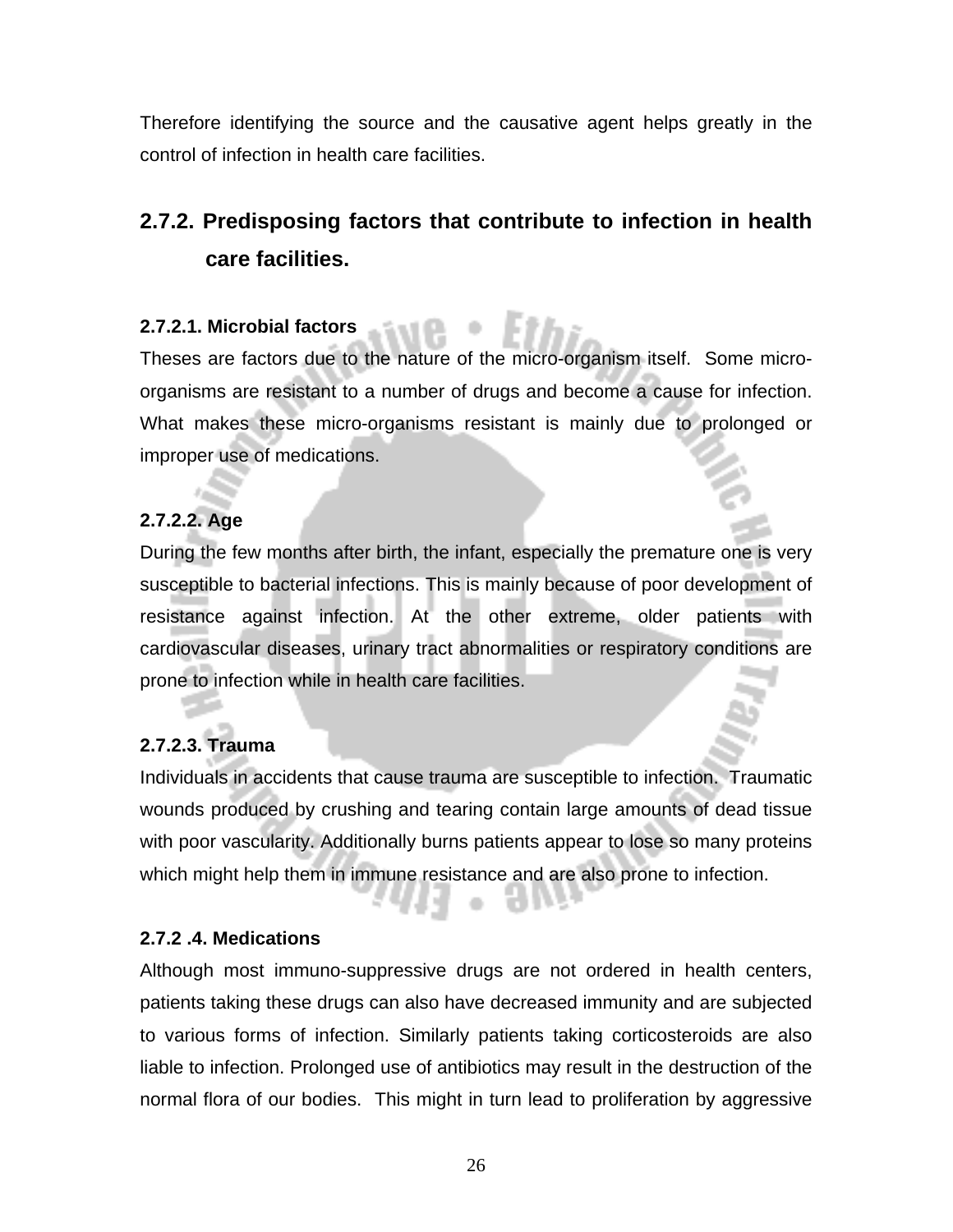micro-organisms. Additionally prolonged use of antibiotics helps in the emergence of anti-microbial resistant bacteria.

#### **2.7.2.5. Procedures**

Certain procedures need sterile techniques. Failure to follow these techniques leads to localized or systemic infection. One common example is catheterization. During this procedure aseptic techniques are needed otherwise there will be contamination of the urinary tract with skin or fecal bacteria. Patients will then present symptoms of a urinary tract infection.

#### **2.7.2.6. Immune Status of Patients and pre-existing co-morbidities**

Especially these days when we have increasing numbers of patients with HIV, immune status is a major factor that contributes to infection in health care facilities.

Others factors include patients with diabetes mellitus and some with metabolic/genetic disorders are also prone to some forms of infection.

Pre-existing co-morbidities can directly on impact the immune system such as with HIV or cancer. Co-morbidities such as malnutrition or diabetes can impact on the immune system in an indirect but still potent manner as well. Malnutrition is a critical "host" factor that needs to be considered.

#### **2.7.3. Transmission of infection**

Infectious micro-organisms may reach the patient by direct contact with other patients, with health personnel, contact with contaminated materials (fomites) or contact with contaminated air droplets.

#### **2.7.3.1. Direct contact**

On entry to health care facilities individuals who are said to be infectious should be isolated. Hand washing is the single most important isolation precaution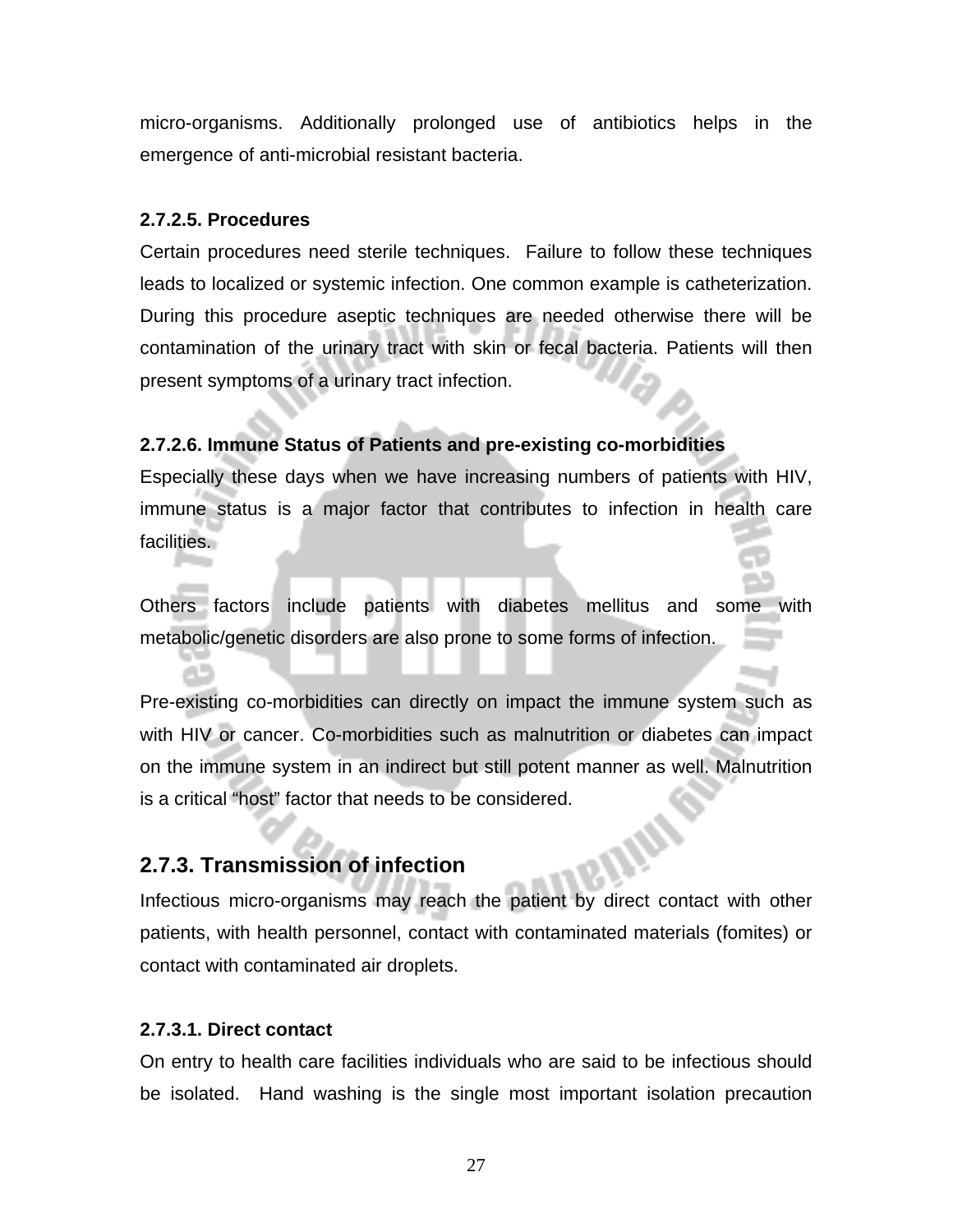because it removes organisms acquired from infected people. If the patient is going to transmit the micro-organism by air it is better to place him in a private room. However, this situation may not be applicable in developing countries. The health care personnel should wear protective devices if he/she is going to come into contact with potentially infectious fluids that can be transmitted between the patient and the health care worker.

#### **2.7.3.2. Airborne spread**

Air is a major vehicle for dissemination of micro-organisms. The most common infections transmitted through airborn droplets include tuberculosis (especially multi-drug resistant TB), meningitis (especially meningococcal meningitis at times of epidemics) and others. Isolation is indicated if the patient is known to have great potential to transmit these micro-organisms.

#### **2.7.3.3. Contaminated fomites and fluids**

Fomites are inanimate objects other than food and water. Therefore contact of any instrument with open wounds, mucous membrane or internal organs of the body represents a mechanism of transmission of infectious agents to patients. Therefore health professionals must use new or sterilized equipment while working with each patient.

## **2.8. Standard precautions in infection prevention and control**

In this section you will learn the standard precautions for infection prevention and control. Standard precautions in the health care facilities include hand washing, barrier methods like wearing glove or, masks, the use of eye protection or face shields, putting on gowns, caps and foot wear, the prevention of injuries by sharp instruments, safe handling of processing instruments and client care equipments,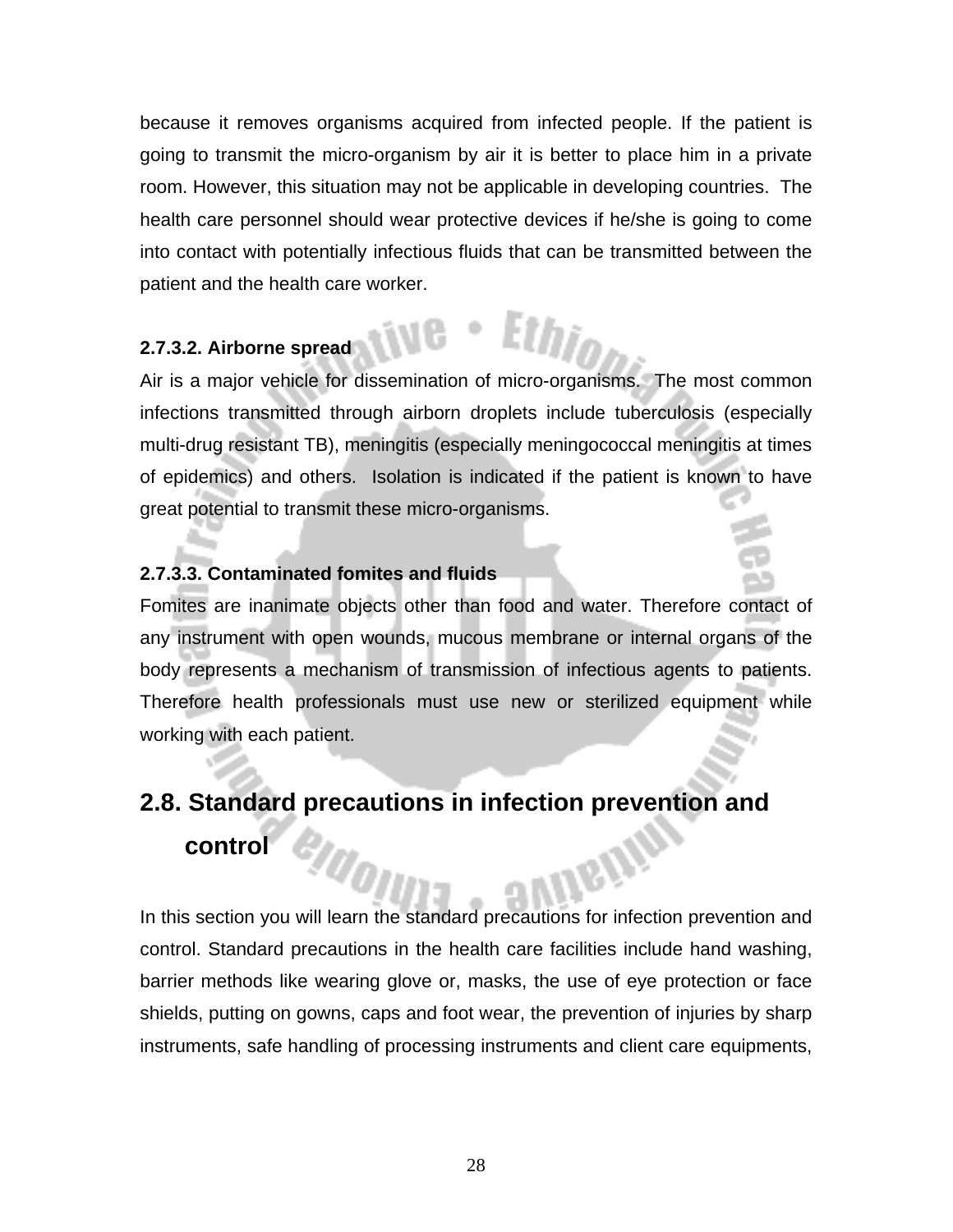good environmental cleanliness and waste disposal practice, and safe handling, transportation and processing of used or soiled linen.

#### **2.8.1. Hand-washing**

This is the easiest and cheapest method of infection prevention practiced by human-beings for centuries.

Staff should practice hand-washing on arrival at work, before and after contact with clients, after handling contaminated objects and specimens, before putting on and after the removal of gloves, after using the toilet and before leaving work places.

Both clients and their attendants should also be advised to practice handwashing.

**Table 1: Types of hand-washing with respect to the recommended conditions** 

| <b>Types of hand-washing</b> | <b>Conditions for which it is recommended</b>            |
|------------------------------|----------------------------------------------------------|
| a. Washing with soap and     | • For most situations                                    |
| running water                |                                                          |
| b. Washing with antiseptic   | Before procedures that involve contact with<br>$\bullet$ |
| and running water            | tissue under the skin (e.g. surgery, lumbar              |
|                              | puncture, etc)                                           |
|                              | For clients at high risk of acquiring infection          |
|                              | e.g. new borne, AIDS patients.                           |
| c. Alcohol hand rubs.        | When washing with soap and water is not<br>$\bullet$     |
|                              | possible and hands don't have visible dirt.              |

*Note:- For alcohol hand rubs, you can pour about 3 ml of alcohol or prepared alcohol cotton swabs and rub the hands together.*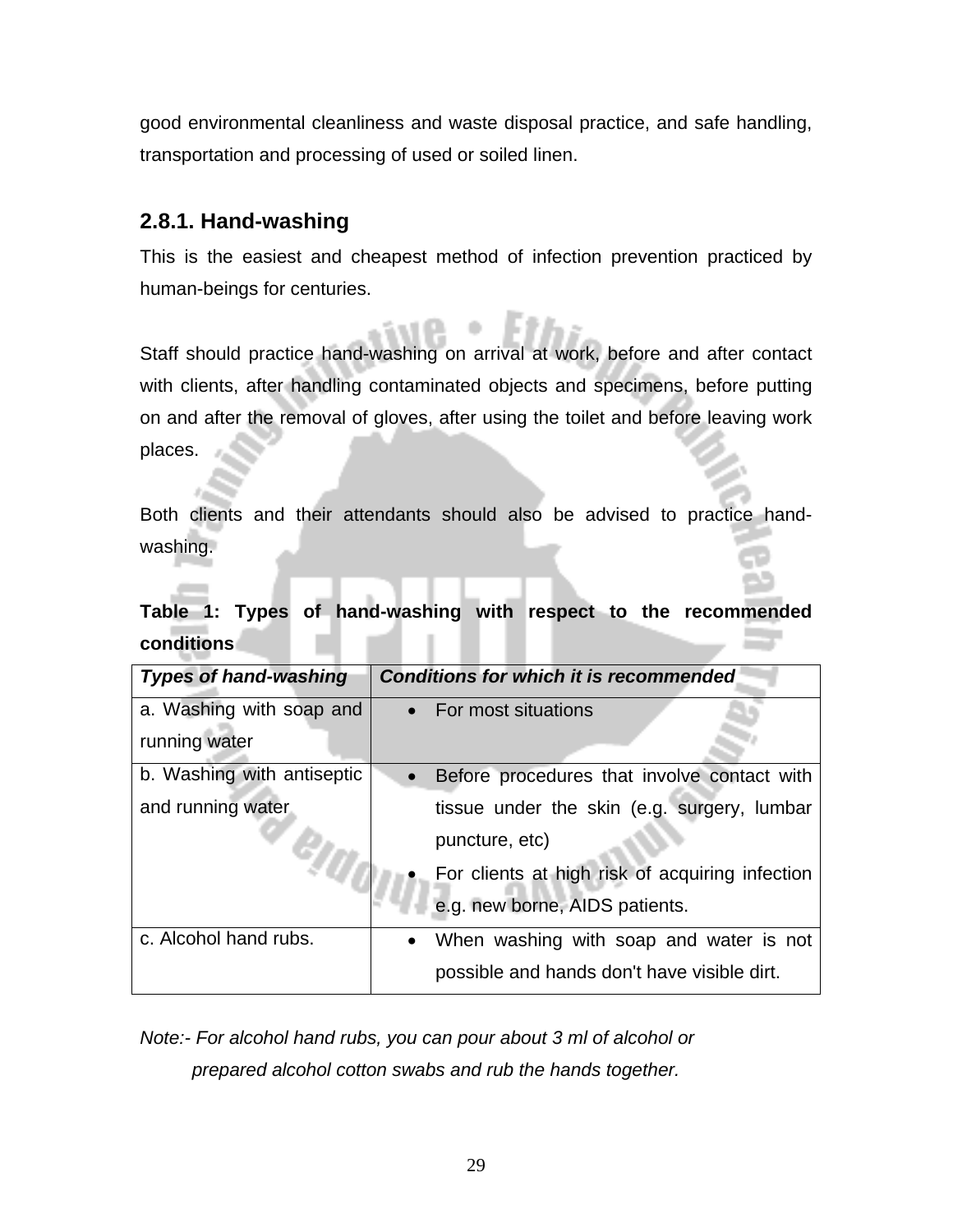- *Washing with soap and running water has to be thorough and prolonged (*> 10 minutes)

**Caution:** Alcohol can dry your skin. To prevent this you can mix alcohol (100 ml of 60-90% alcohol) with 2 ml of glycerin, propyl alcohol or sorbitol.

# **2.8.2. Barrier methods (Protective Wear)**

#### **2.8.2.1. Gloves**

Proper use of gloves is an effective barrier for infection, protecting both clients and staff from pathogenic organisms.

There are three types of gloves:

- a. Surgical gloves: These are used when there is contact with blood and tissues under the skin (e.g. operative procedures).
- b. Single use or disposable gloves: Single use examination gloves are very thin and can easily be torn, thus their use is limited to procedures involving contact with intact mucous membranes and are disposed of **after single use.** 
	- c. Utility or heavy-duty household gloves: These gloves are very thick, and used for contaminated equipment, handling medical or chemical waste and for housekeeping activities.

#### **2.8.2.2. Masks**

Masks protect people from organisms expelled from another person's mouth. It also protects the mouth from splashes of blood or other fluids from a potentially infected person (either client or health care worker). Either patients or health care workers, depending on who might get infected, often use masks.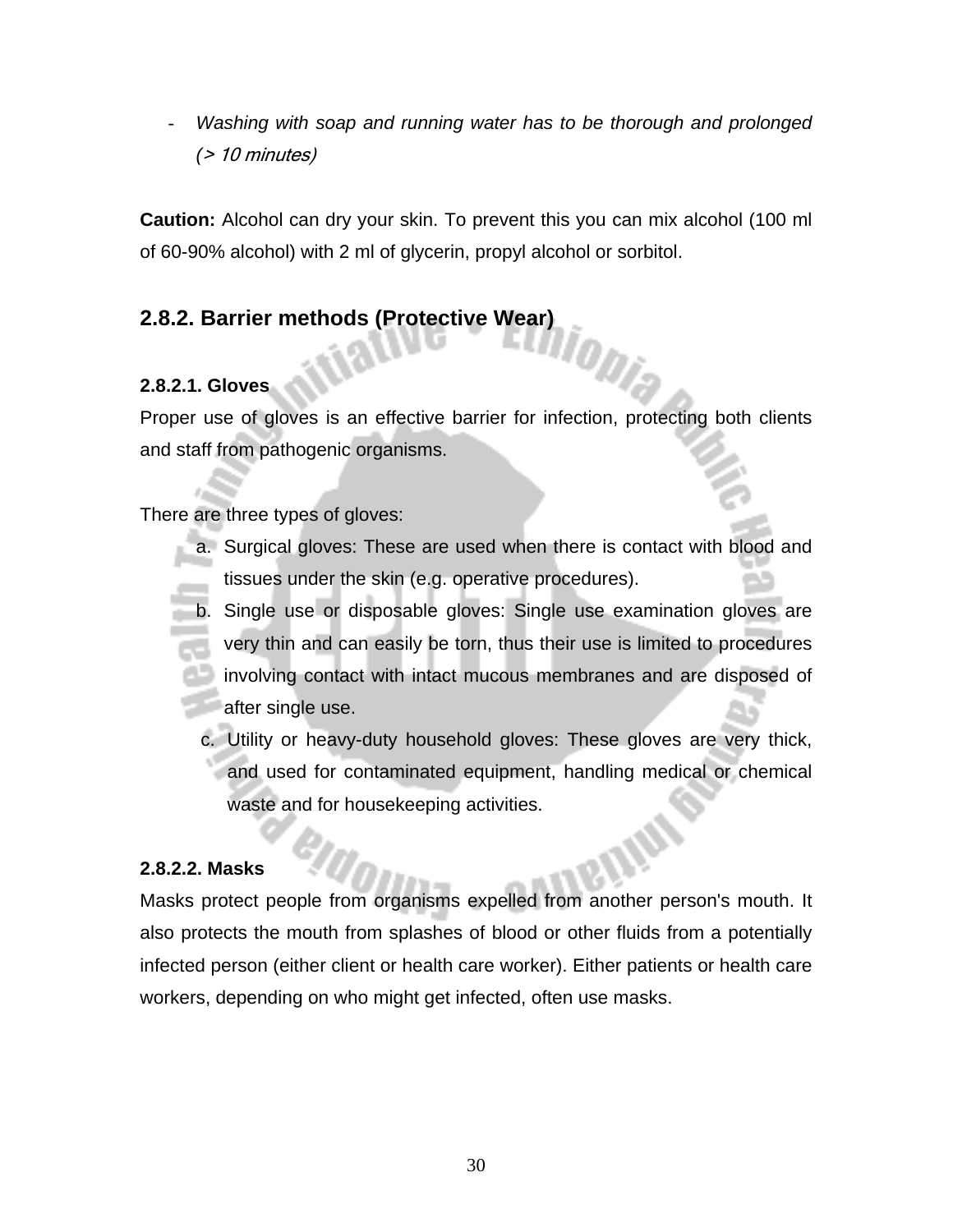#### **2.8.2.3. Eye covers and face shields**

Eye covers and face shields protect the health worker's eye, nose and mouth from splashes of blood or other body fluids.

#### **2.8.2.4. Gowns**

Waterproof aprons prevent micro-organisms from the health worker's arms, body and clothing from entering the client and protect the health worker's skin and clothing from splashes of blood, other body fluids and soiling.

## **2.8.3. Handling, transporting and processing of fused or soiled instruments, linens and client care equipments**

#### **2.8.3.1. Handling and disposal of sharp instruments**

Injuries with needles and other sharp items are the leading causes of accidental infections of health workers by blood borne micro-organisms. Such injures to health workers usually occur:

- When recapping, bending or breaking hypodermic needles
- **When they are struck by a person carrying unprotected sharp instruments**
- When using many sharp instruments in small confined spaces and hands are difficult to see (e.g. operations in a cavity).
- When handling and disposing of waste containing sharp instruments
- **When giving injections**
- **When sharp instruments show up in unexpected places like linen.**

#### **2.8.3.1.1. Care during injections**

Both client and health worker are at risk of infection during injections. The client could be infected if the needle, syringe or medication is contaminated and the health worker can be struck or splashed with blood if the patient suddenly moves.

To prevent these risks

 - Always use new or properly sterilized syringes and needles for each client (one syringe and needle for one patient)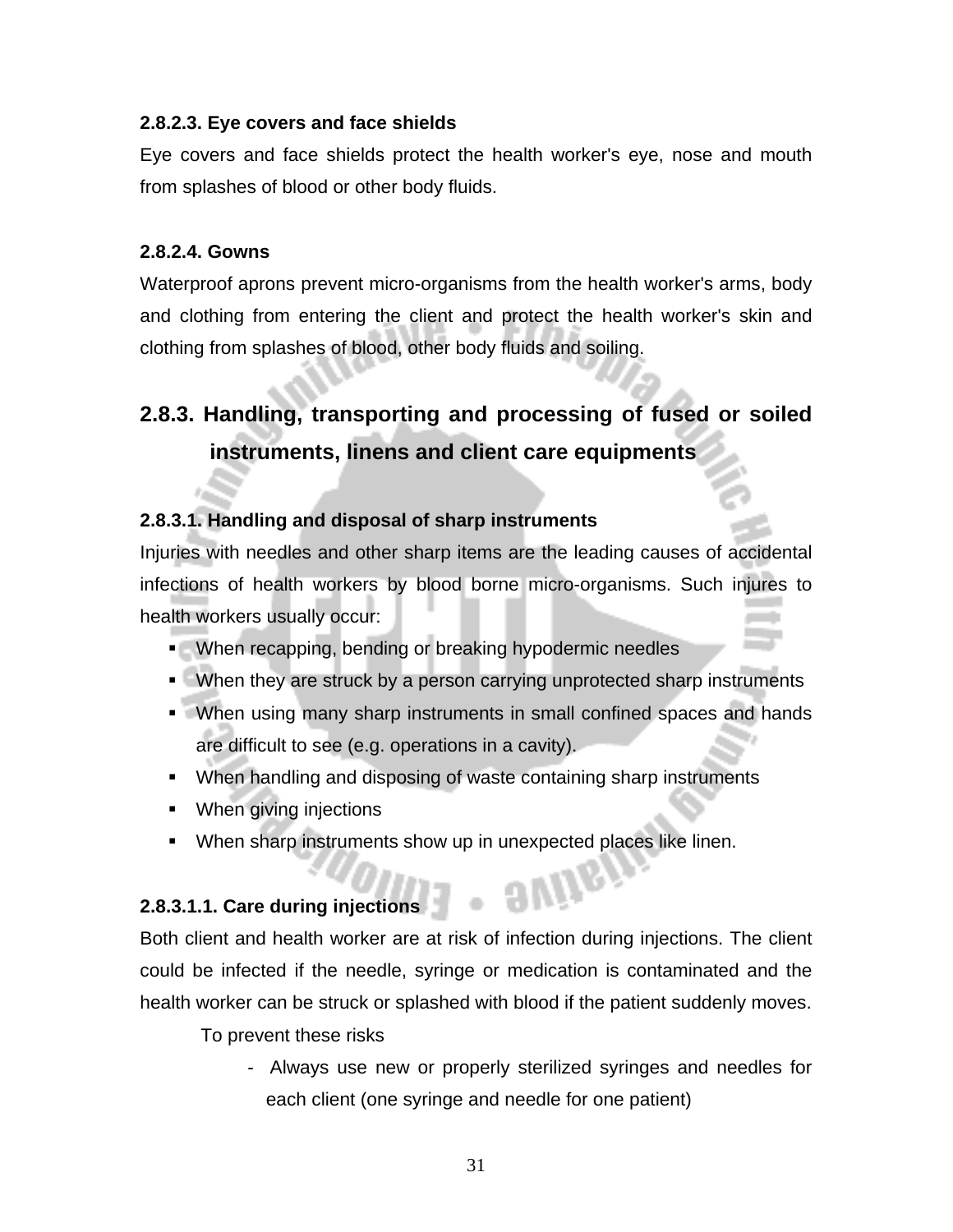- Take proper care of the injection site
- Wash with water and soap if the skin has visible dirt.
- Clean with an antiseptic swab by wiping in a circular motion from the center outwards.
- Advise clients not to move during injections
- Compress the site, bleeding or not, with a cotton swab after the injection.

#### **2.8.3.1.2. Careful use of intravenous (IV) fluids and multi-dose vials**

Infections are often transmitted through the faulty use of these items, therefore to prevent these proper procedures should be followed:

- a) Precautions while using IV fluids
	- **Clean the site with antiseptic before securing the IV fluids.**
	- Keep the IV cannulae or needle tightly held to the site of entry.
	- **When fluids are finished, recover the needle or catheter from the IV line** and dispose of it in a sharps container. Put the catheter and IV line and remaining fluid into another container.
	- **Micro-organisms can survive and grow in IV fluids; discard already opened** and used IV bags.
	- Avoid unnecessary pricking of IV bags and IV lines with needles.

#### b) Precautions while using multi-dose vials

Drugs that are available in a vial can be used for several purposes. These require strict care not to become contaminated with micro-organisms during solution preparation and administration. The important cautions include:

- Checking for the absence of leaks or cracks on the vial.
- Checking that the solution is clear and does not have particulate materials except for Depo-Provera, which is milky.
- **Wiping the lid of the vial with an alcohol cotton swab.**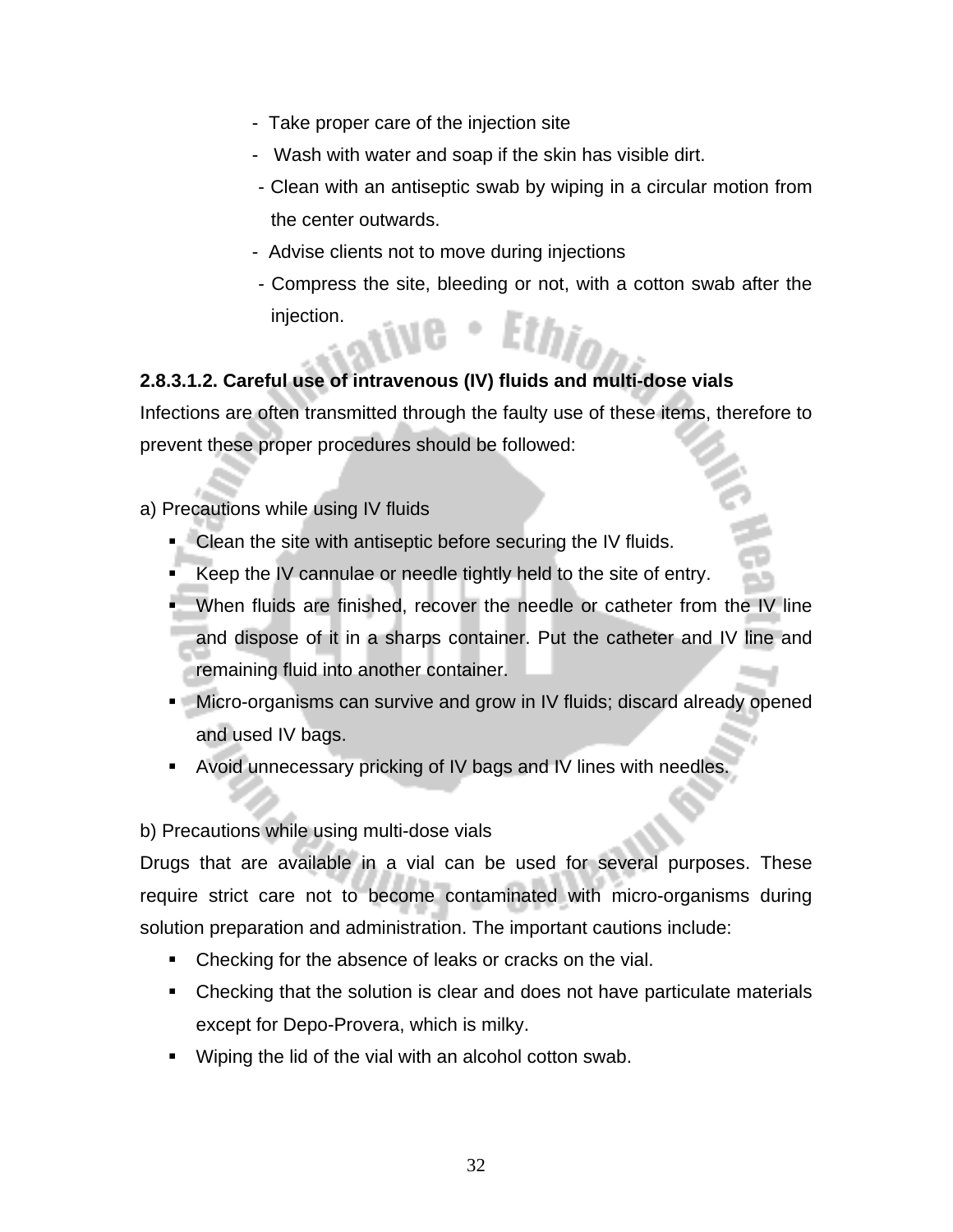- Always using a new or sterile needle and syringe. Reusing the same syringe with multiple clients even if the needle is changed is not a safe practice.
- Never leaving one needle inserted into the vial cap for multiple dose uses. This will be a direct route for the entry of infection into the vial.

### **2.8.3.1.3. Safe handling of sharp materials**

Health workers can accidentally puncture each other when passing sharp materials during a procedure:

- Always pass sharp materials by "hands free" techniques. Pass sharp materials from one person to another without touching the item at the same time. Put the sharp material in a sterile kidney basin or other "safe zone" in the sterile operative field.
- Don't cross the sterile working environment.
- Soak sharp materials in antiseptic solutions for a defined period before cleaning them.

*Note: For further details refer to the satellite module for Nurses.* 

### **2.8.3.1.4. Decontamination and disposal of sharp materials**

Decontamination is the process of removing micro-organisms from the surfaces of an object. It should be done before disposal, after procedures or before being processed for reuse.

 Use 0.5% chlorine solution, drawing the solution in and out of the syringe and needle several times and soaking for 10 min; it is then ready for either disposal or processing for use.

*Note: For details of decontamination, please refer to the satellite module for Medical Laboratory Technicians.* 

To avoid injuries and infection by sharps;

- Avoid recapping, bending, cutting or breaking needles.
- Don't attempt to detach the needle from syringes.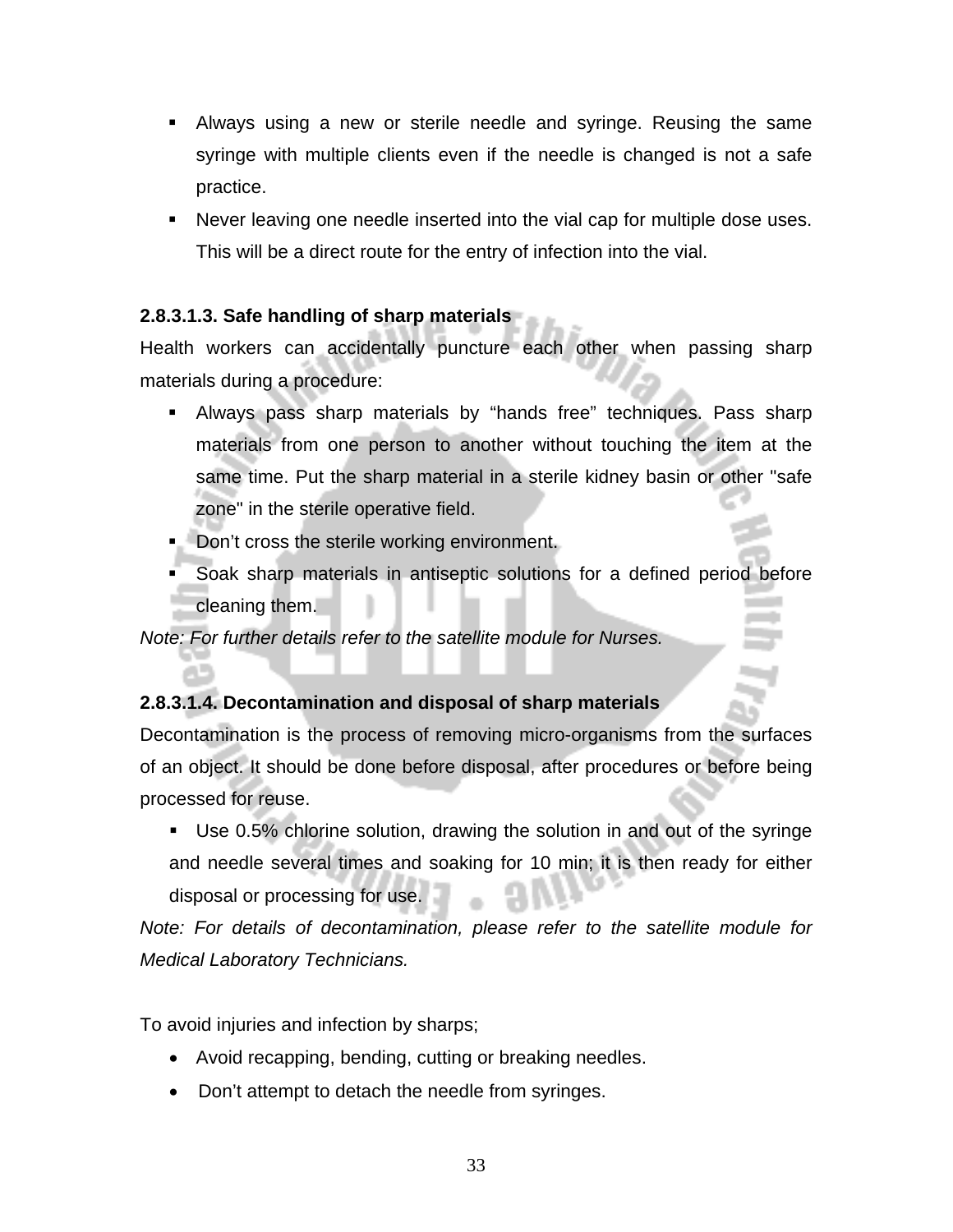- Dispose of sharps in puncture-resistant containers such as a metal box, a heavy cardboard box or an empty plastic jug. These should always be available in an area where sharps are used.
- Use heavy-duty gloves whilst disposing of sharp containers.

Disposal: Improper disposal of sharp materials causes infection and injuries throughout the community. In our society children are at a very high risk of infection and injury as they may use some sharp items and syringes for playing.

### **2.8.3.2. Instrument processing**

Proper handling and processing of instruments reduces infection transmission to clients and staff. This must be routine procedure before any clinical or surgical procedure. The four steps of instrument processing include decontamination, cleaning, sterilization or high-level disinfection (HLD), and use of storage.

### **2.8.3.2.1. Decontamination**

This is the first step in instrument processing for reuse. Decontamination makes the instruments safer to handle by killing many micro-organisms including viruses (such as hepatitis viruses and HIV) with decontamination solutions.

### **2.8.3.2.2. Cleaning**

Cleaning is the process that refers to scrubbing with a brush, detergent and water. It removes organic material, dirt and foreign matter that can interfere with sterilization or HLD and reduces the number of micro-organisms on instruments.

*Note: Use detergent to easily remove grease, oil and other foreign matter. If hand soap is used for cleaning, the fatty acids in the soap will react with the minerals of hard water leaving a residue or scum that is difficult to remove.*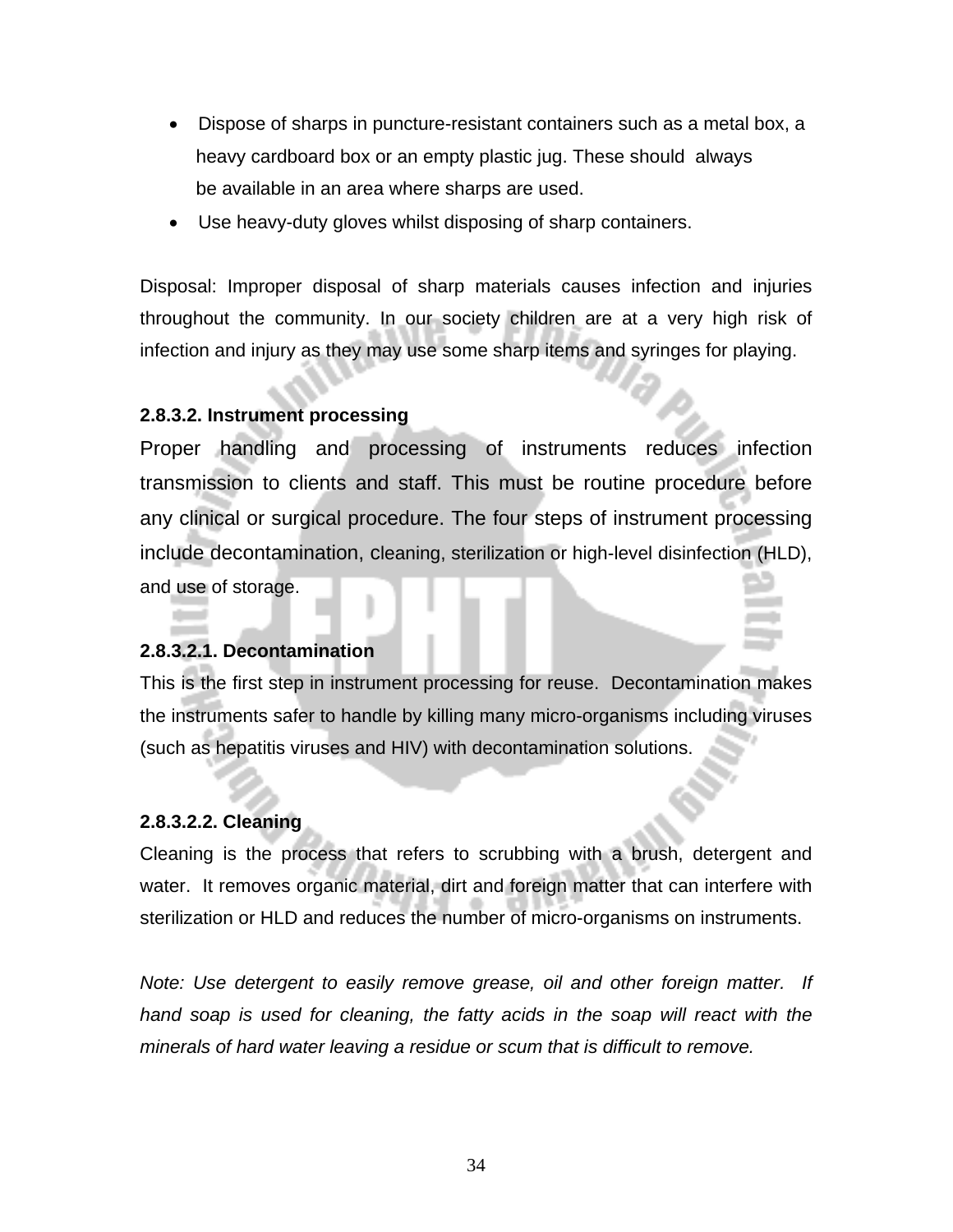### **2.8.3.2.3. Sterilization or High Level Disinfection (HLD)**

Sterilization ensures that items are free of micro-organisms killing all bacteria and their endospores, viruses, fungi, protozoa, etc. For this reason it is recommended for items like needles and surgical instruments that come into contact with blood or tissue under the skin.

Types of sterilization:

- a. Steam sterilization (also called "autoclaving" or "moist heat under pressure") This is the most common type of sterilization used in health care facilities. It is done in an autoclave and requires moist heat under pressure, so it needs water and heat (from electricity or a kerosene burner). It is used for items that can be damaged by high temperature (e.g. surgical gloves).
- b. Dry heat sterilization (electric oven)

This requires high heat (from electricity) for a specific period of time and has no need for water or pressure. This high temperature makes this method difficult to use for items that can melt or burn easily (e.g. gloves) thus it is only used for glass or metallic objects.

c. Chemical ("cold") sterilization

Sterilization by soaking in substances such as glutaraldehyde is called chemical ("cold") sterilization, which is best for heat sensitive items or when methods requiring heat aren't available.

The effectiveness of any method of sterilization depends on the amount and type of micro-organisms, the organic material (blood, tissues or other body fluids), dirt and the amount of protection the item gives to the microorganisms (e.g. in grooves). Therefore it is important to thoroughly clean instruments and other items before sterilization to reduce the number of micro-organisms, to eliminate fluids or tissue remains and to remove contaminants that can be collect in joints, grooves and the teeth of items.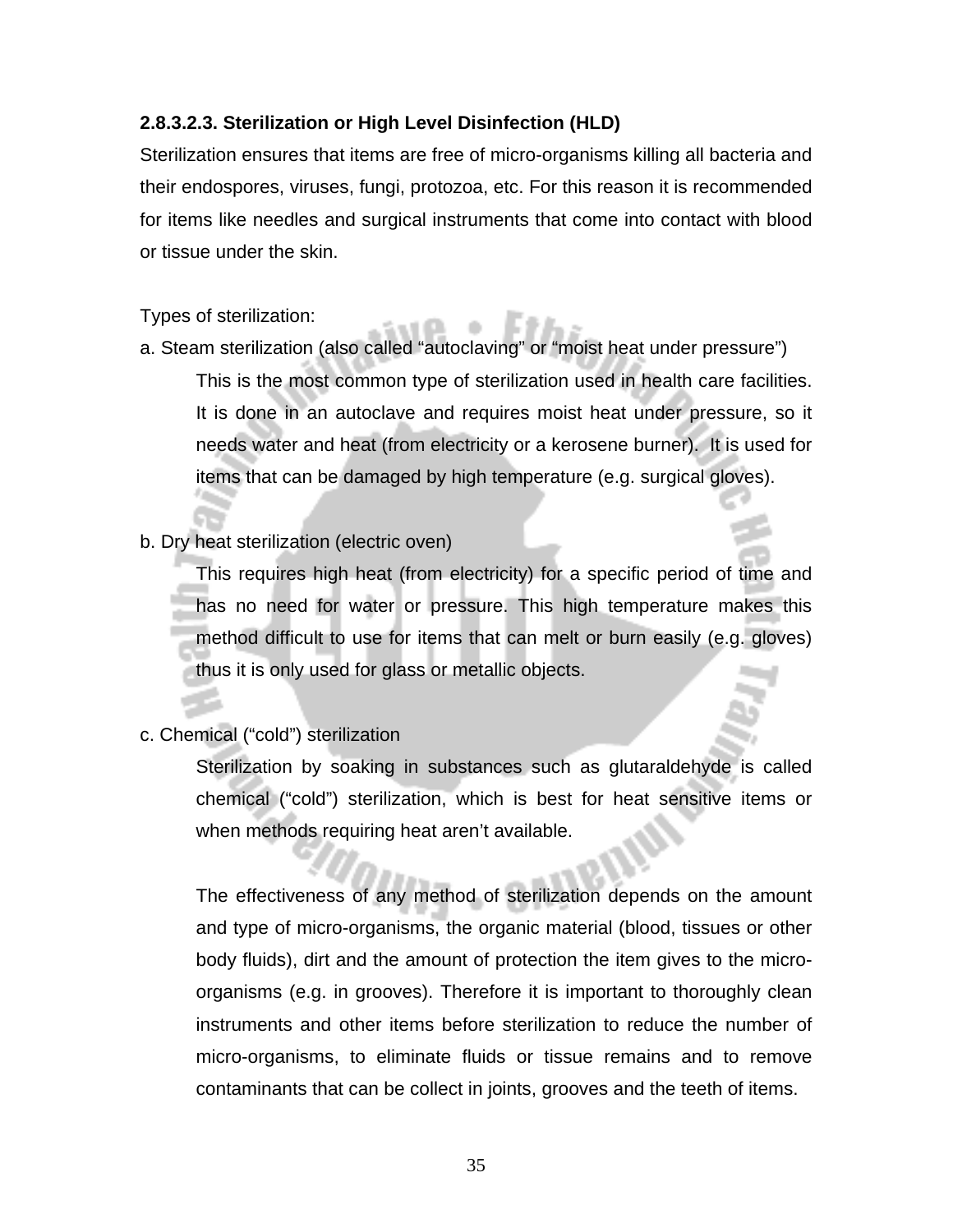d. High level disinfection (HLD)

In this sub section, you will be taught about methods used as an alternative to sterilization where the latter is not available or feasible. It kills all micro-organisms except bacterial endospores (causing tetanus, gas gangrene etc.), which makes it inferior to sterilization. It is suitable for items that come into contact with broken skin or intact mucous membranes.

There are three types of HLD: boiling, chemical HLD, and steaming. You should have one of these HLDs available in your health facility to backup your sterilization.

1. HLD by boiling*:* This method only needs clean water and a heat source. Instruments can be boiled for 20 minutes; start timing when the water reaches a rolling boil.

2. Chemical HLD: It is used for heat sensitive items like laparoscopes or when a heat source is not available. This method differs from chemical **Sterilization as follows:** 

| <b>Variable</b>   | <b>Chemical HLD</b>        | <b>Chemical sterilization</b> |  |
|-------------------|----------------------------|-------------------------------|--|
| Chemical used     | Glutaraldehyde or chlorine | Glutaraldehyde                |  |
| Soaking time      | 20 minutes                 | $10$ hrs                      |  |
| Items rinsed with | <b>Boiled water</b>        | Sterile water                 |  |

### **Table 2. Difference between chemical HLD and chemical sterilization**

3. HLD by steaming: This is done in a steamer containing one to three tiers. It is best for gloves and cannula (MVA)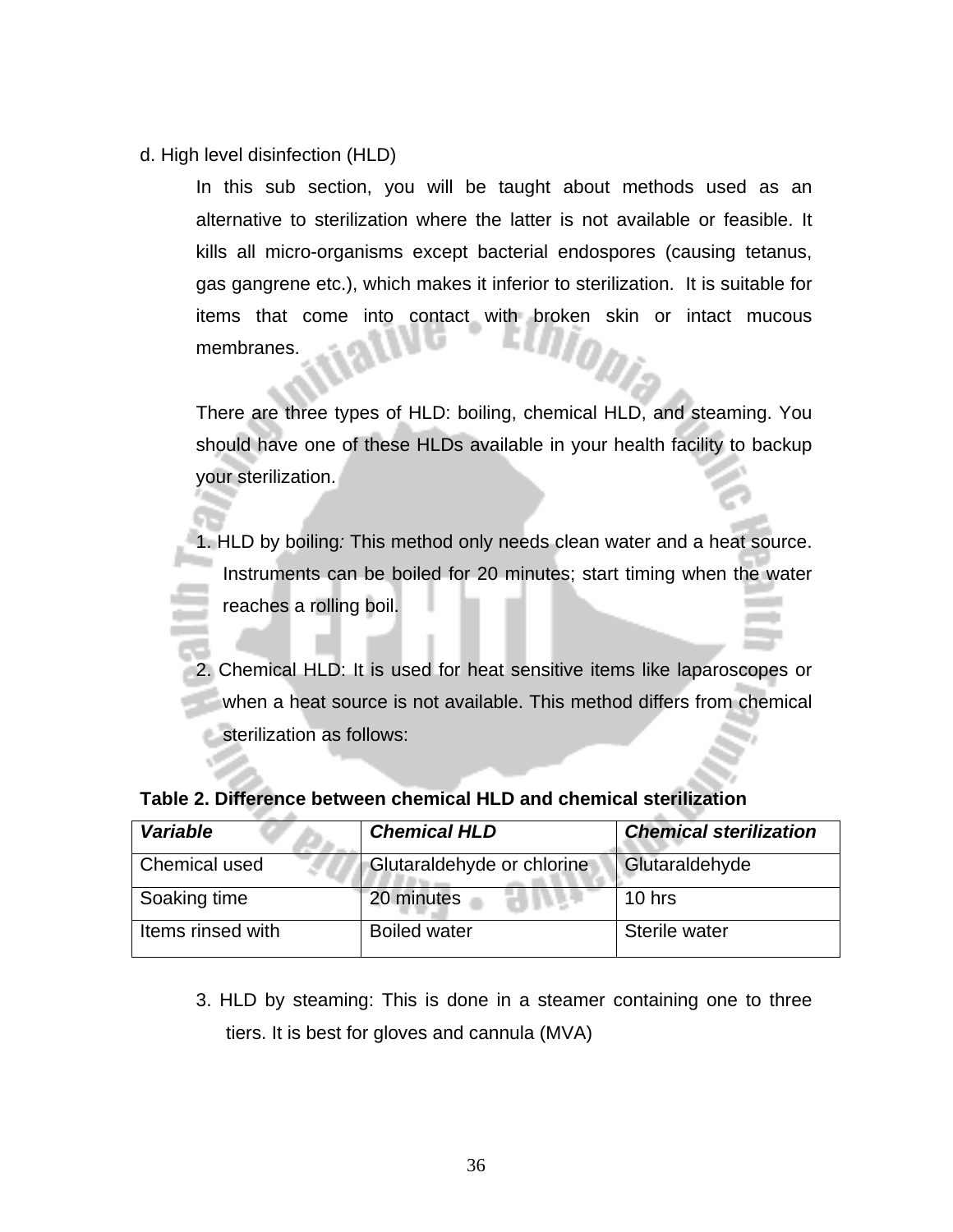Generally both sterilization and high level disinfection kills all organisms (bacteria, viruses, fungi, etc), however endospores are killed by the former but not by the latter. Therefore sterilization is best for all instruments/items which come in contact with blood and tissues under the intact skin. Although HLD is used as an alternative to sterilization it is best for instruments /items that come in contact with intact mucous membrane or broken skin. You are advised to review the different types of sterilization and HLD and the items/instruments for which<br>they are suitable to use. they are suitable to use.

#### **2.8.3.2.4. Storage**

In this sub section you are going to be introduced to the method of proper storage of processed items/instruments to prevent them from getting contaminated. Storage of instruments or other items should not be in solutions, store them dry. Micro-organisms can live and multiply in both antiseptic and disinfectant solutions and items left soaked in contaminated solutions can lead to infections in clients.

Therefore for optimal storage place sterile packs in closed cabinets in areas that are not heavily trafficked, that have moderate temperatures and are dry and of low humidity. Under such storage conditions and with minimal handling, properly wrapped items can be considered sterile as long as they remain intact and dry.

### **2.8.4. Environmental cleanliness and waste disposal**

In the previous sections you have learnt about the major types of infection prevention and control such as hand washing, barrier methods and safe handling and processing of sharps and instruments. In this section you are going to be briefly introduced to environmental cleanliness and waste disposal at health care facilities. Maintenance of environmental cleanliness and good hygiene of health facilities is a cornerstone in promoting health and the prevention of disease. However this is not the case in Ethiopia where it is common to see a health facility compound with piles of medical waste as well as dirty wards and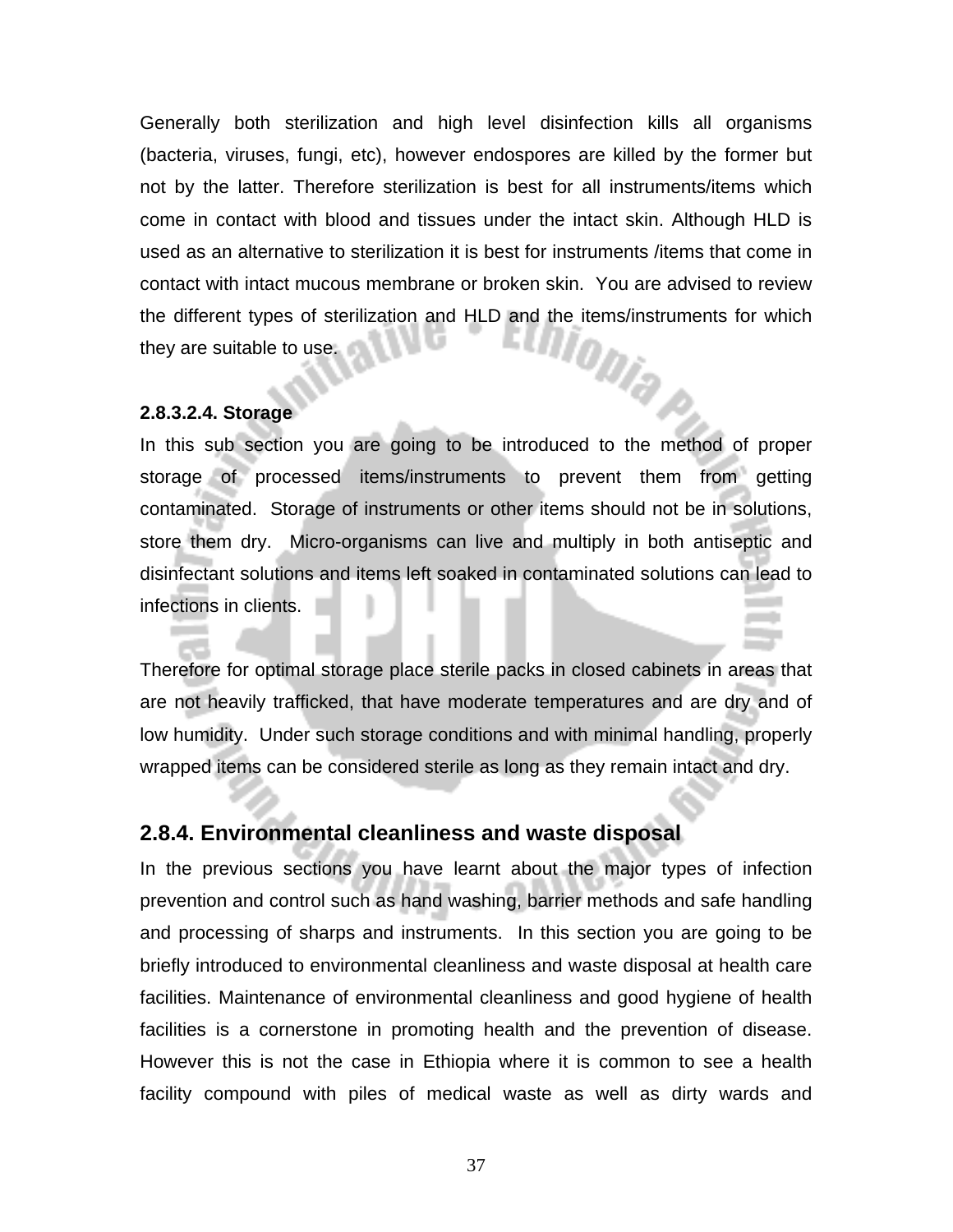examination rooms. Health care facility cleaners and waste disposal staff in particular are at a higher risk of infection as they are exposed to blood, other body fluids, used sharps and other contaminated objects as a routine part of their jobs. Therefore improving the cleanliness and hygiene of these facilities is one of the major activities towards infection prevention and control efforts.

# **2.8.4.1. Environmental cleanliness and hygiene**<br> **2.8.4.1.** Environmental cleanliness and hygiene<br> **2.8.4.1.** Environmental cleanliness and hygiene<br> **2.8.4.1.** Environmental cleanliness and hygiene<br> **2.8.4.1.** Environment

### **2.8.4.1.1. House-keeping**

- a) Guidelines for cleaning clinics
	- Write and post a cleaning schedule
	- Wear utility gloves when cleaning
	- Use a damp or wet mop or cloth for walls, floors and surfaces instead of dry dusting or sweeping
	- Scrub to remove dust or micro-organisms
	- Wash surfaces from top to bottom, so that debris falls to the floor and is cleaned up last
	- Change cleaning solutions whenever they appear dirty. As heavily soiled solution may not kill micro-organisms

### b) Cleaning solutions

Three types of solutions are used for house-keeping in the health facilities. In your institution you should have all of them as they are used to clean the health facility in different situations.

Plain detergent and water:This is for general cleaning tasks and low risk areas. Detergents remove dirt and organic material and dissolve or suspend oil, grease etc. that can easily be remove by scrubbing.

Disinfectant (0.5% chlorine solution): This is used to clean up spills of blood and other body fluids. It rapidly kills and inactivates microorganisms. Here you may use the common disinfectant sodium hypochlorite.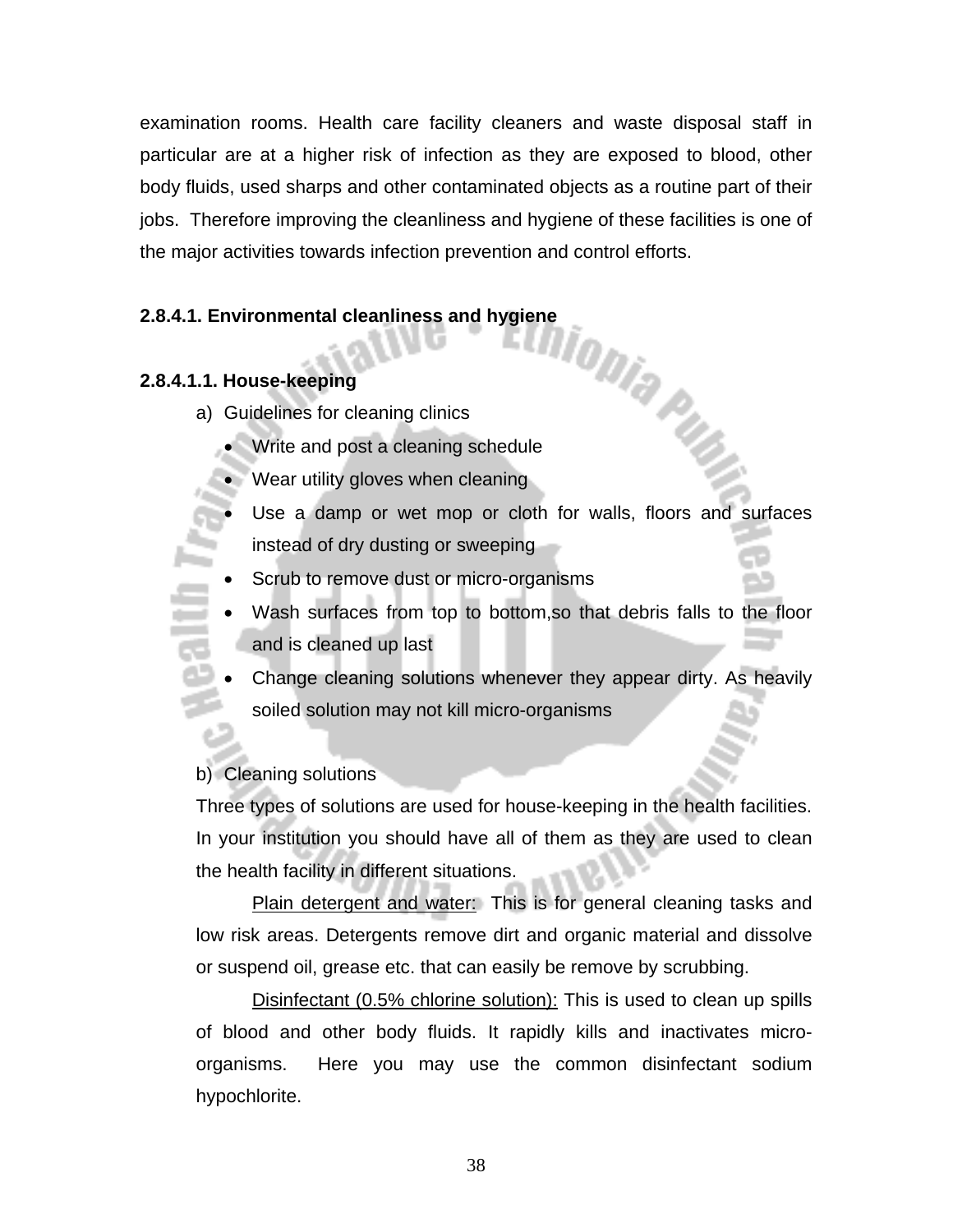Disinfectant cleaning solution: This contains disinfectant, detergent and water.

c) Cleaning procedures and schedules

Rooms in a health facility can be classified into the following parts depending on the degree of contamination of the areas:

Low risk areas: These include administrative buildings, waiting rooms, etc. and are not contaminated with infectious microorganisms and have minimal risk of infection. Routine cleaning (like your house) once a week is enough.

Latrines, toilets and sluice rooms: These are heavily contaminated and have risks of infection. They need cleaning daily with disinfectant solutions.

Client-care areas (operating theatres, procedure rooms, laboratories, areas where instruments are cleaned and processed): These have a potential for contamination with infectious materials and thus potential risk of infection to both staff and client. They need cleaning with a disinfectant solution daily. Clean spills of blood or other infectious materials immediately to prevent the spread of infection.

### **2.8.4.1.2. Compound cleanliness and hygiene**

itin Ty

You are advised to refer to the topics that follow (under 3.5.2) and the satellite module for environmental health technicians.

### **2.8.4.2. Handling and disposal of health care facility waste**

Health care waste is a waste generated by health care establishments, research facilities and laboratories. About 75 – 90% of this waste is "non risk" or "general waste".but 10 – 25% of this waste is hazardous and may create various health risks.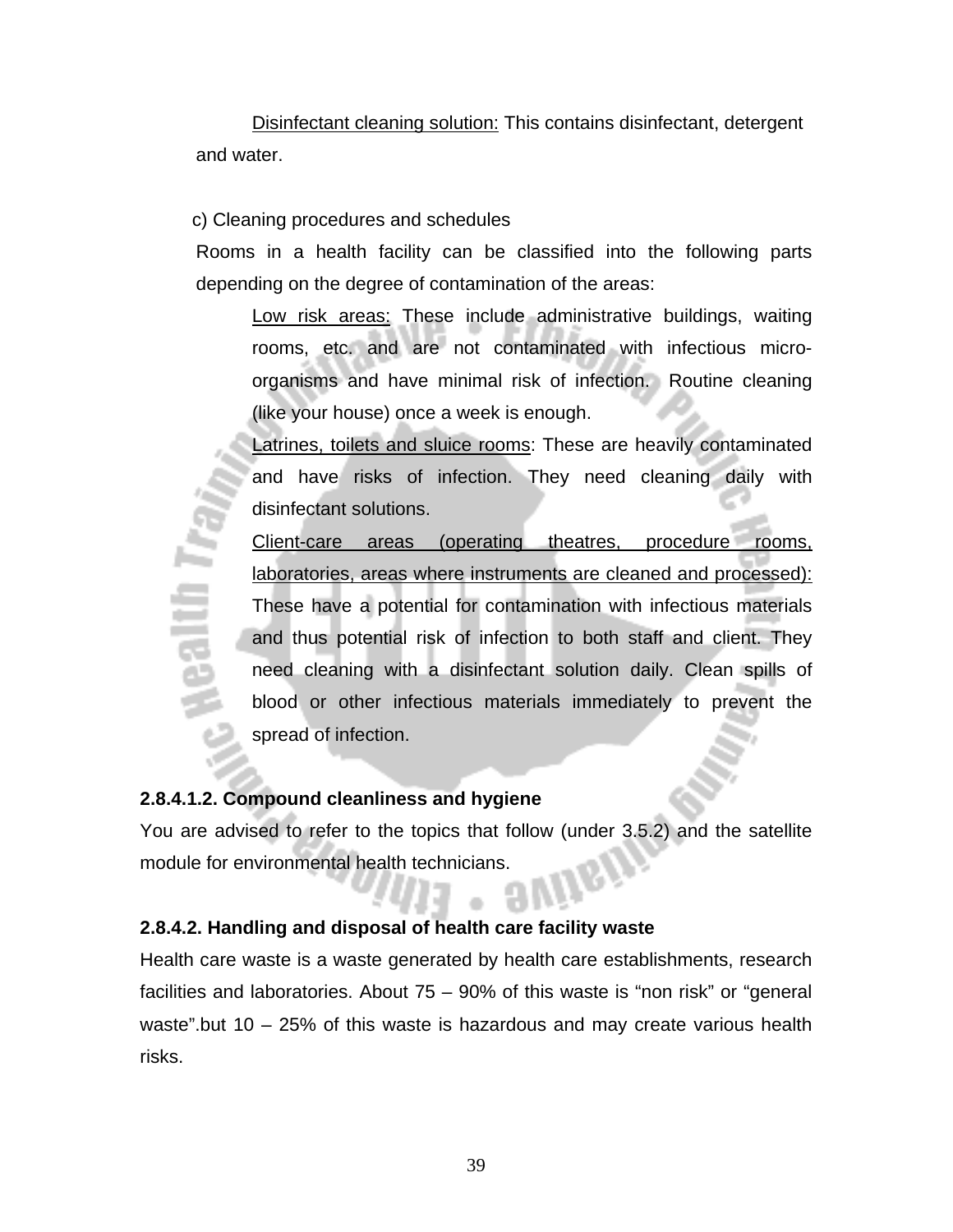### **2.8.4.2.1. Types of wastes**

General wastes: These are similar to the household trash of the community and have no risk of infection. This accounts for 75 – 90% of wastes in HCFs.

Hazardous health care wastes: These account for 10 – 25% of all wastes from HCFs. This includes infectious wastes (laboratory cultures, blood tissue etc) sharps, pharmaceutical and chemical wastes (expired drugs, lab reagents, disinfectants, film developers etc) and radioactive substances (unwashed liquids from radiotherapy or laboratory research, contaminated glassware, packages or absorbent paper).

### **2.8.4.2.2. Benefits of proper waste disposal**

- 1. Reduces the risks of spreading infections to staff, clients, visitors
- 2. Reduces the risk of accidents to both client and staff
- 3. Provides clean working compounds and rooms
- 4. Decreases odors
- 5. Provides limited channel for attraction of insects and animals.

You should think of a clean health center with a clean compound and rooms as a conducive working environment for staff. It will be a place where clients prefer to come for treatment. You should keep your health facility clean.

### **2.8.4.2.3. A waste management plan**

Every health facility should have its own health care waste management plan and assign a staff member as coordinator. The waste management plan has four components – sorting, handling, interim storage and final disposal.

Sorting*:* This is separating waste by type at the place where it is generated. Use different containers for medical and general wastes. Containers for sorting should be clearly labeled to prevent accidental contamination or injury.

Handling: Medical waste should be removed from generation sites daily. Avoid accidents during handling.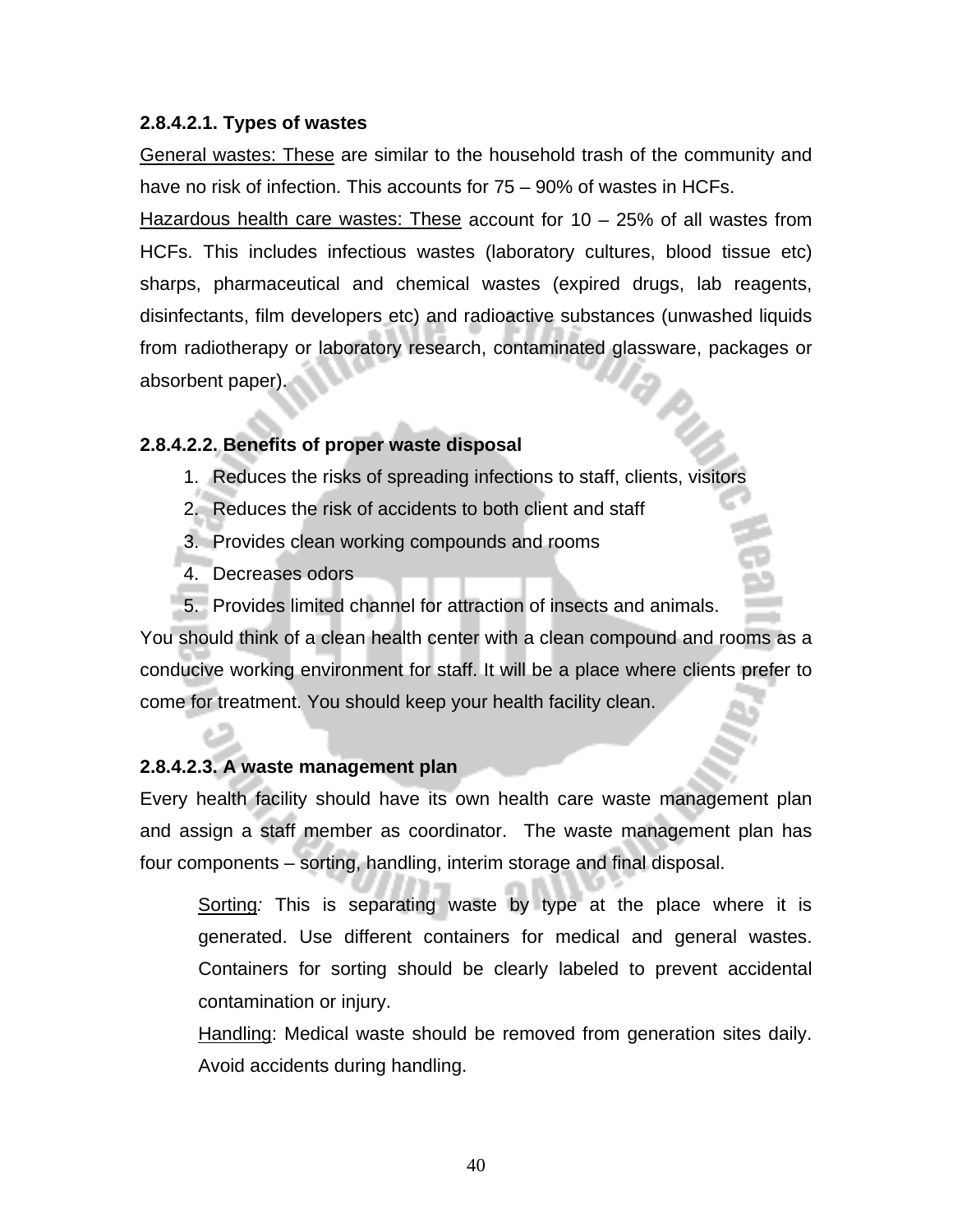Interim storage*:* This means storing waste for a few hours before the final disposal but not more than one or two days.

Final disposal*:* General wastes can be taken to the regular community waste disposal point. Medical wastes and sharps can be disposed as follows:

a. Solid medical wastes: Use one of three methods of disposal;

**Burning** 

- Wear utility gloves and shoes during disposal of medical waste
- It is the best method as it sterilizes and reduces the amount of waste in an incinerator or oil drum. Open burning is only used in the absence of these methods

Burying

Nealth

• The next best option, the pit should have a fence or wall to limit access to it and prevent scavenging of waste

Transporting to an off site disposal site

This is transporting to an open community dump and is the least desirable alternative. Educate people about how they should handle the waste to prevent themselves from potential accidents.

b. Liquid medical waste*:* You should always wear utility gloves and shoes when handling and transporting liquid medical wastes.

- Avoid splashing the liquid on to the floor, other surfaces, yourself or others.
- Carefully pour liquid waste into a sink, drain, flush toilet or latrines. Rinse with water to remove any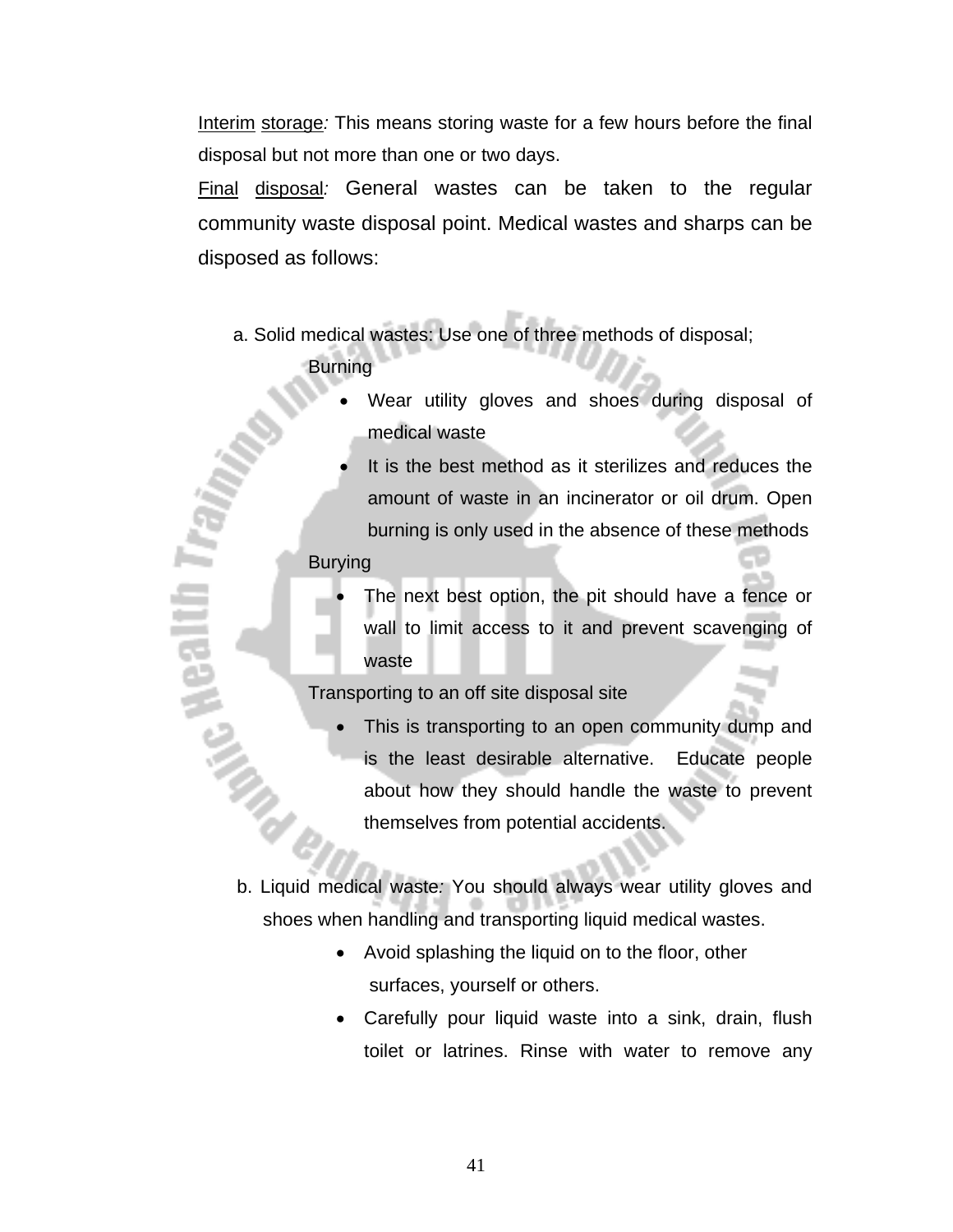remaining waste on these disposal sites. Disinfect the container with 0.5% for 10 min.

c. Sharps: Disposal of sharps is best done by burning in industrial incinerators. However industrial incinerators may not be available in most health facilities in this country. Therefore you may use a metal container for sharps, needles syringes etc. When it is twothird full, put in a fuel and ignite it. Burn it until the fire goes out on its own.

# **2.9. Health education in the control of infection**

Health education plays a major role in the control of infection in health care facilities for all involved parties. Teaching at different levels of sophistication is required for patients and their families, visitors, auxiliary staff and even health care professionals. Health care professionals may need only a "refresher" course given their experience.

Generally the aim of health education in infection control in HCF is

- o To increase the awareness of patients and attendants in HCFs.
- o To involve patients, attendants, health professionals and auxiliary staff in the prevention and control of infection.
	- To ensure the health professionals' involvement in the continuous monitoring of infection control activity in HCFs

### **2.9.1. Health education to patients, families and visitors**

Health education to patients should focus on areas such as

For patients who can support themselves

 Maintaining their personal hygiene and cleanliness such as body washing and hand washing before meals and after using toilets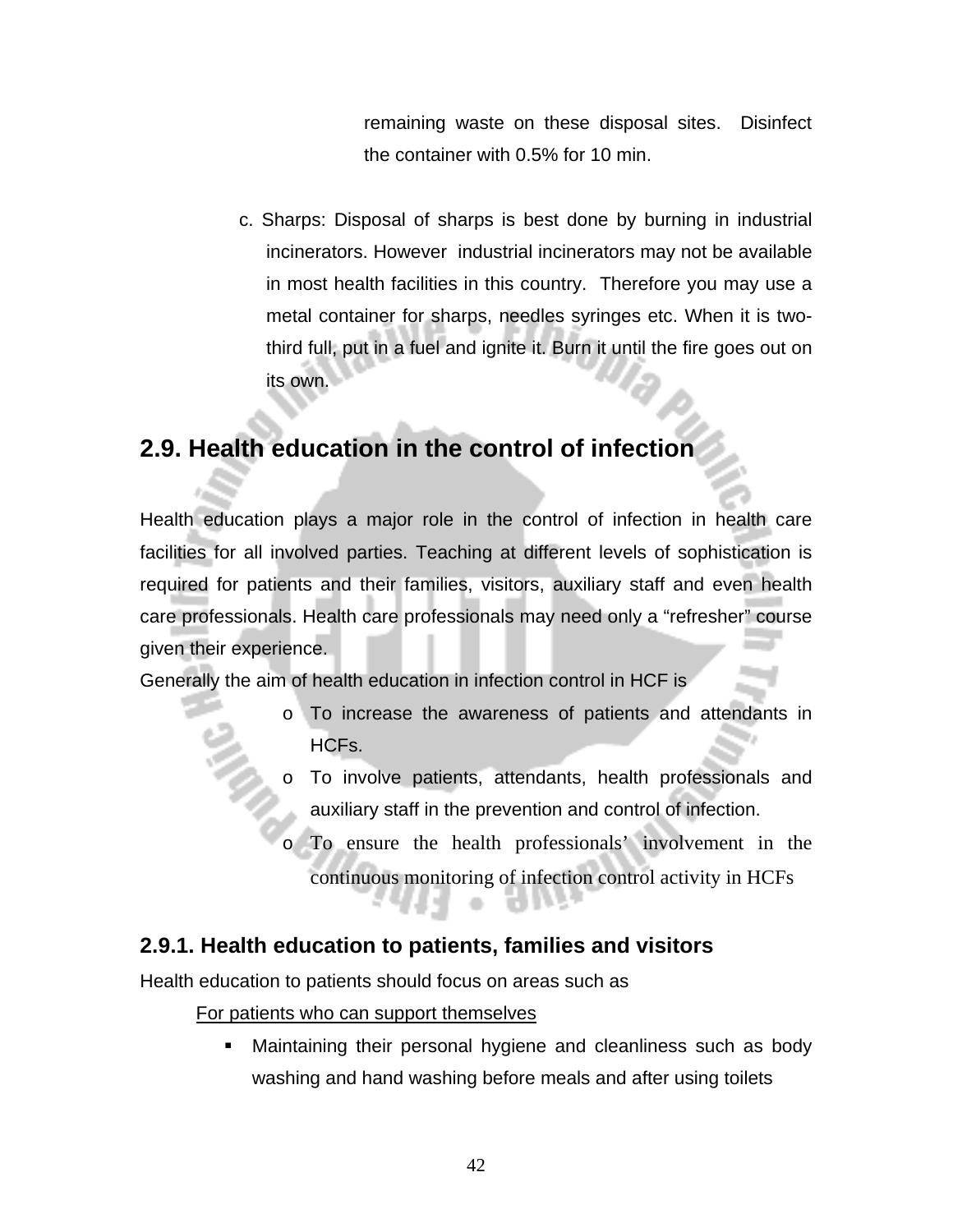- Having good communication with attendants and health professionals about the progress of their illness
- Reporting if their wound is causing pain or discharge, redness, swelling or fever
- Knowing the proper dietary intake and good drug compliance. This helps the patient to get well quicker and prevents infections in HCFs
- Practicing the standard precautions with strict follow up.

# For health care attendants and visitors who sometimes are the cause of infections in patients

- Encouraging hand washing after using toilets and before feeding should be encouraged. In this regard pediatric patients are common victims of infection through contaminated care attendants
- Avoiding room congestion by attendants and visitors in order to avoid air-borne infections
- Discouraging giving non prescribed drugs
- Discouraging non-sterile manipulation of indwelling lines
- Caring and supporting the unconscious or the disabled (e.g. turning over frequently)
- Proper collection and handling of patient's vomitus, sputum or other bodily secretions
- Discouraging the application of scientifically unproven solutions or herbal medicines on wounds which may then play a major role and infection spread in health care facilities.

# **2.9.2. Basic training for auxiliary staffs of HCFs**

This should focus on:

 Proper handling and washing of utensils, medical and surgical equipment and discharges from patients. These may other wise be a major source of infection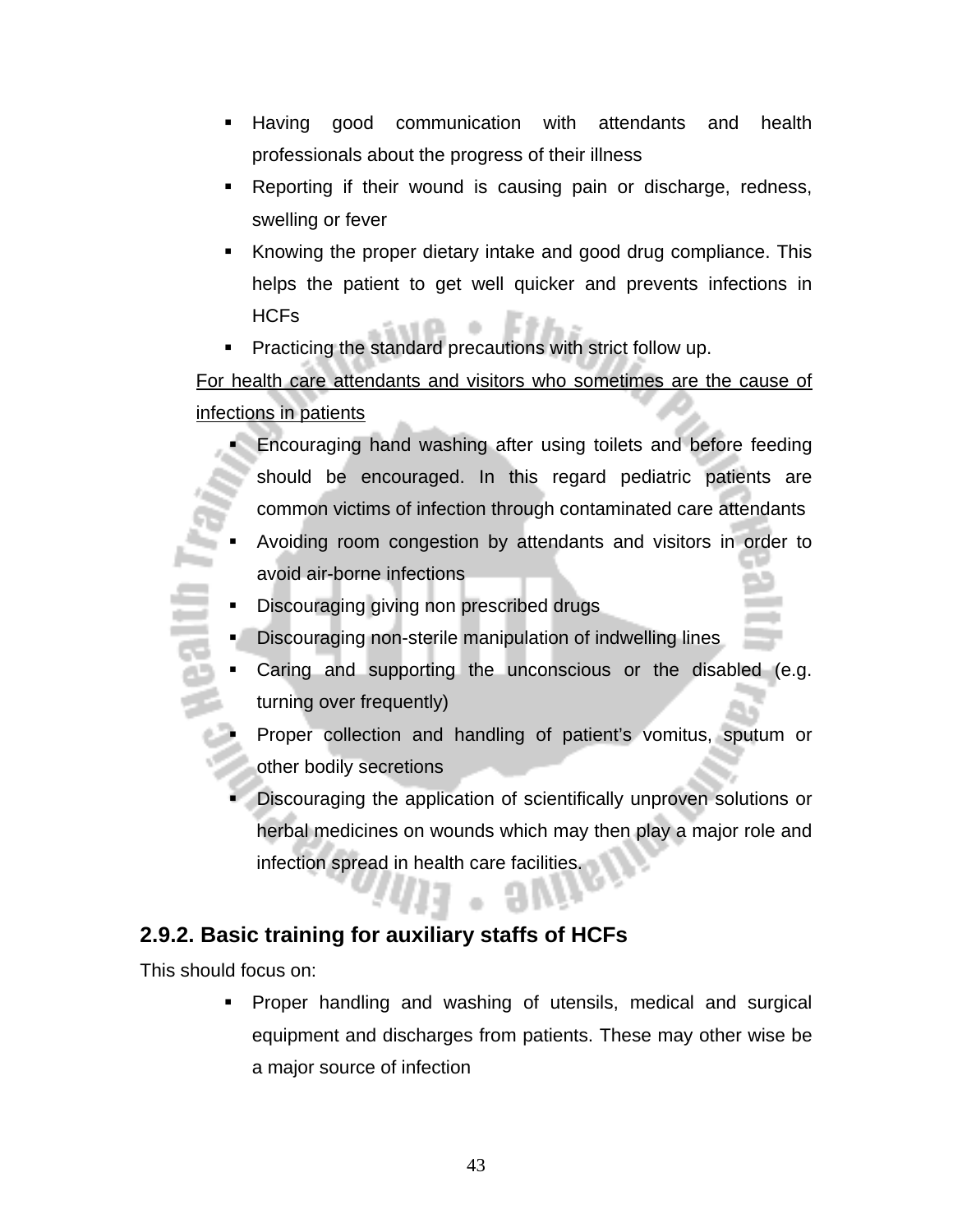- Proper disposal of discharges from patients like placenta, debrided parts and other body fluids should be ensured
- Syringes, blades and other sharp disposable items should be discarded with great care to a safe place (sharp collection box or dust bins)
- Patient's bed should be cleaned before it is given to another patient
- Types and applications of standard precautions should be strictly followed. followed.

# **2.9.3. Refreshment training for health professionals in the control of infection in HCFs**

- Different techniques of sterilization and disinfection
- Sterile handling of certain groups of patients and instruments
- Proper handling, storage, transportation and washing of bed mattresses as well as disposal of solid and liquid wastes
- Provision of safe water and adequate water supply for the HCFs
- Provision of safe and nutritious food for the patients
- Assessing the temperature, air conditioning, illumination, cleanliness and proper housing conditions of the rooms in HCFs.
- Washing hands before and after examining patients, before buttoning ward coats, putting on and taking off gowns and before eating
- Type and application of standard precautions should be strictly followed.  $-$  9 $W$

# **2.10. Waste management and infection control committee**

In the previous sections you have read about the common infections in health care facilities, their source, distribution, predisposing conditions, transmission and their impact on patients, staff and the community. You were then introduced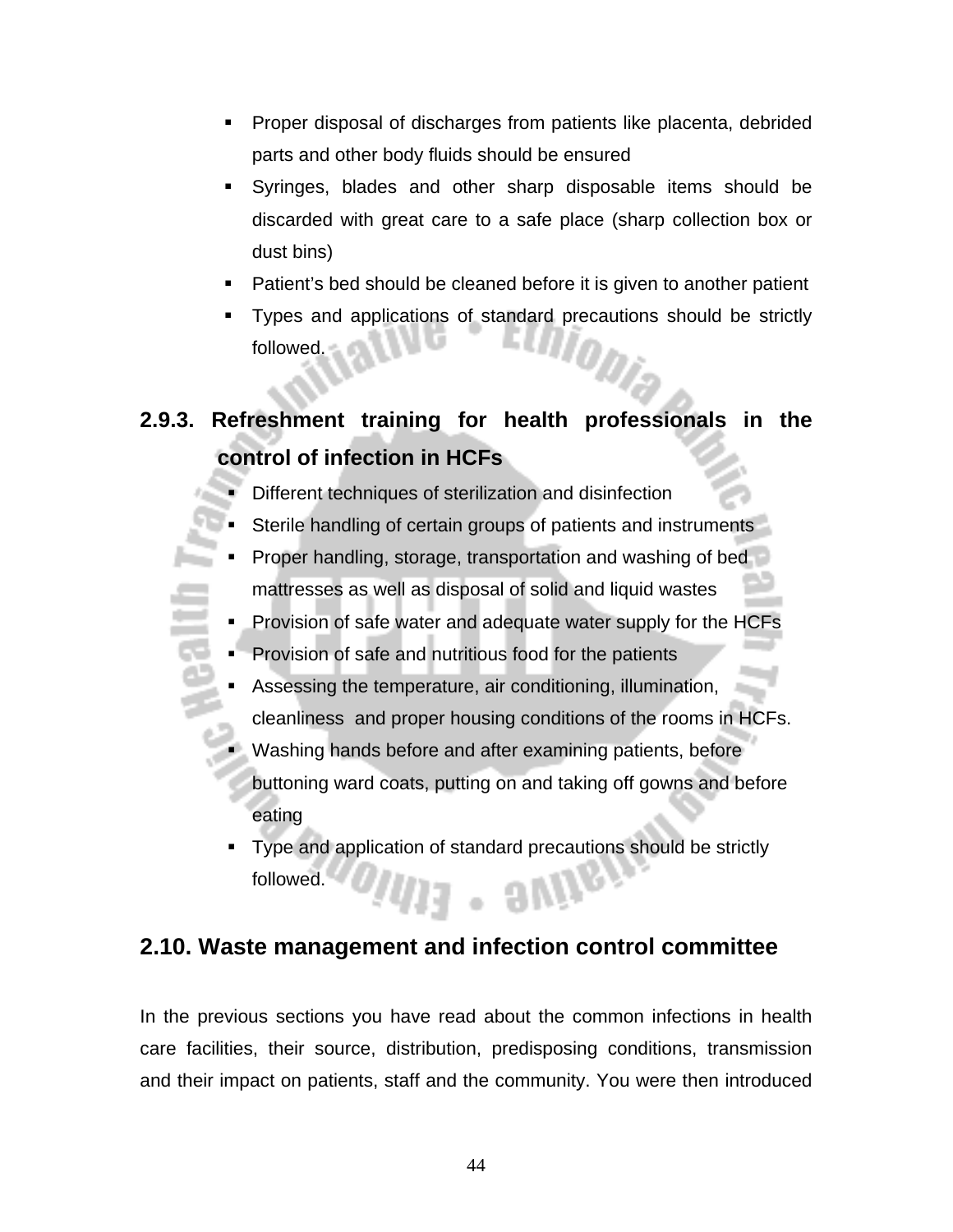to standard precautions for prevention and control in health care facilities and how to create awareness in staff (auxiliary and health), clients and their attendants and the community at large. In this section you will be learning about the waste management and infection control committee, its composition and duties.

The proper management of health care waste depends largely on good administration and an organized effort by all staff of the health care facility actively participating in safe handling, transporting and disposing of wastes to prevent infection. This requires the formation of a committee who can coordinate and monitor the overall waste management plan after its implementation.

# **2.10.1. The formation of waste management and infection control committee of a health care facility**

The head of the health care facility (health center/health post) should form this committee and chair the team.

The committee (team) should have the following members:

- 1. Head of the health center or health post chairman
- 2. Heads of departments (environmental health, medical laboratory technology, delivery and in patient care, out patient care, MCH, minor OR and autoclaving, pharmacy, etc)
- 3. Waste management and infection control officer, preferably an environmental health technician, who will also act as the hygienist and address specific problems related to institutional hygiene.
- 4. Nurse
- 5. Supply officer
- 6. Head of cleaners or janitors (attendants, auxiliary staffs)
- 7. Health center manager

The head of the health care facility should formally appoint the members of the committee in writing, informing each of them of their duties and responsibilities.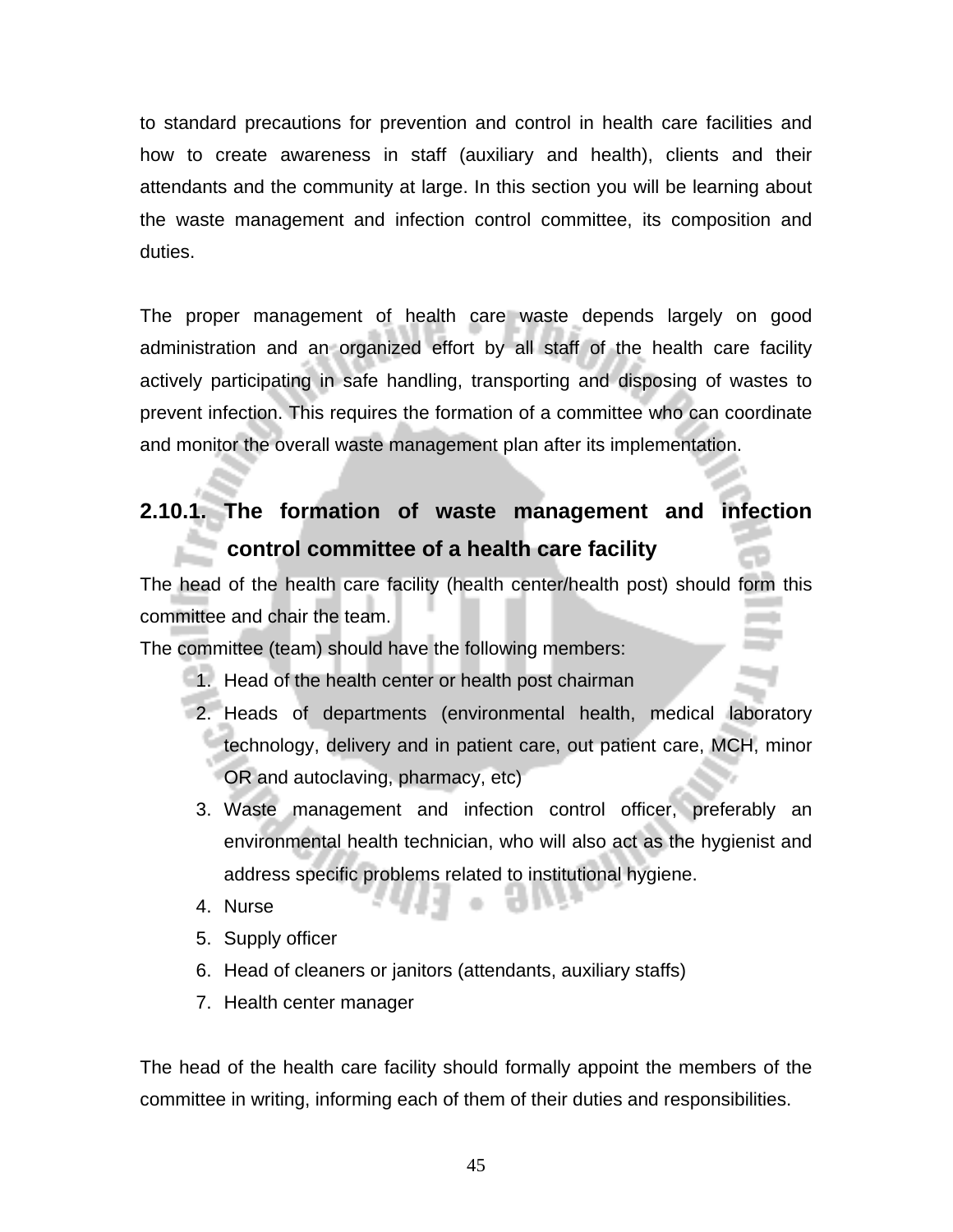Some of the responsibilities of the committee in common are

- o Establishing investigation procedures
- o Establishing reporting systems
- o Reviewing services, antiseptic techniques used and procedures
- o Undertaking health information dissemination to teams

# **2.10.2. Duties of members of the committee**

### **2.10.2.1. The head of health center is responsible for the following tasks**

- o Formation of the waste management committee to develop a written waste management plan for the institution, stating duties and responsibilities of all members of staff regarding waste management and establish lines of responsibility
- o Appointing a waste management and infection control officer to supervise and coordinate the waste management plan
- o Allocating sufficient financial and personnel resources
- o Monitoring the efficiency of the waste disposal system
- o Insuring adequate training of staff on waste management

### **2.10.2.2. Waste management and infection control officer**

The waste management and infection control officer is directly responsible to the head of the health center, and should

- o Control the internal collection of waste containers and their transport to the storage facility on a daily basis, the correct use of storage facilities and prevent unsupervised dumping of waste containers on the ground
- o Supervise attendants and auxiliary staff assigned for waste collection and disposal
- o Ensure waste containers, protective gloves and clothing and collection trolleys are available at all times
- o Ensure that waste is disposed of in the specified time and location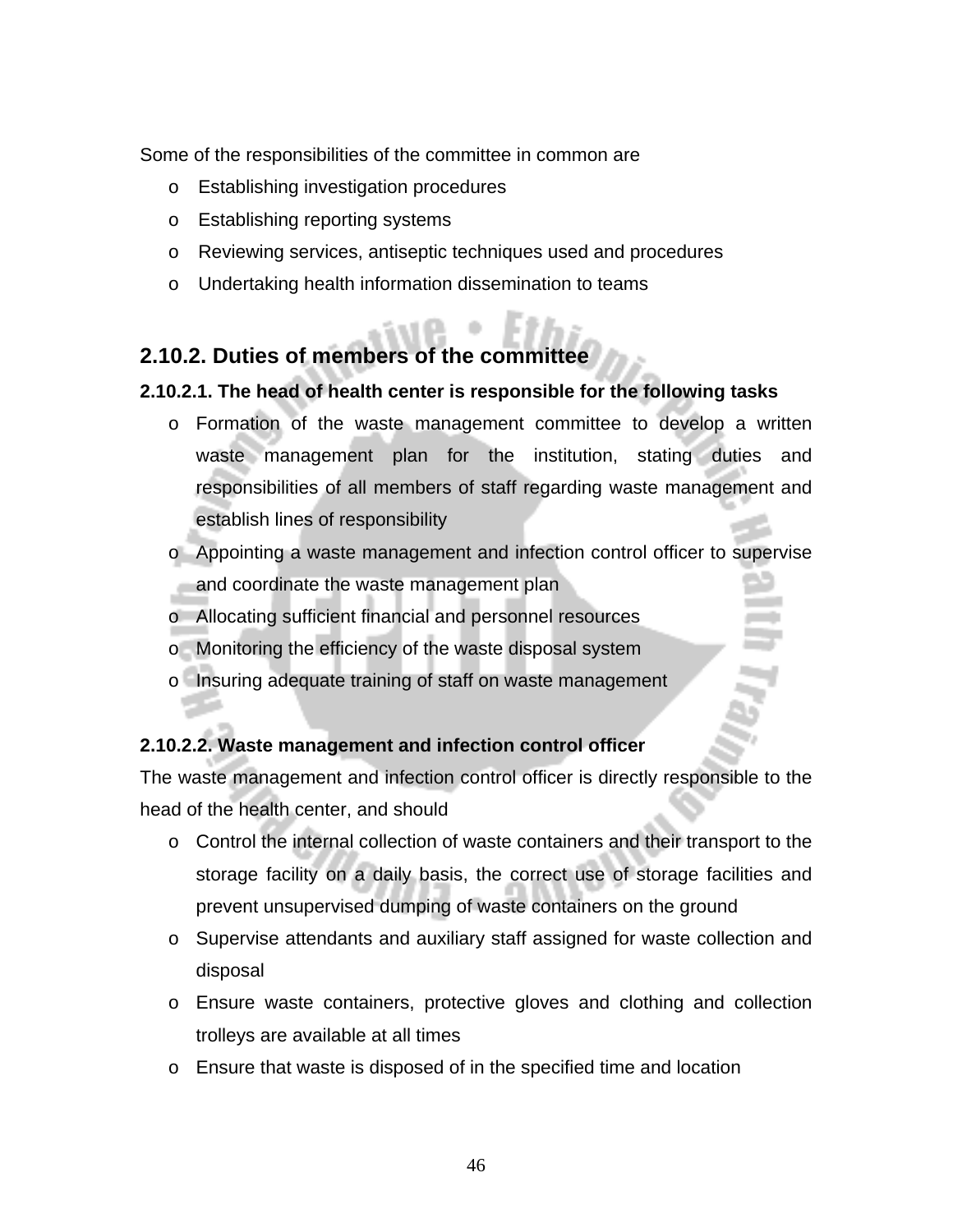- $\circ$  Ensure the training of staff of the health care facilities to make them aware of their responsibilities in waste segregation and storage
- o Coordinate and monitor all departments regarding waste management efforts
- o Advise the departments about infection control methods and monitor their proper implementation
- o Ensure and co-ordinate surveillance of infection in HCFs.

### **2.10.2.3. Nurse and health center manager**

They are responsible for training nursing staff, medical assistants, health center attendants and ancillary staff on the correct procedures for segregation, storage, transport and disposal of waste. They should

- o Participate in the training of staff
- o Control the overall waste handling and disposal management as a support to the waste management and infection control officer
- o Provide the necessary inputs for waste management and infection control of waste bags and containers, protective clothing etc.

### **2.10.2.4. Department heads**

They are responsible for segregation, storage and disposal of waste in their departments. Therefore they should

- <sup>o</sup> Insure that all health and auxiliary staff are aware of the procedures of segregation and storage of waste and that all personnel comply with the highest standards possible
- <sup>o</sup> Continuously work with waste management and the infection-control officer to monitor working practices for failures or mistakes
- <sup>o</sup> Ensure that staff members in their departments are given training
- <sup>o</sup> Encourage the nursing and medical staff to be vigilant that attendants and auxiliary staff follow correct infection control and waste management procedures at all times.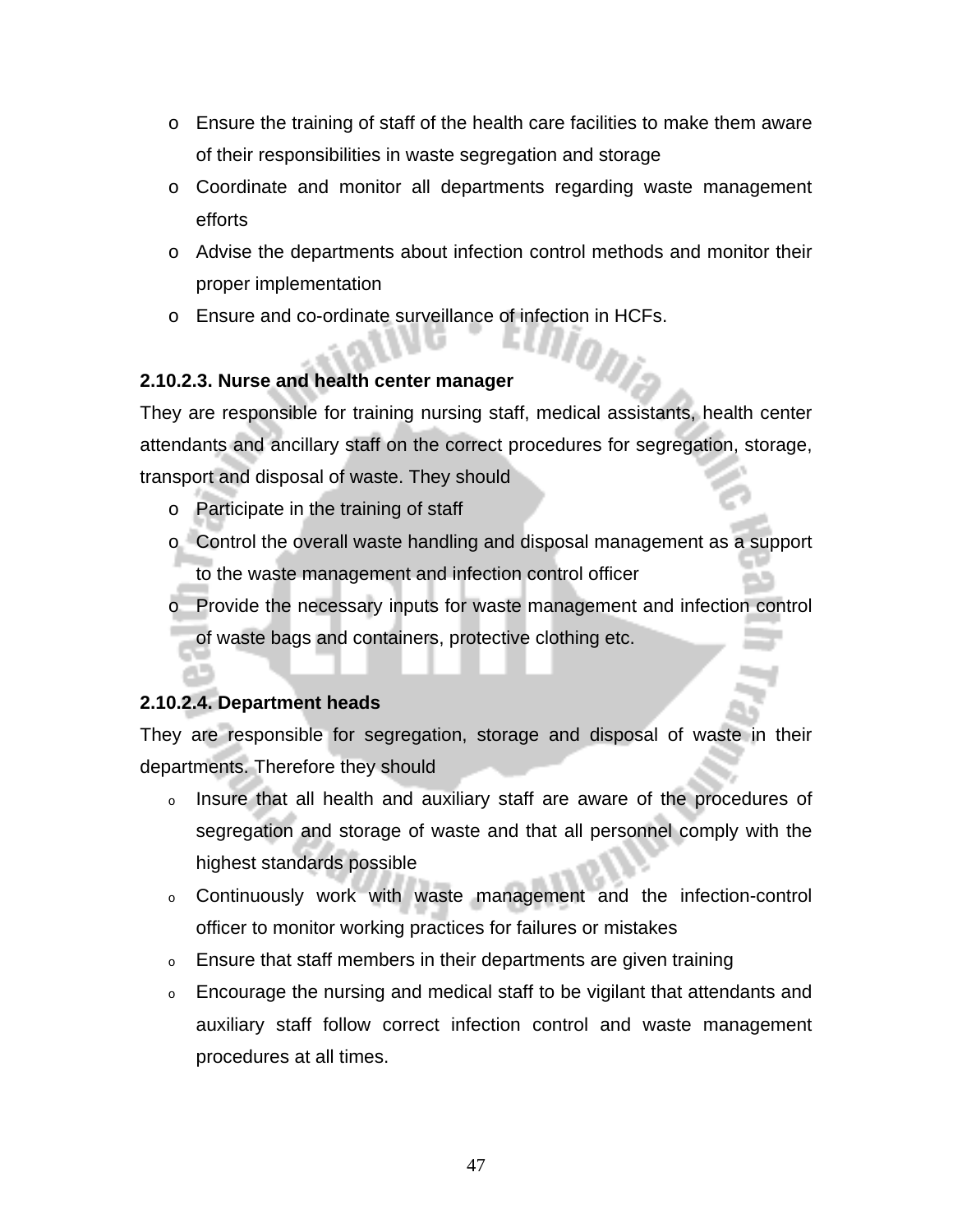### **2.10.2.5. Supply officer (optional)**

He/she should

o Ensure a continuous supply of items required for waste management .

### **2.10.3. Surveillance for infections in health care facilities**

The waste management and infection control committee of a health facility should establish a surveillance system as part of the infection control efforts. The surveillance system can be active or passive. Passive surveillance relies on routine data collection for other purposes while active surveillance relies on specific collection of data for hospital infection outbreak surveillance. The following are important steps in the surveillance for infection in health care facilities.

### **2.10.3.1. Diagnosis of infections in health care facilities**

The common infection syndromes in health care facilities are summarized in table 3 below

| Urinary tract infection   | Post-abortal sepsis |
|---------------------------|---------------------|
| Surgical wound infections | Neonatal sepsis     |
| <b>Puerperal sepsis</b>   | Meningitis          |
| Fever                     | Pneumonia           |

Steps in Diagnosis

- 1. Daily regular examination of patients to detect newly developed infections
- 2. Carry out "septic screening" in patients suspected of having infectious body fluids (blood, urine and aspirates) and have swabs of infected tissues sent for culture analysis before antibiotics are started
- 3. Identify any infectious agent in the laboratory, its sub type and drug sensitivity
- 4. Adjust treatment according to the drug sensitivity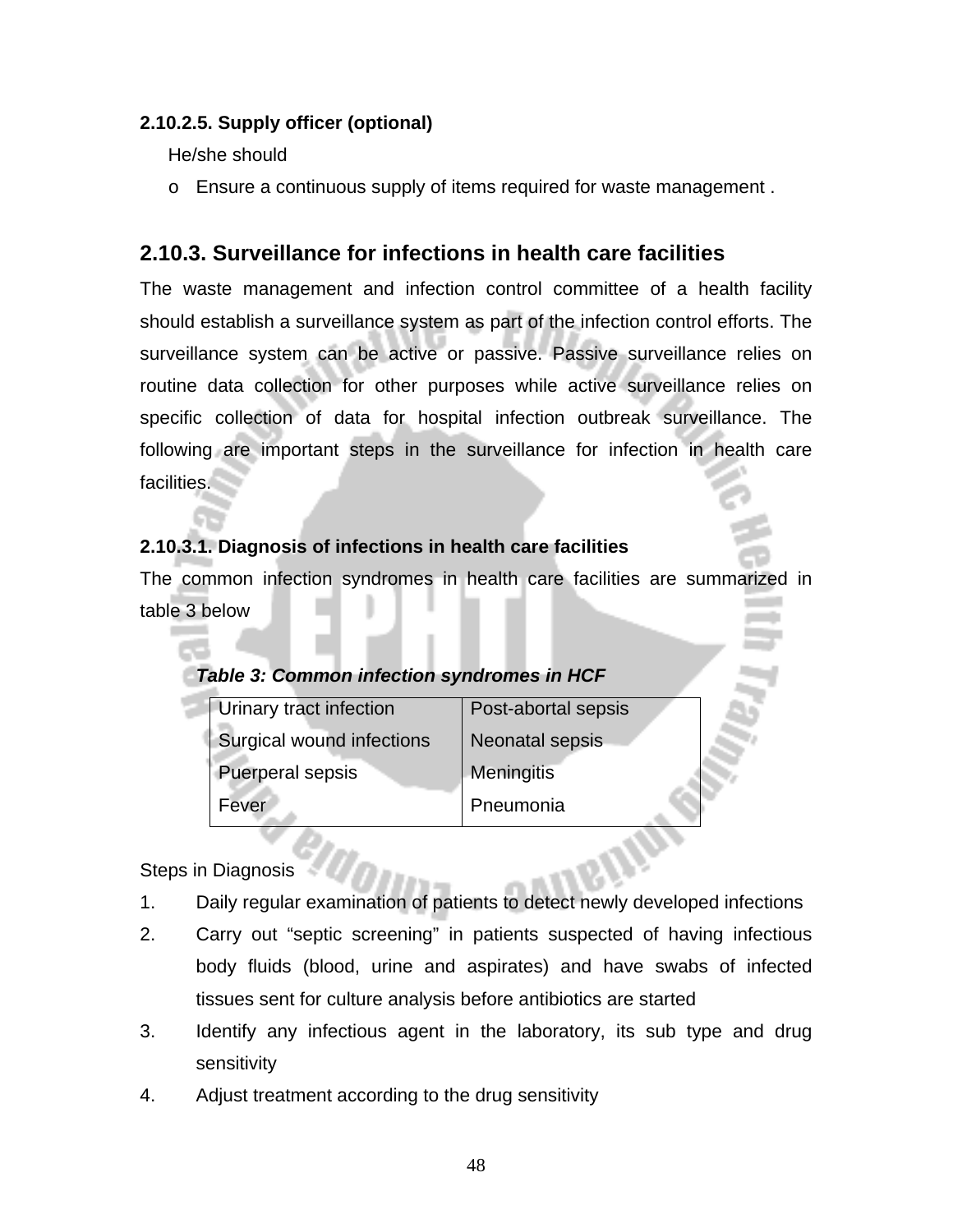5. Compile data by laboratory analysis on bacterial isolates and sensitivities to drugs

### **2.10.3.2. Active surveillance**

Areas in the health care facility at high risk of infection need active surveillance. Culture examinations are essential but may not be available in the health centers as this requires transporting specimens to laboratories with the capacity.

Active surveillance requires as a minimum routine cultures from environmental specimens in operation theatres, intensive care units and burn units. These units care for high-risk patients in terms of possible infections. This routine monitoring will allow early detection of pathogenic organisms in the environment. Swabs from floors, sinks, windowsills and doorknobs should be cultured periodically. Tips of cannulas, medical equipment and disinfectants should be routinely cultured. Swabs of special equipment such as respirators and ambu bags should also be taken and cultured routinely.

### **2.10.3.3. Compiling data**

To determine the presence of an outbreak regular compiling of data on the number of cases and the bacterial isolates is essential. The ward should keep records of patients with infections acquired in the HCF, the clinical manifestations and the micro-organisms isolated and drug sensitivities. This data is compiled weekly and then monthly.

The waste management and infection control committee should discuss the data regularly and review infection control strategies. They should then send the data to a central data collecting point (e.g. MOH).

The committee is responsible through its waste management and infection control officer to compile all information into a report and ensure regular follow up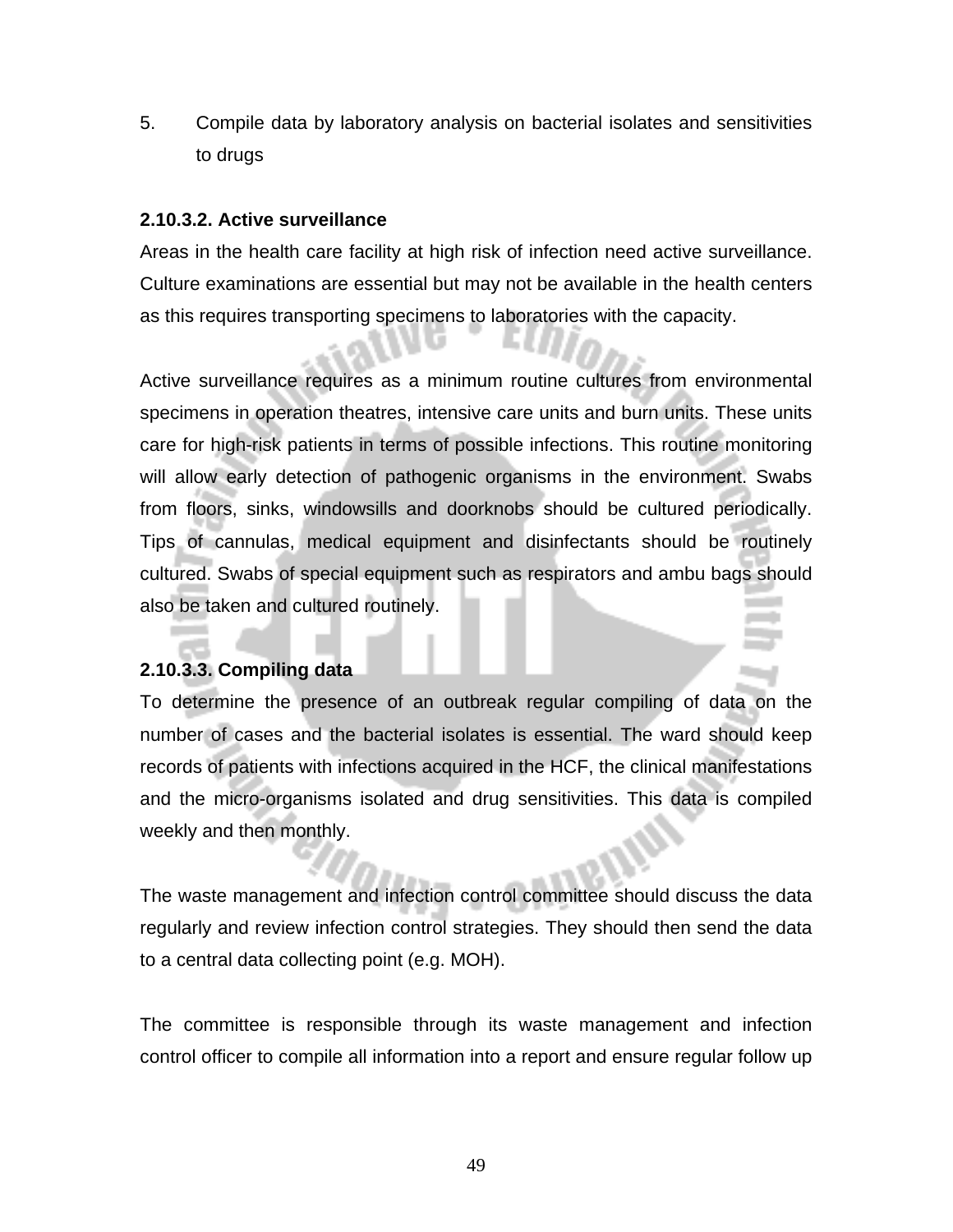of an outbreak investigation as well as the training of health/auxiliary workers on infection control.

### **2.10.3.4. Investigation of an outbreak**

An outbreak is an increase in the number of cases of an infectious syndrome. What do you do if you have an outbreak in a health facility?

The WMIC committee should designate a staff member to investigate the outbreak and coordinate different departments to bring the outbreak under control. R.

Steps for investigating an outbreak

- 1. Formulate a case definition.
- 2. Using the case definition show how statistically the current rates are significantly higher than pre-outbreak rates.
- 3. Review the medical literature.
- 4. Plot an epidemic curve with the number of cases on the Y-axis and time on the X –axis.
- 5. Review charts of infected patients and develop line lists containing demographic data (data of admission and procedures, ward location and dates) and potential risk factors.
- 6. Plot a time line with data for all common events. The number of cases is plotted on the Y-axis and the time interval between infection and potential risk factor on the X-axis.
- 7. Formulate a hypothesis regarding the source of infection and mechanisms of transmission.
- 8. Perform a case-control study, comparing infected patients of the same age, sex and service with exposure to potential risk factors.
- 9. Institute temporary infection control measures.
- 10. Obtain cultures of suspected common sources, just by referring the samples where cultures are available.
- 11. Continue surveillance to document efficacy of control measures.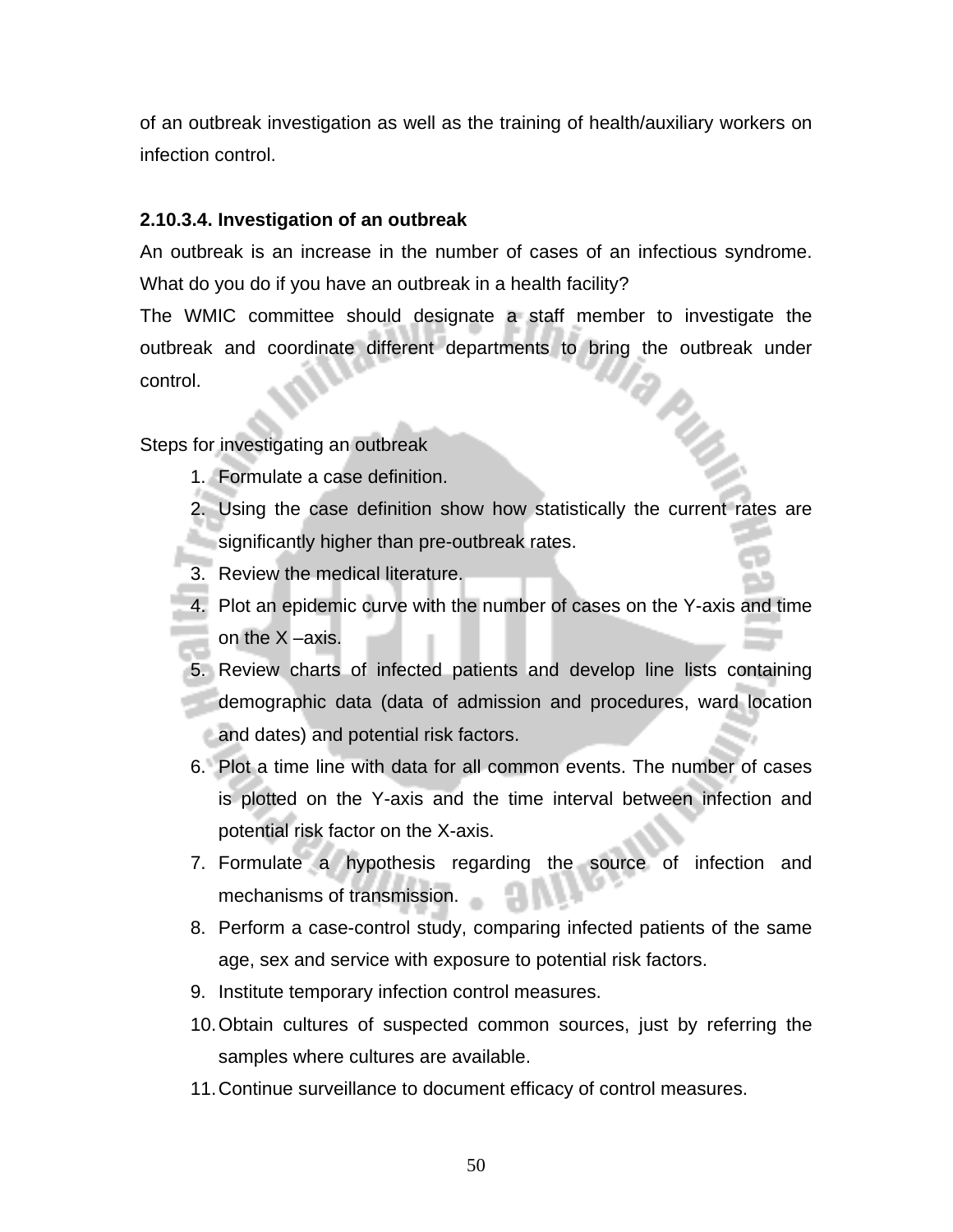- 12. Write a report of the investigation for the WMIC committee.
- 13. Review infection control policies related to the outbreak and revise if necessary.

# **2.11. Learning activities: Case study continued**

Based on the history of W/o Shumbe in Section 1.4 of the Core Module, different points of discussion are incorporated in Satellite Modules. Discuss these points. Your teacher can help you.

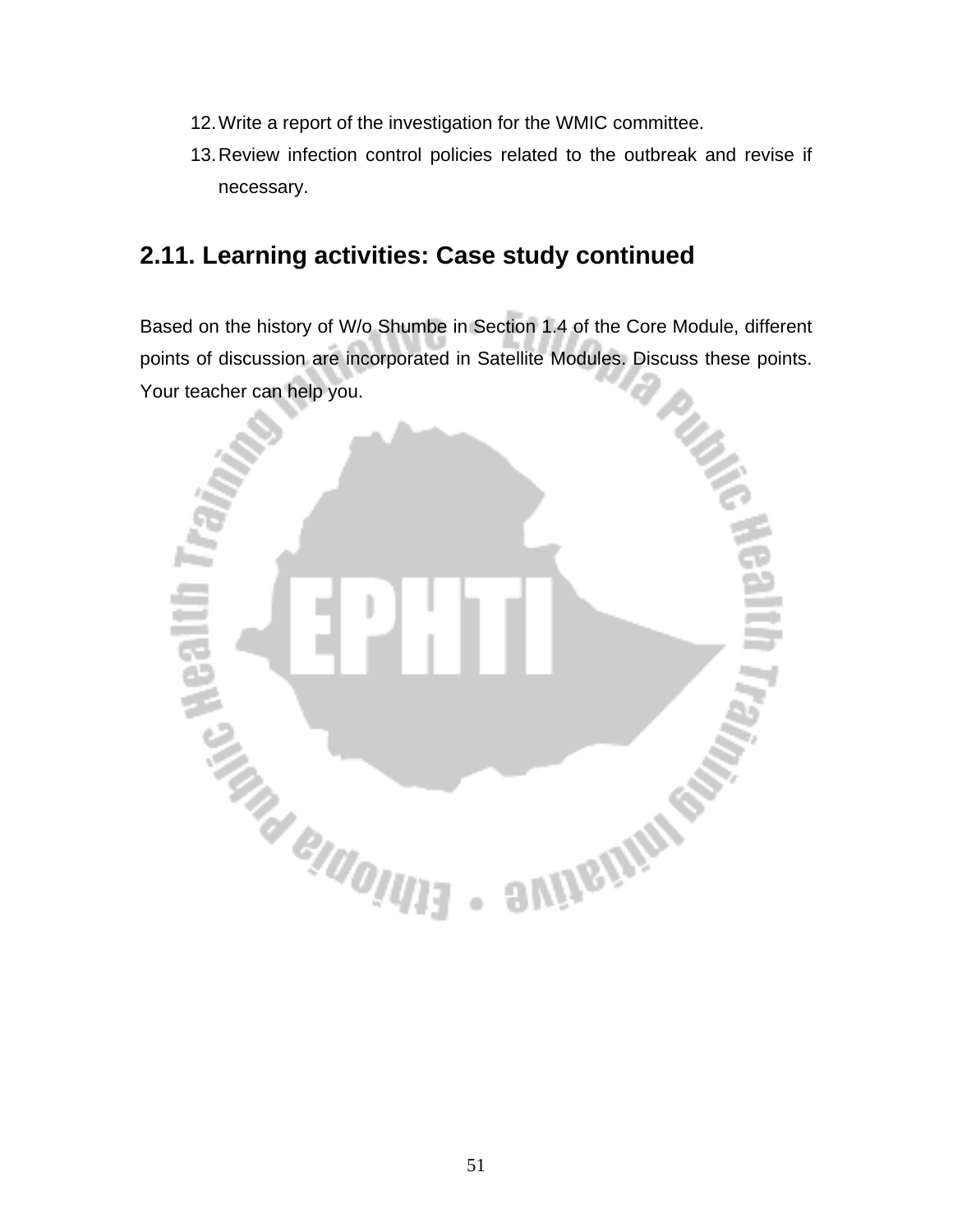# **UNIT THREE**

# **SATELLITE MODULES**

# **3.1. Satellite module for Public Health Officers**

# **3.1.1 Introduction**

### **Purpose and use of the module**

This module can be used in the training of Health Officers that are in actual training or those already in service for infection control in health care facilities.

Ethiopia

### **Directions for using the module**

For a better understanding of this module, the Health Officers are advised to:

- Read the purpose, the use and the directions for using the module in section 3.1.2 and 3.1.3 and follow the instructions
- After doing so, do the pre tests in section 2.1 and then go through all the topics of the core module
- Then read the satellite modules for your respective profession with special emphasis to the subject matter. However don't forget to read the satellite module for the other categories
- Read the reference materials listed to supplement your understanding
- Do the post test pertaining your profession in section 2.1 of the core module and evaluate yourself by referring to the keys in unit seven

7 H W

# **3.1.2 Learning Objectives (Specific objectives for Public Health Officers)**

 $\langle \cdot \rangle$ 

After reading this module the HO will be able to:

1. Know the most common types of HCF infections.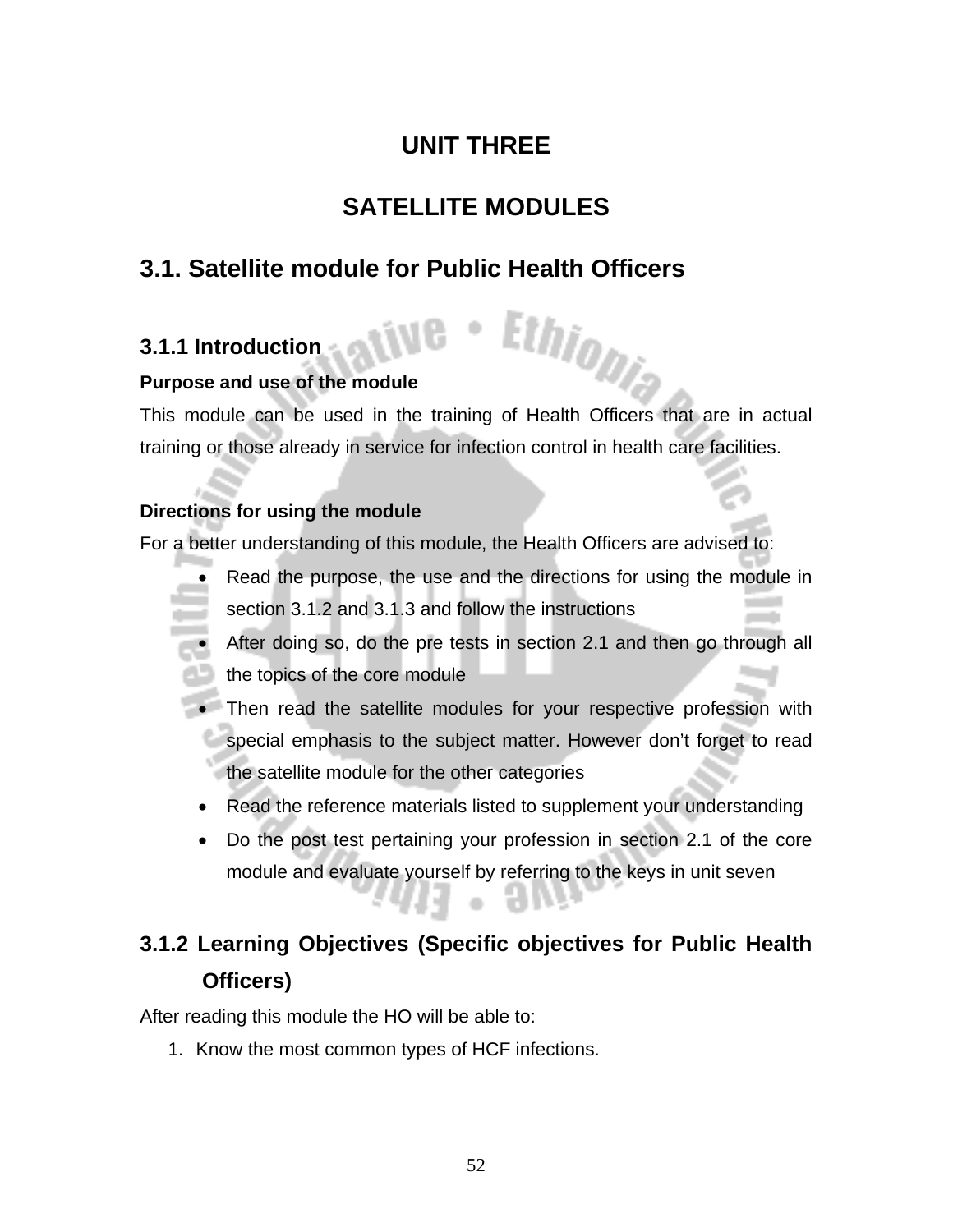- 2. Know etiologies and risk factors for each category of infections in health care facilities.
- 3. Describe diagnostic methods for infections in health care facilities.
- 4. Describe the management, prevention and control measures of infections in health care facilities.

Ma pup

5. Know the HO's role in the control of HCF infections.

# **3.1.3. The common types of HCF infections**

The most common types of nosocomial infections are

- 1. Urinary tract infection 28%
- 2. Surgical wound site infection 14%
- 3. Pneumonia -17%
- 4. Primary blood stream (intravenous catheter related) infection 16%

5. Sepsis

### **3.1.3.1. Etiologies of the common HCF infections**

# **Table 1.1 Pathogen distribution (percentage) for major sites of nosocomial infections**

| <b>Pathogen</b>        | UTI            | <b>Wound</b>   | Pneumonia      | <b>Blood stream</b> | <b>Total</b>   |
|------------------------|----------------|----------------|----------------|---------------------|----------------|
|                        |                | infection      |                | infection           |                |
| Escherichial coli      | 26             | 10             | 6              | 6                   | 16             |
| Enterococci            | 16             | 13             | $\overline{2}$ | 8                   | 12             |
| Pseudomonas aeroginosa | 12             | 8              | 17             | 4                   | 11             |
| Staphylococcus aureus  | $\overline{2}$ | 17             | 16             | 16                  | 10             |
| Coagulase negative     | $\overline{4}$ | 12             |                | 27                  | 9              |
| staphylococci          |                |                |                |                     |                |
| Enterobacter spp.      | 6              | 8              | 11             | 5                   |                |
| Klepsiella pneumoniae  | 6              | 3              |                | 4                   | 5              |
| Candida albicans       | 7              | $\overline{2}$ | 4              | 5                   | 5              |
| Proteus mirabilis      | 5              | 4              | 3              |                     | 4              |
| Streptococcus spp.     | $\overline{0}$ | 3              |                | $\overline{4}$      | $\overline{2}$ |
| Seratia marcescens     | 1              | 4              | 4              |                     | $\overline{2}$ |
| Citobacter spp.        | $\overline{2}$ | $\overline{2}$ |                |                     | $\overline{2}$ |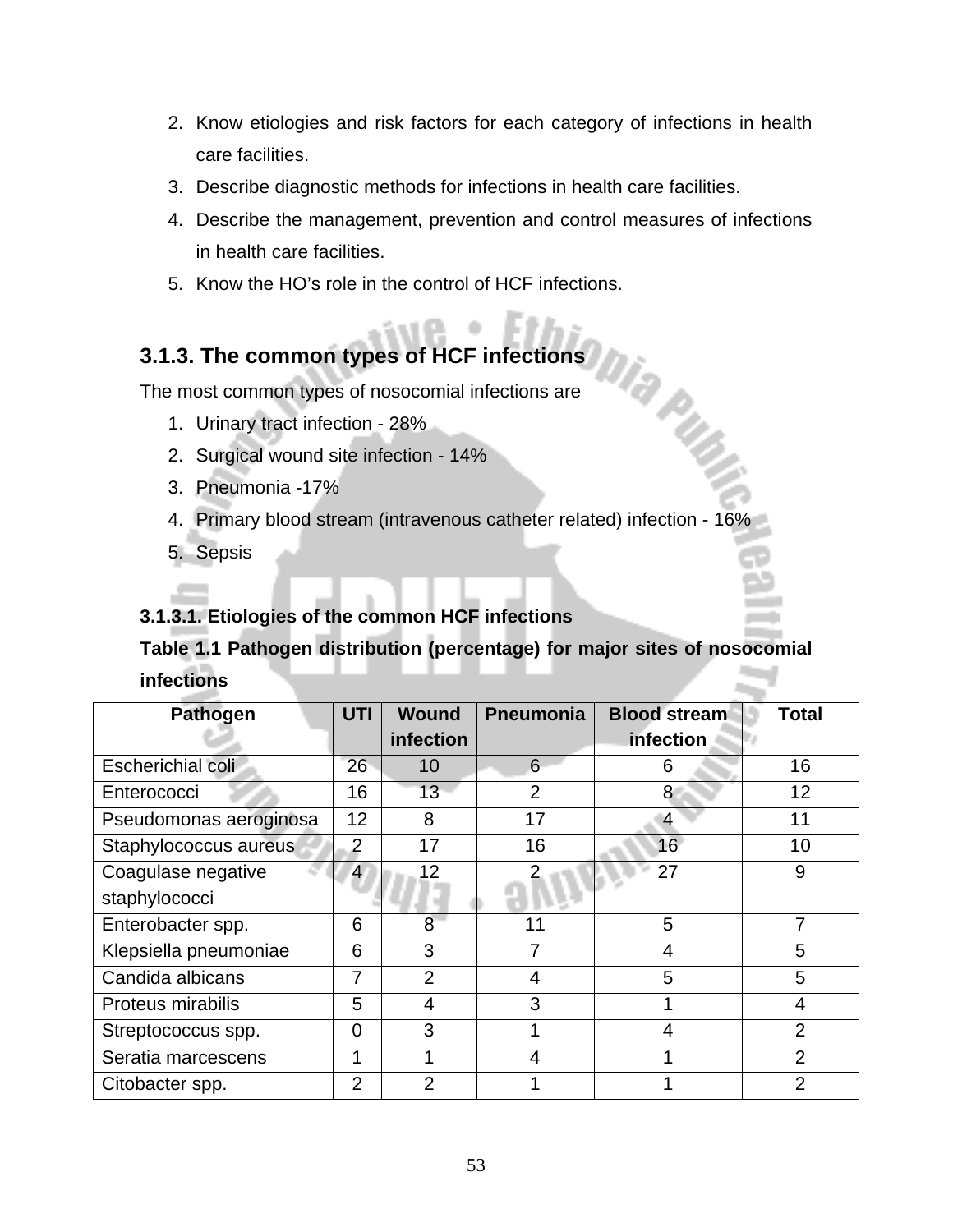### **3.1.3.2. Clinical presentations**

A common presentation of the HCF infection is the occurrence of new fever after admission, usually 48hrs. To diagnose a nosocomial infection one must use clinical clues from a patient's presentation, procedures that have been done to him/her, the treatment the patient is having and other risk factors. So a careful history, physical examination, laboratory and imaging diagnostic workups are important.

During patient evaluation particular attention should be paid to the respiratory system, genitourinary systems, gastro-intestinal tract (GIT) and musculoskeletal system.

### **History***:*

- Cough
- Chest pain
- Change in sputum characteristics (color, amount, content)
- Flank pain
- Dysuria, urinary frequency, costovertebral angle (CVA) tenderness, suprapubic pain,
- Diarrhea
- **Headache**
- **Leg pain and swelling**
- Other features related to the patient's admission, like current presence of urinary catheter, IV device, NGT, endotracheal tube, tracheotomy tube, surgical wound, new medication administered, etc. should be asked about.

**The physical examination:** This *s*hould be directed at possible sources of infection such as

> • Wound sites for signs of inflammations like swelling, tenderness, hotness, redness and presence of pus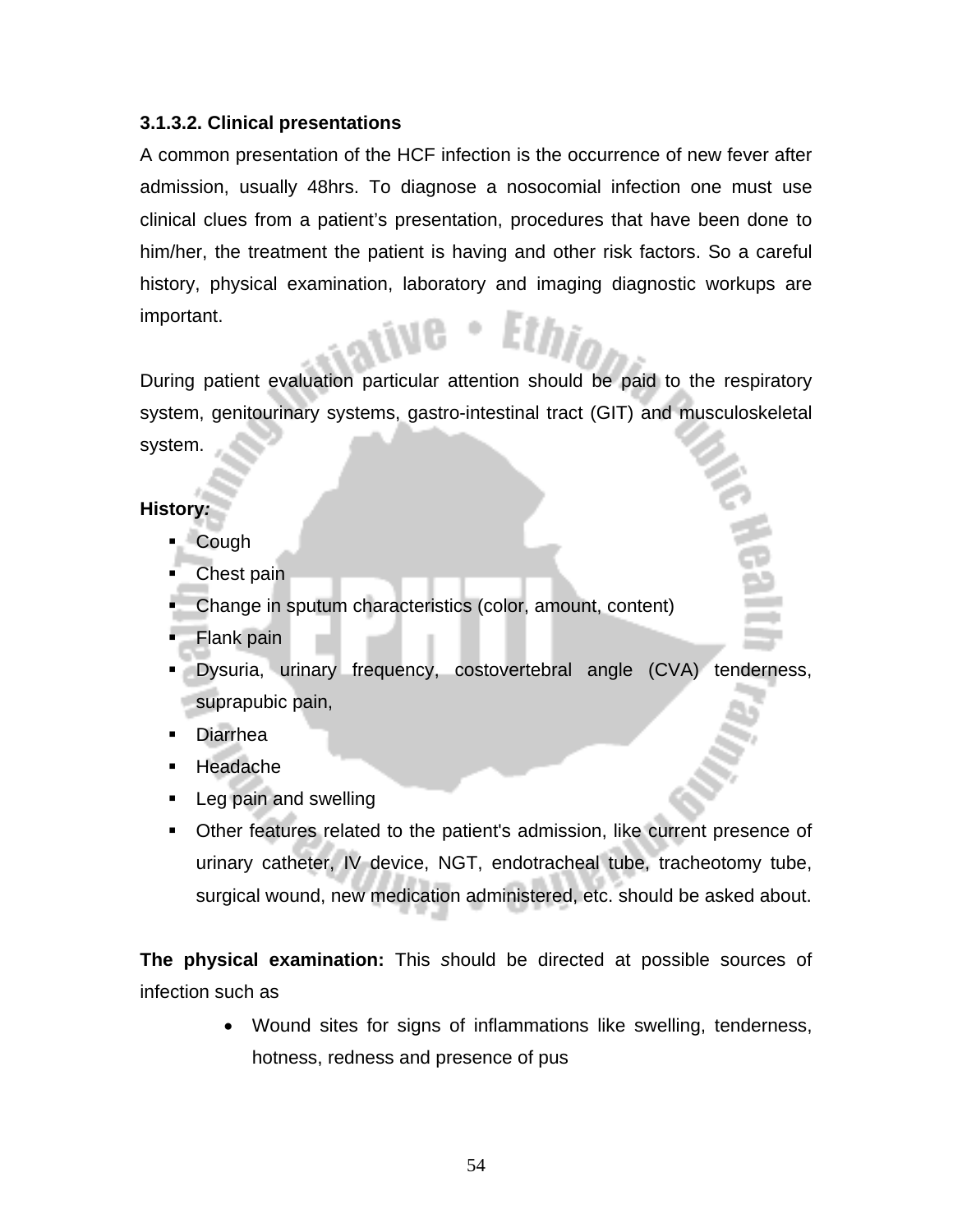- Lungs (chest examination) for increased or decreased tactile fremitus, abnormal percussion note, rhonchi, crepitations, bronchial breath sounds, decrease in air entry, etc.
- Urinary catheter and the color of the urine, pus or other signs of inflammation around the urethral meatus and the proper connection of the catheter with the drainage tube
- IV device insertion site and wet dressing of insertion site, presence of pus, indurations or local heat of pus, indurations or local heat
- Skin for rashes.

**Diagnostic work up**: CBC, B/F (Blood film), U/A (Urine analysis), sputum Graham stain or AFB stain, Graham stain of pus or other discharges from infection site, CXR.

### **3.1.3.3. Individual HFC infections**

### **1. Catheter related UTI**

### **Incidence***:*

This is the commonest type of HCF infection that accounts for 40% of HCF infections.

**Risk factors**: The six principal risk factors are

- a. Female sex
- b. Prolonged duration of catheterization
- c. Lack of appropriate catheter care like disconnection of the catheter and . aving drainage tube
- d. Open drainage.
- e. Debilitated patients
- f. Lack of proper aseptic technique during catheterization.

**Etiology**: Escherichia coli, enterococci and pseudomonas aeroginosa are the commonest pathogens in decreasing order (Refer to tab 1.1 for others).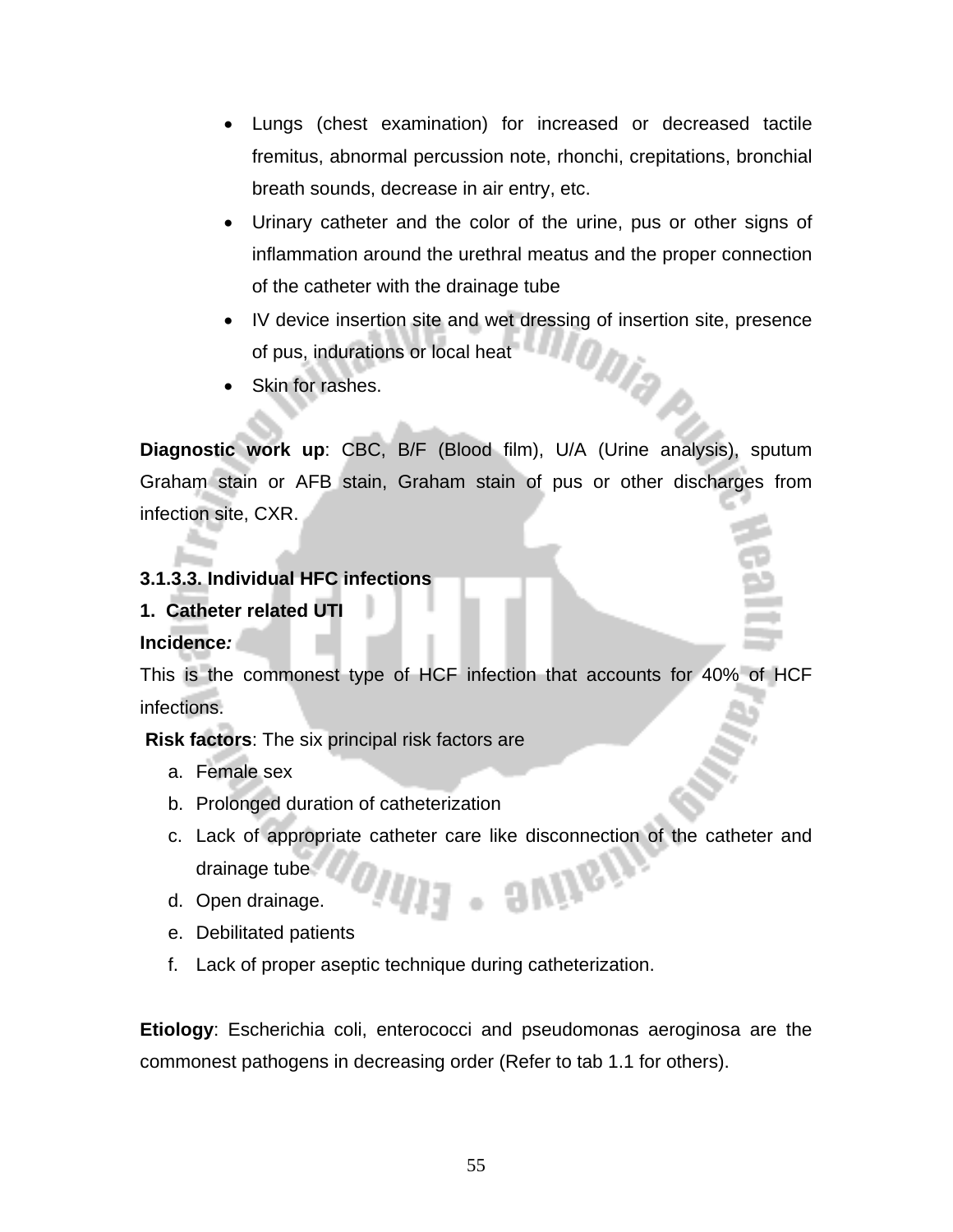### **Pathogenesis***:* This is different in males and females

Female: Periurethral colonization with pathogens trucking up the short female urethra.

Male: No periurethral colonization but intraluminar spread of infection to the bladder.

# Clinical presentation: Most cause minimal symptoms<br>
• Fever<br> **Exploring the contract of the contract of the contract of the contract of the contract of the contract of the contract of the contract of the contract of the co**

- **Fever**
- **Pyuria**
- **Dysuria**
- CVA tenderness
- Urinary frequency
- Supra pubic tenderness
- Flank pain
- Hematuria.

**Complication**: Gram-negative sepsis is the commonest complication **Investigations**: WBC- leukocytosis, U/A –WBC, RBC, bacteria casts. Refer to the higher center for culture and sensitivity if there is no response to the usual antibiotics.

**Management** can be categorized into two: Antibiotics and supportive treatment Antibiotics**:** Drug resistance is a common problem. Where urine culture facility is not available empirical antibiotic therapy to cover the commonest causative agents is the only option.

### **Oral medications for patients with minimal symptoms**

- Ampcilillin
- **Ciprofloxacin**
- **Ofloxacin**
- **Cotrimoxazole**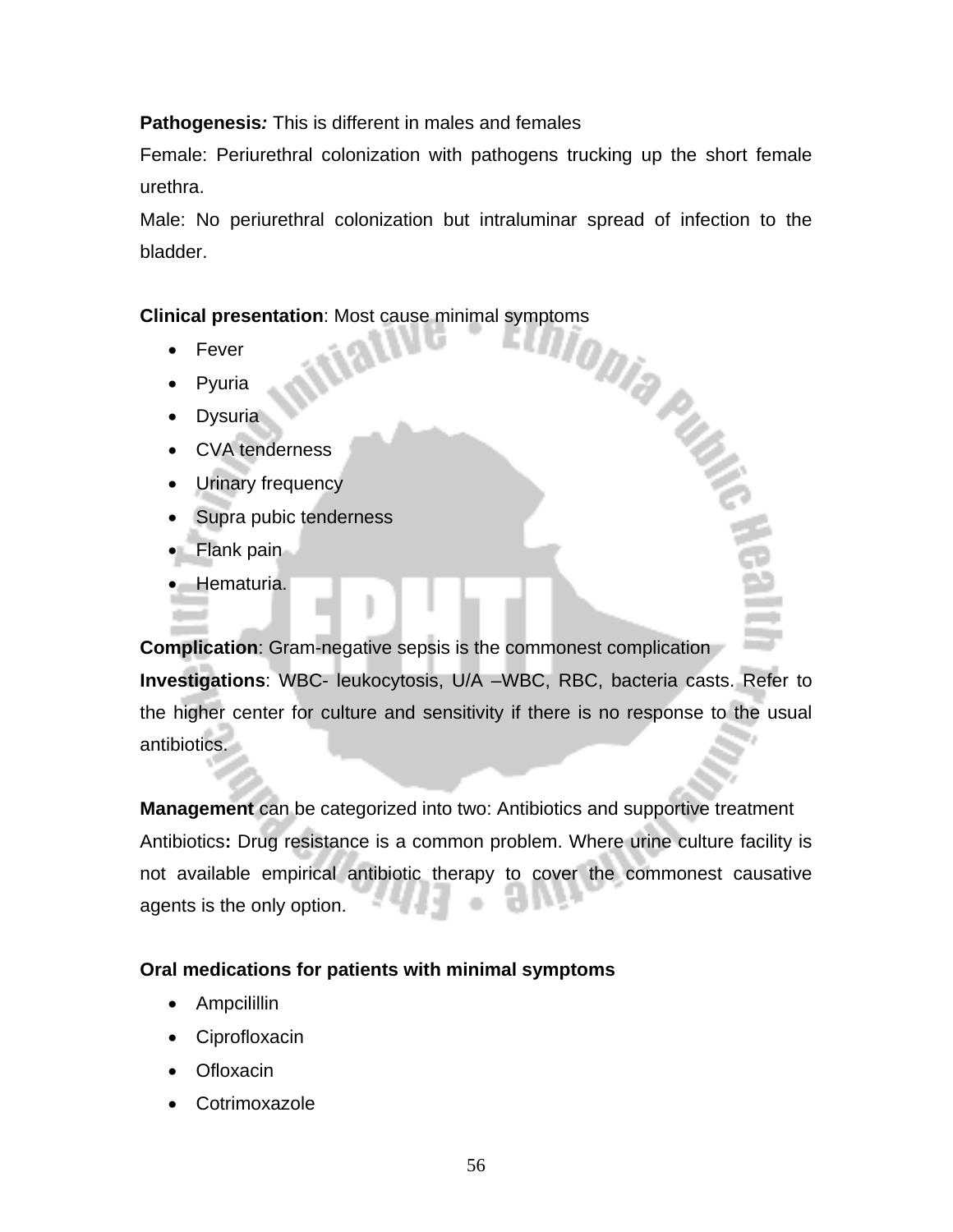# **IV-medications for more severe illnesses including acute pylonephritis and urosepsis**

- Ampicillin + Gentamycin
- Ceftriaxone or ceftazidime

**Duration of treatment:** 7-21 days depending on the severity of infection and causative agent. causative agent.

### **Supportive treatments**

- Rehydration
- **Analgesics**
- Change catheter or if possible remove it

### **Preventive measures**

- Proper catheter care
- To avoid unnecessary prolongation of catheterization period follow aseptic techniques during catheterization and catheter manipulation,
- Screening and treating pre-existing UTI before surgery
- Avoid unnecessary catheterization
- Use supra pubic cystostomy or condom catheters (for males) when prolonged catheterization is indicated.

### **2. Wound Infection**

This is the second most common type of HCF infection. Evaluations of fever in the admitted patient should include examining wound sites. Wounds can be classified into two:

- 1. Accidental wounds (contaminated wounds): This is associated with high risk of infection.
- 2. Surgical wounds: These are associated with less risk of infection.

### **Risk factors:**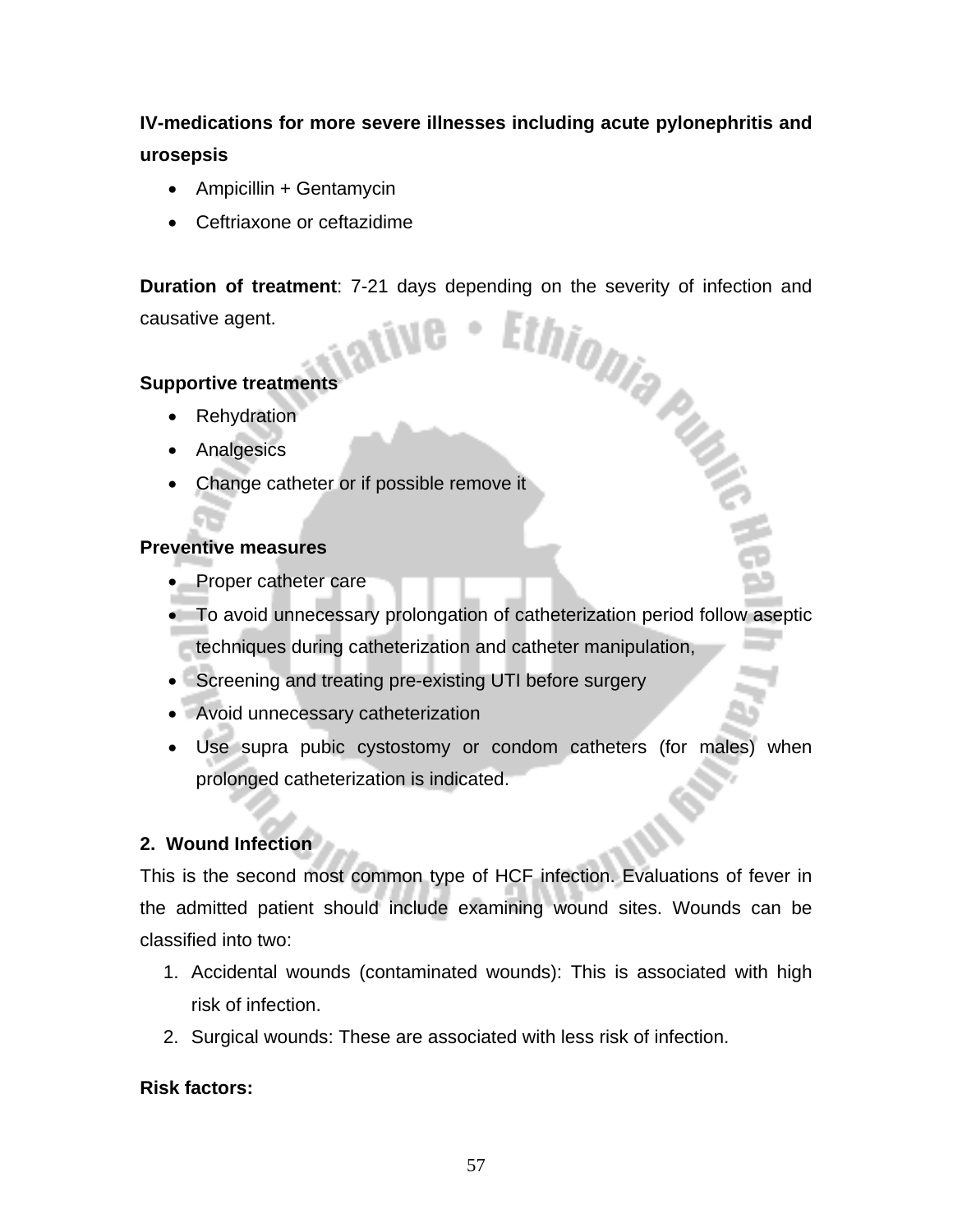### **Host factors**

- Old age, infancy
- Malnutrition
- Immunocompromised state
- Immuno suppressive drugs like corticosteroids, and cytotoxic drugs<br>• Diabetic Mellitus<br>• Obesity<br>• Presence of infection at other sites
- Diabetic Mellitus
- Obesity
- Presence of infection at other sites
- Severe anemia

### **Nature of the wound**:

- Extent of contamination of the wound
- Presence of foreign bodies
- Impairment of local circulation
- Presence and extent of devitalized tissues
- Duration of the wound before arrival to HCF

### **3. Health personnel's factor**

- Improper tissue handling
- Inadequate debridment of devitalized tissues
- Unremoved foreign bodies and haematomas
- Inadequate fluid management
- Improper wound treatment like primary closure of grossly contaminated wound
- Not following aseptic techniques in handling and treating wounds
- Lack of prophylactic measures like antibiotics and tetanus anti-toxin.

**Etiology**: The commonest in decreasing order are (See table 1:1)

- Staphylococcus aureus,
- Enterococcus,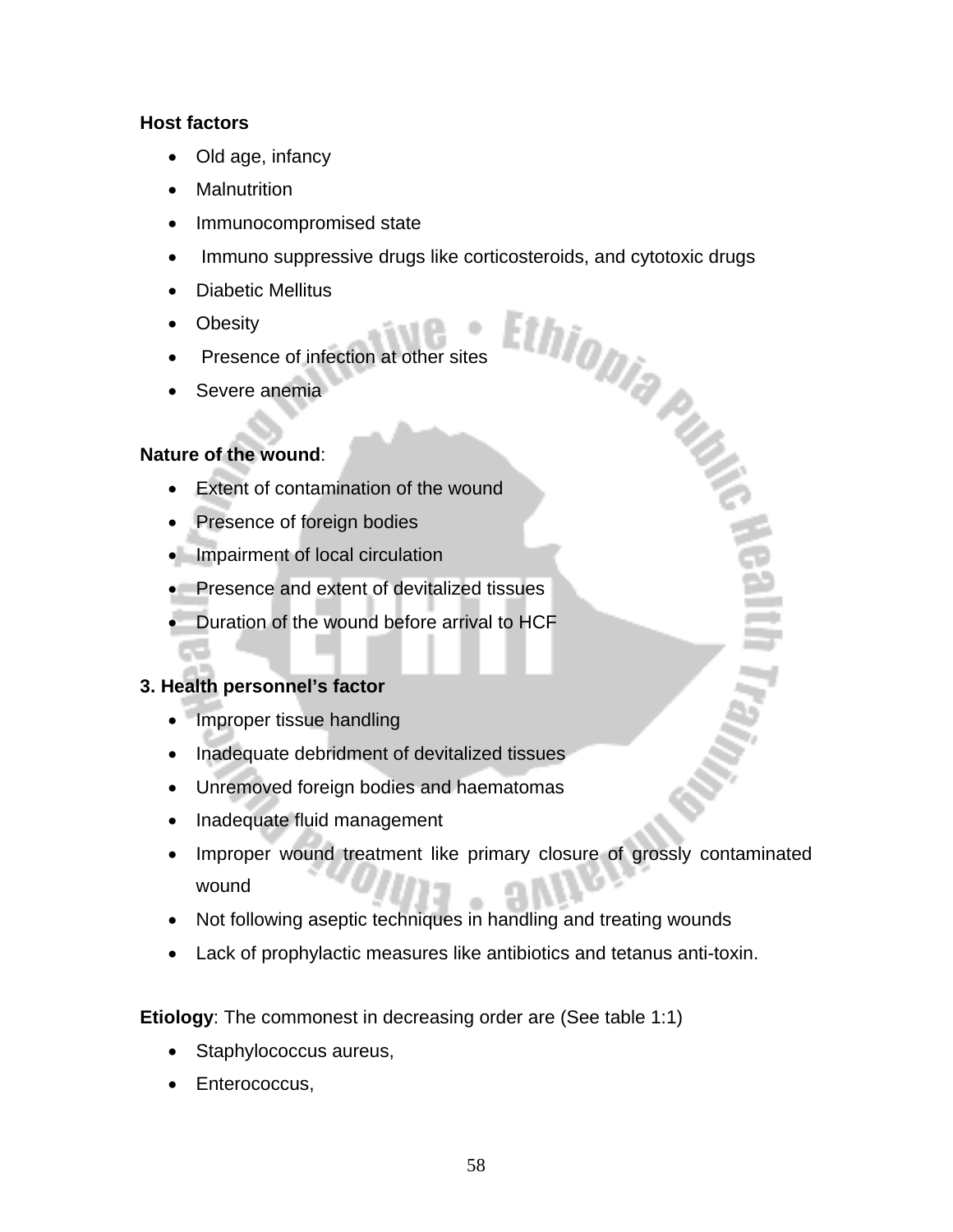- Coagulase negative staphylococcus Spp.
- E.coli.

### **Clinical features :**

- Fever
- Wound pain
- Purulent discharge (pus)
- Local heat
- Edema of wound with tight sutures
- Abscess, tenderness, induration
- $+$  Crepitation

**Investigation**: Usually diagnosed clinically or gram stain of pus or discharge from the wound.

Ethiopia Pub

### **Management:** Can be divided into two

- 1. Local wound management and
- 2. Antibiotics

### **Local wound management**

- Clean the wound with normal saline antiseptics
- Remove all foreign bodies
- Remove all devitalized tissues (normal tissues will bleed when it is cut) muscles contract and the color of the tissue also helps to differentiate
- Close the wound primarily if the risk of contamination is less and the patient arrived to the HCF within 8-10 hours
- When gross contamination is anticipated or the patient comes late do the above do not do primary wound closure. Instead cover the tissues like bones, tendons, nerves and blood vessels by approximating the overlying tissues
- Re-examine the wound after 2-3 days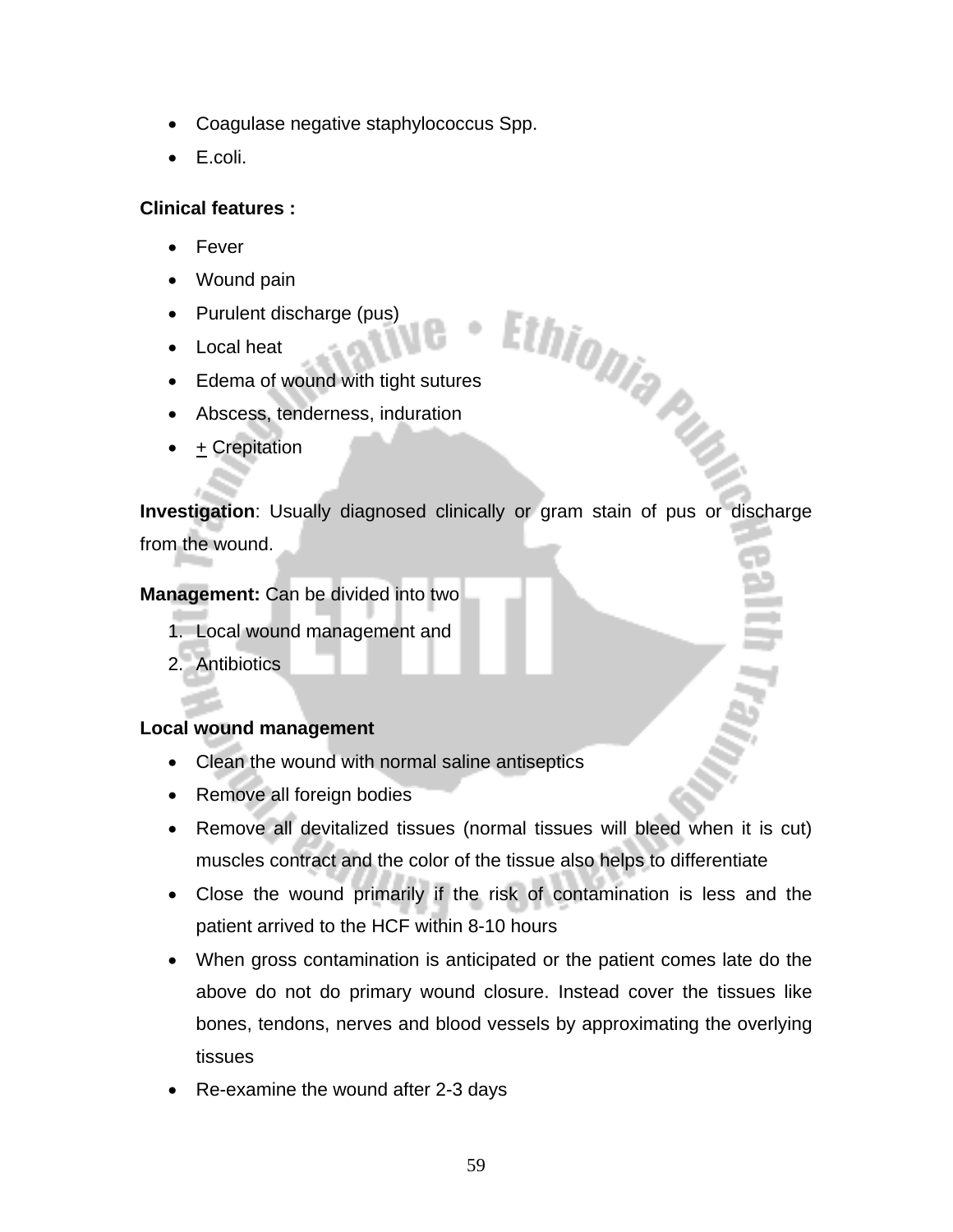- Dress with sterile gauze
- Undertake daily wound care
- If a surgical wound is infected remove the stitches over the infected area, drain the pus, clean and debride the area and do daily dressing

Note: Grossly contaminated wounds are wounds caused by RTA, war injuries,<br>industrial injuries, with obvious contamination with feces, soil, cow dung and<br>wounds caused by animal bites. industrial injuries, with obvious contamination with feces, soil, cow dung and wounds caused by animal bites.

### **Antibiotics**:

- Ampicillin, cloxacillin, CAF or metronidazole
- IV penicillin + Gentamycin
- Cloxacillin + CAF (chloramphenicol)/ Metronidazole
- + Gentamycin
- Ceftriaxone/ceftazidime

### **Prevention of wound infection**.

- Proper wound management is by far the most important and effective way of wound infection control and prevention. See the topic under local wound management
- Prophylactic antibiotics
- Local anti septic ointment like in burn wounds
- Administer IM tetanus antitoxin after skin test
- Correct underlying problems like malnutrition, anemia, Diabetic Mellitus,
- Treat pre-existing active infections
- Proper handling of the tissues during surgical procedures and wound management
- Follow aseptic techniques during any surgical procedures
- Use sterile gloves and other barriers
- Sterile medical equipment properly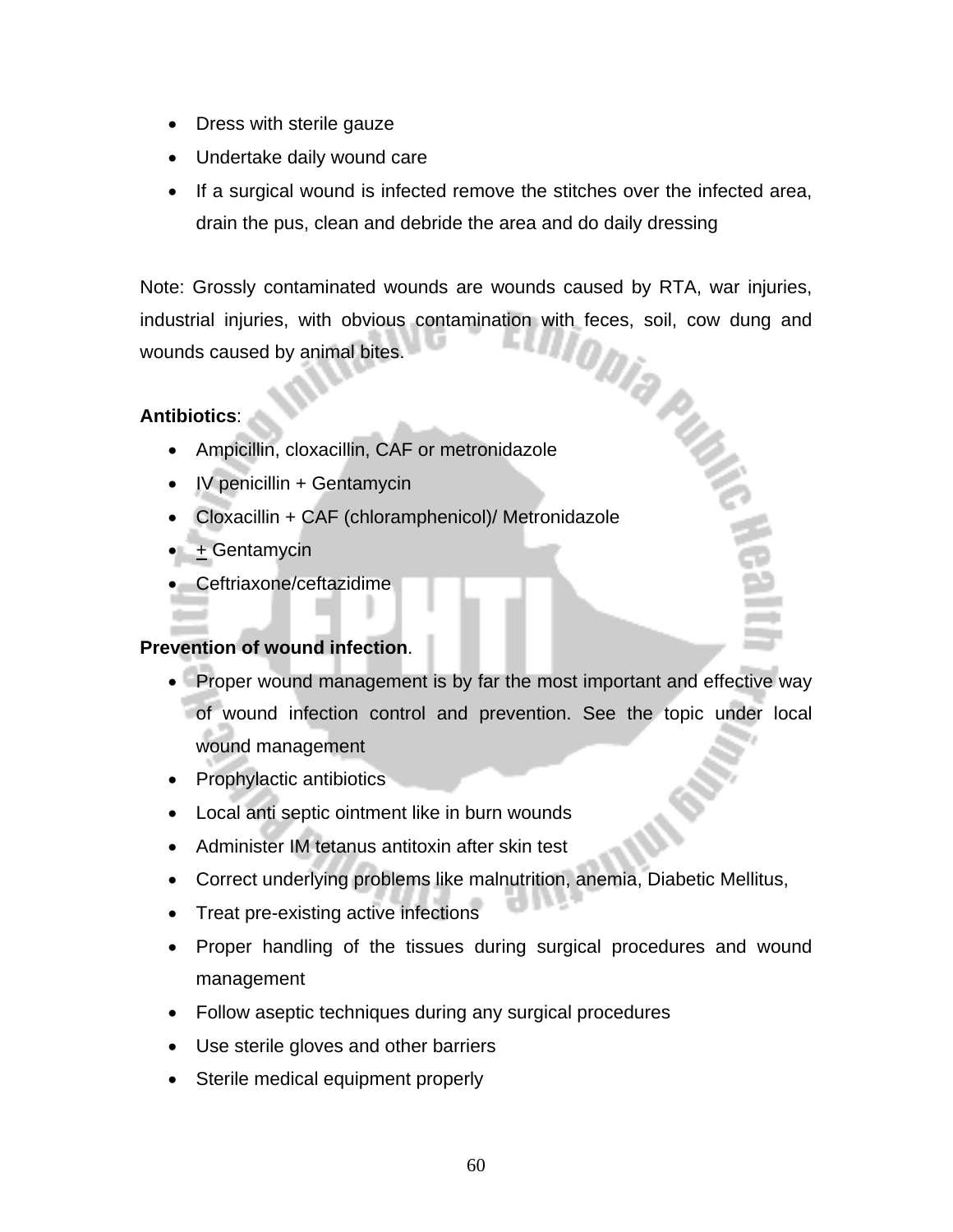• Adopt hand washing habits between patients during examination and any other medical procedure.

### **4. Pneumonia**

 **Epidemiology**. This is the third most common type of HCF infection. HCF acquired pneumonia is a life threatening illness raising mortality to as high as 50% if left untreated. Factors<br>
Factors<br>
Patients with altered mental status<br>
Patient with NGT<br>
Elderly<br>
Patients with severe underling illness

### **Risk factors**

- Patients with altered mental status
- Patient with NGT
- Elderly
- 
- High risk patients on antacid or H2-blockers for stress ulcer prophylaxis
- Immunosuppression.

**Etiology**: The commonest in decreasing order are (Refer to table 1.1)

- P. aeroginosa,
- St. aureus,
- K.Pneumoniae .

**Pathogenesis***:* Colonization of the oropharynx and stomach is an important step and then aspiration occurs usually during sleep and facilitated by NGT, endotracheal intubations or delayed gastric emptying. As for gastric colonization, bacterial count in the stomach increases with raised PH, which is the problem with the H2 blockers or antacid administration gastric colonization causes retrograde oropharyngeal colonization.

**Clinical features***:* Diagnosing nosocomial pneumonia is a difficult task and the criteria used are in the presence of risk factors.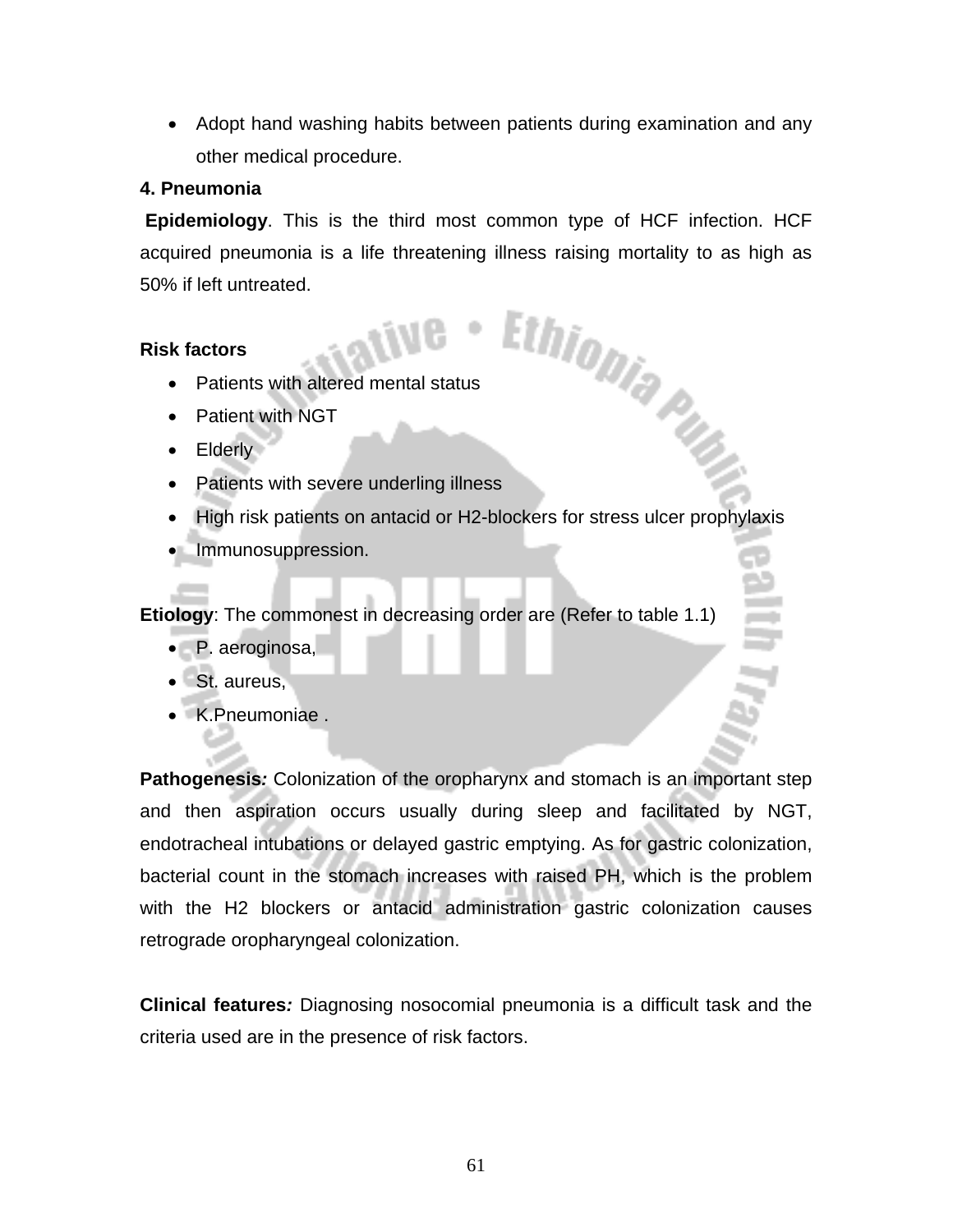### **History:**

- Fever
- Cough
- Purulent sputum with or without change of color
- Patient need for respiratory support without other causes (fluid overload, pneumothorax, pulmonary thromboembolism, atelectasis)<br>• Chest pain. pneumothorax, pulmonary thromboembolism, atelectasis)
- Chest pain.

### **Physical Examination:**

- Tachypnea
- **Tachycardia**
- Decrease or increase tactile fremitus
- Dullness
- Rales
- Bronchial breath sound.

### **Investigations:**

- WBC and Differential Leukocytosis with neutrophil predominance
- CXR for new and progressive infiltrates (if available)
- Sputum gram stain in presence of minimal contamination of epithelial cells <10 and polymorphonuclear cells>25 per low power field, identification of common causative agents may help.

**avinging** 

### **Management: C**an be divided into two

- 1. Supportive care
- 2. Antibiotic treatment

Supportive care:

- Analgesics
- Fluid and electrolyte monitoring
- Chest physiotherapy
- Postural drainage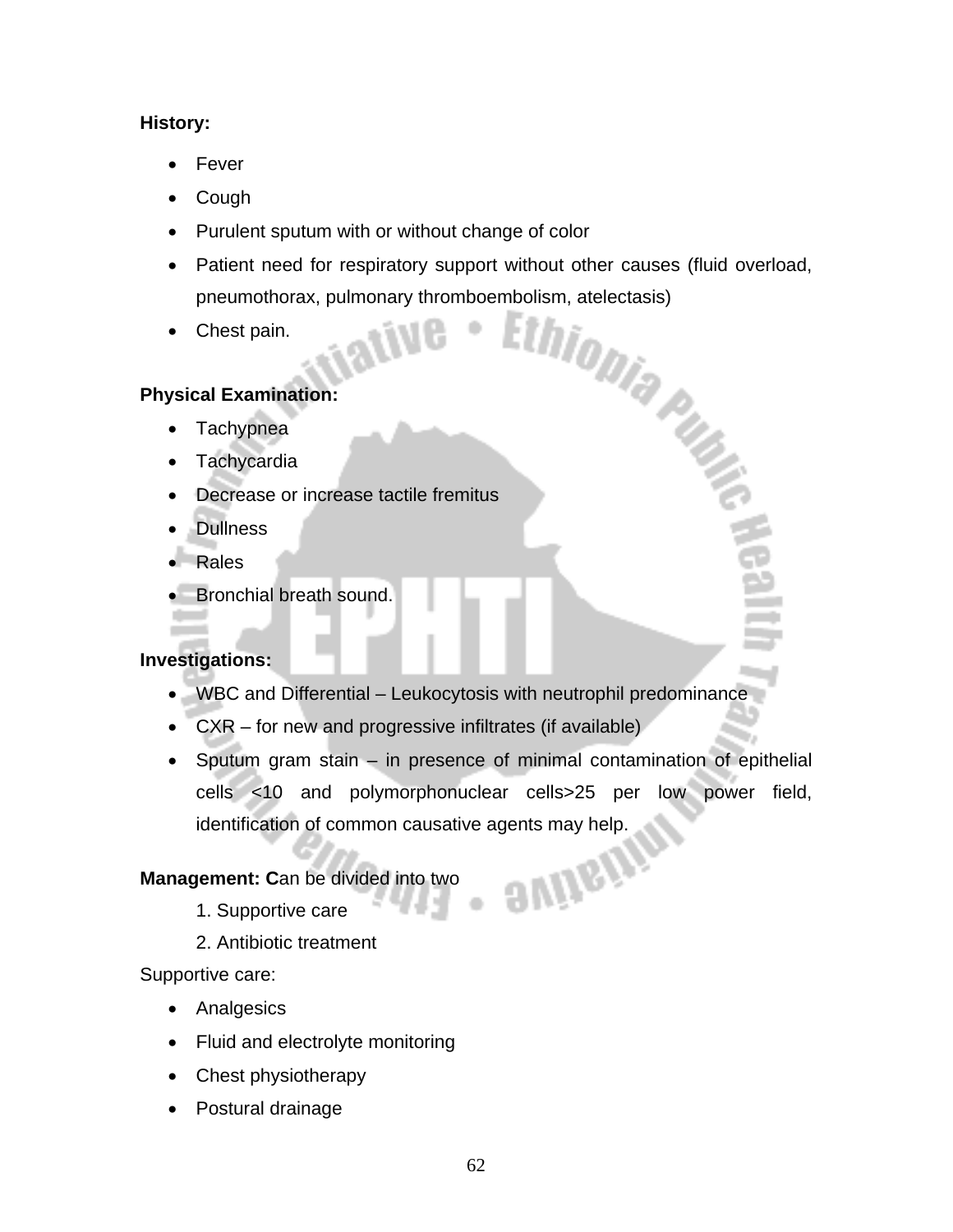Antibiotics**:** 

As antibiotic resistance is a major problem, knowledge of drug sensitivity patterns for flora at a particular HCF is important.

Empirical treatment of antibiotics depends up on

- Sputum gram stain
- Knowledge of prevalent HCF pathogens and
- Their drug sensitivity pattern

Empirical treatment (for mixed infection) for gram positive organisms use cloxacilin IV for 7 to 10 days.

For gram negative organisms

- Ciprofloxacin/ofloxacin + gentamycin
- Ceftazidime /ceftriaxone + gentamycin
- Ticarcillin clavulanate  $+$  gentamycin
- Gentamycin IV for 7 to 10 days

### **Prevention:** Raise the head of bed

- Withhold enteral PO feeding when there is mental alteration
- Proper cleaning of materials used in respiratory tract care
- Avoid aspiration by positioning
- Proper analgesics
- Provide frequent therapy to patients who have difficulty in managing secretions.

### **5. Vascular catheter related Infections**

The commonest used intra vascular catheter in the health center facilities is peripheral vein cannula which is a source of infection in health care facilities

### **Route of entry of spread**

- Transcutaneous migration at the skin infection site (the commonest route)
- Contaminated cannulas
- Hematogenous.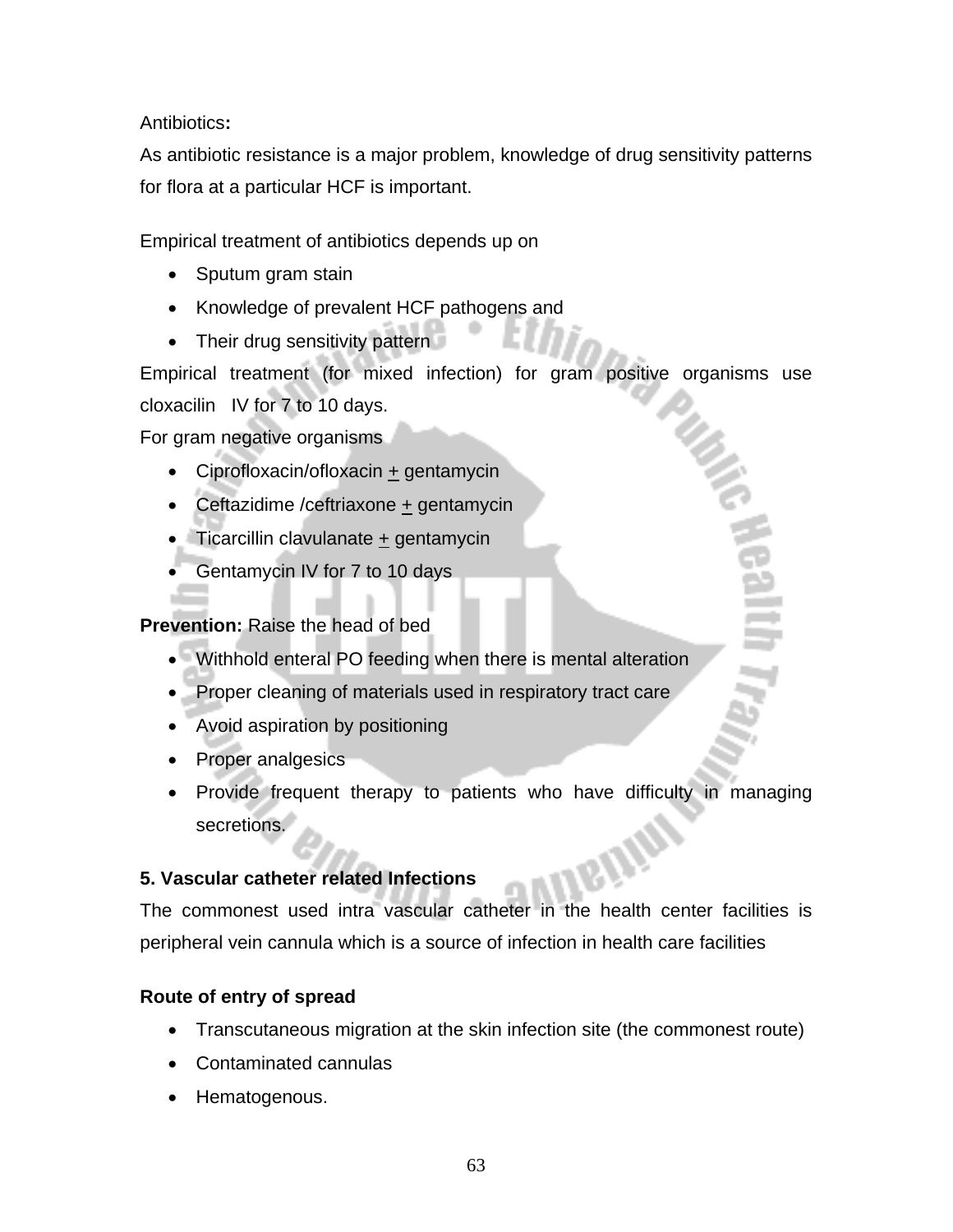### **Etiologies**

• Normal flora of the skin like staph. aures and strept. Epidermidis.

### **Predisposing factors**

- 
- Plastic catheter >steel needle
- Duration of catheterization>72 hours<br>
 Plastic catheter >steel needle<br>
 Cut down> precutaneous insertion<br>
 Emergency>elective insertion<br>
 in skin integrity<br>
 vilations • Cut down> precutaneous insertion
- Emergency>elective insertion
- Break down in skin integrity
- Number of canula manipulations
- Violations of aseptic rules

### **Clinical features**

- Fever
- Local inflammation sign at insertion of the cannula
- Erythema
- Swelling
- Purulent discharge
- With or with out sign and symptoms of sepsis.

### **Investigation**

• Gram stain from the insertion site

### **Management**

- Removal of the cannula often will result in resolutions
- Antibiotics if signs of inflammations persist
- The drug of choice is ampicillin / cloxacillin for 5-7 days.

### **Prevention**

- Proper training on appropriate way of securing I.V cannulas
- Apply appropriate antiseptic technique while securing I.V canulas
- For long I.V catheterization it should be changed every 48-72 hours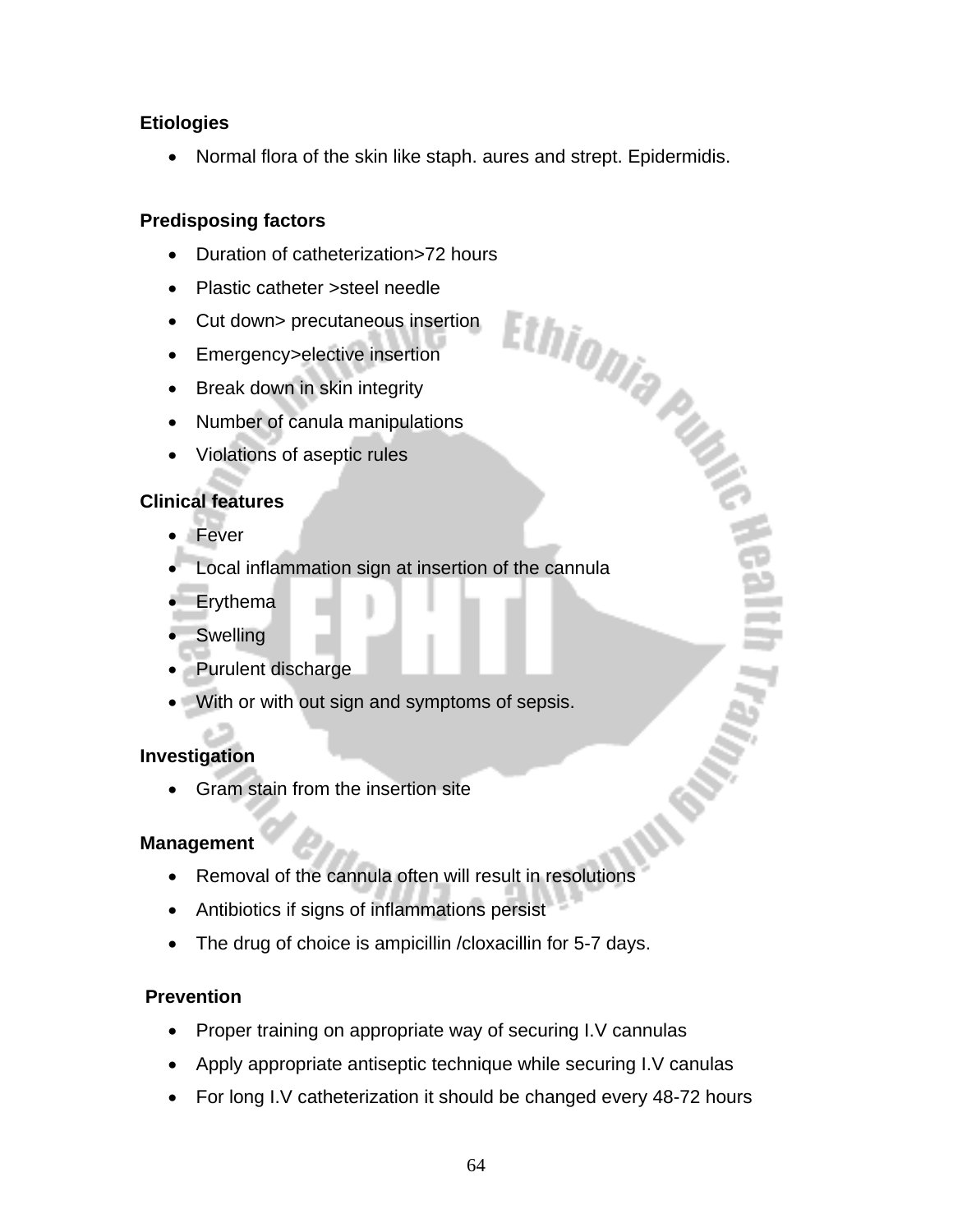# **3.1.4. Learning Activities: Case study continued**

Refer to the Case Study on in section 1.4 of the Core Module and discuss the following questions*:* 

- 1. What are the main causes of puerperal fever?
- 2. Describe the environment of the delivery room W/o Shumbe had attended.
- 3. What are the responsibilities of the Health Center Team to stop infection?
- 4. What are pre-requisites to address prevention and control of infections?
- 5. Who is responsible for the development of infection at the Health Center level?
- 6. What are the poor environmental conditions that were observed in the delivery room?

7. What remedies do you suggest to correct such a situation?

**THAN AND REAL AND REAL AND REAL AND**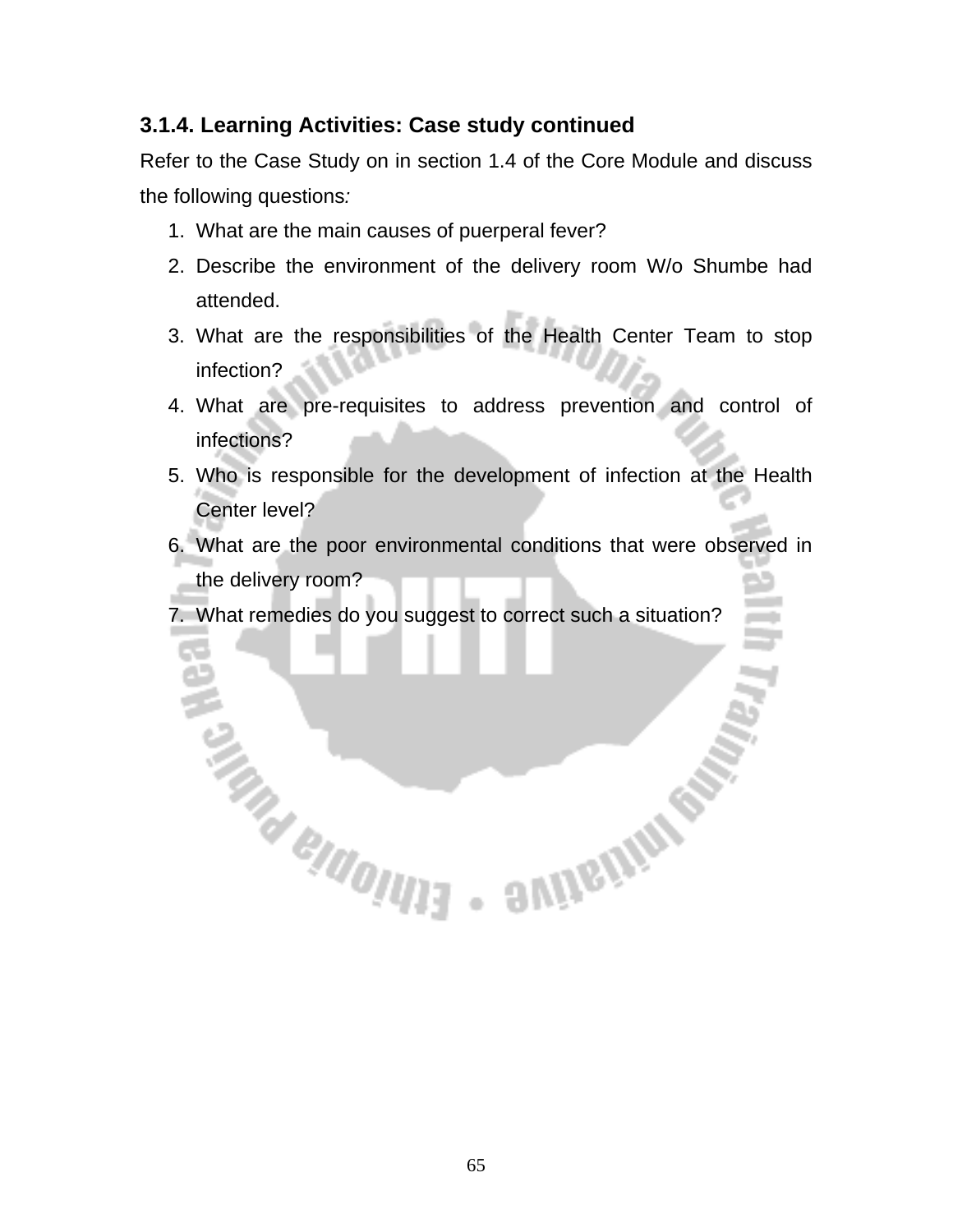# **3.2. Satellite module for Public Health Nurses**

## **3.2. Introduction**

### **3.2.1. Purpose and use of the module**

The aim of this satellite module is to equip trainees with knowledge and skills required to take responsibility to identify and handle the source of infections effectively and to prevent and control infections.

### **Directions for using the satellite module**

For a better understanding of this module, the Public Health Nurses are advised to:

- Read the purpose, the use and the directions for using the module in section 2.2.2 and 2.2.3 and follow the instructions
- After doing so, do the pre tests in section 1.1 and then go through all the topics of the core module
	- Then read the satellite modules for your respective profession with special emphasis to the subject matter. However don't forget to read the satellite module for the other categories
	- Read the reference materials listed to supplement your understanding
- Do the post test pertaining your profession in section 1.1 of the core m Translate the knowledge and skills in to practice through applications
- At the end of the module compare the pretest results to post test results
- Whenever further information is needed refer to the provided references.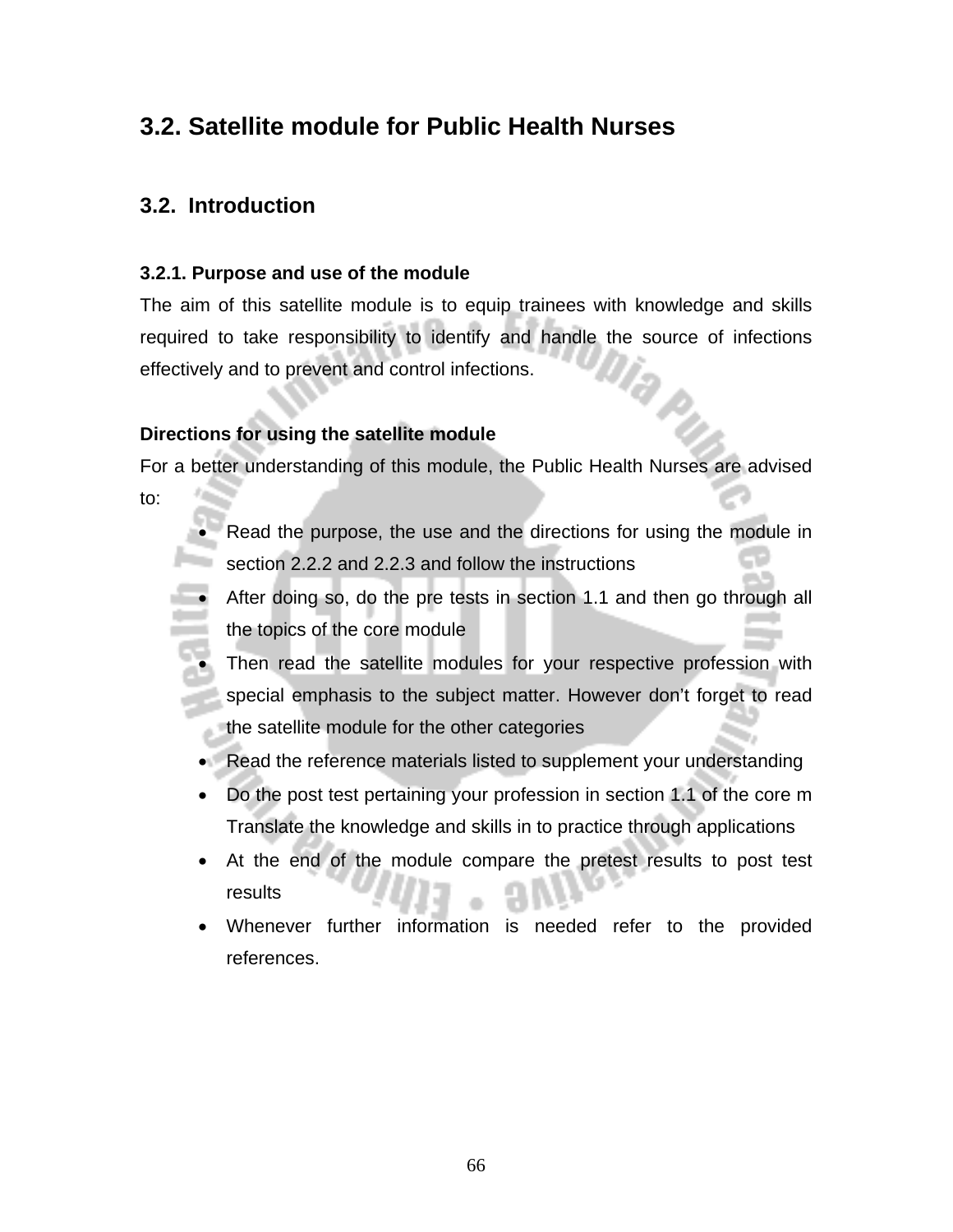# **3.2.2. Learning Objectives (Specific objectives for Public Health Nurses)**

By the end of studying this module the Public Health Nurse should be able to:

Implement the basic nursing procedures to prevent and control infections in HCFs

# **3.2.3. Nursing procedures in prevention and control of infections in health care facilities**

### **3.2.3.1. Cleaning, Disinfection and Sterilization of Equipments**

Equipment can easily become a reservoir for micro-organisms that can contaminate hospital patients and staff. The purpose of this section is to reduce the spread of micro-organisms through equipment and other supplies used for patient care.

### **3.2.3.2.Cleaning of equipment**

Cleaning is the removal of all visible dust, soil and foreign materials from equipment and other medical supplies. This reduces cross-contamination in HCFs. Cleaning is also an important step in the process of disinfection and sterilization.

### **Guidelines for routine cleansing of soiled equipments**

Without proper cleaning, disinfection and sterilization cannot be achieved. Soil remaining on the equipment will protect the microbes from contact with the cleaning agents and inactivate the cleaning agent.

### **Cleaning agents and materials**

- Soap or detergent
- Cold or warm water
- Brush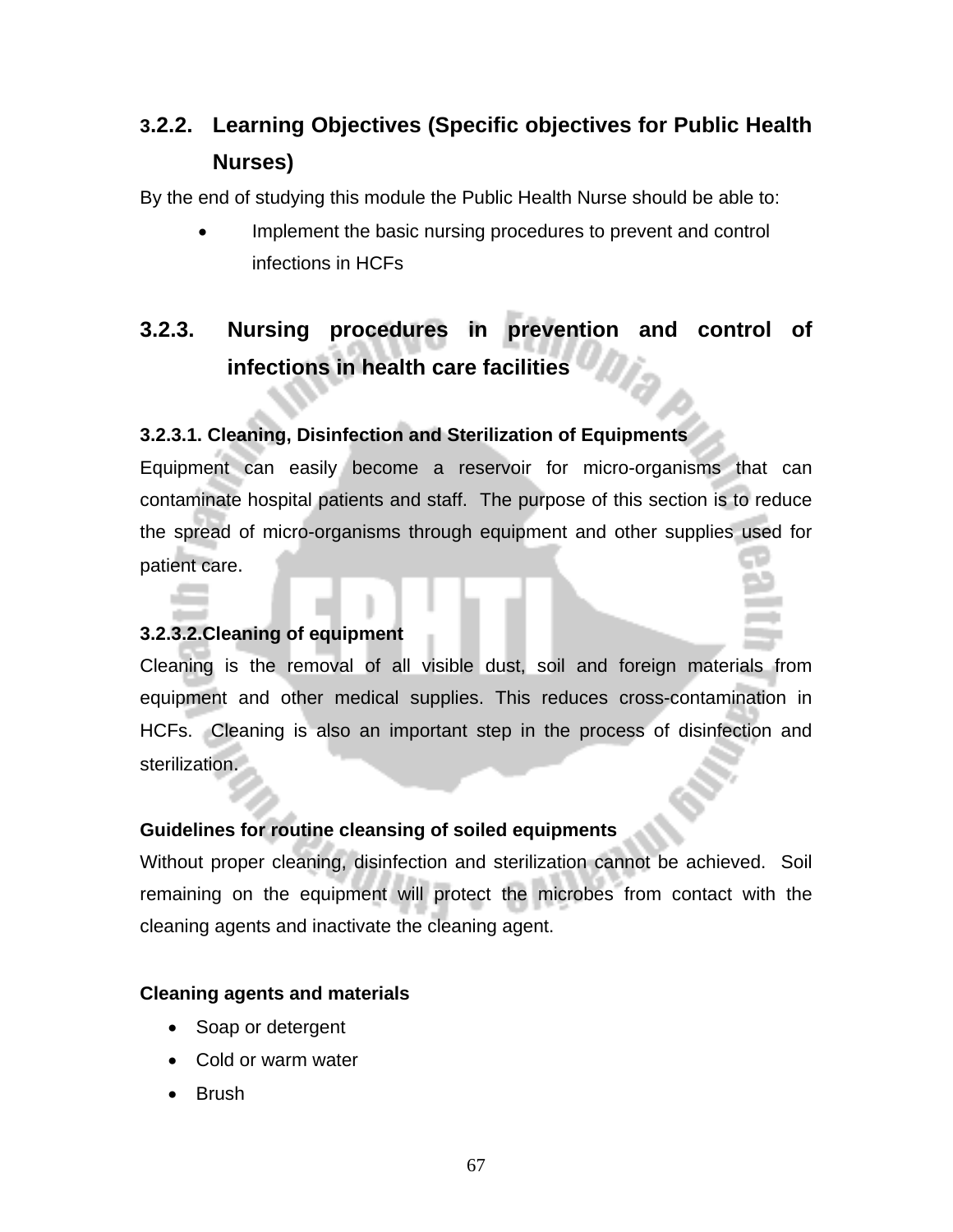### **Procedure**

- Completely disassemble all items
- Follow directions for proper dilutions of soap or detergent
- Soak instruments in cold water for at least five minutes
- Using warm water, soap and brush, completely remove all blood, tissues food and other residue, paying special attention and small spaces and teeth of clamps or hemostats.
- Thoroughly rinse with water, as soap may interfere with the disinfection or sterilization process

### **Disinfection of Equipment**

Disinfection is a process that kills most pathogenic organisms. Therefore it is done in order to kill and to inhibit further growth of micro-organisms on inanimate objects.

Disinfection is usually accomplished with liquid although boiling is also effective. Disinfection is done for items that cannot be autoclaved or that do not need to be sterile (e.g. Bedpans).

In order to be effective, the disinfectant chosen must:

- Kill or inhibit the undesirable Micro-organisms
- Not be harmful to the equipment on which it is used
- Be used only on clean, rinsed instruments, because protein material and soap will inhibit a disinfectant
- Be used in the proper dilution (too much or too little disinfectant in water will not kill micro-organisms.

### **Materials and disinfecting agents**

- Disinfectant solution
	- *e.g.* . 1.2% phenol
		- . 70% alcohol
		- . 0.5 1% chlorine bleach for virus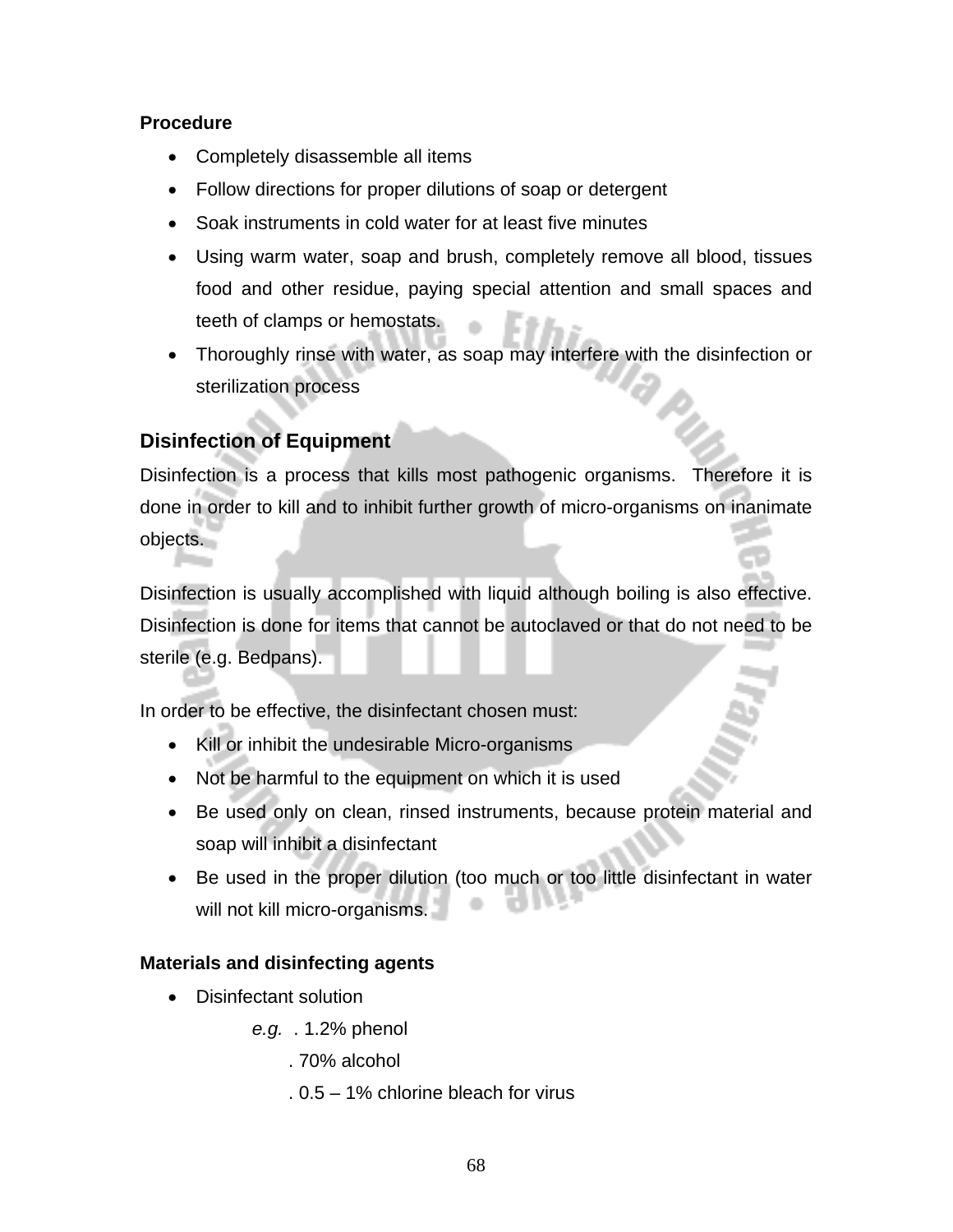• Plastic bucket or container for soaking

#### **Procedure**

- Follow the manufacturer's directions for proper dilution of the disinfectant
- Choose the appropriate disinfectant solution
- Completely immerse the clean items in the disinfectant solution
- When chemicals are used, items must be soaked for  $10 30$  minutes
- If boiling is to be done, water must be at full boil for 30 minutes in order to kill or inhibit the growth of most micro-organisms
- Rinse the items thoroughly in sterile or boiled water
- Items soaked in alcohol do not need to be rinsed
- Dry the items with a sterile towel or allow them to air dry
- Use the sterile items immediately or store in dust free containers.

#### **3.2.3.3***.* **Sterilization**

Sterilization is used for all objects that are introduced directly into the blood or in the other normally sterile areas of the body and for certain objects entering nonsterile body cavities.

#### **Procedures**

- Clean very carefully all items prior to sterilization
- Open and separate all items before processing
- Choose the appropriate method of sterilization
- If autoclave is the method of sterilization insert proper indicator to show that the article is sterile
- When drums are used in the sterilizer tilt the drums and open the lids to allow air to drain out and to be replaced by steam
- Sterilize the items for the designated amount of time. Do not remove the batch before the drying cycle is complete
- Remove the items from the sterilizer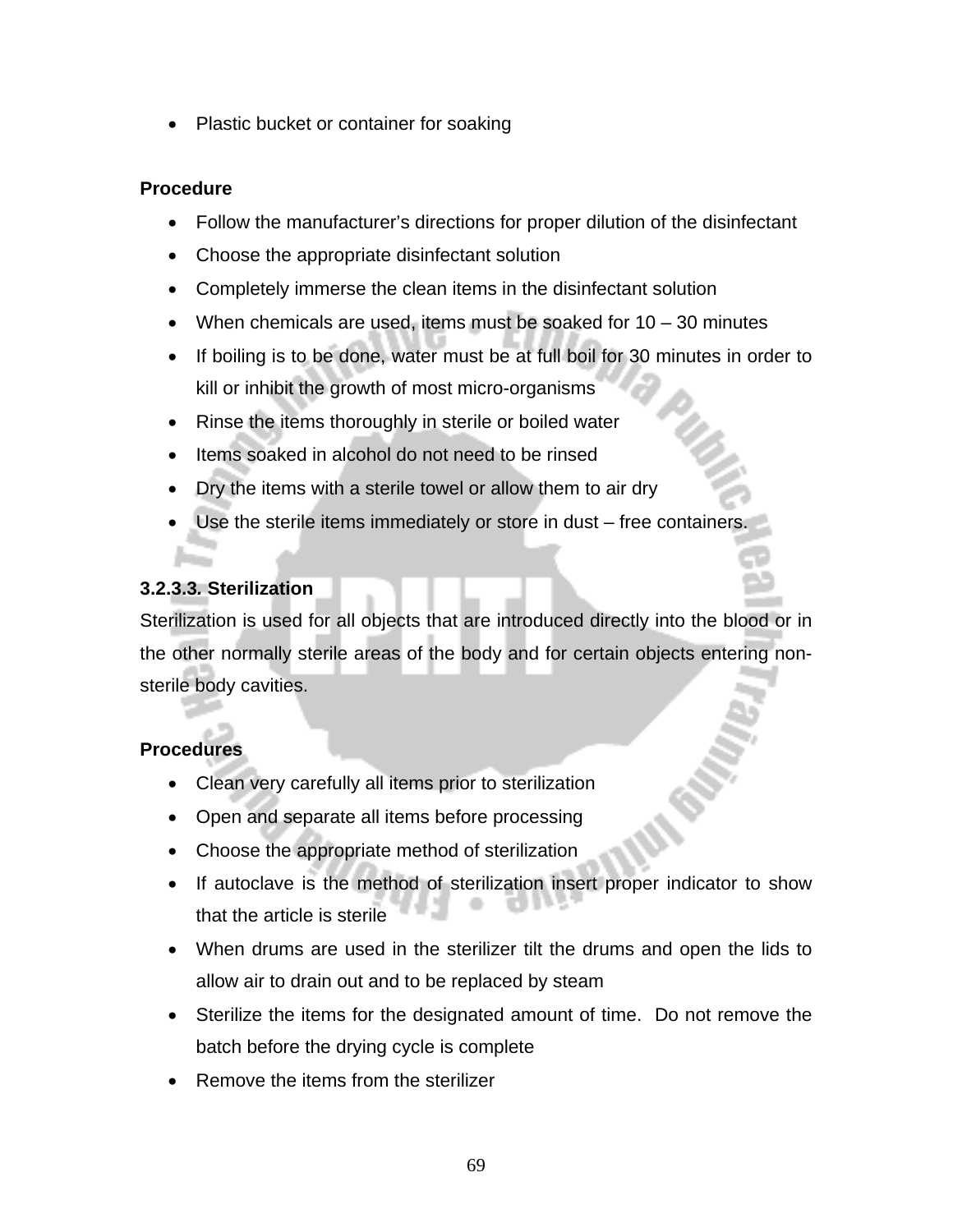- Allow them to cool completely before storage.
- Use immediately or store in a sterile storage area

# **3.2.4. Preparing patient for surgical and non-surgical procedures**

#### **3.2.4.1***.* **Pre-operative preparation of operative site procedures**

To remove as many micro-organisms as possible from the surgical site including the patient's normal flora in order to reduce the risk of wound infection.

#### **Equipments / Supplies**

• Antimicrobial agent:

*e.g*. 1% Tincture of iodine

- Povidone-Iodine (betadine)
- Tincture of chlorohexidine (hibitane)
- **Sponges**
- Forceps.

#### **Procedure**

- Use a sponge to apply the antimicrobial for a specified time
- Discard the sponge
- Scrub from the center (incision line) to the outside of the operative site
- Apply one of the above antimicrobial solutions on an area large enough to include the entire incision,
- Continue applying the solution to the surrounding area making a site large enough for the surgeon to work on during the operation without contacting unprepared skin.
- Note**:** If tincture of iodine is used, allow it to dry completely, then remove with 70% alcohol to prevent burning*.*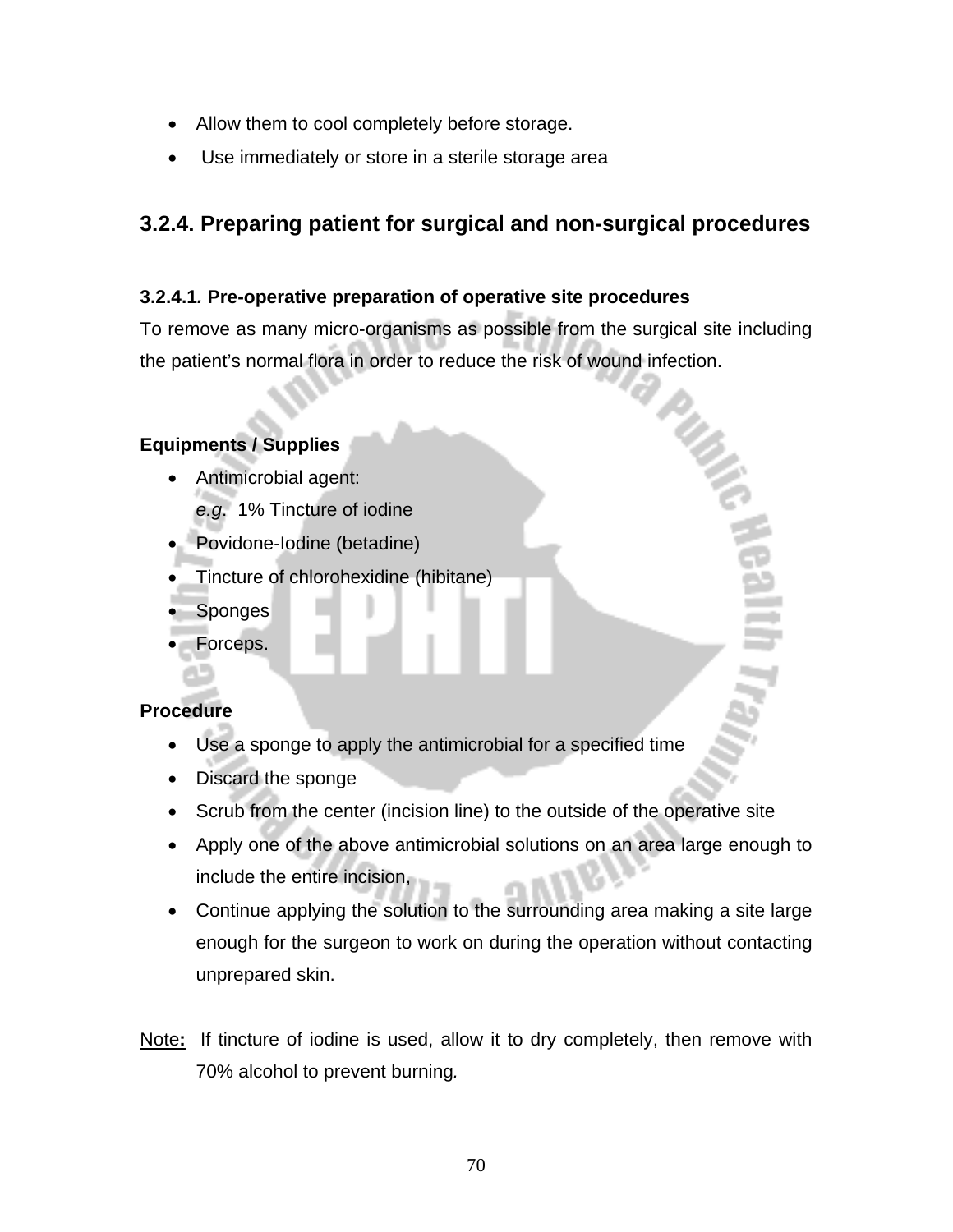#### **3.2.4.2. Preparation of Intramuscularly and intravenous sites**

**Purpose**: To remove as many micro-organisms as possible from the patients skin, including patient's own normal flora in order to prevent abscesses at the injection site.

#### **Preparation of intramuscularly site**

#### **Equipment** / **supplies**

- 70% Alcohol
- Cotton swabs

#### **Procedures**

• Clean the skin with an alcohol swab using a circular motion starting at a central spot and moving towards the outer zone

Ethiopia Pu

• Allow time for alcohol to dry on the skin prior to injection. This takes at least 30 seconds.

#### **Preparation of intravenous injection site**

- Antiseptic
	- . 1-2% Tincture of iodine
	- . Povidine-Iodine solution (betadine)
	- . 70% alcohol
- Cotton swab

#### **Procedures**

- Apply the antiseptic agent liberally in a circular motion starting from a central spot and moving outwards
- Allow the antiseptic to dry on the skin. This takes at least 30 seconds prior to needle insertion
- Clean your fingers with alcohol before touching the site if vein palpitation is necessary.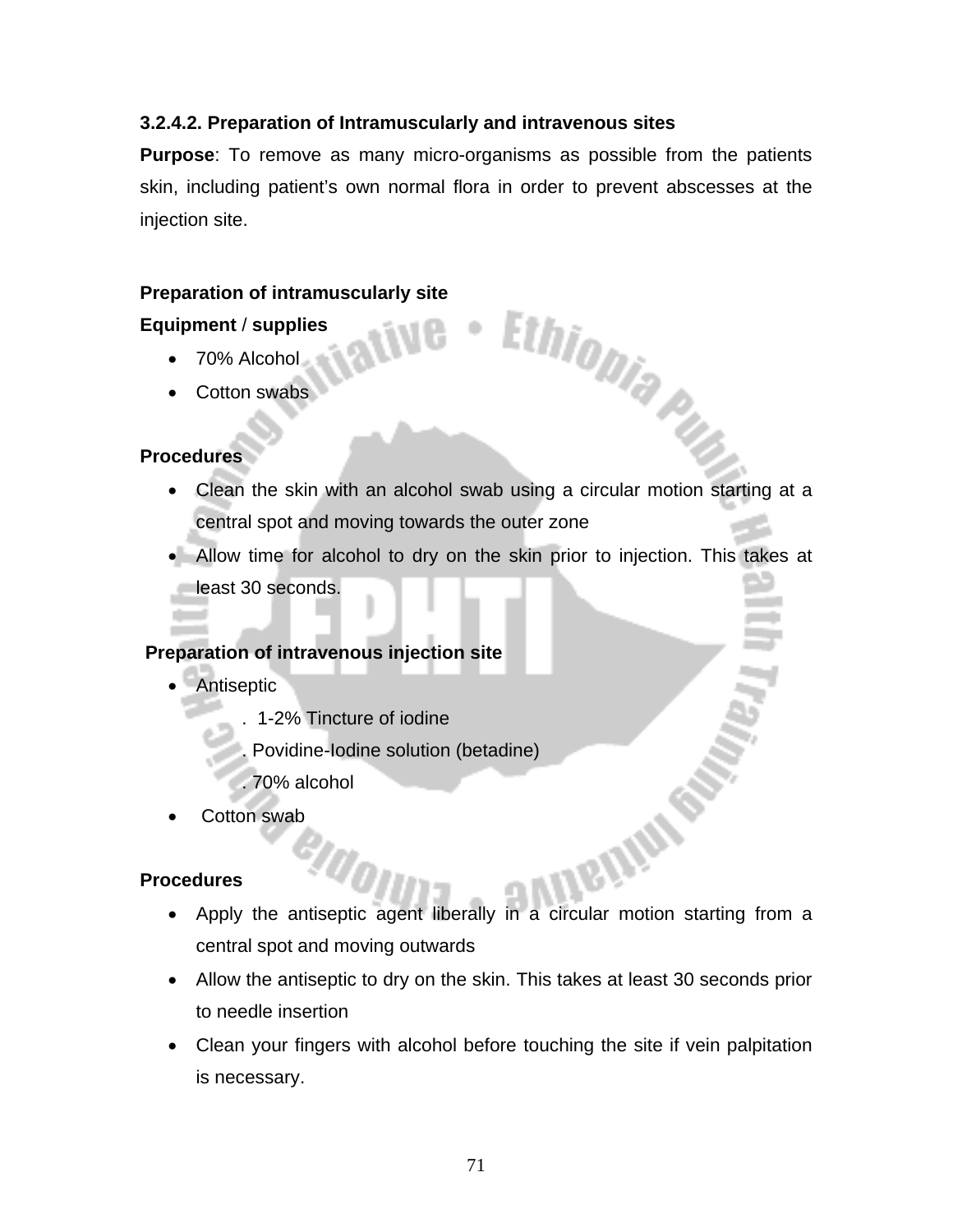#### **3.2.4.3 Dressing techniques**

#### **Purpose**

To prevent infection by keeping the wound clean, to promote healing and to make the patient comfortable.

#### **General guideline**

- Determine the need for dressing by the type of wound
	- a. Abrasions tend to heal without dressing
	- b. Lacerations may require dressing depending on the extent of injury
	- c. Punctures may need dressing, also depends on the extent of injury
	- d. Surgical incision may need dressing depending on whether there is drainage from the wound
	- e. Burns
- Keep all articles that come in contact with a wound sterile by handling with sterile gloves or sterile forceps to prevent contamination of the wound.
- Prevent spread of infection by:
	- a. Separating contaminated articles from clean articles
	- b. Placing soiled dressings in a covered garbage container for disposal by incineration
	- c. Washing you hands before and after the care of the wound.
- Keep wounds clean and dry to promote healing
- Hold dressings that require frequent changes in place with binders. This will protect the skin from irritation by eliminating the use of adhesive tape.

OIUI3 - SUIIGD

#### **Equipment**

- Sterile dressing set
- Forceps
- Small bowl
- Dressing material
- Sterile gauze
- Sterile gloves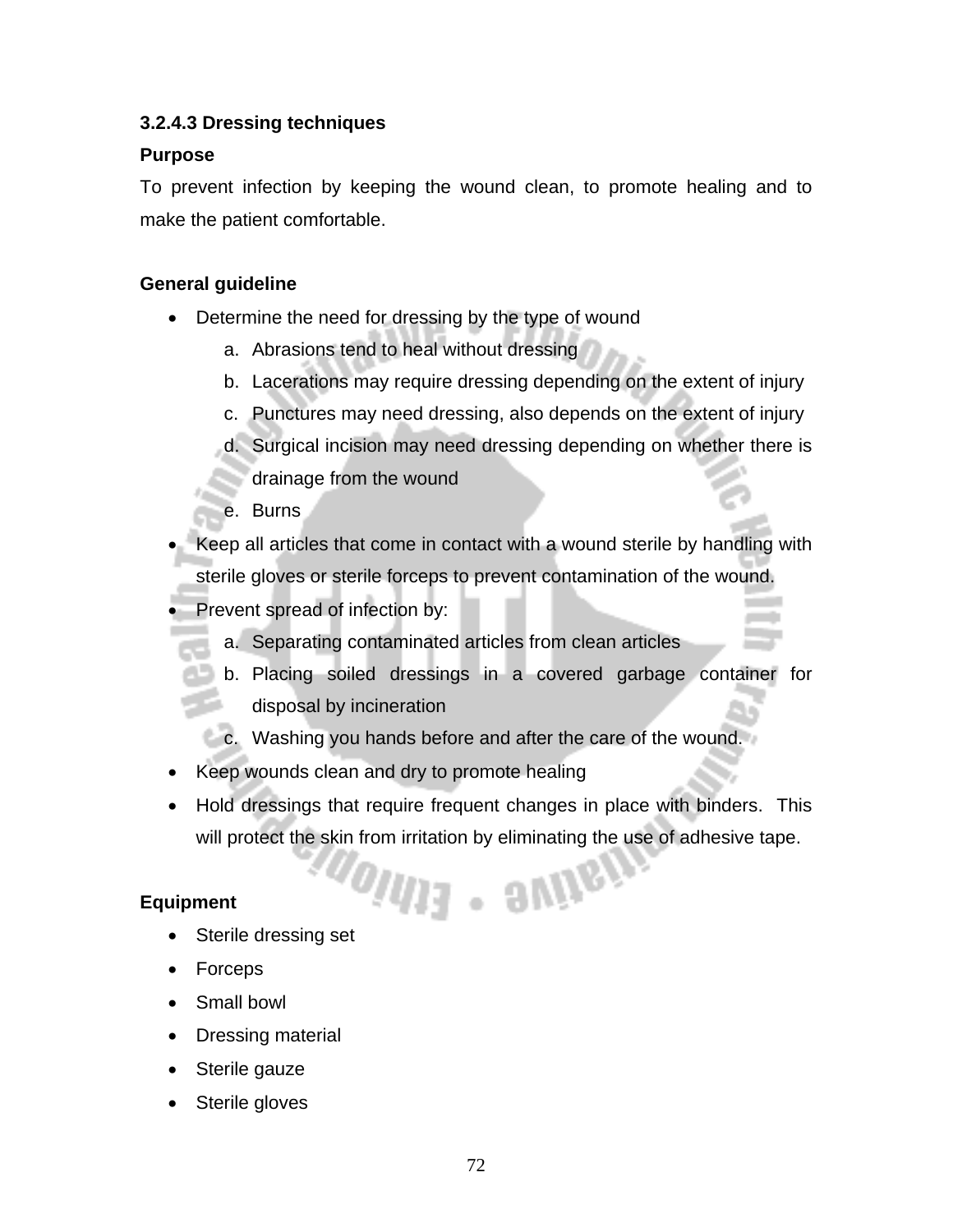- Covered garbage container
- Tape binder.

#### **Procedures for dressings**

#### **A. Dry dressings for clean wounds**

#### **Procedure**

- Wash your hands
- external variables was a property of the necessary sterile items of the state of the necessary sterile items
- Explain the procedure to the patient and make him/her feel comfortable
- Remove the dressing and discard into a covered garbage container
- Wash your hands
- Clean the skin around the wound if indicated or ordered by the physician
- Check the wound for redness, warmth, swelling, increased pain or discharge or irritation and if present report the symptoms to the physician
- Apply a sterile, dry dressing and secure with tape, gauze or binder
- Wash your hands.

#### **B. Dry dressings for unclean (contaminated) wounds**

#### **Procedure**

- Explain the procedure to the patient
- Prepare a clean dry work area
- Wash your hands
- Collect all necessary clean and dry sterile items for changing the dressing
- Remove cloth or dressing with hands or clean forceps and discard into covered garbage container
- Check for signs of infection
- Wash your hands or rub with alcohol and air dry
- Pour cleaning or antiseptic solution into a sterile bowl
- Clean the skin around the wound with soap and water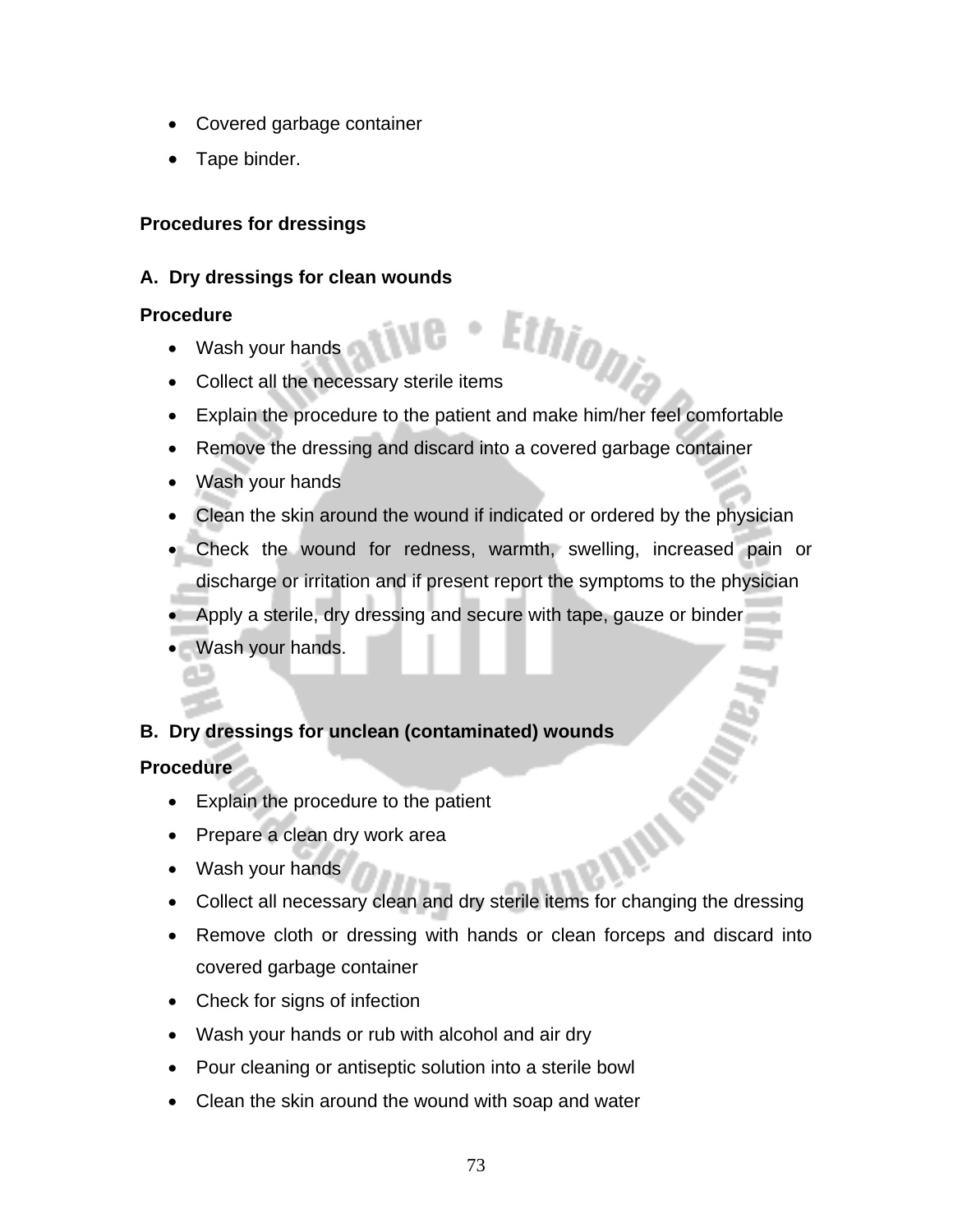- Clean the wound with a solution using a cotton swab for each downward stroke
- Apply a dry dressing with sterile gloves and sterile forceps, then secure with tape, gauze, or binders
- Wash your hands.

#### **3.2.4.4. Isolation technique**

The spread of infections within HCFs requires three essential elements; a source of infecting organisms, a susceptible host and a means of transmission for the organisms. The principle behind isolation techniques is to create a physical barrier that prevents the transfer of micro-organisms. The barriers created for effective isolation should be appropriate to the goal of preventing the spread of selected micro-organisms from the patient to the environment or from the environment to the patient.

#### **General procedures for isolation***:*

- Check the type of isolation ordered for the patient in order to plan for care
- Identify the type of infection or the reason for protective precautions
- Check the equipment on the door or in the anteroom and inside the room to be sure you have everything you need for the procedure you intend to perform.
- Wash your hands for infection control
- Gather any equipment you need
- Identify the patient to be sure you are performing the procedure on the correct patient
- Explain to the patient what you are doing
- Carry out the aspects of isolation technique necessary for the type of isolation ordered when entering the room
- Give care as planned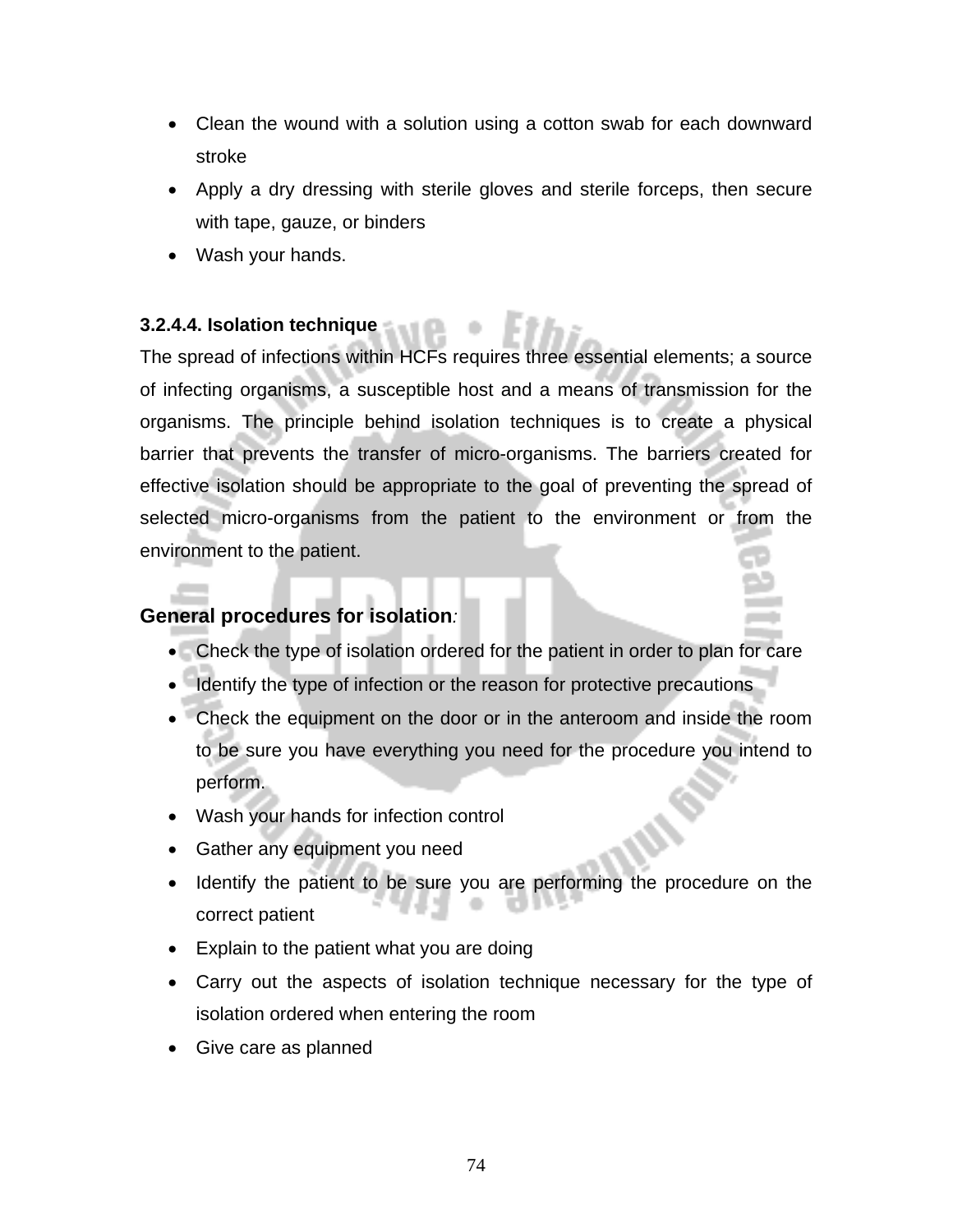- Carry out the aspects of isolation technique necessary for the type of isolation ordered when leaving the room
- Involve the following criteria
	- o All necessary equipment readily available
	- o All aspects of the particular isolation procedure correctly carried out

hio<sub>Dia</sub>

- o Patient cared for safely and in a comfortable mode
- Record the care given appropriately.

#### **Specific isolation procedures**

A variety of specific procedures are used as part of isolation. These include how to enter and leave the room and procedures to care for equipment and supplies in the isolation room.

#### **Preparing the room**

Preparation of the room for isolation depends on the type of isolation required but the following general preparations are recommended

- A private room with running water
- A sign on the outside of the door indicating what preparation is needed before entering the room and which type of isolation is being carried out
- A stand of some sort (often a bedside stand is used) placed just outside the door to hold isolation laundry badge, gowns, masks, gloves and other items specific to the care of an individual patient
- A waste basket lined with plastic
- Thermometers and blood pressure equipment, including a stethoscope, which should be left in the room
- Special containers as needed for used needles, syringes and instruments.

#### **Entering the room**

One component of care that will prove helpful as you prepare to enter an isolation room is organization. Make sure you have all the equipment you need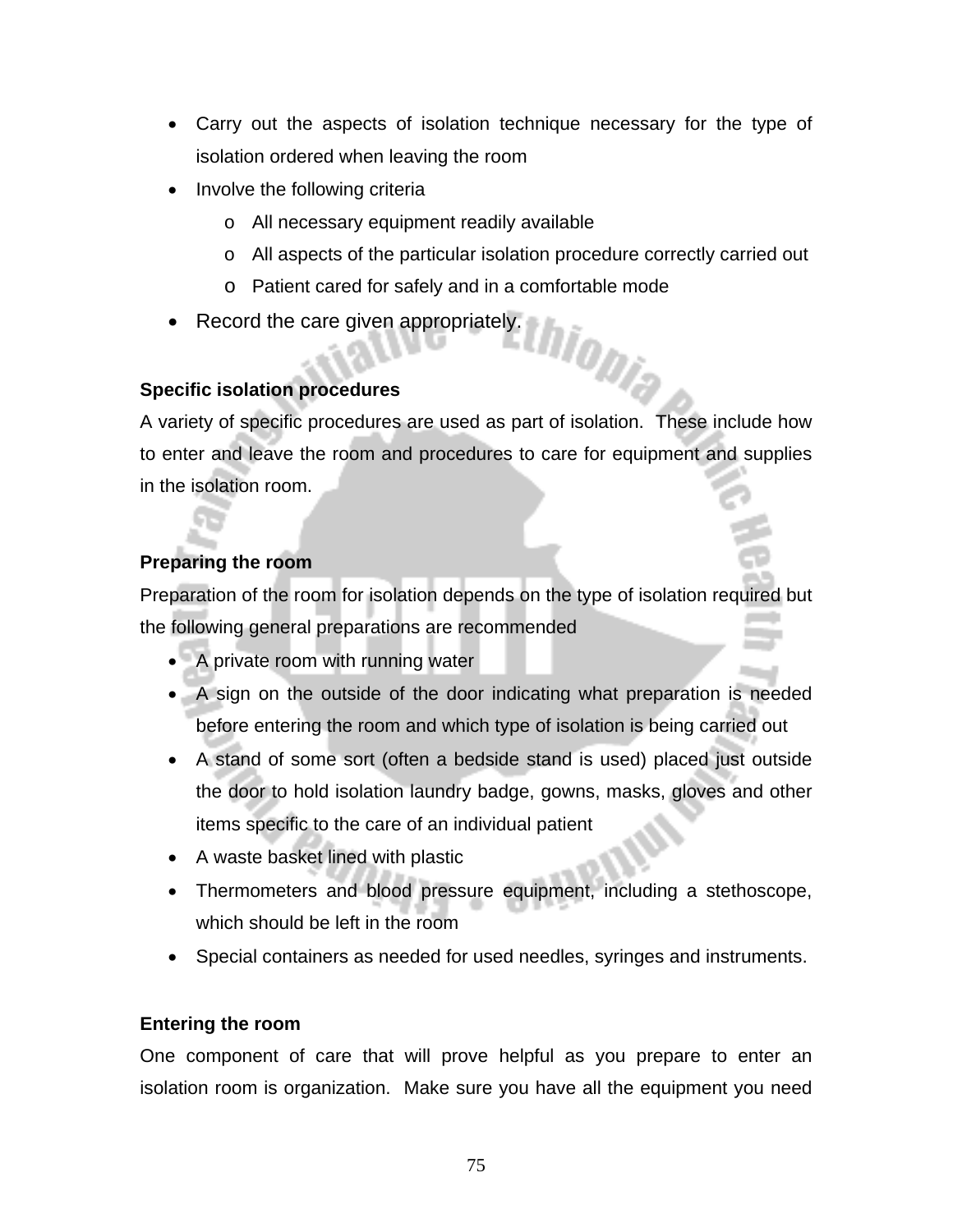before you are gowned. In the room you may need to wear a gown, a mask and gloves depending on the specific situation.

Determine which items you need to wear and follow the specific directions below for those items

- Obtain needed equipment
- Wash hands for infection control
- Put watch in plastic bag
- Wash hands for infective...<br>• Put watch in plastic bag<br>• Put on gown, gloves and mask as needed.

#### **Gown**

An isolation gown is used to protect the care provider's clothing from microorganisms that can be spread on clothing. Gowns are worn depending on the type of isolation such as strict and respiratory isolation. They are also worn when providing direct care to a patient who has drainage or secretions that may contain infectious organisms. Isolation gowns may be made of washable cotton cloth or disposable paper.

#### **Basic Considerations**

- Wash your hands. Take off any rings because the regular hand washing procedure may not remove micro-organisms lodged beneath them
- If the room doesn't have a wall clock and you need a watch to perform some aspect of care, remove your watch and place it in a transparent plastic bag so that it is protected but visible
- Put on a gown, making sure that all parts of your uniform are covered and that the ties are fastened securely.

#### **Masks**

Masks protect against airborne micro-organisms and droplet nuclei on which they are carried (for details refer to the core module).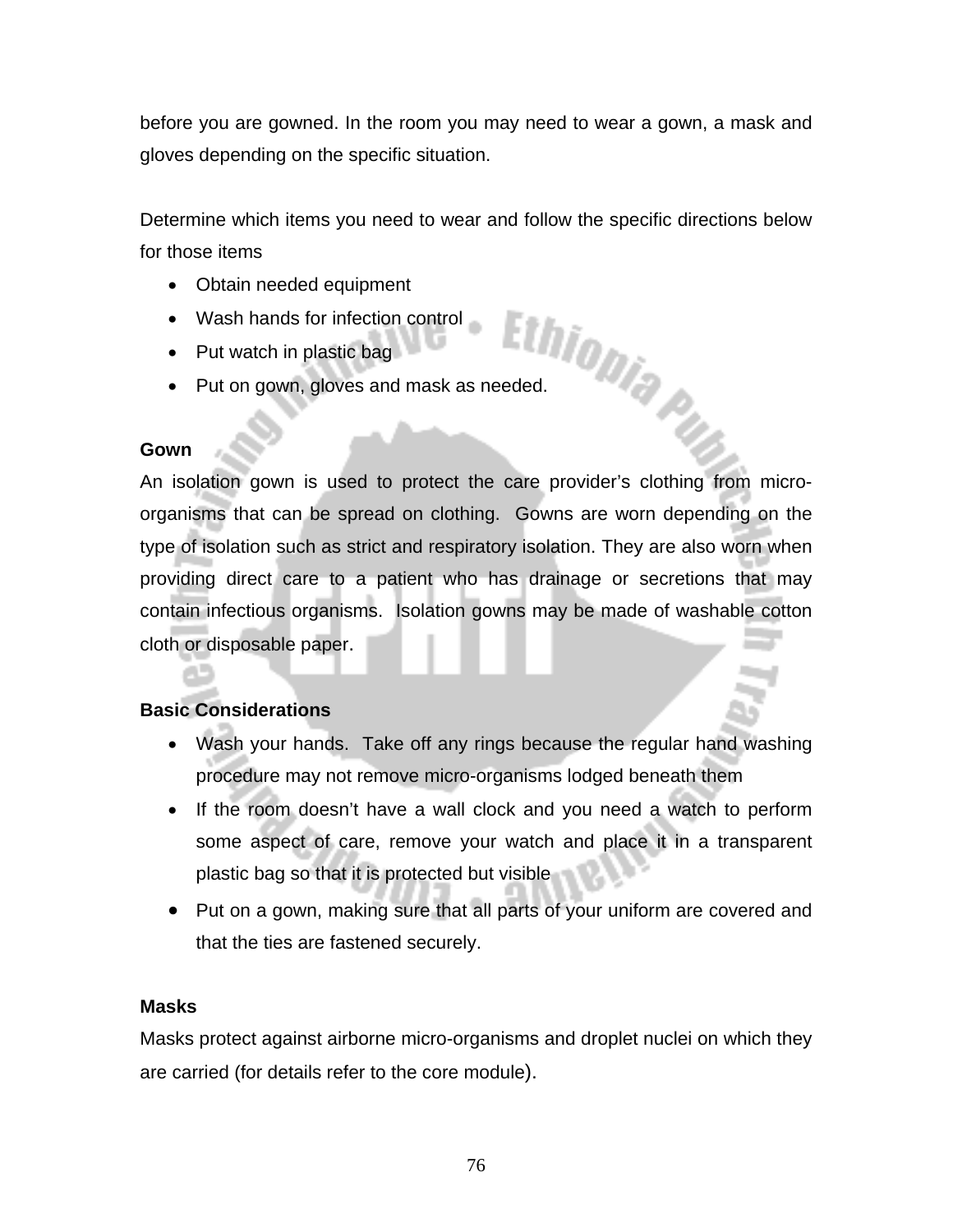#### **Gloves**

Gloves are always used in isolation in the same way that they are used for other patients. Gloves should be kept inside the room so that they can be put on and changed as needed when providing care (for detail refer core module).

#### **Double bagging**

You may use a double-bagging technique for contaminated items removed from an isolation room. One nurse inside of the room and another nurse outside carry out this procedure. This procedure may be used for wet linen or for items that are being sent to another department. Basic steps are

- If you are the inside nurse, place used items in appropriate containers. Take care not to fill the bags too full, as it makes double-bags difficult to handle without breaking. Carefully close and secure the bag.
- If you are the outside nurse form a cuff on another bag, spreading it to receive the bag from the nurse on inside. The cuff protects your hands from contact with the contaminated items inside the bag.
- If you are the inside nurse place the bag holding the contaminated items directly into the bag being held by the outside nurse. Be careful to touch only the inside of the bag.
- If you are the outside nurse fold over and carefully secure the top of the outside bag.
- Mark the bag in the manner prescribed by the facility for proper sterilization or for the destruction process to be carried out
- Color coding dangerous bags might help the staff to notice it from a distance.
- Dispose of the bag in the proper place.

#### **Caring for linen**

Care should be taken to touch only the inside of the laundry bag with the soiled linen or contaminated hands (refer to core module).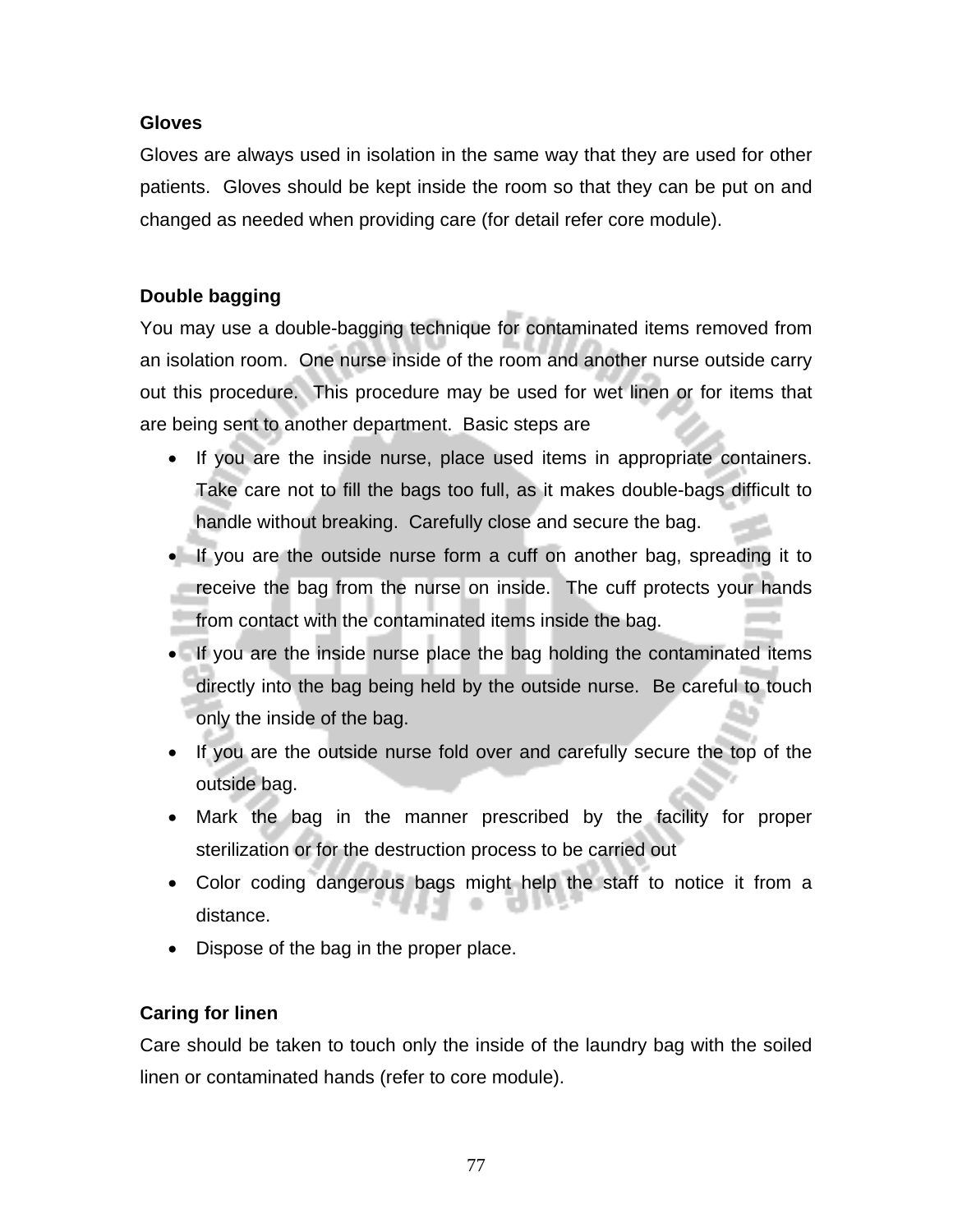#### **Leaving the room**

This procedure assumes that you are wearing a gown, mask and gloves. It can be modified if you are not using all three.

- Complete your work in the room
- Remove your gloves and dispose of them as described previously
- Unite waist ties
- Wash your hands
- Untie neckline ties, dropping the gown over
- Roll off the gown, touching the inside only and turning the gown inside out as you take it off.
- Touching the ties only, untie your mask and discard it in a wastebasket or, if it is a cloth mask, in a laundry hamper.
- Wash your hands
- Using a paper towel as a barrier on the doorknob, open the door. Discard the paper towel inside the room

**SAIDERMIN ROW** 

• Wash your hands outside the room.

**CAN BUGILITY**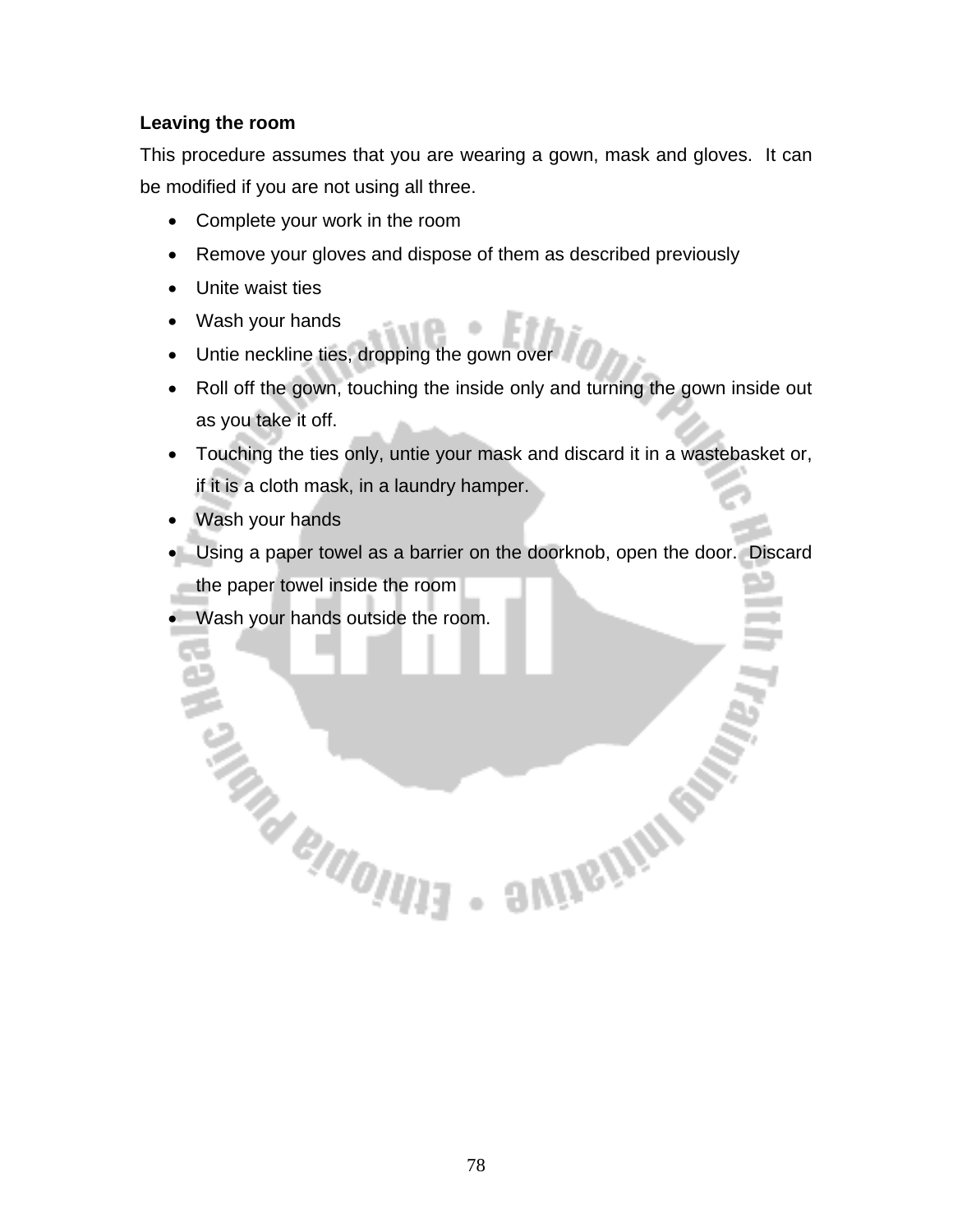|                     | Contact isolation      | <b>Droplet</b>                | Airborne                  |
|---------------------|------------------------|-------------------------------|---------------------------|
|                     |                        |                               |                           |
|                     |                        | isolation(droplet>5micron     | isolation(droplet<5micr   |
|                     |                        | s)                            | ons)                      |
| Room                | Preferably private or  | Preferably private or         | Privet with door. keep    |
|                     | cohort with other      | cohort with other patients    | door closed               |
|                     | patients with same     | with same microorganism       |                           |
|                     | microorganism          | privet                        |                           |
| Gloves              | When in contact with   | contact with<br>When<br>in    | When in contact with      |
|                     | infective materials or | infective<br>materials<br>or. | infective materials or    |
|                     | patient contact        | patient contact               | patient contact           |
| Gown                | When in contact with   | When in contact with          | When in contact with      |
|                     | infective materials or | infective materials or        | infective materials or    |
|                     | patient contact        | patient contact               | patient contact           |
| <b>Mask</b>         | Not necessary          | If within 1m of patient       | Must be worn when         |
|                     |                        |                               | entering room             |
| <b>Patient care</b> | When in contact with   | When in contact with          | When in contact with      |
| equipment           | infective materials or | infective materials or        | infective materials or    |
|                     | patient contact        | patient contact               | patient contact           |
| Patient             | Avoid if possible      | Avoid if possible-patient     | Avoid if possible-patient |
| transport           |                        | must wear mask                | must wear mask            |

#### **Table – Summary of isolation precautions**

#### **Isolation preparations**

Two main systems are used for placing the patient in isolation; disease-specific isolation precautions and category–specific isolation precautions.

m i

n Bart

#### **Disease-specific isolation precautions**

Under this each infectious disease is considered separately and guidelines that use only those procedures considered necessary to attain the goal are then setup. An advantage of this system is that it is adaptable to individualized care plans. It is also more logical because it minimizes unnecessary precautions and equipment use.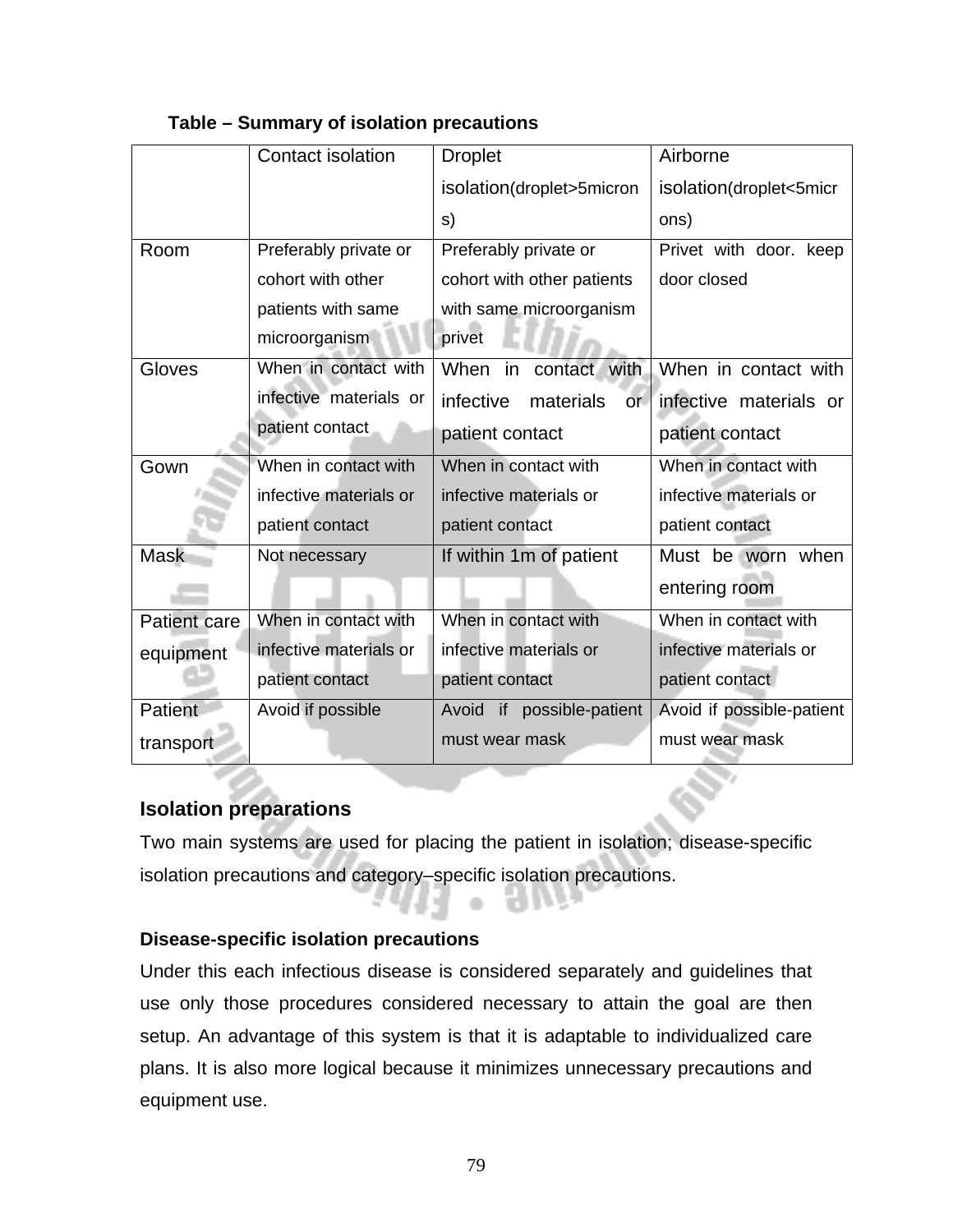#### **Category specific isolation precautions**

This approach has separate instructions for diseases fitting into various categories which are determined by how the organisms are transmitted. The five types of isolations generally used in this system are; strict isolation, respiratory isolation, wound and skin precautions, enteric precautions and blood/body fluid precautions.

# **3.2.4.5. Learning Activity***:* **Case study continued**

**CALL BRANCH CALL SEAS** 

Refer to the case study on in section 1.4 of the Core module and discuss the following questions:

- 1. What are the main causes of puerperal fever?
- 2. Describe the environment of delivery room W/o Shumbe had attended.

3. What are the responsibilities of the Public Health Nurse to stop infection?

**SUITEINING** 

4. What remedies do you suggest to correct such a situation?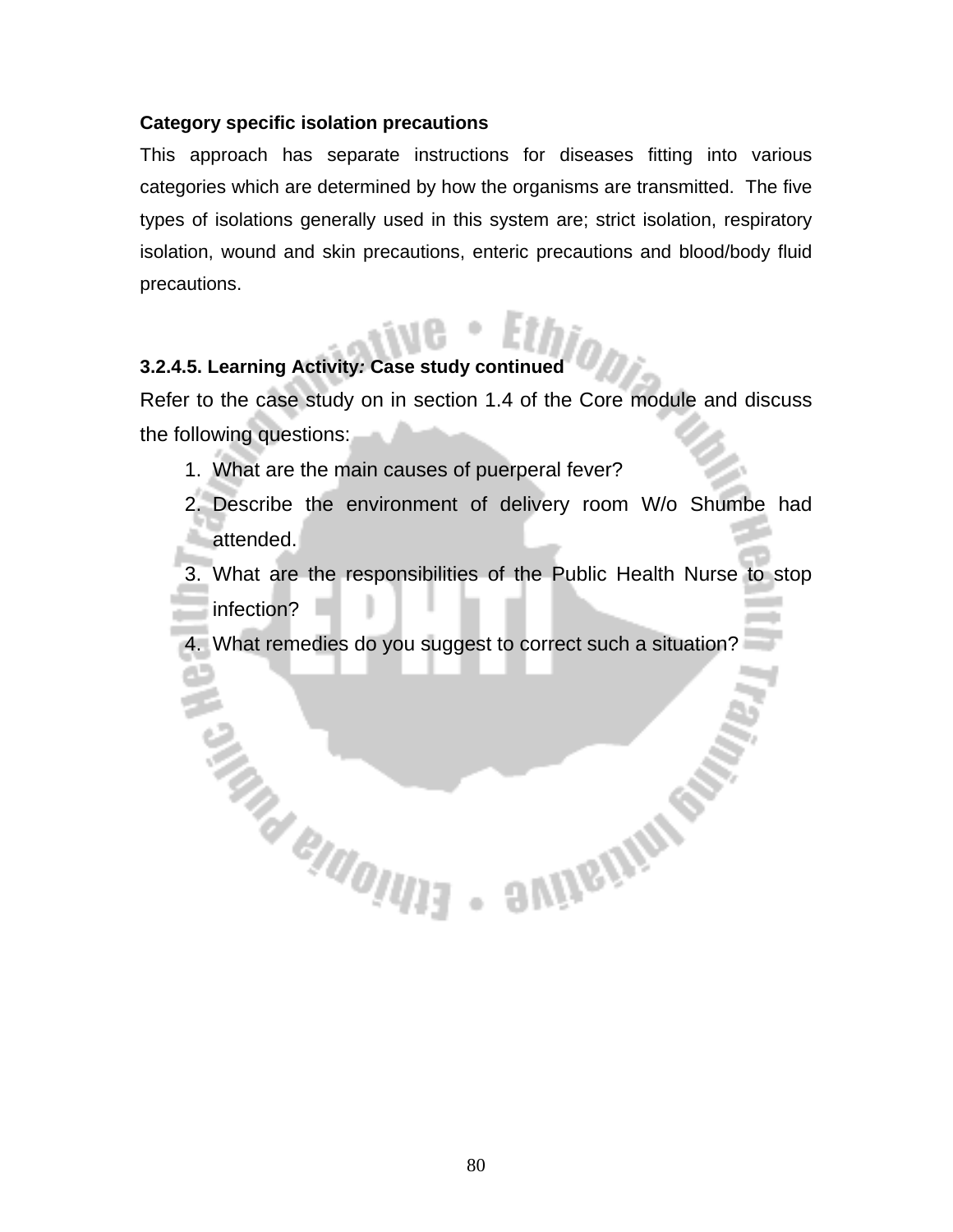# **3.3. Satellite module for Medical Laboratory Technicians**

# **3.3.1. Introduction**

#### **3.3.1.1. Purpose and use of the module**

This module can be used in the training of medical laboratory technicians that are in actual training or those already in service for infection control in health care facilities. This satellite module is believed to provide the specific tasks and skills in infection control in health center laboratory and achieve these objectives. This satellite module also emphasizes safety precautions in the laboratory setting.

#### **3.3.1.2. Directions for using the module**

For a better understanding of this module medical laboratory technicians are advised to follow the following directions:.

- Read the purpose, the use and directions for using the module under the Introduction above and follow the instructions
- After doing so, do the pre-tests in section 1.1.and then go through all topics of the core module
- Then read the satellite module of your respective profession with special emphasis to the subject matter. However don't forget to read the satellite module of other categories
- Read the reference materials listed to supplement your understanding
- Do the post-test pertaining to your profession in section 1.1 of the core module and evaluate yourself by referring to the keys in unit 7.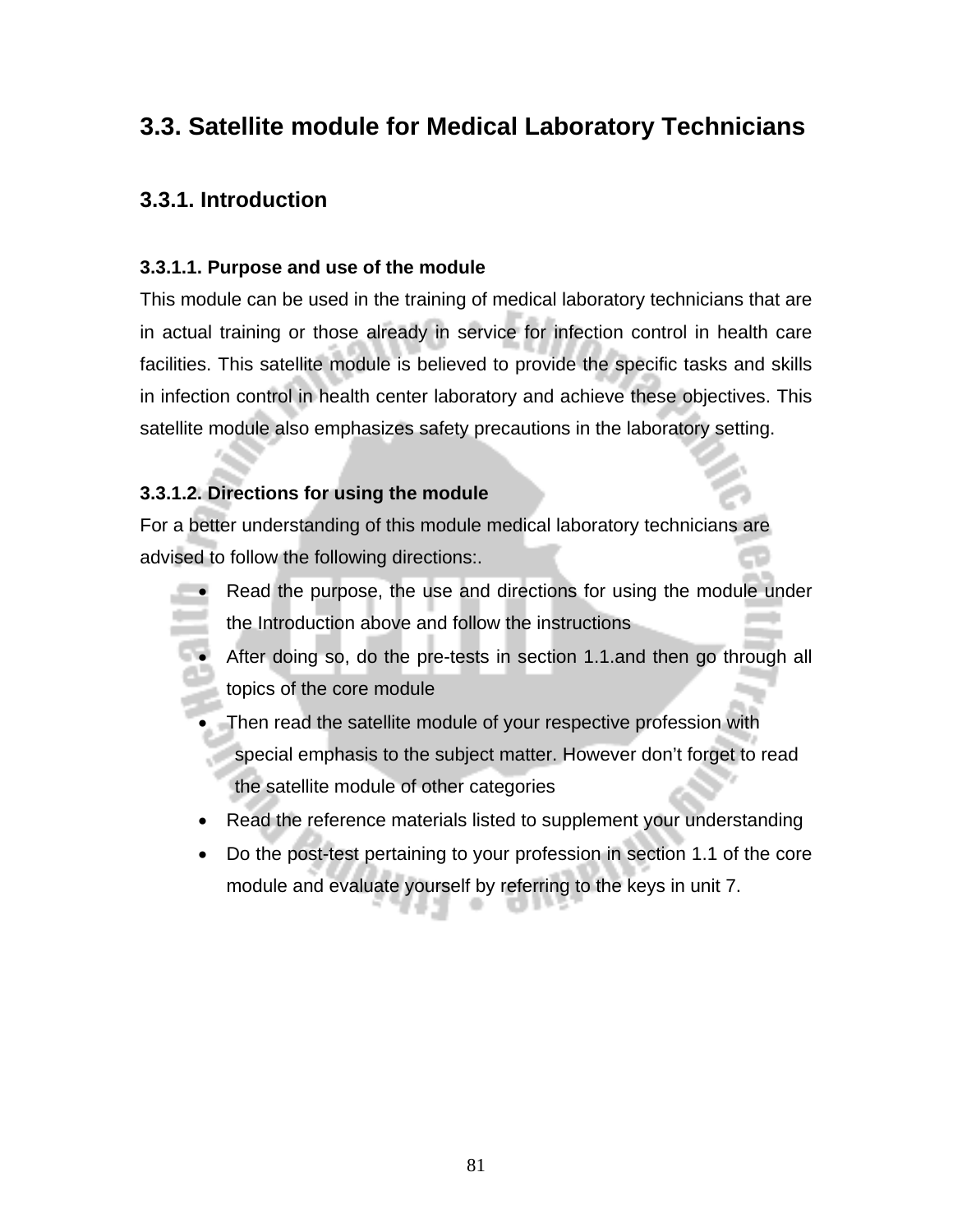# **3.3.2. Learning Objectives (Medical laboratory technicians specific)**

At the end of reading this satellite module the laboratory technician will be able to:

- Identify different specimen collection procedures and proper handling for infection control
- Use appropriate laboratory techniques and procedures that help in identifying infectious agents
- Implement safety precautions for the prevention of infection in the laboratory setting
- Identify the source of disease and monitor the development of infections and dangerous pathogens
- Know how to properly prepare and dispose of the various types of waste products generated in the laboratory (like sharp materials and liquid and solid wastes)
- Know how to properly decontaminate a work area when a hazardous spill has occurred and in general how to keep work areas clean.
- Know the basic steps of first aid measures.

# **3.3.3. Collection and handling of laboratory specimens**

Accurate analysis of specimens depends on proper collection, preservation and preparation of the sample in addition to the techniques and methods of analysis used. The precise laboratory information needed by the physician cannot be obtained unless consideration is first given to the proper collection of a specimen. Improperly collected specimens often results in incorrect identification. The consequence of this could be very serious to the patient. During specimen collection the specimen container should be leak-proof to avoid contamination and should be labeled properly with a patient's name, identification number, date and time of collection, specific specimen source and examination requested.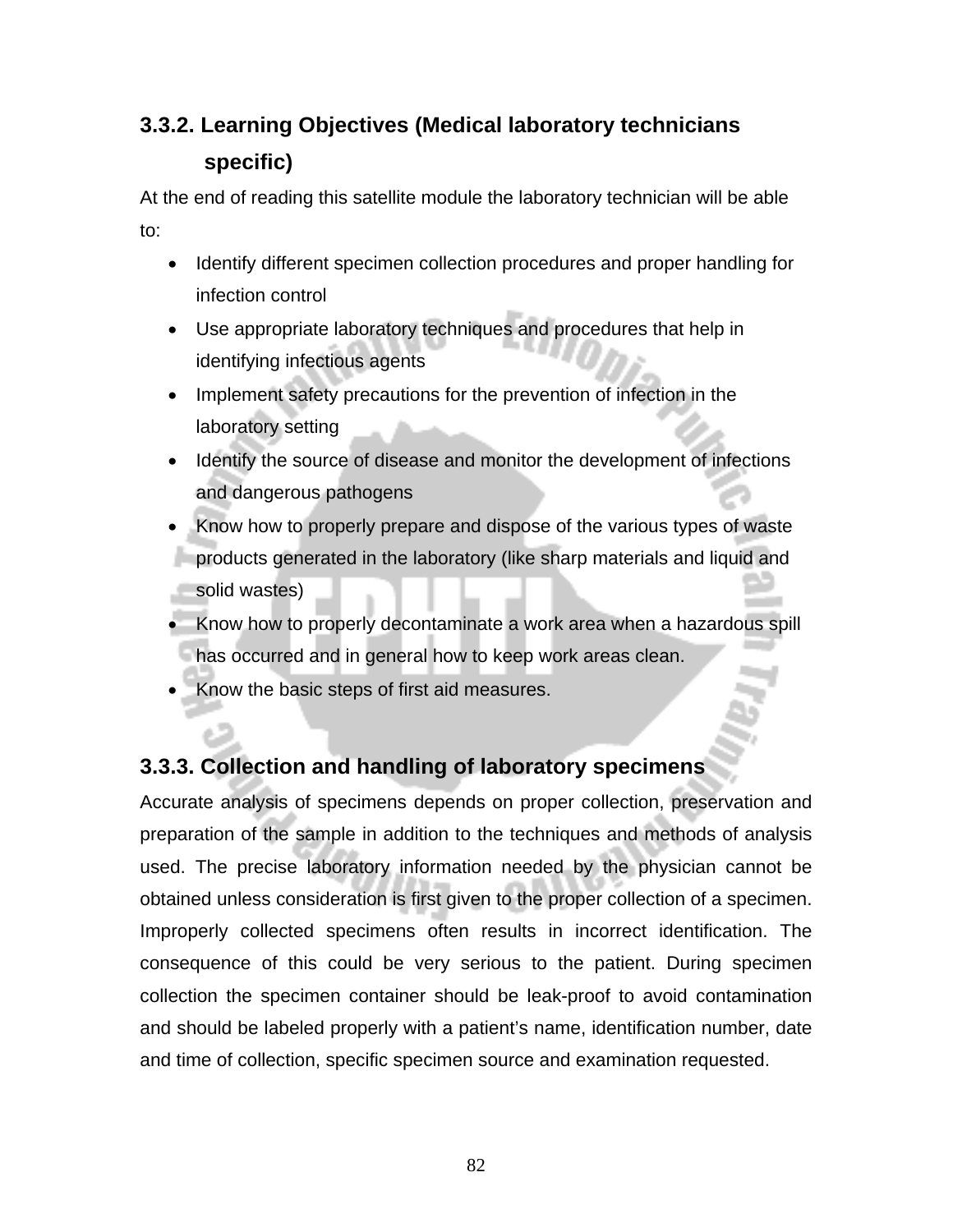Several different kinds of specimen are analyzed routinely in clinical laboratories but the specimen most often tested is blood, stool, urine and sputum. The specific requirements for specimen collection are discussed throughout each procedure in this satellite module.

#### **3.3.3.1 Stool Specimen**

The most frequently performed parasitological procedure is the stool examination. The detection and identification of parasites such as an adult worm, larvae, eggs, trophozoite and cysts depends on proper collection.

Stool specimen should be collected in a clean container made of cardboard, preferably plastic-covered. The specimen should be collected and covered without being contaminated with urine. The amount collected depends on the test to be done. During collection follow the following procedure correctly:

#### **Procedure**

- Provide the patients with specimen containers with tight-fitting lids
- Collect sufficient quantity of stool. It should contain at least 4 ml  $(4cm<sup>3</sup>)$  of stool
- Examine the stool as soon as possible
- If specimens cannot be examined in the above time-frame, put them in an available preservative (e.g. formaldehyde solution).

#### **3.3.3.2. Blood specimen**

Any discussion concerning blood specimens must begin with collection procedures for blood. There are two general sources of blood for clinical laboratory tests; peripheral or capillary blood and venous blood. This applies to all areas of the clinical laboratory. For small quantities of blood for some hematological determination, capillary blood is suitable. This is obtained from the capillary bed by a puncture of the skin. The tip of the finger is the site most commonly punctured. For large quantities of blood a puncture is made directly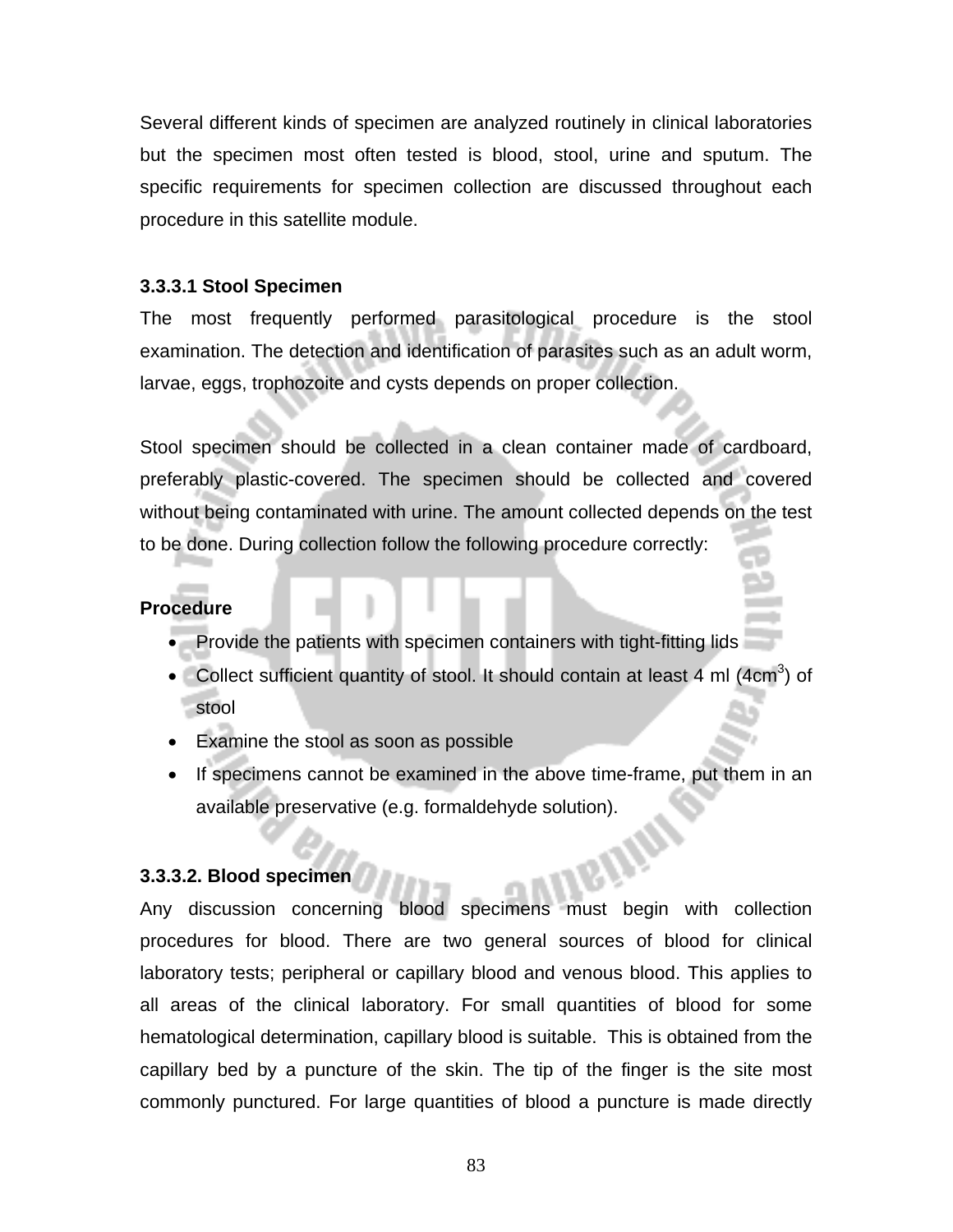into a vein using a sterile syringe and needle. A vein in the upper forearm (or antecubital fossa) area is most often chosen for vein puncture as these veins are easily palpable and fairly well fixed.

Special precautions need to be taken when collecting specimens, especially blood specimens and when testing specimens and handling infected materials. Safety measures involved in the collection of blood include the careful handling and disposal of syringe and needles. Do not collect capillary blood by mouth suction.

Specimen containers must be leak-proof. A special carrying tray should be used for collecting blood. It should have separate compartments for holding clean equipment, specimens and contaminated articles. The careless handling of a specimen may result in the contamination of fingers and working surfaces and particularly in the formation of aerosols (air born droplets). The inhaling of infected aerosols is a common cause of infection.

#### **3.3.3.3***.* **Sputum specimen**

A patient suspected of pulmonary tuberculosis should submit three sputum specimens for microscopy. The chances of finding tubercle bacilli are greater with three sputum samples than with two samples or one sample. Secretions build up in the airways overnight so an early morning sputum sample obtained deep from the lung (not saliva) is more likely than a sample later in the day to contain tubercle bacilli. It may be difficult for an outpatient to provide three early morning sputum samples. Therefore in practice sputum sampling follows this procedure: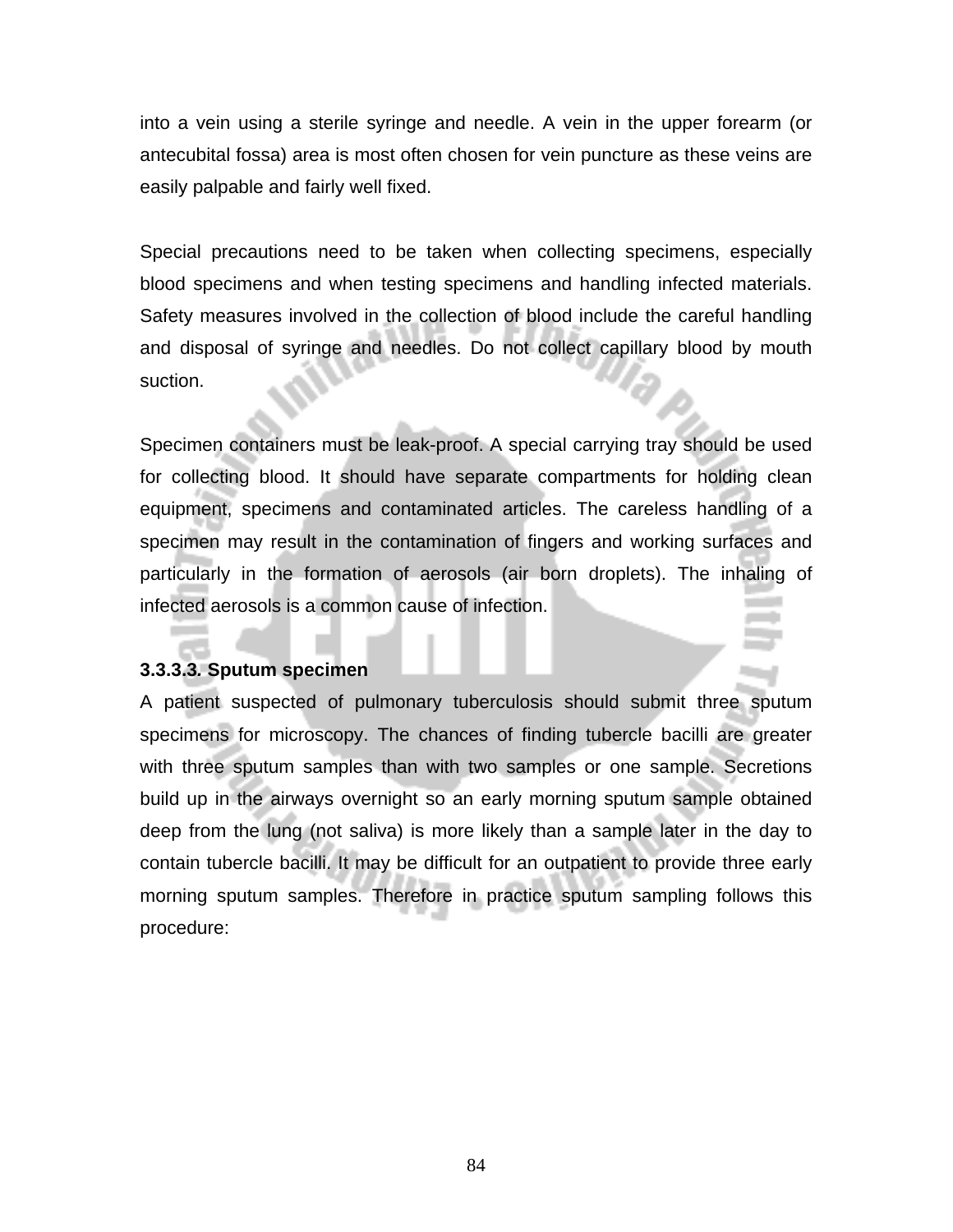#### **Types of Sputum Collection**

#### **Spot – Morning – Spot**

- **Day one** Sample One: patient provides and "on the spot" sample under supervision when she/ he presents themselves to the health institution.
- **Day two** Sample two: patient brings an early morning sample
- **Day three** Sample three: patient provides another "On the spot" sample under supervision. supervision.

Advantage:

- It can be done in one day
- The patient will not suffer any more delays than would have been done in the three morning specimen procedure (i.e. the rate of infection will be decreased).

Disadvantage:

• It may give a false negative result.

#### **Morning - Morning - Morning (3M)**

• Collect three consecutive morning sputums by providing sputum cups Advantage:

• It concentrates the bacilli so it avoids false negatives.

Disadvantage:

- Time consuming.
- The client may not comply with procedure or may not return samples.

. avite,

• Increases the rate of infection.

#### **3.3.3.4. Urine Specimen**

Before specimens are collected the containers must be cleaned and thoroughly dried. Disposable containers of plastic or coated paper are available in many sizes and are provided with lids to reduce bacterial and other types of contamination.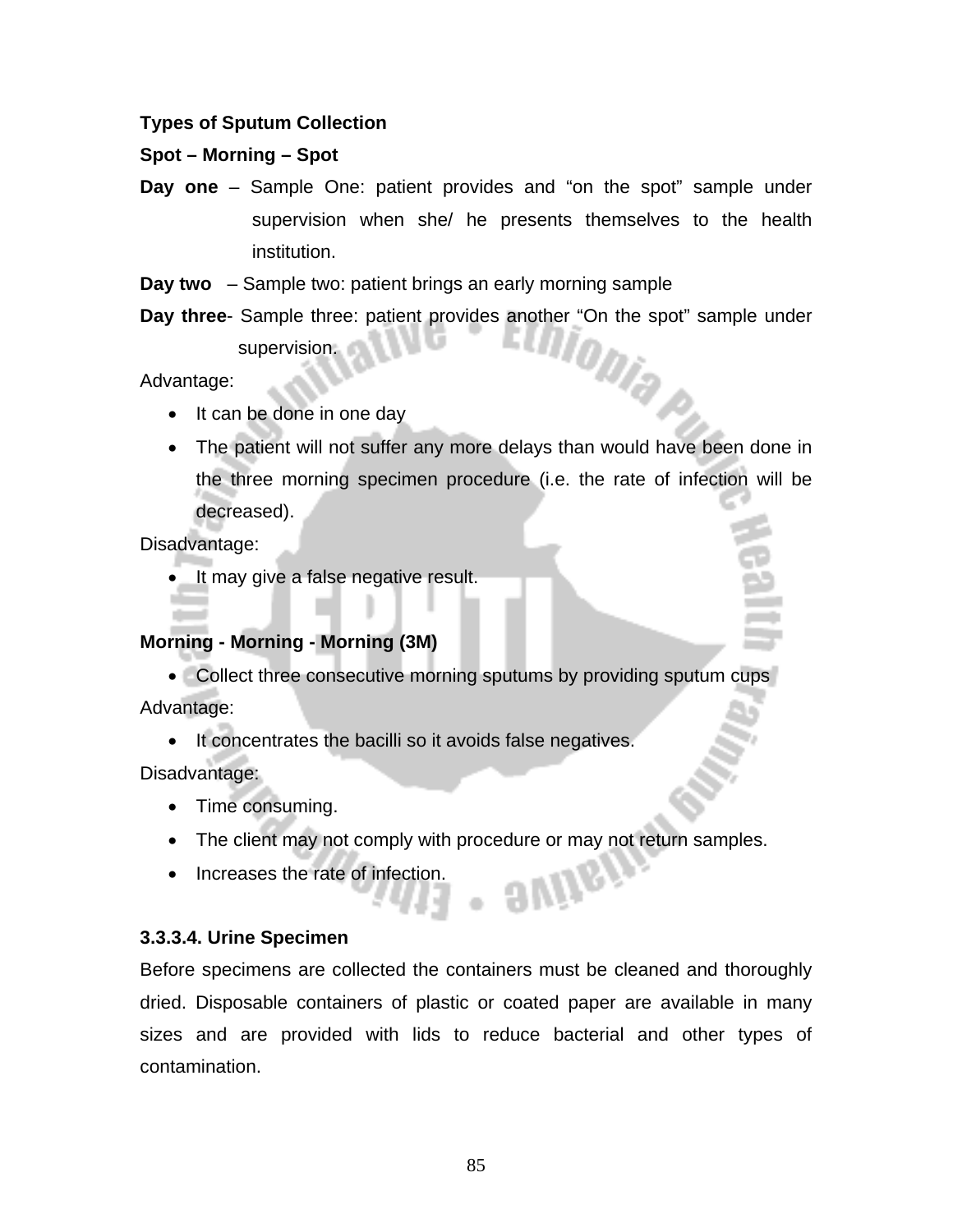A freshly voided urine specimen is adequate for most urinalysis except the microbiological culture. The patient should be instructed to void directly into a clean, dry container or a clean, dry bedpan so the specimen can be transferred to an appropriate container. Catheterization can be used if a urine specimen is likely to be contaminated with vaginal discharge or menstrual blood. All specimens should be immediately covered and taken to the laboratory. If the sample is going to be delayed the technician should know how to preserve it and which method of preservative is used for preserving the sample.

#### **Methods of Preservation of Urine**

In urinalysis if the sample is going to be delayed the lab technician should use either of the following preservatives:

#### **Physical method**

**Refrigeration:** This is most satisfactory of all preservation methods. The chemical changes that occur in the urine can be slowed down by refrigeration at 2-8 $C<sup>0</sup>$  . Freezing shouldn't be used always unless you want to transport it because it will destroy formed elements (RBC, WBCs).

#### **Chemical methods**

In this method we use different chemicals (refer table 1 below). The chemicals should be proportional to the urine volume and the sample should be handled carefully, despite this it may contain dangerous infectious agents like HBV.

**MONTER** SUNGIN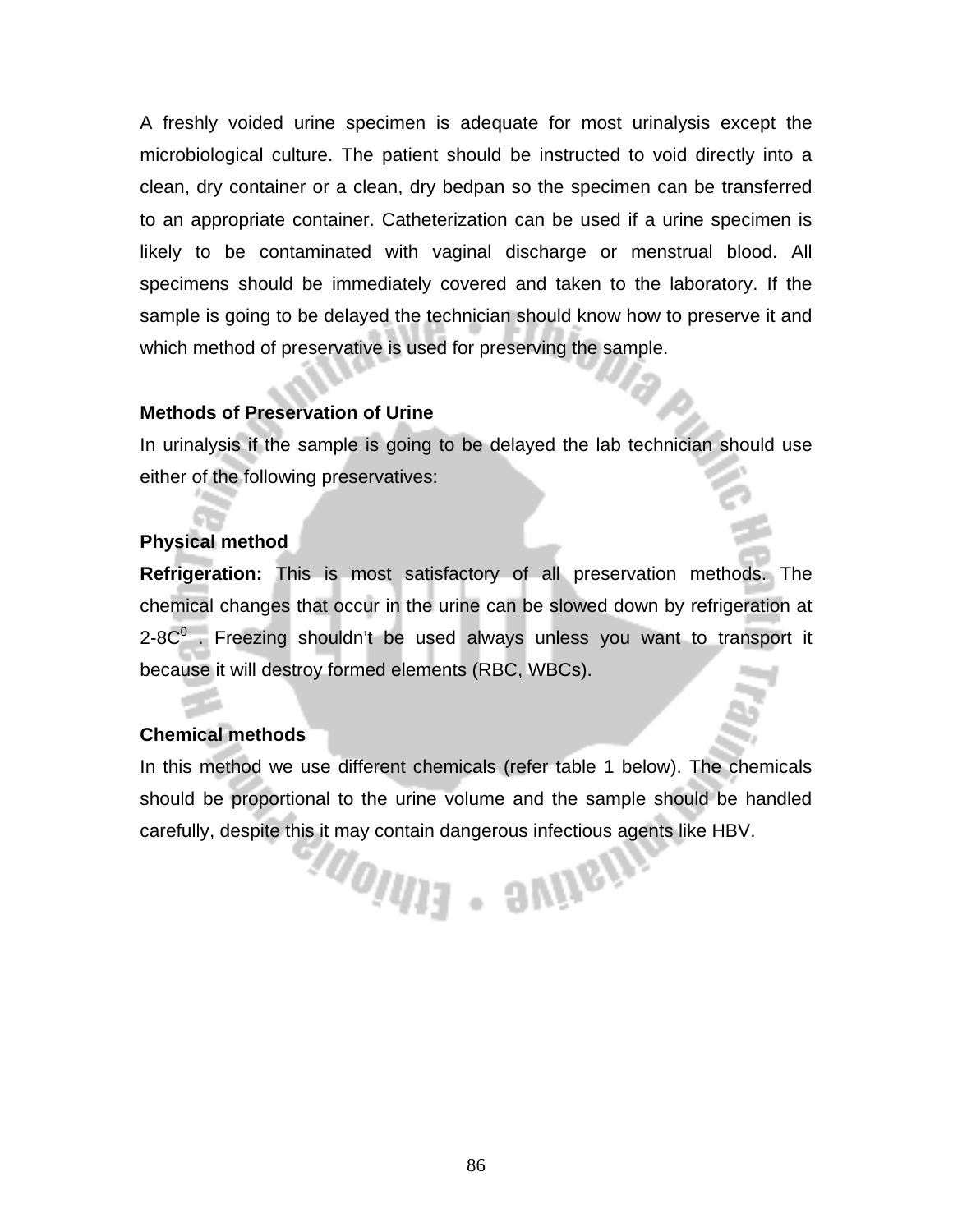| <b>Types of</b> | Advantage                 | <b>Disadvantages</b> | Other information                |
|-----------------|---------------------------|----------------------|----------------------------------|
| preservatives   |                           |                      |                                  |
| Refrigeration   | No interference with      | Raises specific      | <b>Prevents bacterial</b>        |
|                 | Chemicals                 | gravity              | growth for at least              |
|                 |                           | Precipitates urates  | 24 hrs                           |
| Freezing        | For transportation of     | Destroys formed      |                                  |
|                 | specimens (i.e. to send   | elements             |                                  |
|                 | to referral hospital)     |                      |                                  |
| <b>Toluene</b>  | Best for preservation of  | It is flammable      | Add 2 ml of toluene              |
|                 | chemical<br>constituent   |                      | per 100 ml of urine              |
|                 | (like Ketone bodies)      |                      |                                  |
| Thymol          | Preserves glucose and     | Interfere with       | Add small                        |
|                 | 5 elements well           | protein test         | dissolving 5                     |
|                 |                           |                      | mmdm/100ms of                    |
|                 |                           |                      | urine                            |
| Boric acid      | Preserve protein and      | Precipitates<br>uric | Keep P <sup>H</sup> (of urine at |
|                 | formed elements           | acid                 | about $6$ )                      |
| Formalin        | <b>Excellent sediment</b> | Interferes with      | 1 drop 40% per 30                |
| (formaldehyde)  | preservative              | copper reduction     | ml of urine                      |
|                 |                           | test for glucose     | 10 ml for 24 hrs                 |
|                 |                           |                      | <b>Prevents</b><br>bacterial     |
|                 |                           |                      | growth                           |

**Table 1: Type of preservatives with their advantages and disadvantages** 

**3.3.3.5 Swabs and other body fluids** Most bodily fluids contain highly infectious micro-organisms so special precautions should be taken during collection and handling. For example spinal fluid, pericardial fluid, synovial fluid and plural fluid should be with drawn from the corresponding body areas via a needle and syringe. The sterile fluid should be placed in a sterile vial which is sealed. The vials are placed and transported to the reference laboratory after doing routine testing.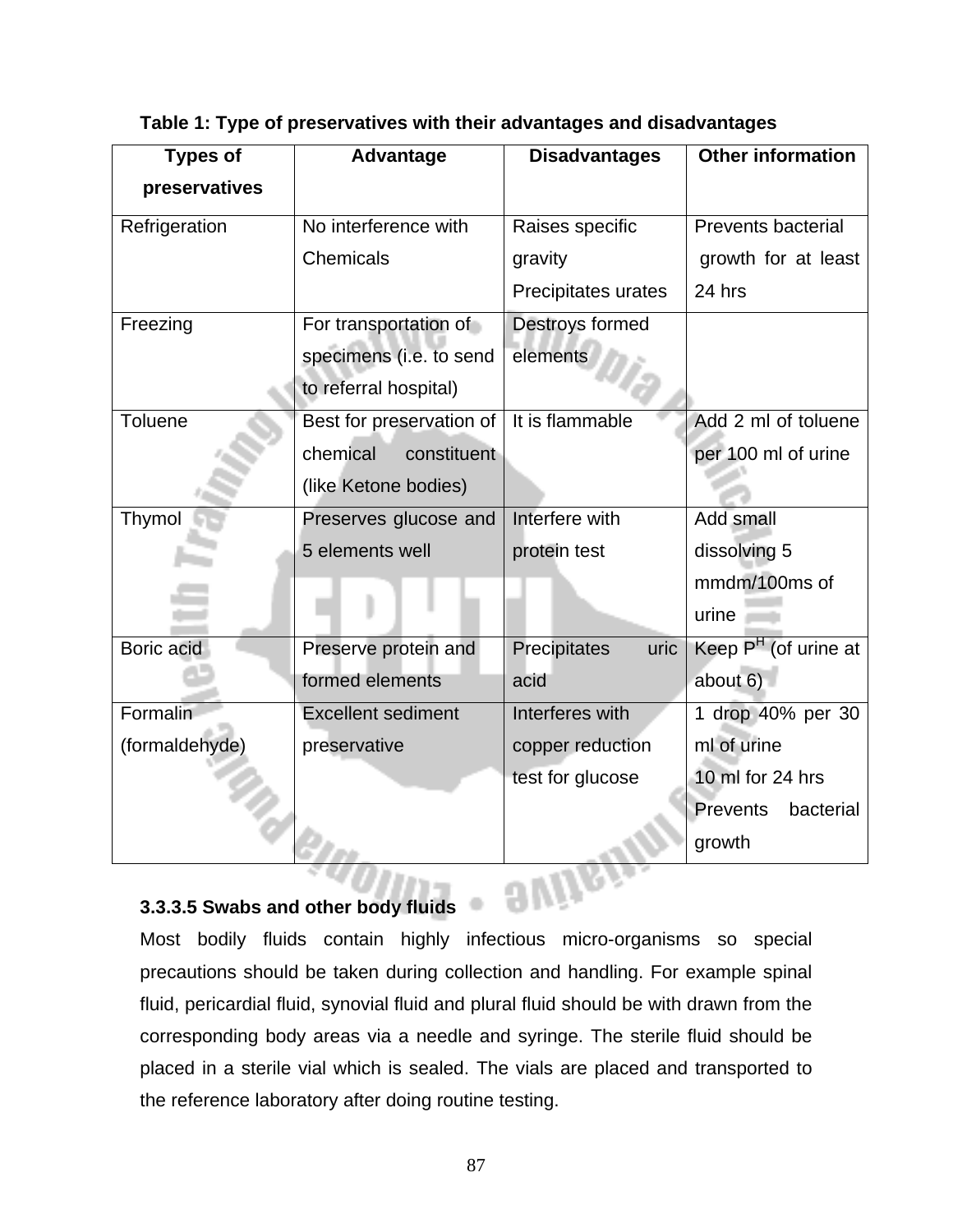During swab sample collection and processing the swab should be sterile to avoid contamination to the client as well as the sample itself.

- Specimens can become airborn when the stopper is popped off a bloodcollecting container or a urine tube is centrifuged.
- When the cap is being removed from a specimen tube or a blood collection tube, the top should be covered with a disposable pad or a special protective pad. The tube should be held away from the body and other clients. With regarding to the staining procedure, refer to the following text:

# **3.3.4. Laboratory techniques and procedures**

#### **3.3.4.1***.* **Direct saline preparation for stool examination**

Routine microscopic examination of stool specimens with physiological saline helps to detect and identify the stages of some parasitic organisms. It is simple and rapid. A small amount of stool is mixed with a drop of physiological saline on a slide and examined microscopically. A direct saline preparation allows observation of pus cells, red cells, cysts of protozoa, helminthes ova, and helminthes larvae.

#### **Procedure**

- Place a drop of physiological saline (0.85% W/V) in the center of the slide. With an applicator stick, pick up a small portion of the feces (approximately 2mg which is about the size of a match head) and put one drop of saline on it.
- Mix the feces with the drops to form homogenous suspensions
- Cover the drop with a cover slip
- Examine the preparation using the 10x objective for motile forms, cysts and oocysts of intestinal protozoa and for any ova or larvae of helminthes.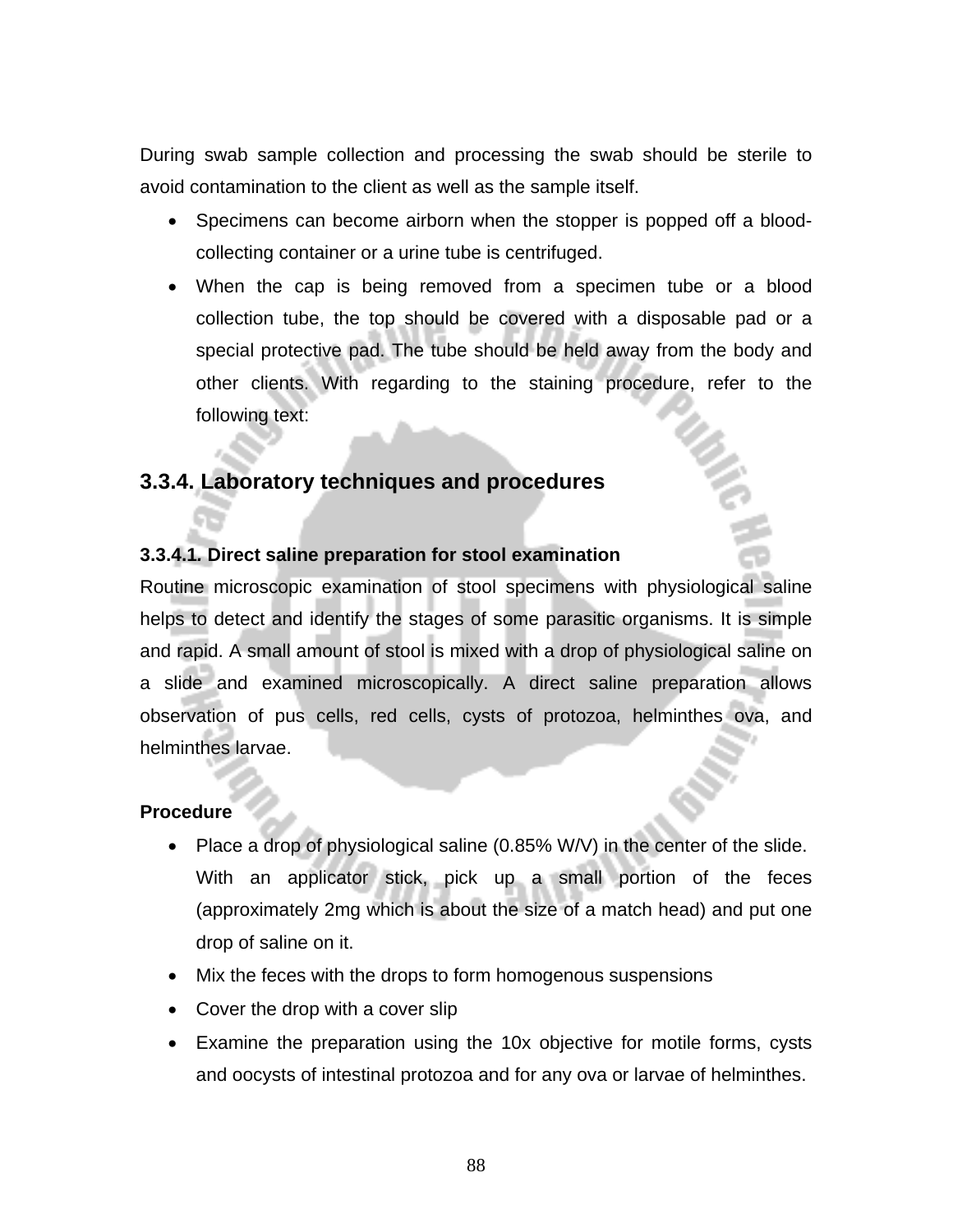#### **3.3.4.2. Gram staining technique**

One of the important aspects of the gram stain is that it can be used to classify bacteria into major categories of clinical relevance. Bacteria, due to the acidity of their protoplasm, take up alkaline dyes (e.g. gentian violet) and are stained blue. Iodine penetrates the bacterial cell wall and forms a colored complex with the alkaline dyes. A decolorizing agent (e.g. acetone) removes this colored complex from some bacteria but not others. A red counter stain (e.g. dilute carbol fuchsin) stains bacteria that are decolorized and provides background staining for contrast. Bacteria that retain the colored complex and stain blue are known as "Gram positive". Whereas bacteria that are decolorized and take up the red counter stain are known as "Gram negative".

Gram stains can also be a valuable piece of information for the physician. There are situations in which individuals with a bacterial infection are so in need of immediate treatment that the time for identification of the bacterium based on a biochemical test as well as antibiotic sensitivity is not realistic. The physician is faced with the decision as to which antibiotic to use in treatment.

In order to avoid contamination carefully adhere to the following procedure:

#### **Method of staining**

- Prepare a smear on a clean glass slide. Allow the smear to dry at room temperature
- Fix the smear by passing it (smear uppermost) 3 times over a flame or fix with alcohol
- Place the slide on the staining rack
- Cover the smear with 0.5% gentian violet and leave for 1 minute
- Wash the smear in a thin stream of clean water to remove the excess stain
- Cover the smear with lugol's iodine and leave for 1 minute
- Wash the smear in a thin stream of clean water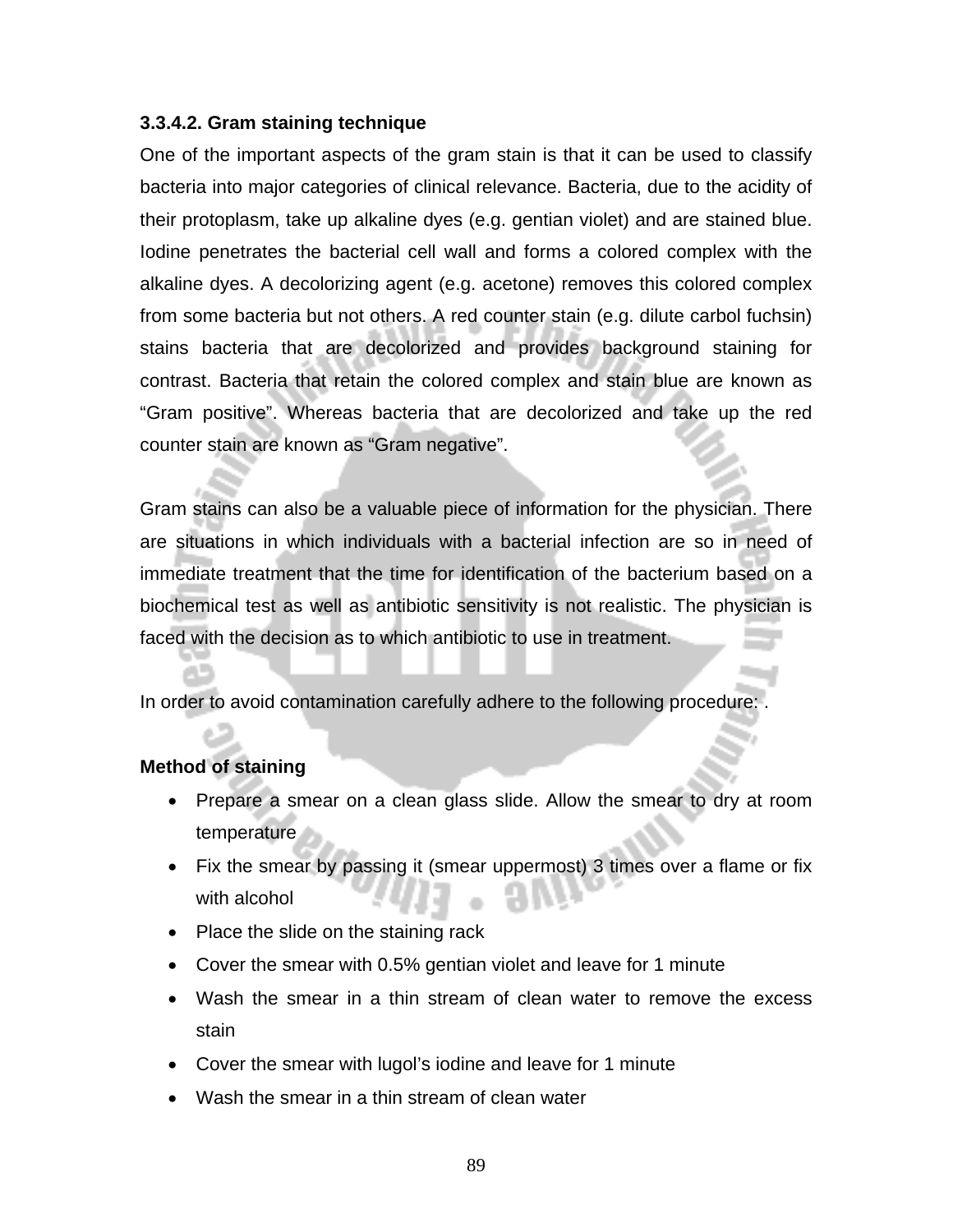- Decolorize the smear by slowly adding 50% acetone/alcohol solution. Do not over decolorize the smear. This stage should last 15 seconds
- Counter stain by covering the smear with safranin or with dilute carbol fuchsin. Leave for 30 seconds
- Wash the smear in a thin stream of clean water to remove excess stain
- Allow the smear to drain dry, the smear is now ready for examination.

#### **3.3.4.3***.* **Ziehl Neelsen staining technique**

This technique is the most widely used method in the identification of AFB from sputum smears in small laboratories. A smear is made on a slide and fixed to prevent the specimen from being washed off. The slide is then heated to melt the waxy substance found on the cell wall of the bacteria which enables the stain to penetrate and stain the organism. This is the principle of the test. In order to avoid contamination and pollution of the environment carefully adhere to the following procedure:

#### **Procedure**

- During collection assemble all the necessary materials and obtain the sample according to the standard procedure
- Using a piece of stick transfer purulent material of the sputum to a slide and make a thin smear.
- Allow the smear to air-dry in a safe place
- Fix the smear with one or two drops of 70% ethanol (or methanol) for two to three minutes or by passing the slide about three times over a flame
- Wash the stain with clear water
- Cover the smear with 3 % acid alcohol for about 2 minutes until the smear looks pale-pink
- Wash off the stain with clear water
- Cover the smear with methylene blue (malachite green) stain for 30 seconds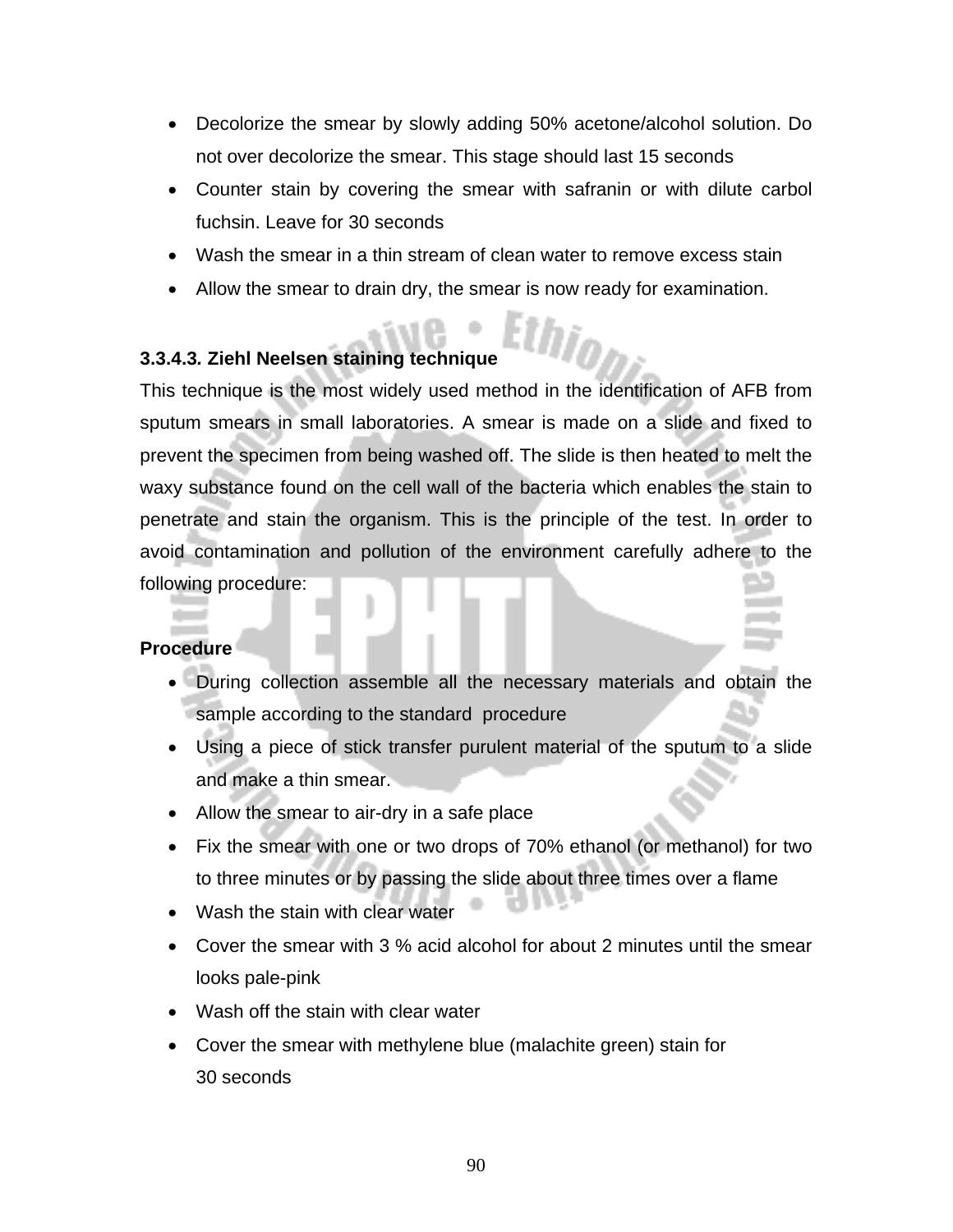- Wash off the stain with clean water
- Wipe the back of the slide and place in a draining rack for the smear to air dry
- Finally examine the smear microscopically with the oil immersion objective (100x) to look for AFB.

# **3.3.5. Safety precautions in the laboratory settings**

The premise of standard precautions is that it is relatively simple to protect transmission of infectious agents from client to health worker or other clients. Standard precautions were developed because similar blood and bodily fluids are assumed to be equally infectious. At a latter point the specimens may be proven to not be infected.

Infection can occur during the process of specimen collection, or from handling, transporting or testing of the specimens. Infections are frequently caused by accidental aspiration of infectious materials, accidental inoculation with contaminated needles or syringes, animal bites, sprays from syringes, aerosols or from the uncapping of a specimen tube or centrifuge accidents. Some other sources of laboratory infections are cuts or scratches from contaminated glassware.

A simple precaution that should always be taken is to properly label all containers and specimens. This ensures that hazardous materials will be handled appropriately. /11 . aN

Clinical laboratories present many potential hazards simply because of the nature of the work done there. In addition to biological hazards, open flames, electrical equipment, glass ware, chemicals of varying reactivity, flammable solvents and toxic fumes are but a few of the other hazards present in the clinical laboratory.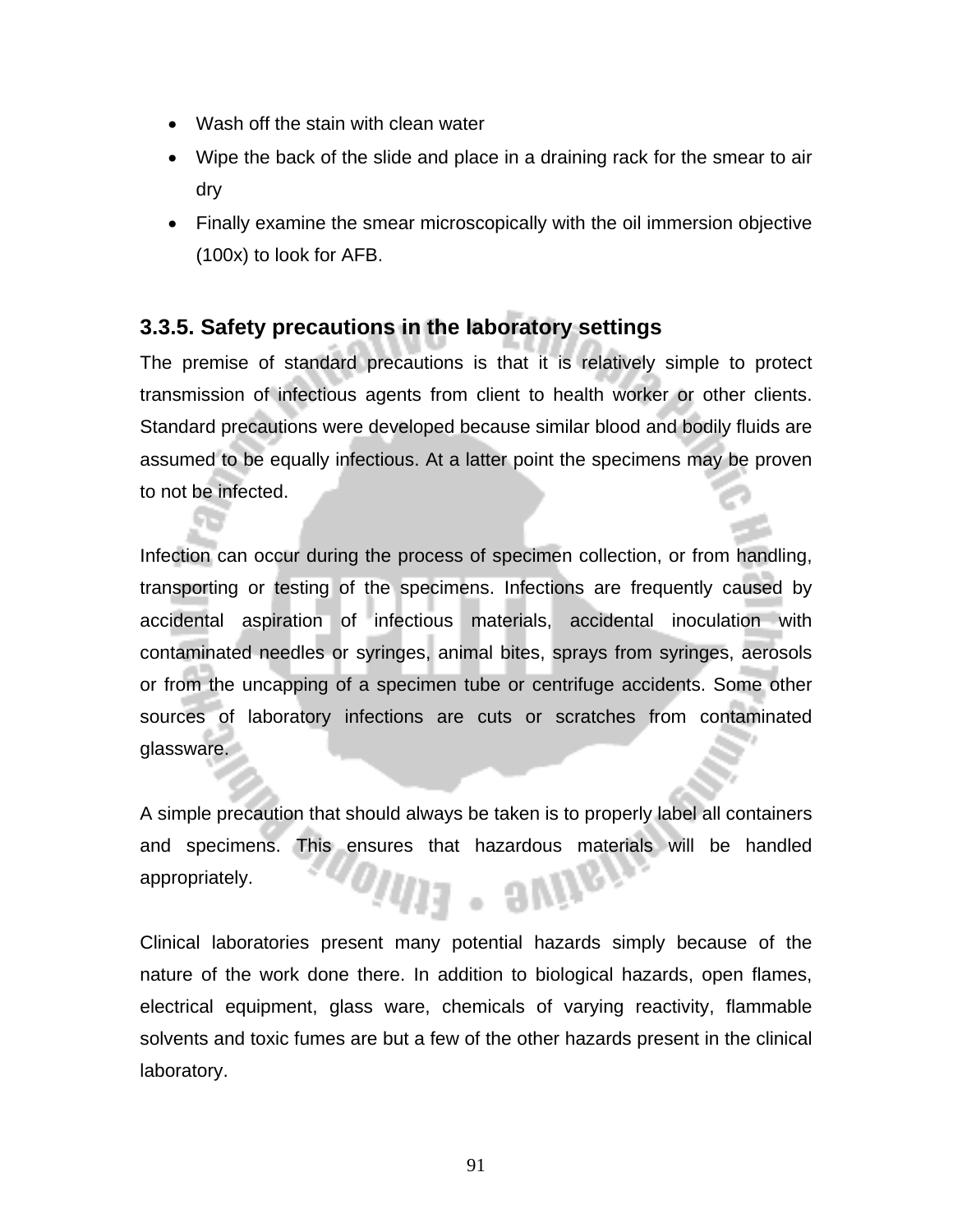It is important to establish a safety policy for every laboratory. Carefully plan the safety policy taking into account the hazards that may occur and the availability of safety appliances. Practice safety measures at all times. Constantly remind laboratory users of safety procedures through training and by placing posters at appropriate sites. If posters are not available make your own. Safety measures include precautions against infections, chemical hazards, fire and electrical hazards. hazards.

#### **3.3.5.1. Precautions against infections**

Safe personal behavior

- Wear protective laboratory coats and gloves. Remove protective clothing before leaving the laboratory
- Treat infectious fluids immediately and carefully to avoid spills
- Cover wounds and broken skin with water proof bandages
- Decontaminate work surface before and after use
- Wipe up any spills immediately and dispose of them safely/properly
- Do not smoke, eat or drink in the laboratory
- Wash hands with soap and water before leaving the laboratory or attending to another patient
- Don't use contaminated materials to collect samples (like blood)
- Do not bite nails, chew pencils
- Do not use contaminated gloves to handle patients
- Do not sit on work-benchs
- Do not store food or drink in the laboratory refrigerator.

Safe handling of specimens:

- Handle all specimens with care. Regard every specimen as potentially infective
- Flame metal instruments (e.g. platinum loops, points of forceps) at arm's length to avoid spattering
- Avoid spillage of specimens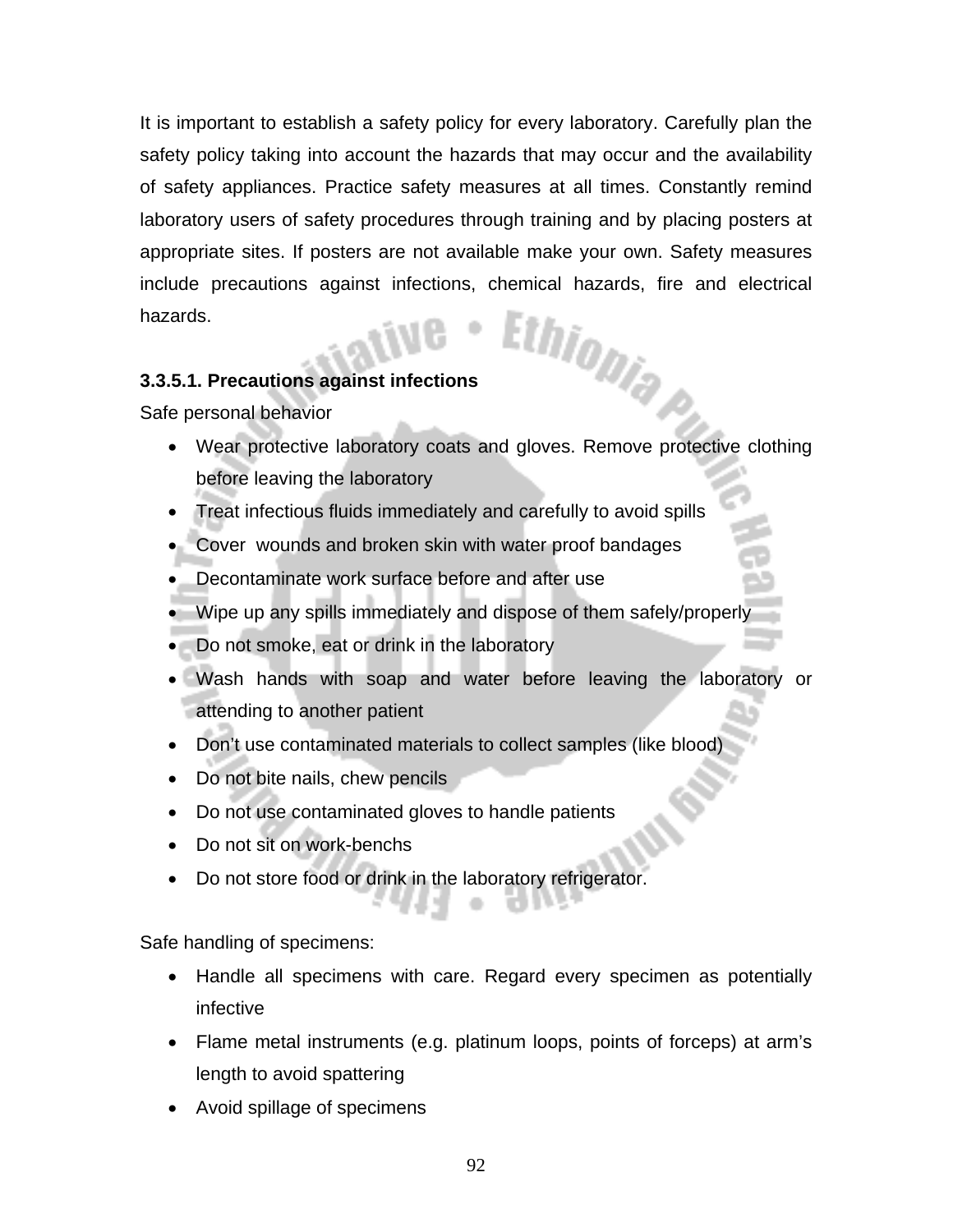- Keep specimen tubes in racks
- Do not mouth a pipette. Use rubber teats or pipette fillers
- Avoid accidental pricks with used needles, lancets and other sharp Instruments.

#### **3.3.5.2***.* **Precautions against chemical hazards**

- Do not mouth a pipette chemical and reagents, instead use rubber teats, rubber bulbs, or a pipette filler
- **Wipe up water immediately after spillage**
- Label all laboratory bottles and containers clearly to show the nature and strength of contents, date prepared, appropriate safety warning (e.g. poison, flammable, corrosive). Read each label carefully before using any reagent.
- Do not taste unknown chemicals; smell chemicals with caution
- Recognize and understand the standard commercial warning signs that appear on labels such as 'Flammable, Oxidizing, Corrosive, Toxic, or Harmful'
- Follow the manufacturer's instructions for safe storage of chemicals.

# **3.3.5.3. Cleaning, disinfection, sterilization and disposal of laboratory materials and processed samples**

The cleaning, disinfection, sterilization and disposal described in this satellite module are intended for health centre laboratory work. Selecting practicable and safe methods of treating reusable and disposable items depends on the cost and availability of chemicals and fuels as well as the time constraints of technicians working alone.

Remember to handle all laboratory items, contaminated bodily fluids and excreta as potentially infectious. It is important to keep the laboratory workplace in a clean and neat condition.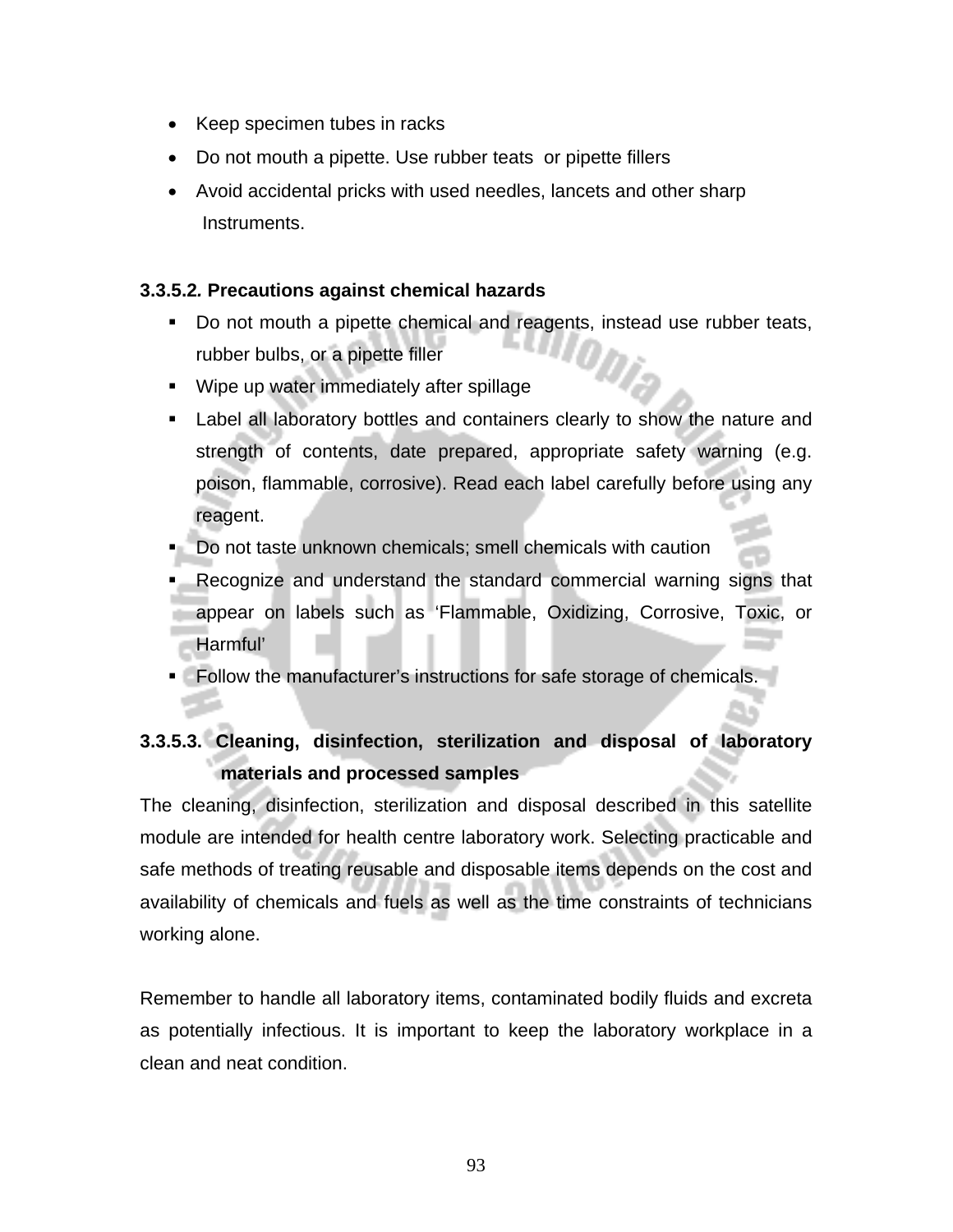#### **3.3.5.4***.* **Cleaning and washing**

Cleaning and disinfection of the working surface after contact with blood or other potentially infectious materials is of prime importance. Most disinfectants are less active in the presence of high concentrations of protein such as blood and other bodily fluids. These spilled fluids should first be absorbed as completely as possible with disposable towels or gauze pads prior to disinfection.

Cleaning and washing has two purposes:

- 1. To reduce the number of organisms contaminating an article. The article must be dried after cleaning or washing to avoid multiplication of surviving bacteria.
- 2. To remove dirt, grease and other organic matter (e.g. blood, feces) from an article.

### **3.3.5.5.. Disinfection**

Disinfection is the removal of some or all pathogenic organisms from an item. Disinfection does not always destroy spores or bacteria (e.g. tetanus spores). Disinfectant methods commonly used in the health center laboratories include boiling water at 100 $\mathrm{^0C}$  or chemical disinfection.

#### **Chemical disinfection**

Chemical agents are less effective than heat for disinfection. The following groups of chemical agents are commonly used in the laboratory for disinfection:

- 1. Alcohol (e.g. methyl alcohol, ethyl alcohol, isopropyl alcohol) doesn't kill bacterial spores and fungi
- 2. Phenols (3%) or a phenol-containing solution kills a wide range of vegetative bacteria and some viruses including HIV. It doesn't kill bacterial spores and the hepatitis B virus
- 3. Halogens such as chlorine-releasing compounds (household bleach, 5%, bleaching power) and iodine kill viruses including HIV, vegetative bacteria, spores and fungi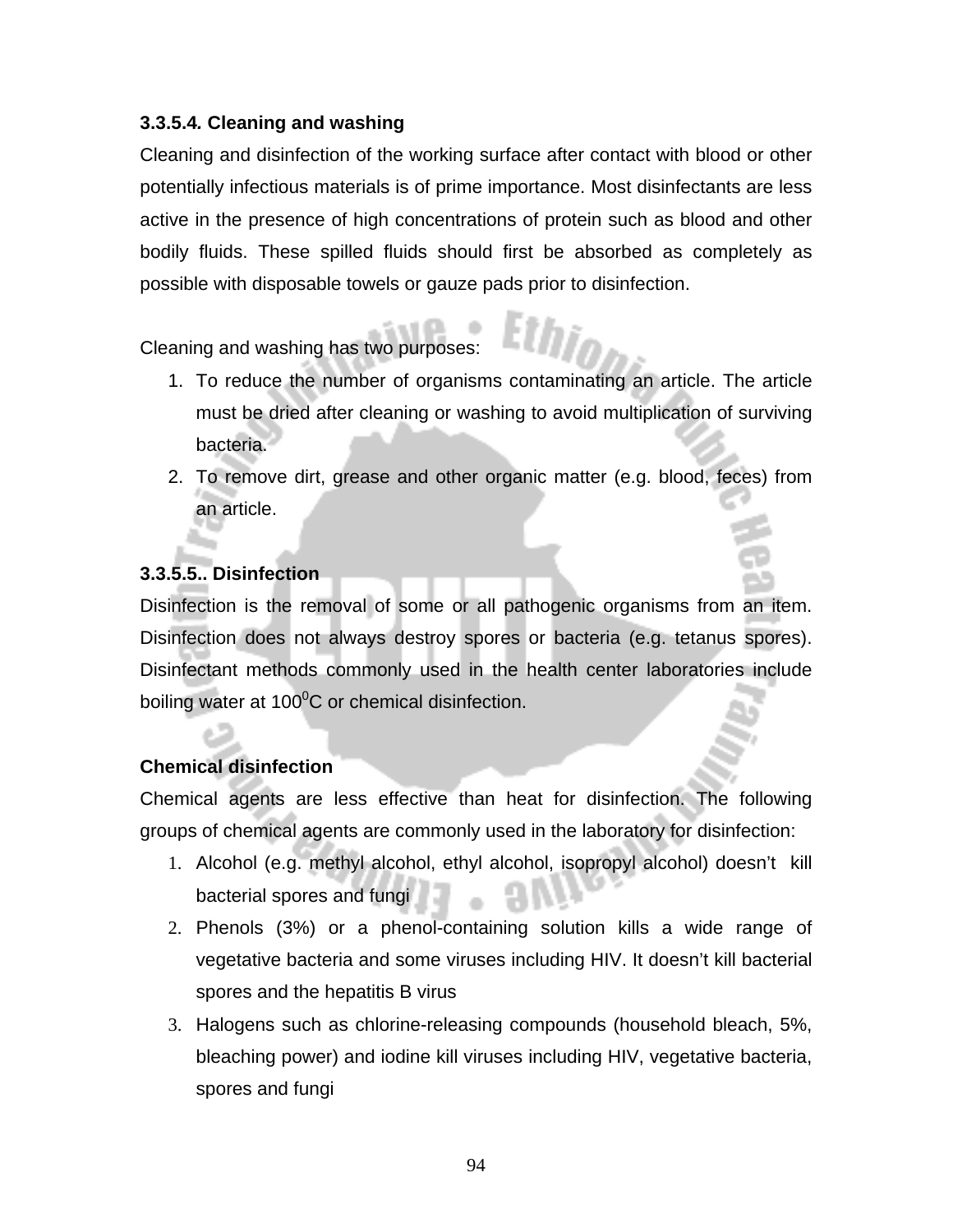4. Aldehyde (e.g. formalin, glutaraldehyde) are highly lethal to all microorganisms such as vegetative bacteria viruses, fungi and spores.

Chemical agents work in several ways. These include

- Protein denaturation as with alcohol, phenols and aldehydes
- Disruption of cell membranes as with halogens.

Chemicals disinfectants must be used at the recommended concentration for the correct length of time. Antiseptics are weak disinfectants and are not effective for disinfection in the laboratory.

#### **3.3.5.6***.* **Sterilization**

Sterilization is the killing of all living micro-organisms on an item. These microorganisms may be pathogenic or non-pathogenic. They include bacteria fungi, spores (bacterial and fungi) and viruses. Sterilization methods used in the health center laboratory are flaming, steaming under pressure (autoclaving at  $121^{\circ}$ C for 60 minutes at a pressure of 15 Ib or steam sterilizing), and incineration.

During flaming if you are using a flame with a bunsen burner use the blue part of the flame. With flaming all living organisms are killed when an item is exposed to the flame.

#### **3.3.5.7.. Disposal of Wastes**

After use all materials and processed samples should be properly disposed of according to their nature. For example infectious wastes like blood and blood products, contaminated sharps, pathologic wastes and microbiological wastes should be packed in a colored container with universal biohazard symbols. For additional information refer to the satellite module for environmental health students.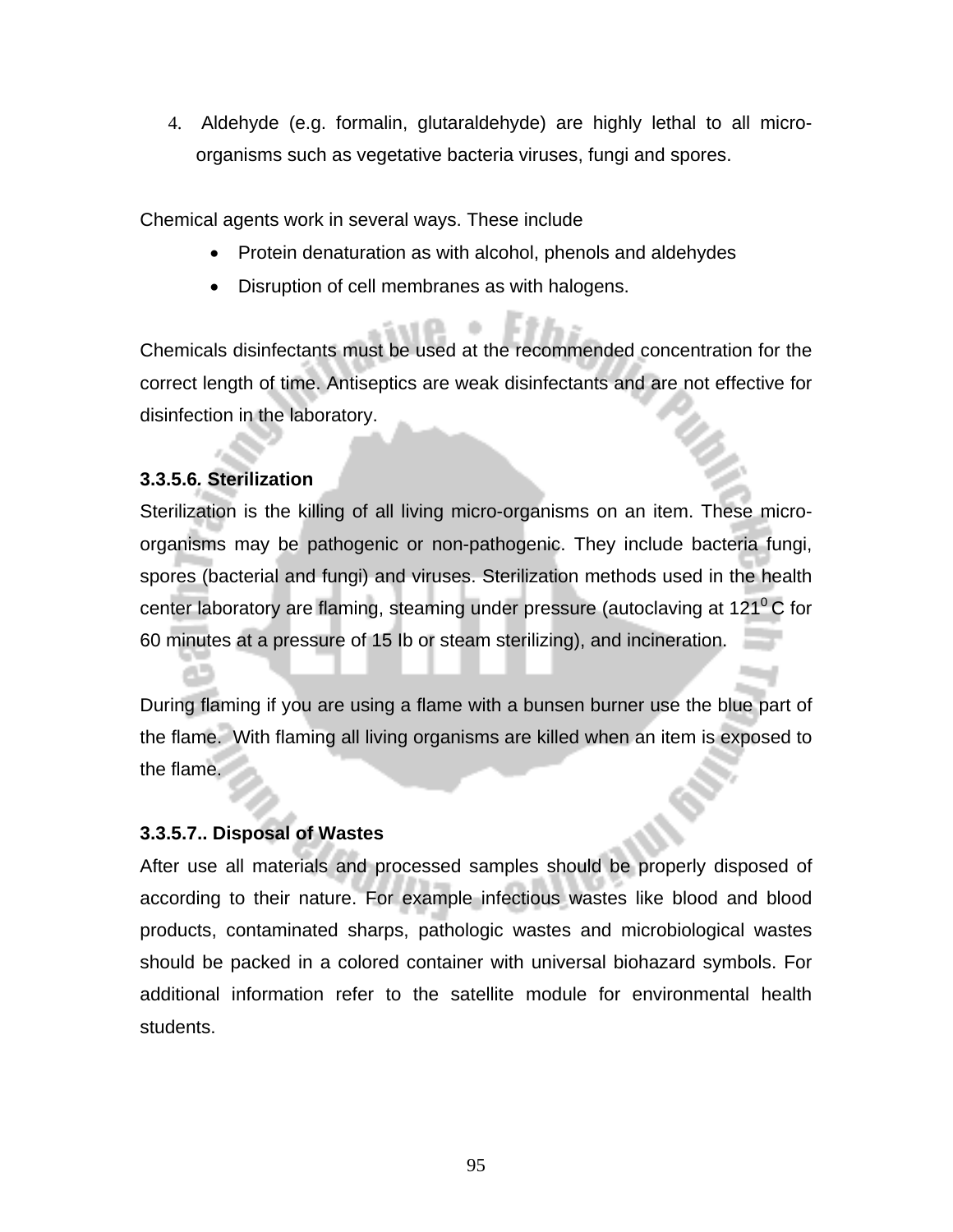#### **3.3.5.8. First-aid measures for medical laboratory technicians**

Knowing what to do immediately when an accident occurs can help to reduce suffering and the serious consequences of an accident.

All laboratory workers should have a basic knowledge about first-aid with particular attention to the type of accident that may occur in the laboratory. They should also know what emergency actions need to be taken if an outpatient or blood donor collapses in the laboratory.

All adequately equipped first-aid boxes should be kept in the laboratory in a place that is known and accessible to all staff members. The box should be clearly marked. All laboratory personnel should know the following measures:

#### **3.3.5.9. Emergency measures for a cut**

If the cut is small

- Wash with water
- Apply pressure with a piece of cotton wool
- Disinfect the area with a skin anti-septic such as tincture of iodine or 70% alcohol
- Cover with a water-proof bandage

If the cut has been caused by contaminated glassware

- Encourage bleeding
- Seek medical help immediately
- If there is serious bleeding from limbs raise the injured limb to reduce the bleeding
- Apply pressure

#### **3.3.5.10. Emergency measures for nasal bleeding**

- Seat the person upright with the head slightly forward
- Tell the person to pinch firmly the soft part of his or her nose for at least 10 minutes and breathe through his or her mouth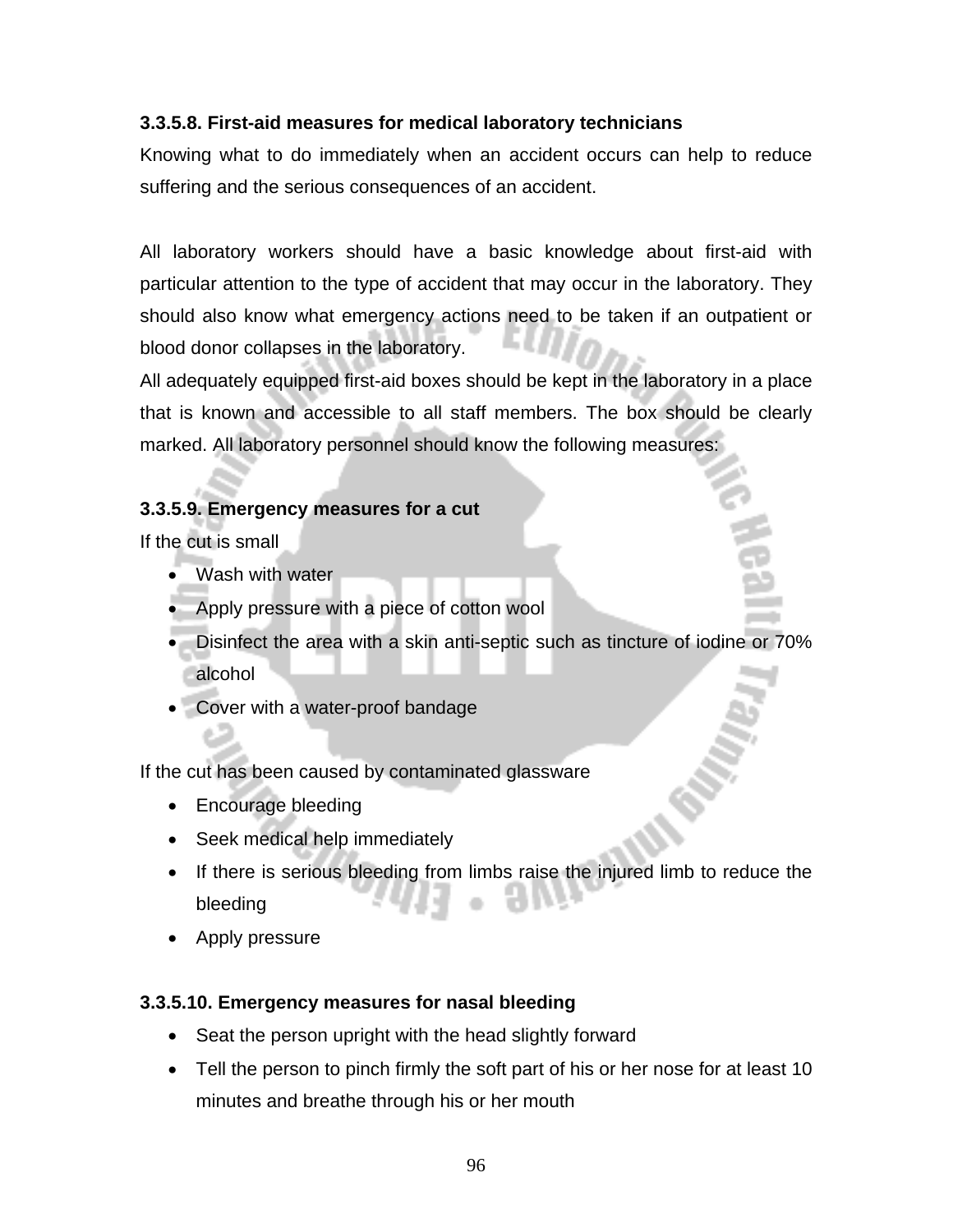• If the bleeding doesn't stop seek medical help

#### **3.3.5.11. Emergency measures for chemical burns of the skin**

- Wash immediately in running water
- Neutralize with  $Na<sub>2</sub>CO<sub>3</sub>$  (sodium bicarbonate) powder if it is an acid burn
- Neutralize with boric acid powder if it is an alkali burn
- Seek additional medical attention

#### **3.3.5.12. Emergency measures for chemical eye burns**

- Wash the affected eye as quickly as possible under running tap water or with water from an eye wash
- Neutralize with 5% sodium bicarbonate solution if it is an acid burn, and neutralize with 5% acetic acid or vinegar (diluted 1 in 5) if it is an alkali burn
- Seek medical attention.

#### **3.3.5.13. Emergency measures during swallowing of alkalis and acids**

- Immediately rinse the mouth with water
- If acid has been swallowed, neutralize by drinking 8% W/V magnesium hydroxide suspension, milk of magnesia
- If an alkali has been swallowed drink three or four caps of water, lemon juice or 5 % acetic acid
- Seek medical assistance

*Note:* When an acid or alkali has been swallowed do not encourage vomiting.

# **3.3.6. Learning Activities***:* **Case study continued**

Refer to the case study in section 1.4 of the Core module and discuss the following questions:

- 1. What are the responsibilities of the Health Center Team to stop infection?
- 2. Who is responsible for the development of infection at the Health Center level?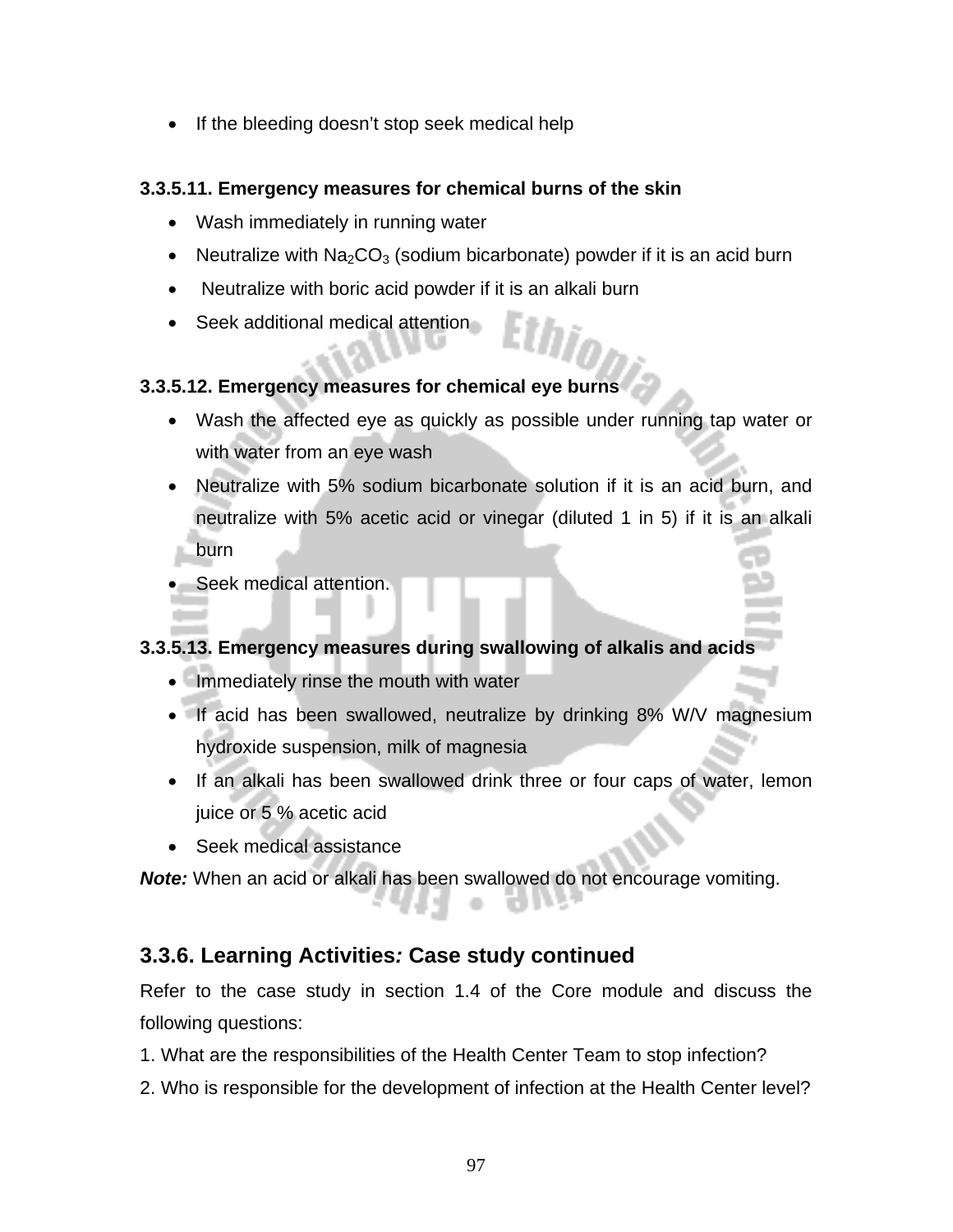- 3. What laboratory tests do you suggest to diagnose such a situation?
- 4. What would be the role of the laboratory technician in collecting samples and culturing the specimen?

# **3.4. Satellite module for Sanitarians**

# **3.4.1. Introduction**

#### **3.4.1.1. Purpose and use of the module**

This module can be used in the training of sanitarians that are in actual training or those already in service for infection control in health care facilities.

Ethiopia

#### **3.4.1.2. Directions for using the module**

For a better understanding of this module the Sanitarians are advised to follow the following directions:

- Read the purpose, the use and direction for using the module in section 1.1 and 1.2 and follow the instructions
- After doing so, do the pre tests in section 2.1 and then go over all the contents (topics) of the core module
- And then read the satellite modules of your respective profession with special emphasis to the subject matter. However don't forget to read the satellite modules of the other categories
- Read the reference materials listed to supplement your understanding
- Do the post test pertaining to your profession in section 1.1 of the core module and evaluate yourself by referring to the keys in unit seven.

# **3.4.2. Learning Objectives (specifically for Sanitarians)**

After completion of this satellite module the Sanitarian will be able to:

- 1. Identify source and type of infectious waste in the health care facilities.
- 2. Describe steps in safe management of infectious waste in health care facilities.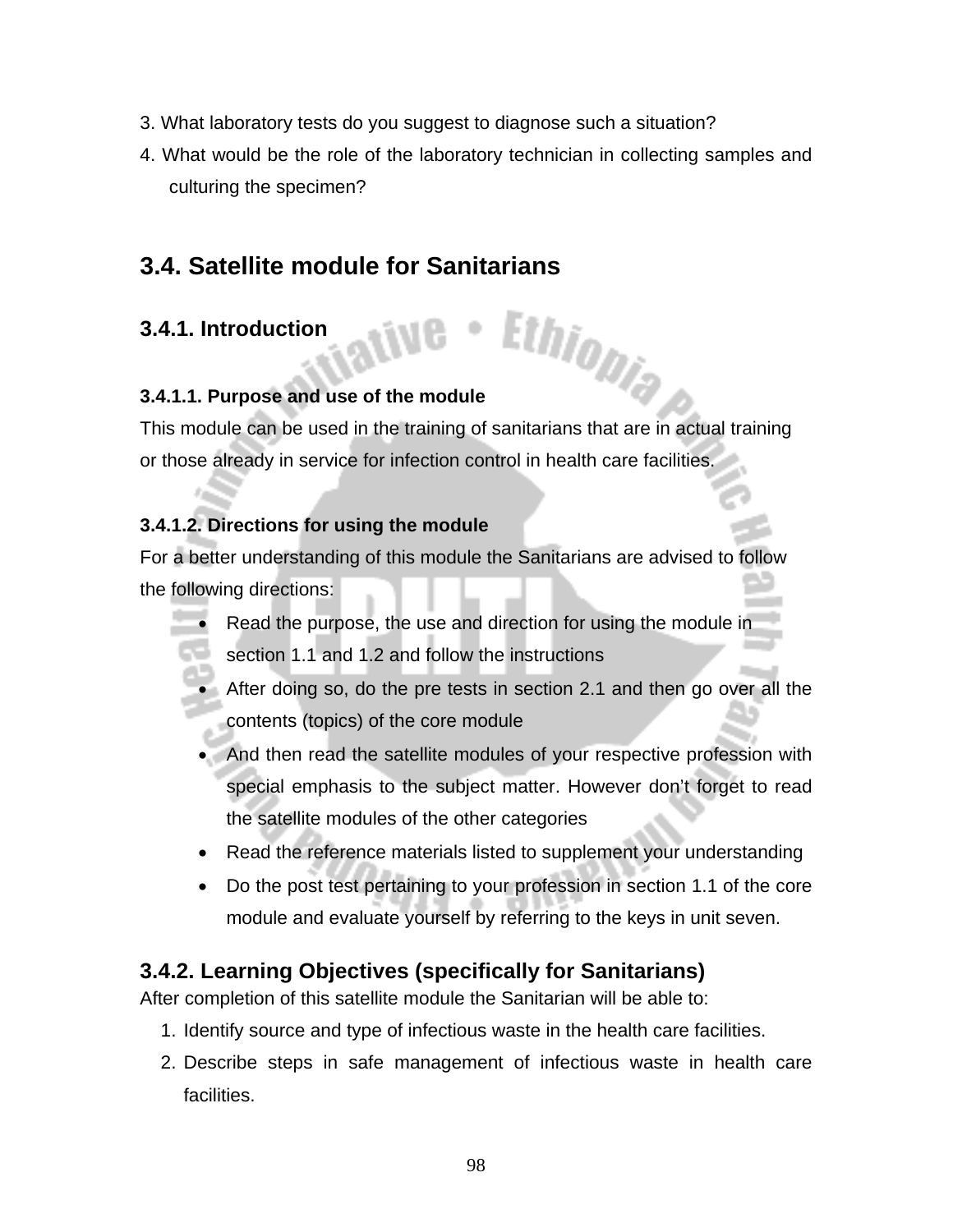- 3. Ensure the availability of a hygienic food supply, adequate and safe water supply, safe handling of medical equipment and linens and good housing condition in health care facilities.
- 4. Identify the role of the Sanitarian on the infection control committee in health care facilities.
- 5. Plan different methods of training in management of infectious wastes in health care facilities.

# **3.4.3. Types and sources of infectious wastes**

#### **3.4.3.1. Types of infectious wastes**

**Biological wastes** are suspected of containing pathogens (bacteria, viruses, parasites or fungi) in sufficient concentration or number to cause disease in susceptible hosts. These categories:

- Infectious agents from laboratory work
- Wastes from deliveries and minor surgeries contaminated with infectious diseases (e.g. tissues and materials or equipment that have been in contact with blood or other body fluids)
- Waste from infected patients (e.g. excreta, dressing, vomitus, diarrhea, from infected or surgical wounds, clothes heavily solid with human blood or other body fluids)
- Any other instruments or materials that have been in contact with infected persons.

**Pathological wastes** such as wastes consisting of tissues, organs and body parts, human fetuses, blood and bodily fluids.

**Sharps** are items that could cause cuts or puncture wounds including hypodermic needles, scalpels and other blades, infusion sets, broken glass and nails. Whether or not they are infected, such items are usually considered as "highly hazardous potentially infectious health-care waste".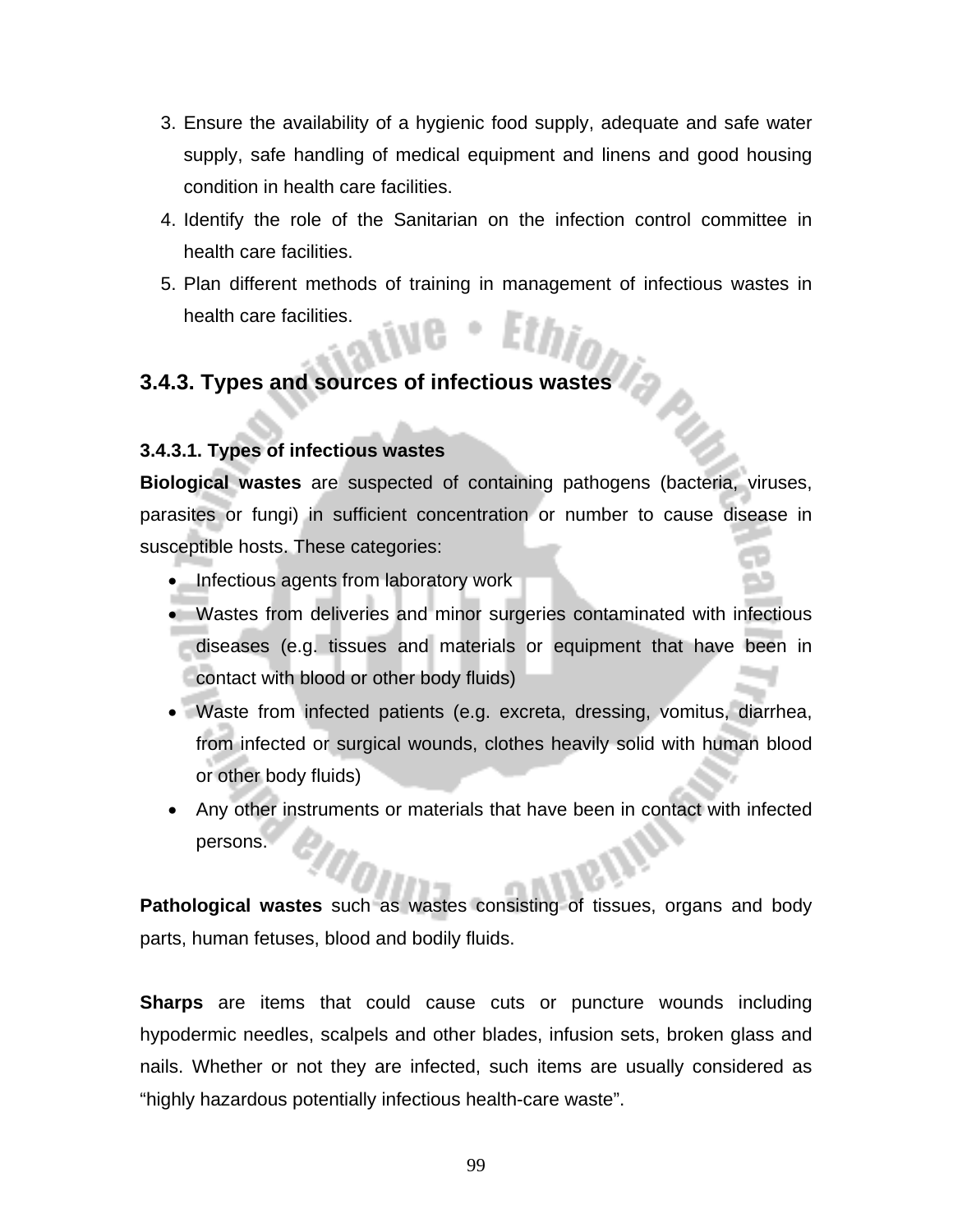#### **3.4.3.2. Sources of health***-***care wastes**

Infection control in health care facilities requires identification of the sources where the wastes are generated or produced. Development of a sketch map indicating the source is very important. From this information the following areas can be identified as the potential sources of infectious wastes in the health center:

**Patient rooms:** Mainly infectious waste such as dressing bandages, sticking plasters, gloves, disposable medical items, used hypodermic needles and intravenous sets, bodily fluids and excreta, contaminated packaging and meal scraps**.** 

**Minor surgical operating and delivery room**: Mainly anatomical wastes such as tissues, fetuses, other infectious wastes and sharps.

**Laboratories:** Mainly wastes generated from handling of stool, urine, blood and other bodily fluids.

**Support units:** Mostly non-infectious waste generated from dieting, patient ward, pharmacy and surrounding area with a small percentage of infectious wastes.

#### **3.4.3.3***.* **Outbreak investigation**

Health care facility infectious disease out breaks often get more attention because they are due to unique organisms, unique circumstances (e.g. contaminated instruments or solutions) and/or other unique but controllable events. Thus an outbreak or epidemic offers a chance to make a major impact by eliminating or controlling the source or conditions leading to it.

Recognizing an outbreak often depends on good baseline surveillance in the health care facilities. The routine tabulation of infections will establish the "normal" rates from which an outbreak provides a distinct variation and leads one to consider the possibility of an out break.

Epidemic outbreaks are most likely to result in blood stream infection, then surgical wound infections, pneumonias, gastrointestinal infections, sepsis and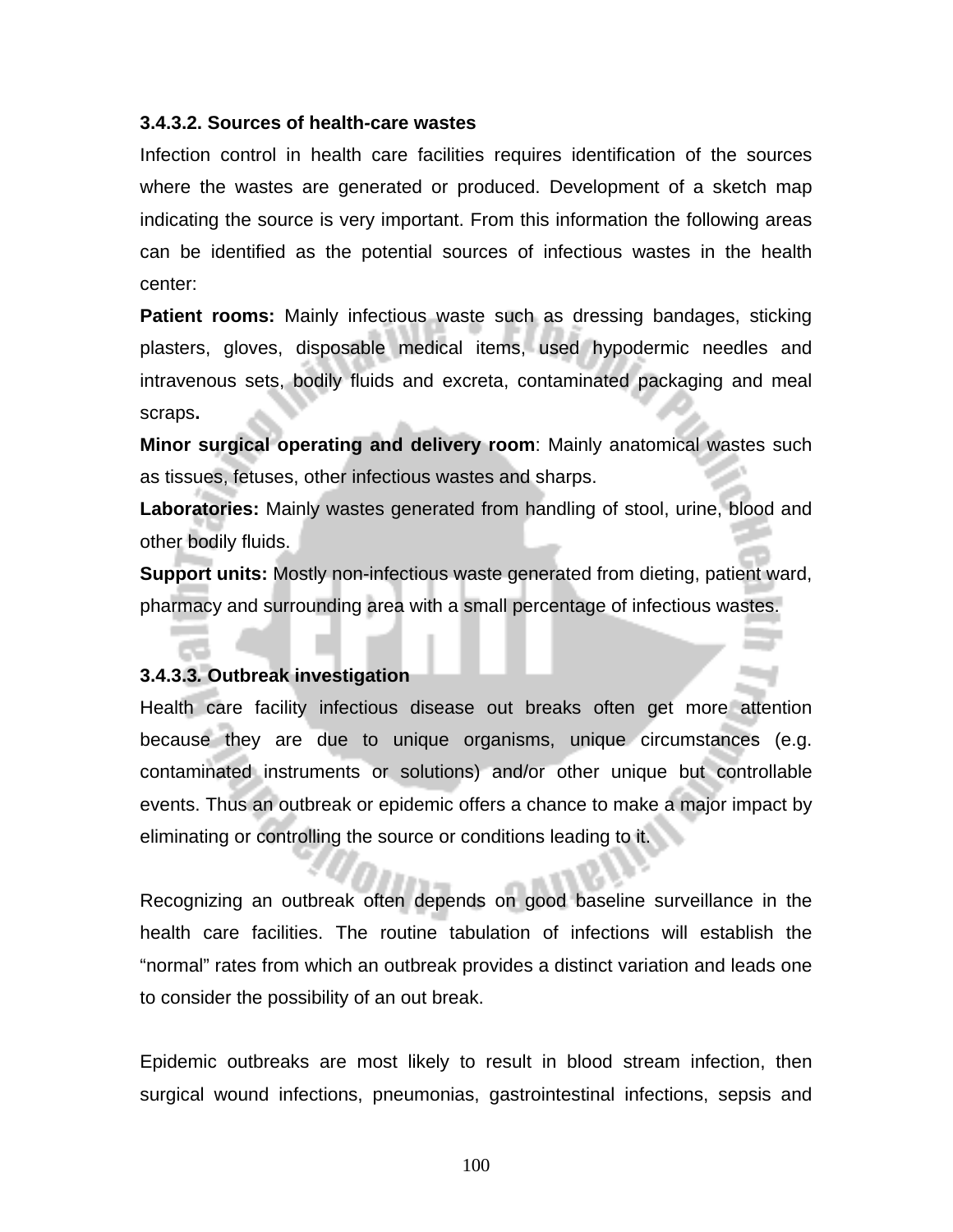lastly in meningitis. However when an outbreak occurs an investigation should be undertaken so that the problem is identified as to time, place, situation, organism and affected individuals. This may allow appropriate measures to be taken to abort the outbreak or to prevent further outbreaks.

Full scale outbreak investigations are carried out by the epidemiologist in conjunction with the infection control practitioner. The ultimate goal of the investigation is to determine the control measures for the outbreak of the involved disease.

There are five main elements in any outbreak investigation:

- Identification of the problem
- Write a case definition
- Epidemiologic description
- Formulate hypothesis
- Implement control measures to stop the outbreak infection.

Therefore primary caregivers must be watchful for subtle signs of infection for the occurrence of epidemics by making sanitary surveys on environmental health conditions and by evaluating the routine record of patients admitted to the health center. To tackle this problem there should be adequate sanitary measures in the health center. PRINCIPAL SUITE (NV)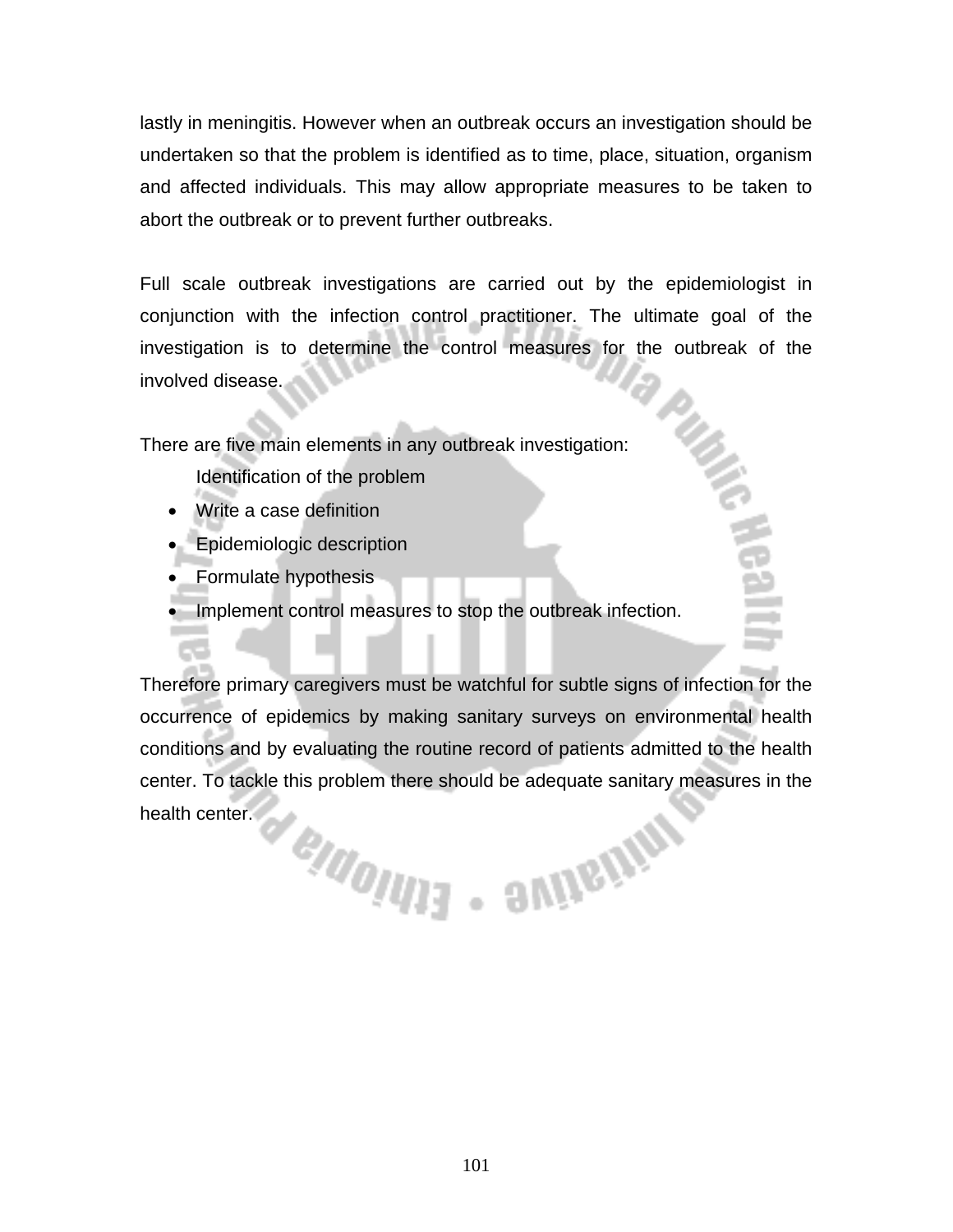# **3.4.4. Safe management of infectious wastes**

#### **3.4.4.1***.* **Waste management**

All activities, administrative and operational, and all those who are involved in the handling, treatment, conditioning, storage and deposal of waste should participate in waste management.

#### **3.4.4.2. Waste generation**

Waste generation depends on numerous factors such as established waste management methods, type of health care establishment, hospital specialization, proportion of reusable items employed in health care activities and proportion of patient treatment on day-care basis.

Action to be taken in health care waste management:

- Assessment on (quantitative and qualitative) waste production
- Evaluation of local treatment and disposal options
- Segregation of health care waste from general waste
- Establishment of internal rules for waste handling
- Assignment of responsibilities within the health-care establishment
- Choice of suitable or better treatment and disposal options

#### **3.4.4.3. Segregation and packaging**

**Segregation***:* This is the systematic separation of solid waste into designated categories. Careful segregation and separate collection of health-care facilities waste may be some what onerous for health personnel but it is the key. Sound management of health care waste segregation can substantially reduce the quantity of health care waste that requires specialized treatment. To make separate collection possible, health personnel at all levels, especially sanitarian, nurse, supportive staff and cleaner should be trained to sort the waste they produce in the wards, treatment rooms, operating theatres, laboratories, etc.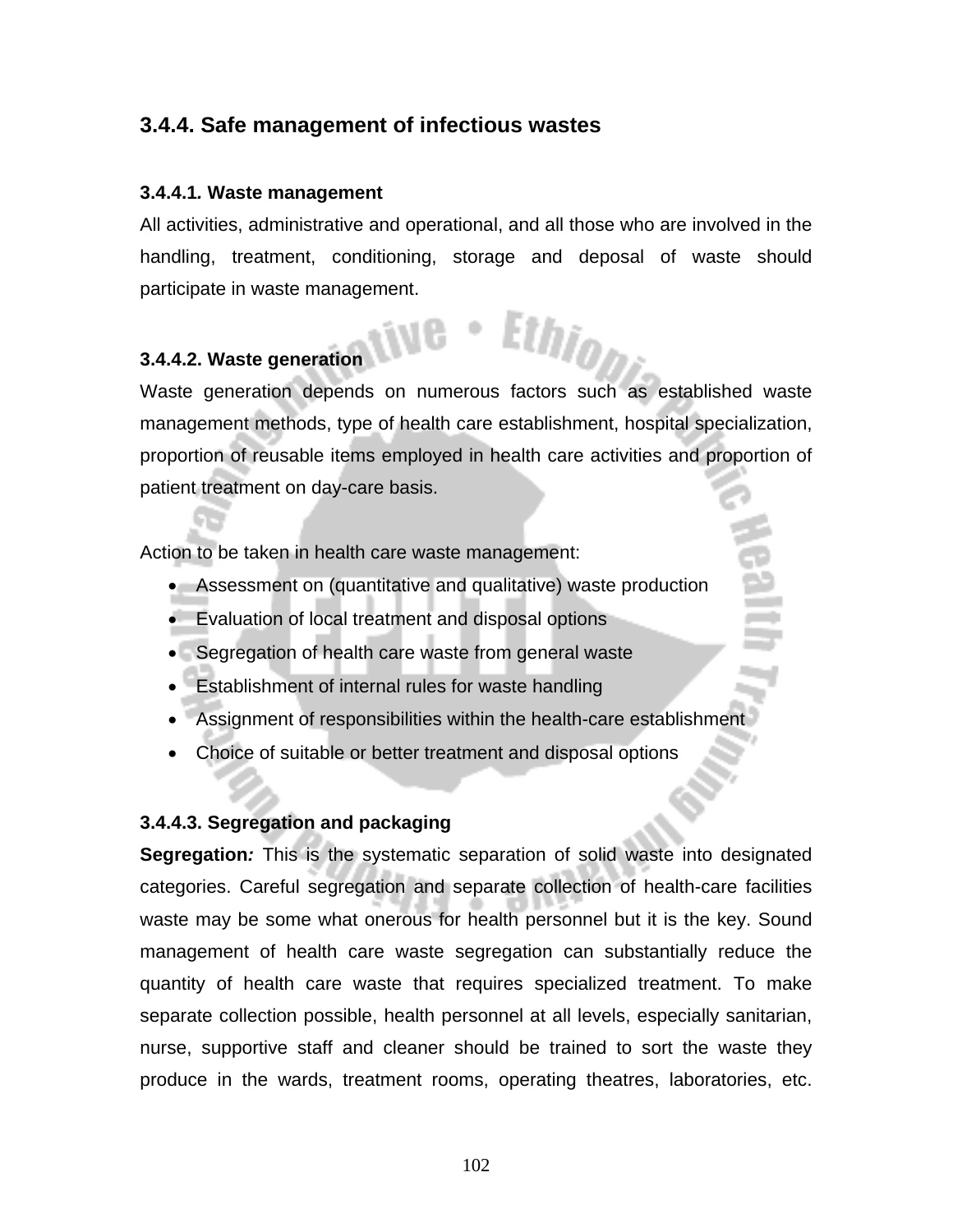where tissues, solid items and organs are separately stored. Separate containers for sharps are also needed.

The following important points should be noted

- Infectious wastes are to be disposed of in the same way. They should not be collected separately
- Sharps are collected separately and incinerated
- Infectious stools from patients should be collected in baskets because of the need for disinfection
- Discharge to sewers or to the environment may contribute to the spread of the disease
- Plastic or metal containers for infectious waste should be disinfected, for example with sodium hypochlorite (bleach) before reuse. The bags should be sealed or containers firmly closed before they are filled to threequarters of their capacity. The equipment should be simple, robust and locally available.

#### **Safe handling and storage**

**Handling***:* This is the functions associated with the movement of solid waste materials, excluding storage, processing and ultimate disposal. **Storage***:* This is the placement of waste in a suitable location or facility where isolation, environmental and health protection, and human control (e.g. monitoring for radioactivity, limitation of access) are provided.

Health care facilities cleaning personnel should be informed about the potential risks posed by handling. They should be trained in safe handling procedures and should wear protective aprons and gloves. The waste should be collected daily. General waste may be stored in convenient places that facilitate collection by any method of disposal, but infectious waste should be stored in a closed room. Waste should not be stored close to patients or where food is prepared.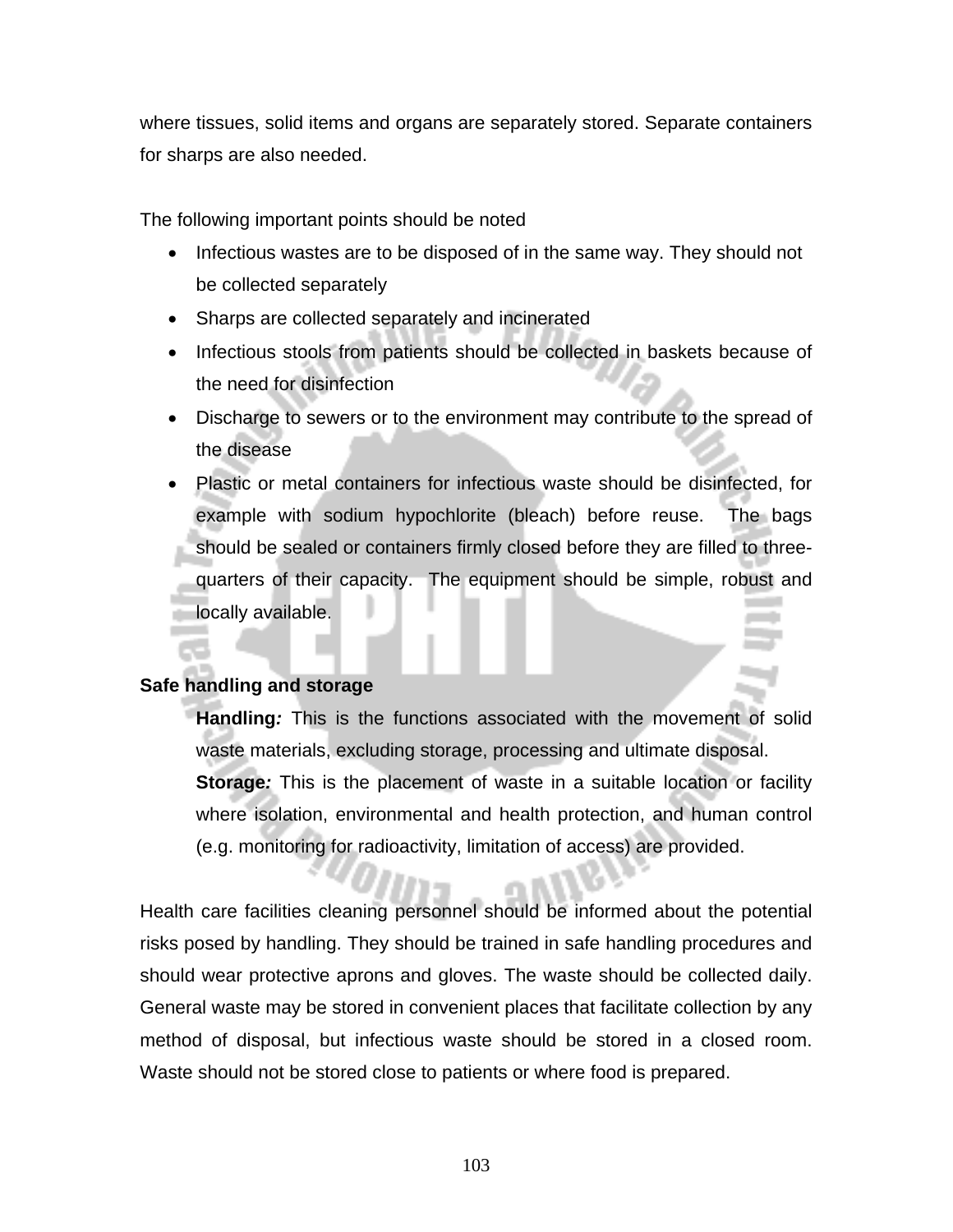#### **3.4.4.4. Treatment and disposal of infectious waste in health care facilities**

Health care facilities with very limited resources should reuse sharps such as glass syringes with needles and scalpels. Only items that are designed for reuse i.e. that withstand the sterilization process, should be reused in this way. Before reuse scalpels, syringes, needles and other sharps must be thoroughly cleaned and sterilized; disinfection alone is inadequate. Any failure in the sterilization process may result in the transmission of severe infections.

For health care establishments with few resources and applying minimal waste management programmers affordable treatment and disposal methods for infectious waste may be classified into three categories:

- Thermal processes
- Disinfection
- Containment processes

#### **Thermal processes**

Static*-*grate single*-*chamber incineration

Waste may be burned in a simple furnace with a static grate and natural airflow. De-ashing, loading,and unloading operations are carried out manually. The low heating value of properly segregated health care waste is high enough for combustion. The burning efficiency may reach 90 - 95%, i.e. 5 - 10% of the material may remain unburnt in the ashes and slags. The operating temperature will be around 300°c,which will kill most micro-organisms.

#### **Advantages**

- Good disinfections efficiency
- Drastic reduction of waste; the weight and volume residual ashes and
- slages are about 20% those of the original waste
- No requirement for highly qualified operators
- Relatively low investment and operation costs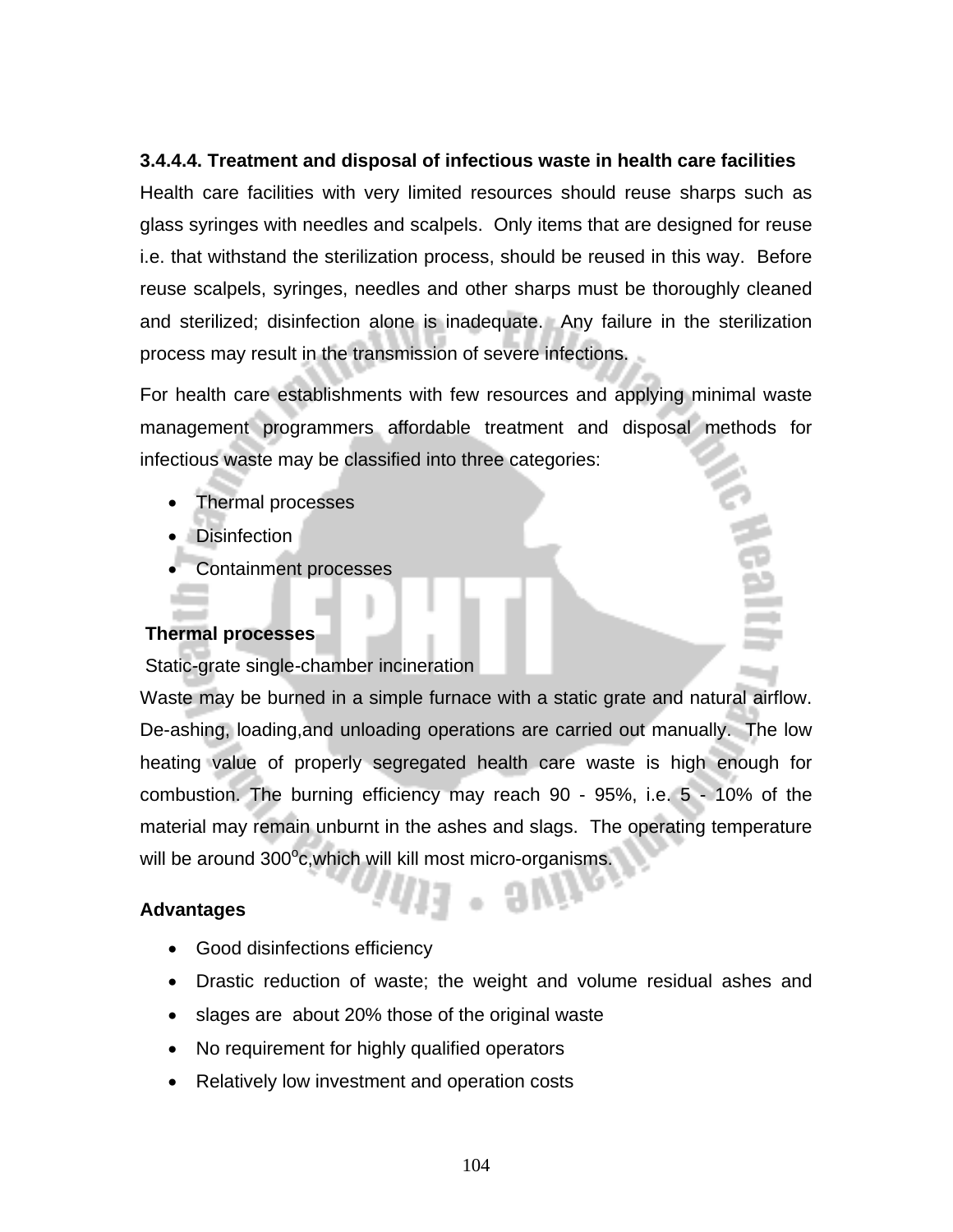#### **Disadvantages**

Generation of significant emissions containing atmospheric pollutants including flue gases and fly ash, may produce odors which can be limited by not incinerating halogenated plastics

- Periodic removal of slag and soot necessary
- Inefficiency in destruction of thermally resistant chemical and drugs



Figure1: Bailleal single chamber incinerator

#### **Drum or brick incinerators**

Where a single chamber incinerator is not affordable or available simple confined burning may be applied. A steel drum or wall of bricks or concrete can be erected over a screen or fire grate and covered with a second screen to prevent dispersion of ashes or light material. The waste is placed inside and burned with the help of manual ventilation and the addition of kerosene if necessary. Constant supervision is essential to prevent any spread of fire to the surrounding area. The combustion efficiency may reach 80 - 90% and kill 99% of the microorganisms. The temperature of the fire will not exceed 200 $^{\circ}$ c and this process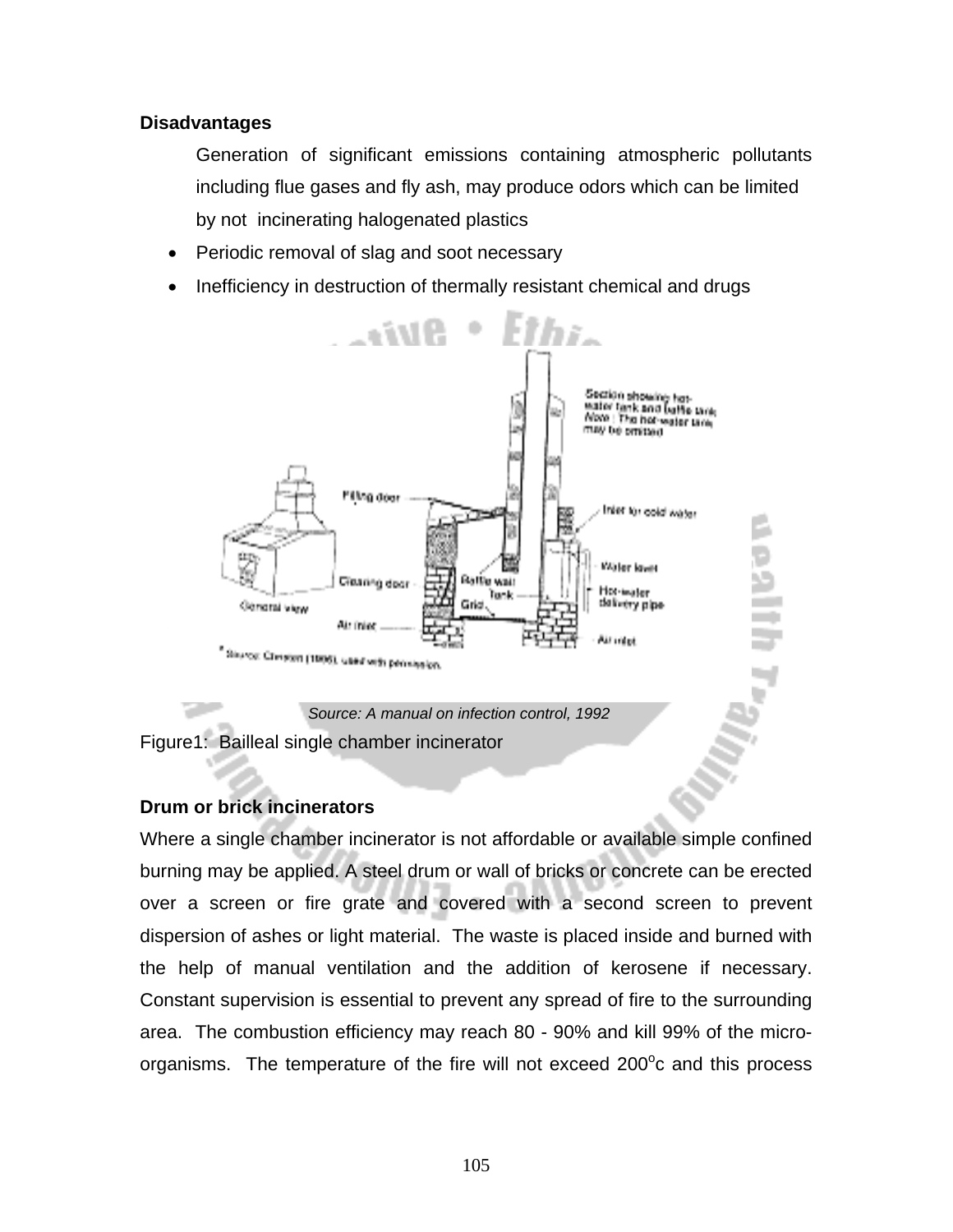should be used only in emergency situations or when other treatment methods could not be complemented.

#### **Advantages**

- Drastic reduction of weight and volume of the waste
- Very low investment and operation cost.

#### **Disadvantages**

- Relatively poor destruction efficiency
- Massive emission of black smoke, particulates and toxic flue gas.





Figure.2 Drum incineration

#### **Burning in open air**

If the above method is not available possible open air burning of infectious waste (excluding pathological waste) should be carried out only as a last resort in rural dispensaries, isolated health posts or emergency situations. Burning should be performed downwind of, and as far as possible from, the facilities or other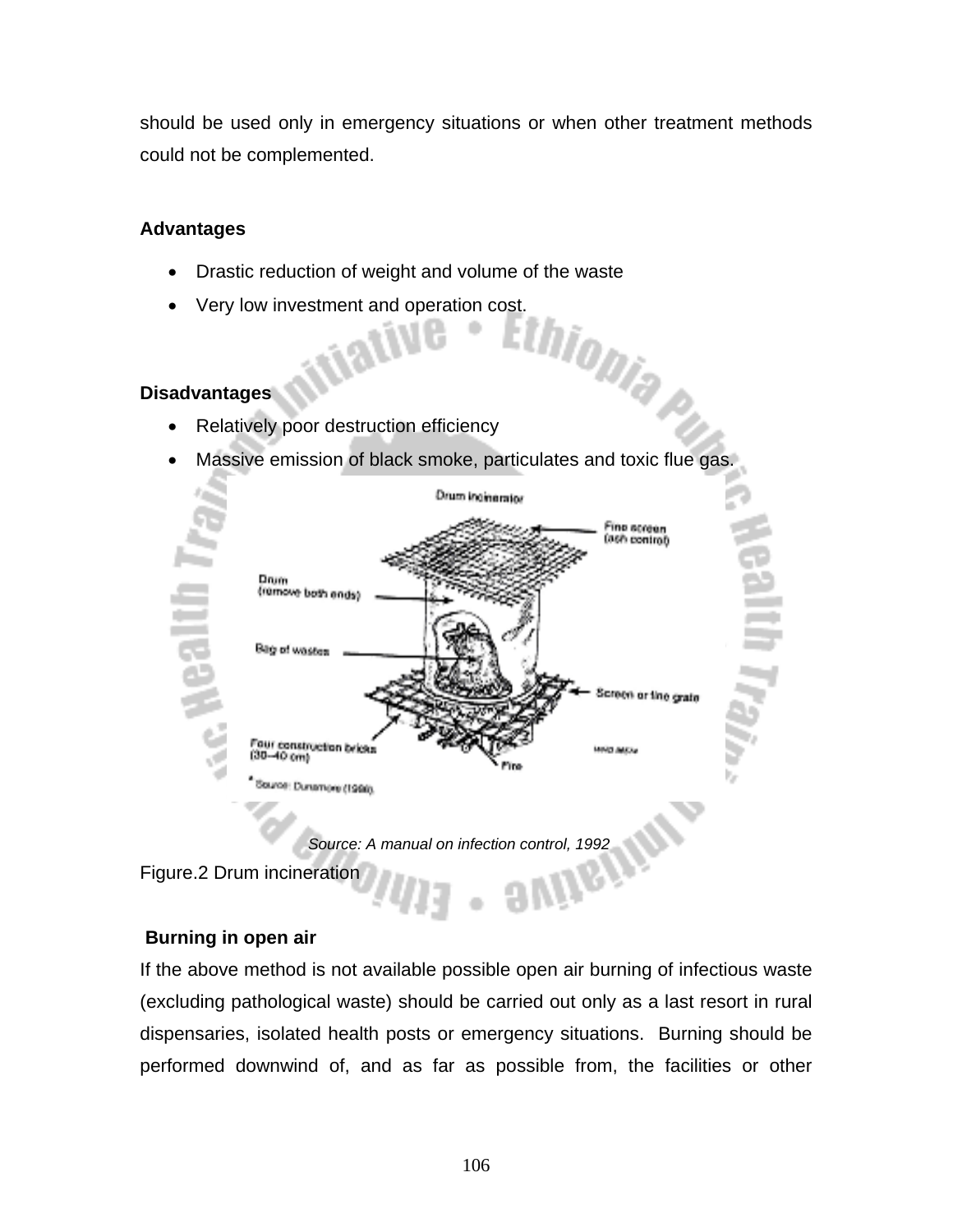communities. The area within which the burning is carried out should be fenced to prevent unauthorized persons and animal from entering.

Confined burning e.g. in a drum incinerator should always be preferred, as the risk to personnel of contact with the waste or with partly burned residues is then lower.It has to be noted however that the burning process emits toxic gases and<br>particulates into the atmosphere.<br><br>**The particulates**<br>**The particulates**<br>**The particulates**<br>**The particulates**<br>**The particulates**<br>**The particu** particulates into the atmosphere.

#### **Advantages**

• Same as for drum or brick incinerator.

#### **Disadvantages**

- Same as for drum or brick incinerator
- Burning may be incomplete and non-uniform.

#### **Disinfection**

Disinfection is an efficient but possibly costly process. For safe operation it requires trained technicians provided with protective equipment and is therefore not recommended for treating all infectious health-care waste. However the process can be useful in specific cases, such as disinfection of reusable sharps, linens or disinfection of stools from cholera patients.

#### **Autoclaving**

Autoclaving is an efficient wet thermal disinfection process. Typically autoclaves are used in health care facilities for the sterilization of reusable items and these units allow for the treatment of only limited quantities of waste. They are therefore generally used only for highly infectious waste such as linens, cultures and sharps. Even a primary health care unit with very limited resources should be equipped with an autoclave.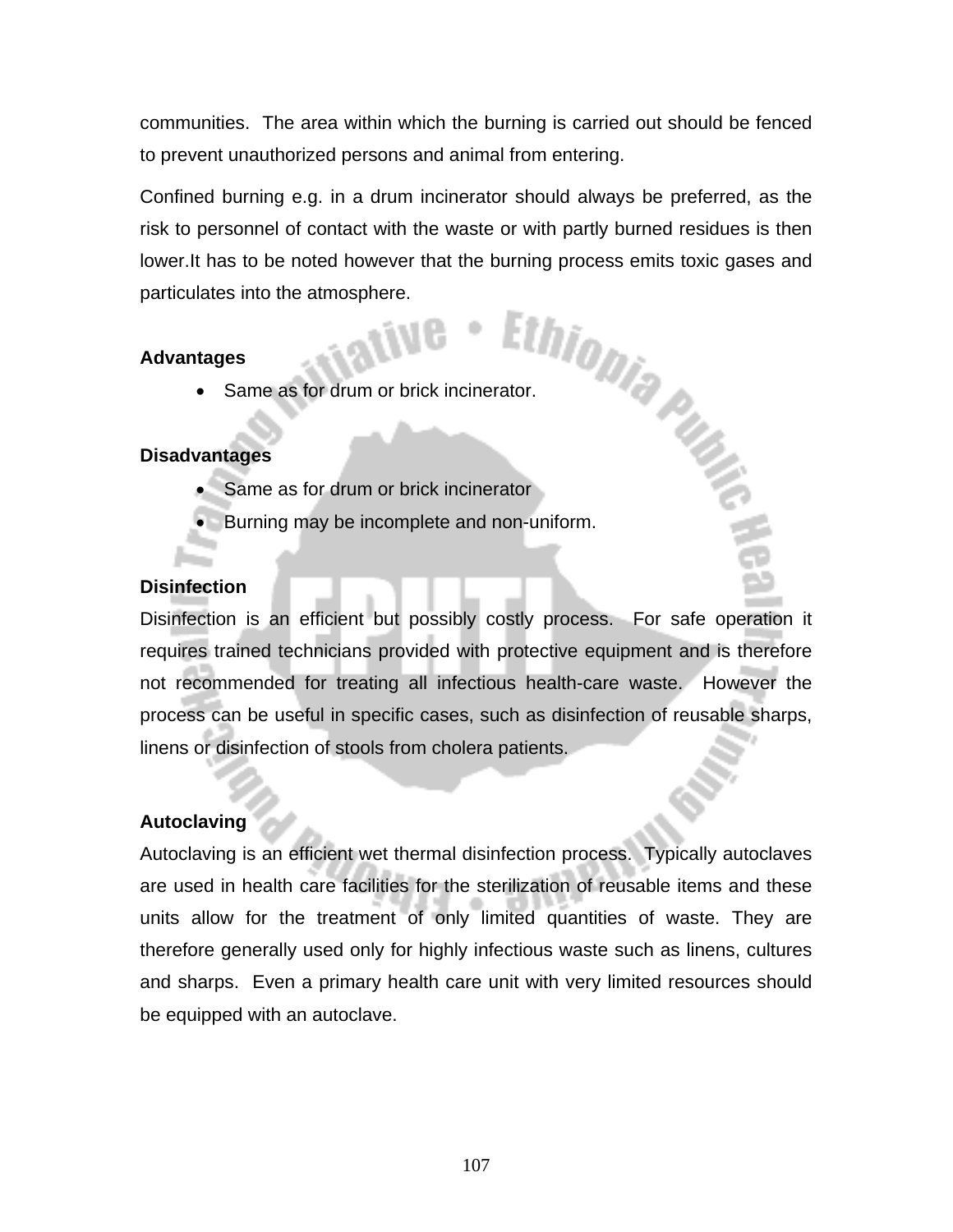#### **Advantages**

- Efficient
- Environmentally sound
- Relatively low investment and operation costs
- Long lasting and low maintenance

#### **Disadvantages**

- Qualified operators essential
- Inadequate for anatomical, pharmaceutical and chemical wastes and waste that are not easily penetrated by steam.
- The health center autoclave used for sterilization has limited capacity for treatment of certain quantities of waste.

#### **Chemical sterilization of reusable sharps**

Chemical sterilization of scalpels, syringes with needles and other reusable sharps may be considered as an alternative or complementary method to thermal sterilization. After thorough cleaning and drying, the sharps are placed in a tank and exposed to a strong disinfecting gas or liquid, such as ethylene oxide,

formaldehyde or glutaraldehyde.

#### **Advantages**

• Highly efficient (may be more efficient than thermal sterilization)

avinein

#### **Disadvantages**

- Trained operators essential
- Costly when the chemical disinfectants are expensive
- Uses hazardous substance that necessitates safety measures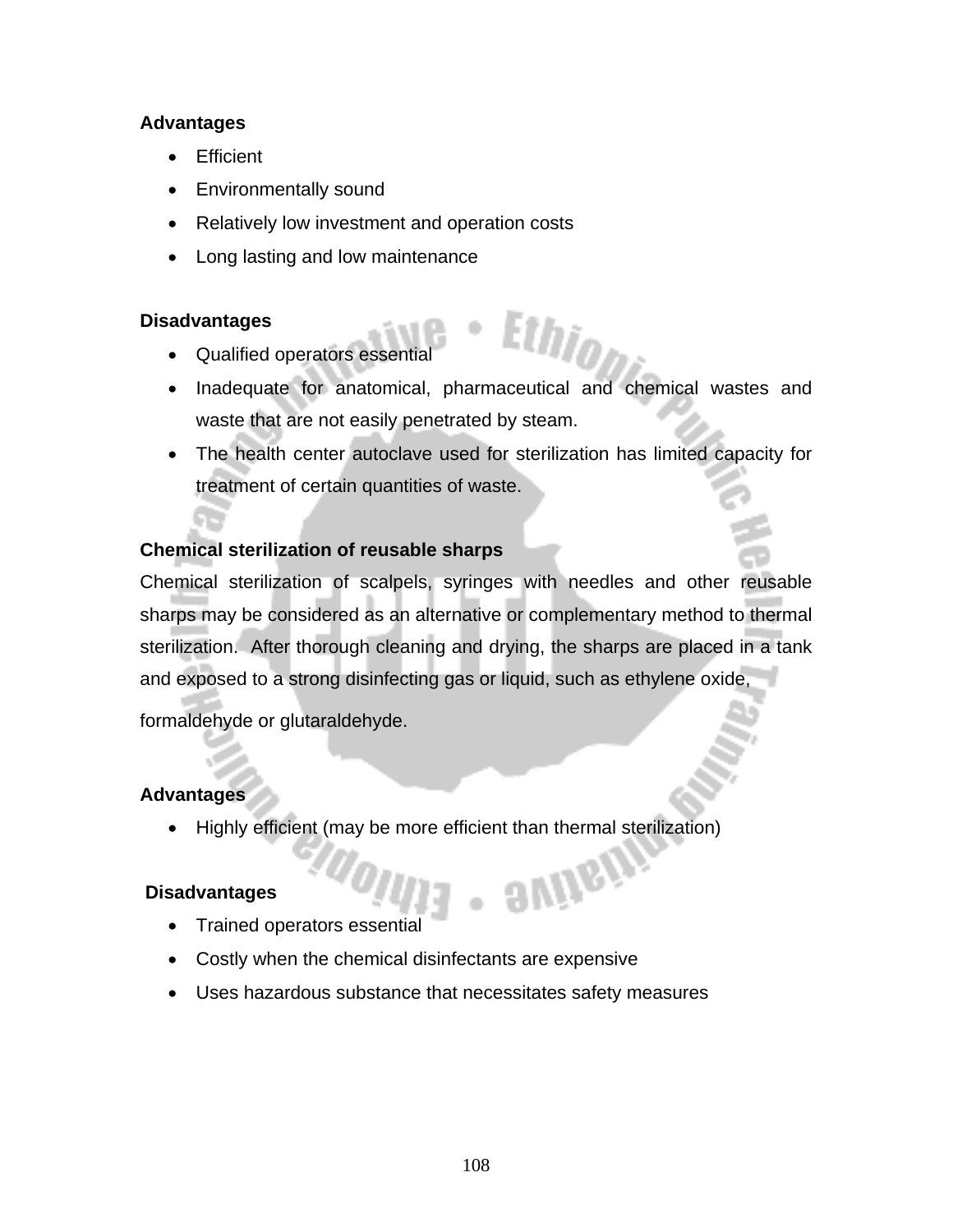#### **Chemical disinfection of infectious stool**

Buckets containing stool or vomitus of patients with acute diarrhea may be disinfected through addition of chlorine oxide powder or dehydrated lime oxide (CaO). For example, vibrio cholera, the causative agent of cholera is not very resistant and its elimination does not require the use of very strong chemical disinfectants. In emergency situations these measures should also be applied in the field to prevent the spread of the disease (e.g. cholera epidemics). This procedure could be applicable for disinfection of infectious stool and vomitus produced from the patient. **PUG** 

#### **Advantages**

- Efficient disinfection
- No need for highly trained operators

#### **Disadvantages**

- Limited utility to certain bodily fluids
- Not significant compared with the benefits

#### **Containment Processes**

Placenta pit

Infectious wastes such as placenta, tissues, organs and others which are normally solid and semi-solid in nature are important problems in health care facilities since the environment can be contaminated due to improper handling and disposal methods.

Since wastes contain pathogenic micro-organisms that can pollute the soil and water and affect the health of individuals appropriate disposal methods are required. Thus a placenta pit designed in various sizes and depths for the disposal of infectious wastes is necessary to make harmless it's pathogencity through natural and biological activities in the burial pit.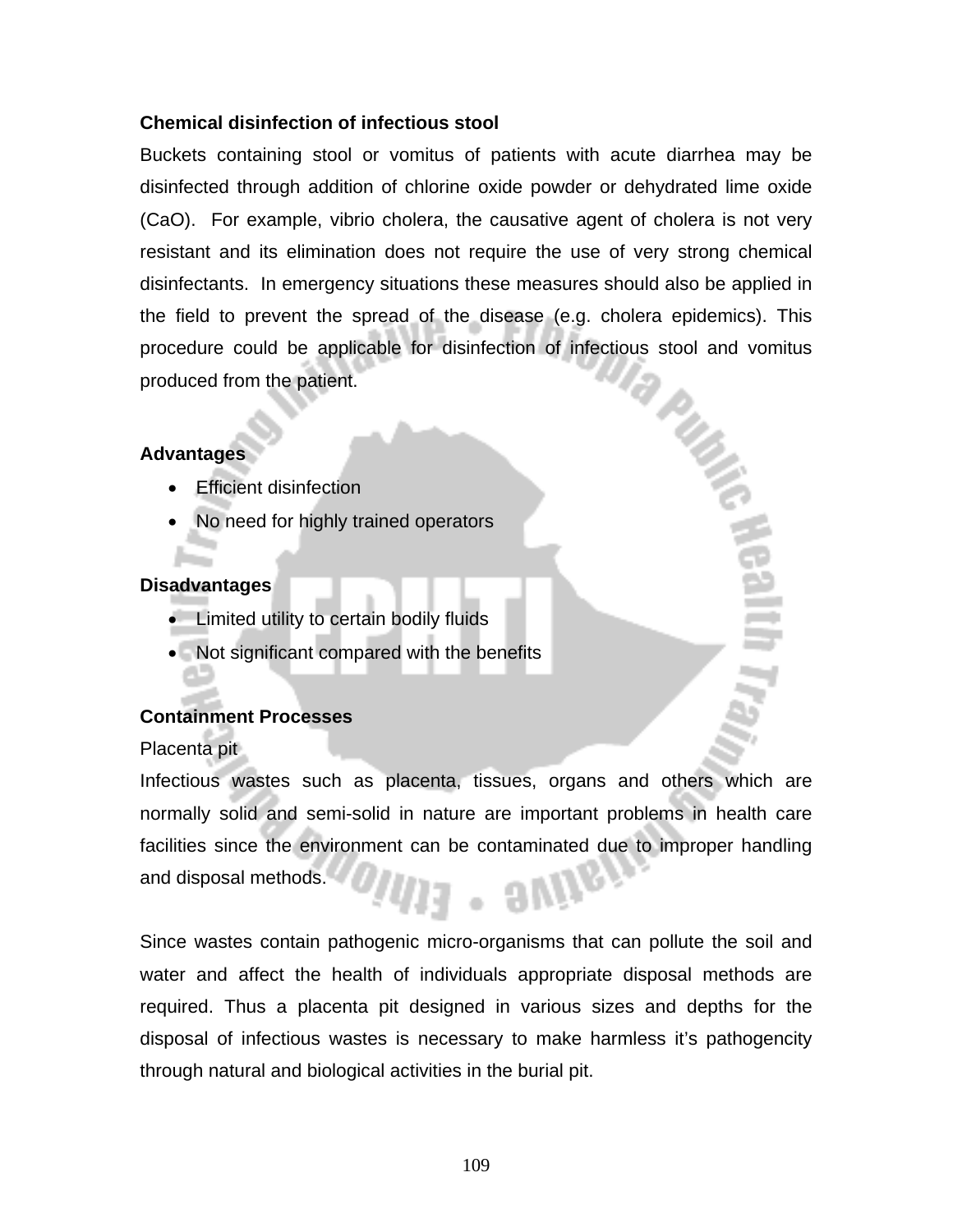Therefore site selection for excavation of the pit should take into consideration factors to minimize pollution of water sources and contamination of the soil as well as other sanitary considerations necessary to protect the environment and safeguard the health of individuals and community.

### **2.4.5. Health care facilities hygiene and infection control**

Management of health-care waste is an integral part of health-care facilities hygiene and infection control. Health care waste should be considered as a reservoir of pathogenic micro-organisms that can cause contamination and give rise to infection. If waste is inadequately managed these micro-organisms can be transmitted by direct contact, in the air or by a variety of vectors. Infectious waste contributes in this way to the risk of nosocomial infections putting the health personnel and patient at risk.

This section outlines the basic principles of prevention and control of infection that may be required in health care facilities. It should be stressed here that other environmental health considerations such as adequate physical facilities, water supply and sanitation facilities for patient, visitor, and health worker are also important.

#### **3.4.5.1. Area of exposure to infectious disease**

Many potential biological agents exist in health care unit environments. Those working in laundries, housekeeping, laboratories, nursing stations and dietary sections are highly exposed to biohazards from the patients they handle, from the specimens they collect and from the clothes, needles and pans they handle and from their general day to day activities. The following areas are potential exposures to infectious diseases in health care facilities: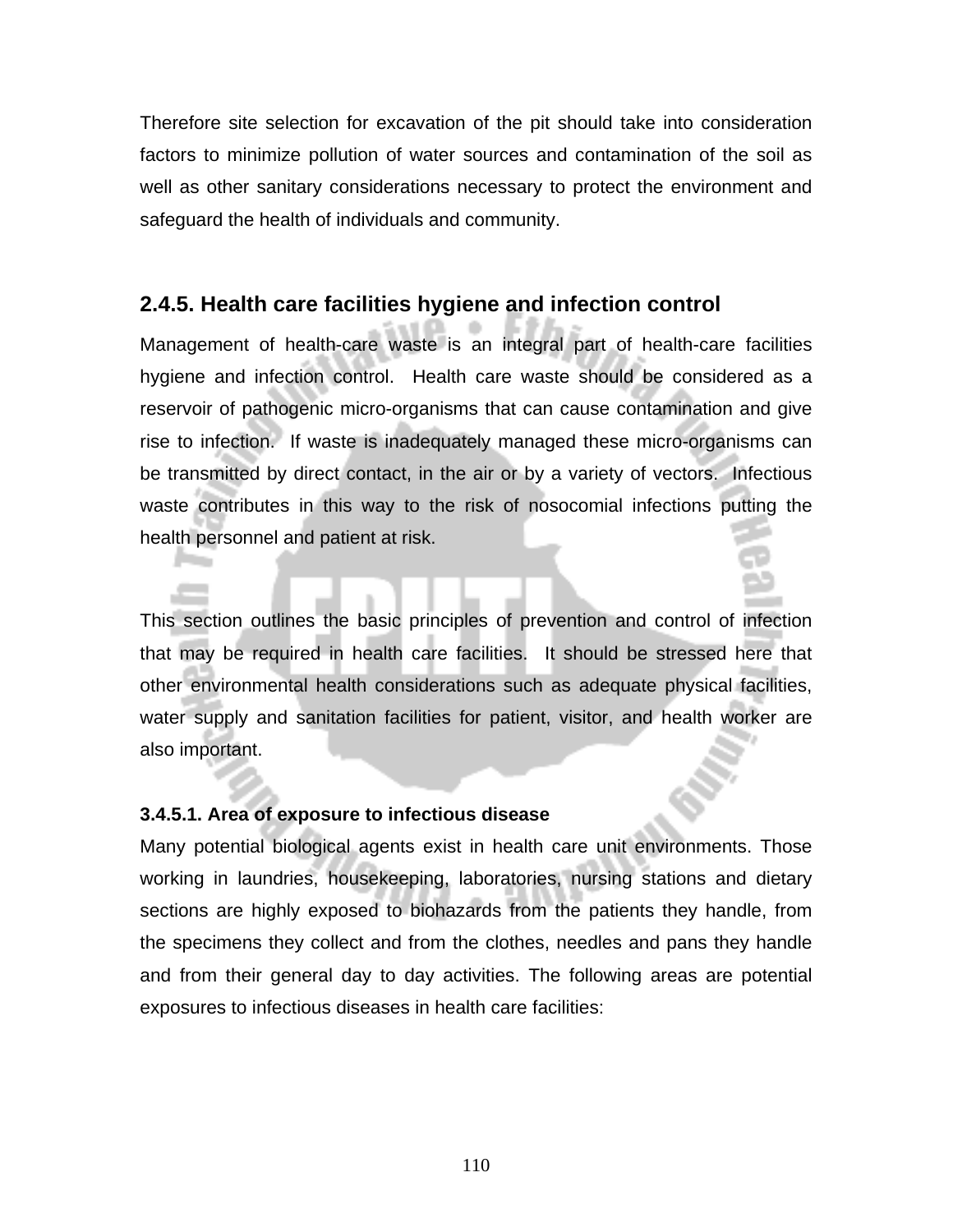#### **Laboratory**

Health personnel such as laboratory technicians and other health professionals working on biological specimens are at risk with biological hazards in the laboratory. Specimens such as blood, pus, stool and other tissue samples may lead to exposure of the workers to infections.

#### **Laundry**

Workers in laundries are exposed to discharges from patients by virtue that they are constantly in contact with soiled linens, night dresses and washable articles that are sent to the laundry for cleaning every day.

#### **Housekeeping**

Everything that comes in contact with the patient's room must be cleaned whether the occupying patient had an infectious process or not. This includes cleaning the floor, all furniture and bathrooms with a cleansing agent. Disposable equipment should be thrown away after use. Reusable objects must be cleaned thoroughly before sterilization of blood, tissue or bodily secretions. These may interfere with the sterilization or disinfection process. The use of a brush for cleaning purposes helps to remove material in small grooves or depressions in instruments.

Housekeepers in health care facilities are the single highest group exposed to infectious biological agents during handling of sharps, linens, blood and bodily fluids, excreta and other infectious wastes. Individual bedding must be washed at least weekly .Other surfaces should be cleaned between use or daily depending on the items.

#### **Dietary**

Food borne disease outbreaks can occur in health care facilities which may affect patients, personnel and visitors. While such outbreaks are extremely rare when they do occur they are responsible for large numbers of cases of gastro-enteritis.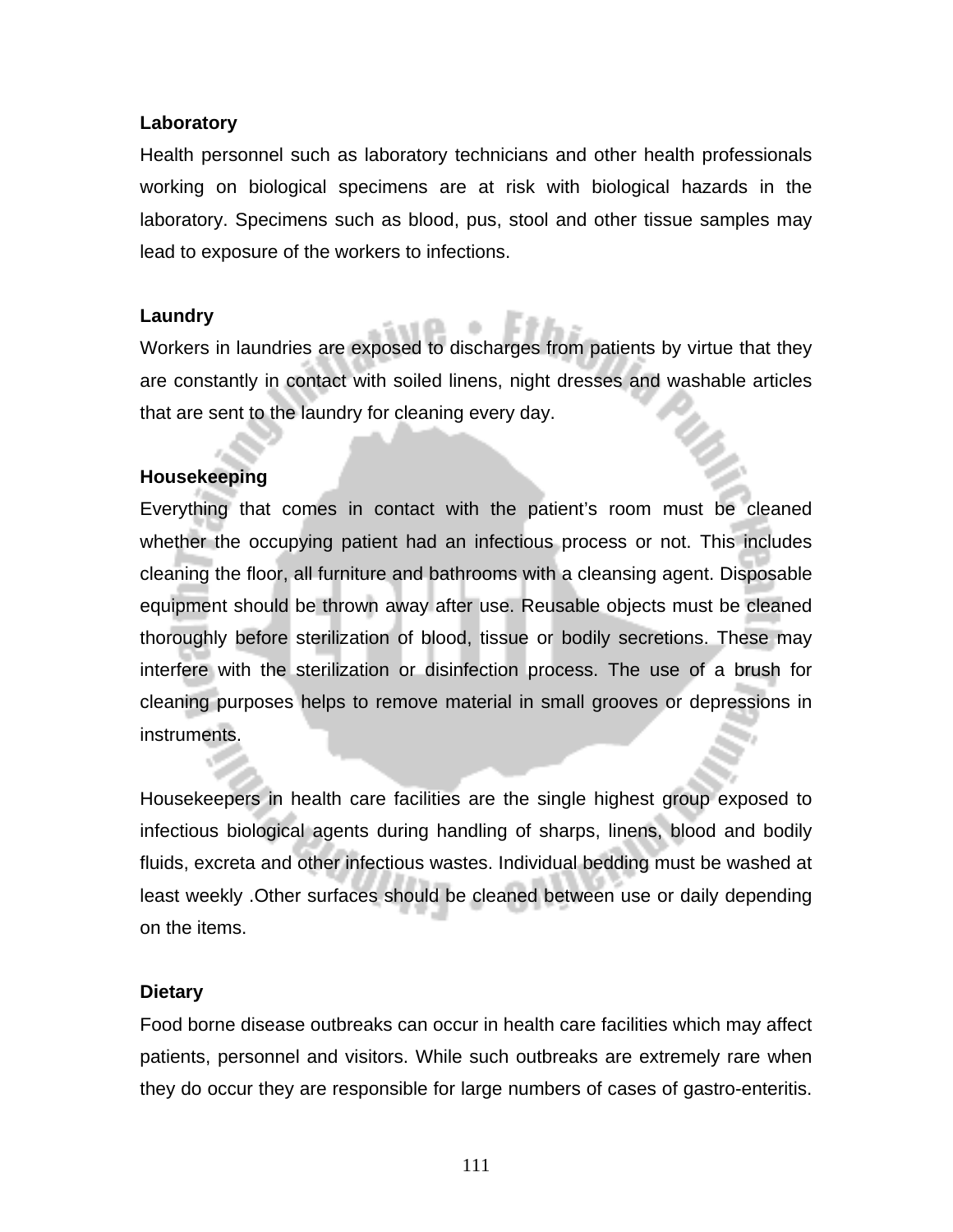Patients may be at increased risk of food borne illnesses because of intrinsic problems with immuno-suppression underlying illnesses achlorhydria (age, antacid use) and prior use of antibiotics.

The most common bacterial causes of food associated outbreaks are salmonella species or enteropathogenic Escherichia coli. Almost all of such outbreaks are attributable to contaminated food generally involving an infected food handler, although cross contamination between patients can occur. It is important for the infection control practitioner to know the common types of organisms that could be involved so as to be able to launch an appropriate investigation. An investigation must be able to define sources, mode of spread and method of prevention of spread. Investigation of possible food borne outbreaks must include collection of case control data on types of food eaten by both affected and well individual so as to find specific food that was associated with the transmission of the outbreak and exclude others that were not.

Food handlers should not only observe proper cleaning procedures for food and of their own hands and utensils but also be well educated about food preparation procedures. Efforts with food handlers should emphasize the importance of these basic principles of personal hygiene, especially hand washing, the importance of individual food worker diseases, the proper inspection and handling and serving and storing of food and the proper methods of waste disposal.

Primary prevention against infection or contamination of the food include:

- Proper handling of food products (raw or cooked)
- Use clean hands and garments in the food processing areas
- No skin lesion on the food handlers
- Refrigeration of the food products at a safe temperature in order to prevent growth of bacteria
- Adequate cooking of foods.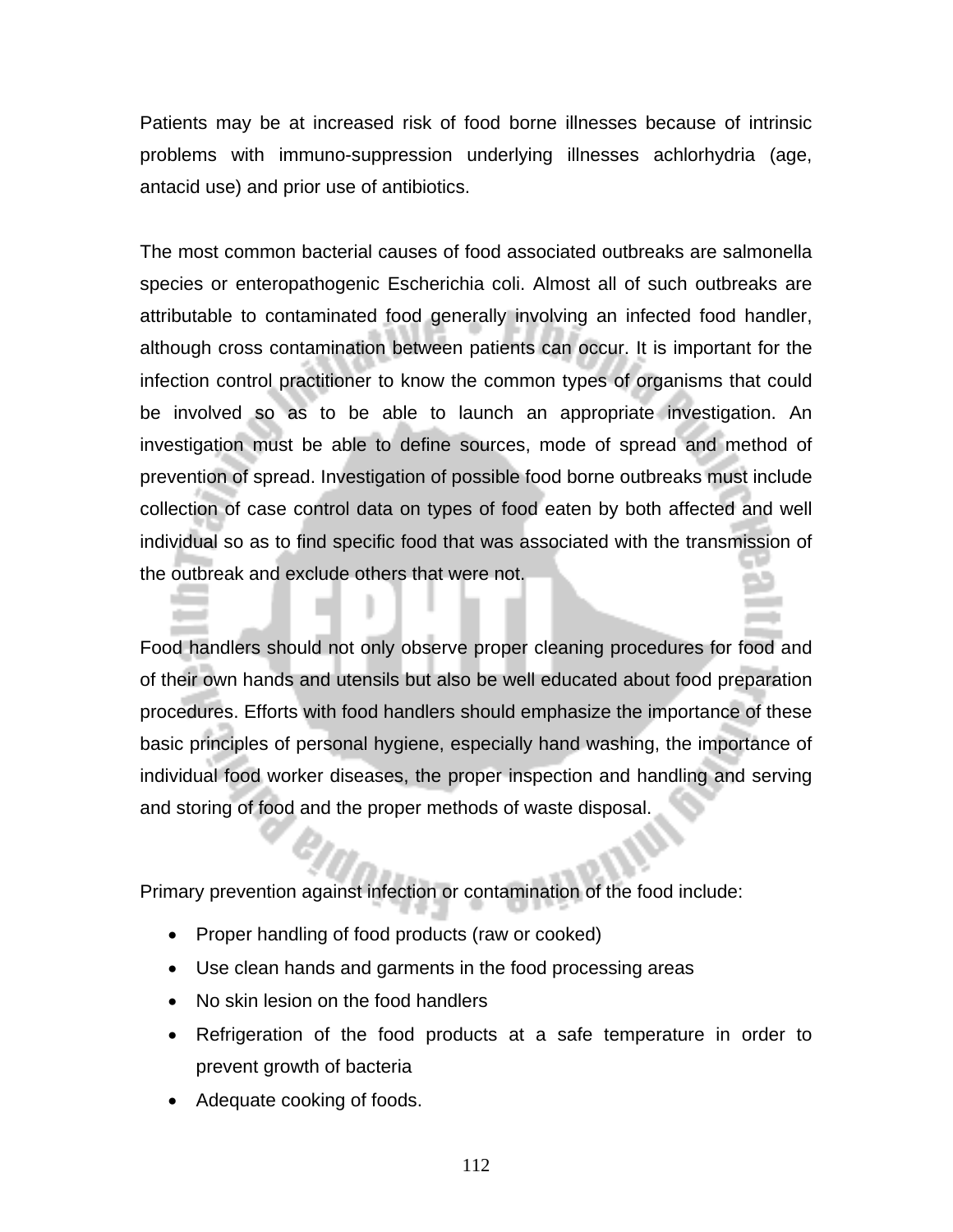Food preparation areas require sinks and towel supplies separate from diaper changing facilities. Hands must be washed with soap before food preparation. Food should be refrigerated and any unused food should be discarded within 24 hours.

#### **Water**

Water systems are an integral part of any health care facility and must be maintained so as to deliver sterile non-infectious water. Since the water supply is unique to health care unit, periodic check ups for the potability of the drinking water is very crucial. This will generally consist of "coliform" counts per milliliter of water. In this circumstance the annual or more frequent assessment of water purity should be recorded by the infection control committee.

#### **3.4.5.2***.* **Methods of reducing infectious disease**

Good personal hygiene practices are important in cleanliness and in the prevention of body and breath odors. Good hygiene can also serve to promote relaxation and increased circulation. The following are methods of reducing infectious disease in health care facilities:

#### **Bathing**

Bathing with warm water is helpful to keep open pores and sweat ducts which helps prevent skin infections. However excess use of strong hand and bodily soaps may cause skin drying or irritation which can increase the risk of some infections. After bathing drying between toes and other skin folds assists in preventing fungal infections.

When skin becomes infected, infected area as well as uninfected skin becomes more heavily colonized and an increased number of micro-organisms are shed. This results in higher probability that bacteria will be transferred to inanimate objects and other people by direct contact or by air via contaminated skin flakes.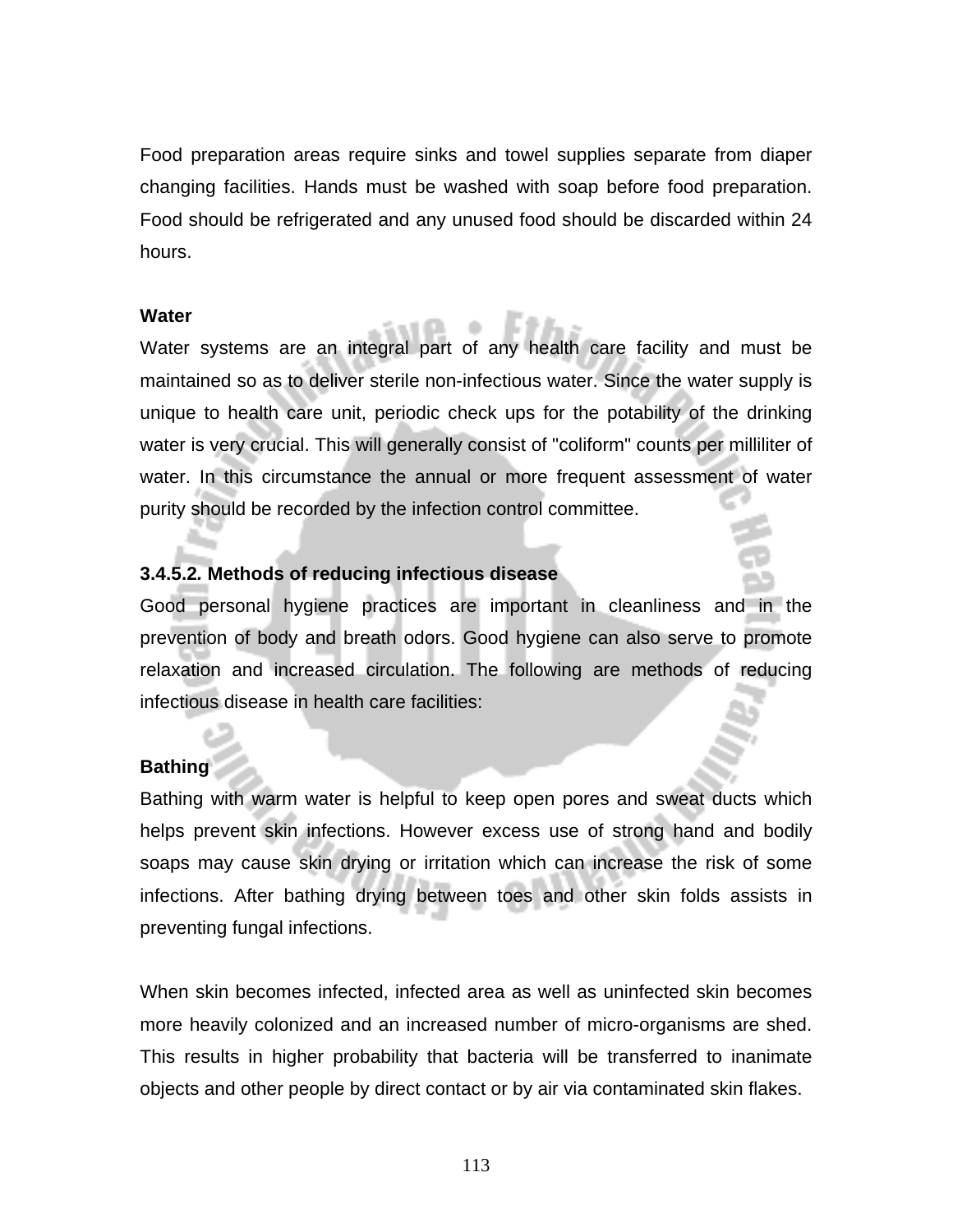#### **Shampooing and finger-nail cleaning**

Hair has the potential to carry pathogenic bacteria. Since head or body hair is continuously and erratically shed the hair should be kept clean. In critical circumstances such as cooking, surgery or operation of delicate machinery, hair should be kept under cover with an appropriate covering.

While finger-nail cleaning and clipping has aesthetic importance, their role in disease transmission is unknown. Certainly the area under the nail can serve as a potent reservoir for bacteria. It would appear wise to ensure nail cleanliness in the general hygienic approach to infectious disease prevention.

#### **Hand washing**

Hand washing is the single most important procedure for preventing infection. Most of the important pathogens in the health care facilities are transmitted by the hands of health care workers from patient to patient. Careful hand washing reduces the transmission of infection dramatically. For example 50% reduction rates in diarrhea were observed in centers adopting a careful hand washing regime.

Proper hand washing is defined as a vigorous brief rubbing together of all surfaces of lathered hands, followed by rinsing. The components to good hand washing include: **BUILEIMA** 

- Soap
- Running water
- 10 seconds of friction
- Turning off faucet with paper towel

The purpose of hand washing is to remove microbial contamination acquired by recent contact with infected or colonized patients or environmental sources.

Hand washing is always important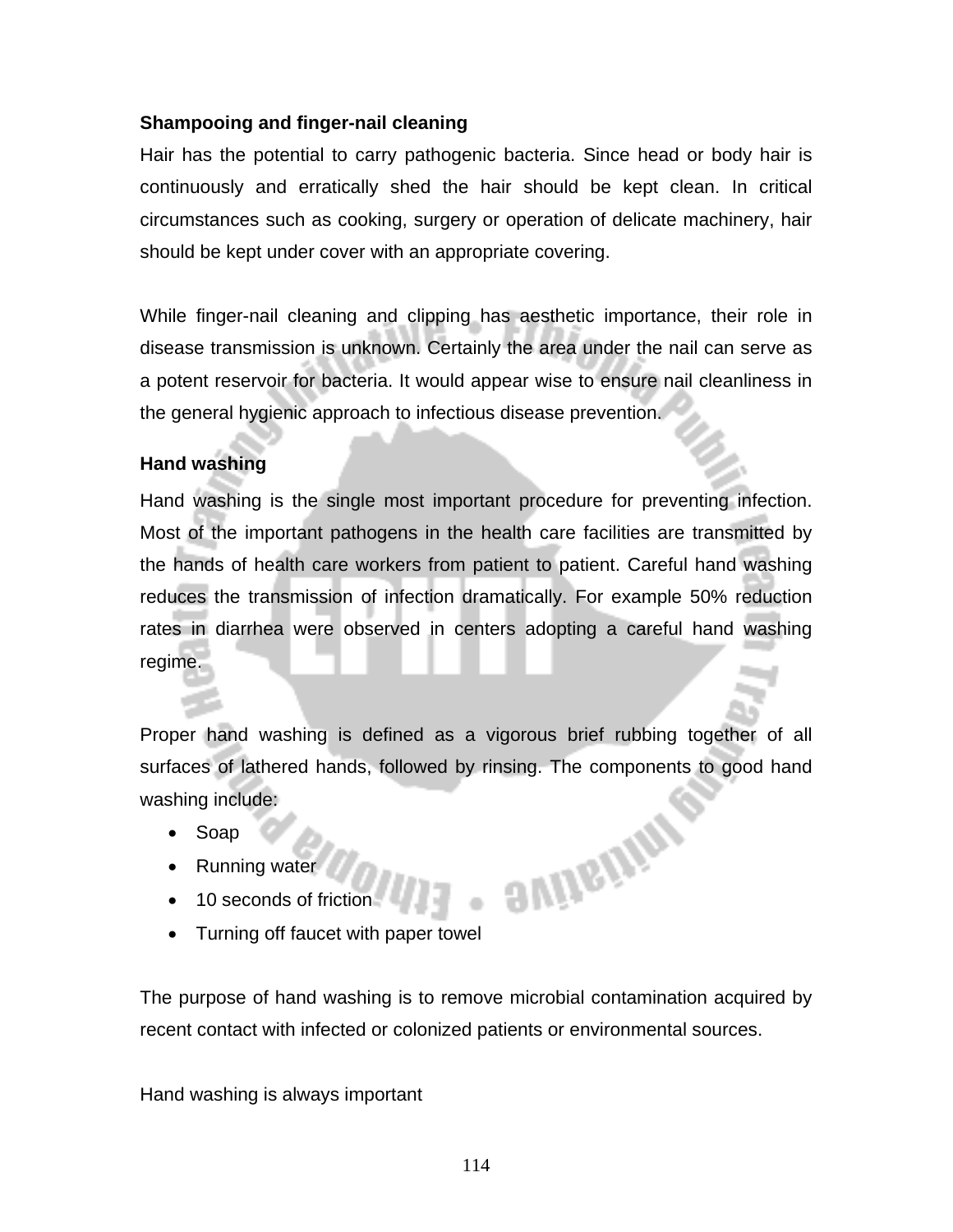- After touching wounds
- After using the rest room
- Before preparing food or eating food
- In addition, hand washing is indicated after situations involving contact with mucous membranes, blood and bodily fluids and after touching inanimate objects that are likely to be contaminated.

#### **Fecal waste disposal**

Proper disposal of waste is an important component of general sanitation. Availability of flush toilets, good sewage drainage and disposal site are very important in control of infectious disease transmission in health care facilities. For example infectious diarrhea often spreads from person to person either by the vehicle of contaminated food or water or by hand to hand to mouth contact. Appropriate hand-washing after defecation is a modern concept. Bathing with soap and water is an excellent decontaminant except for the rare circumstances when dealing with extremely contagious fecal organisms such as shigella.

#### **Vector control**

Insect vectors are important infectious diseases transmitted in health care facilities. They are classified into biological and mechanical vectors. Biological vectors such as mosquitoes, fleas, lice and mechanical vectors such as house flies and cockroaches are responsible for the transmission of infection in health care facilities from infected case to susceptible individual where poor environmental sanitation, cleanliness and personal hygiene may be a problem.

Therefore appropriate prevention and control measures should be well organized and conducted to get rid of this problem in health care facilities.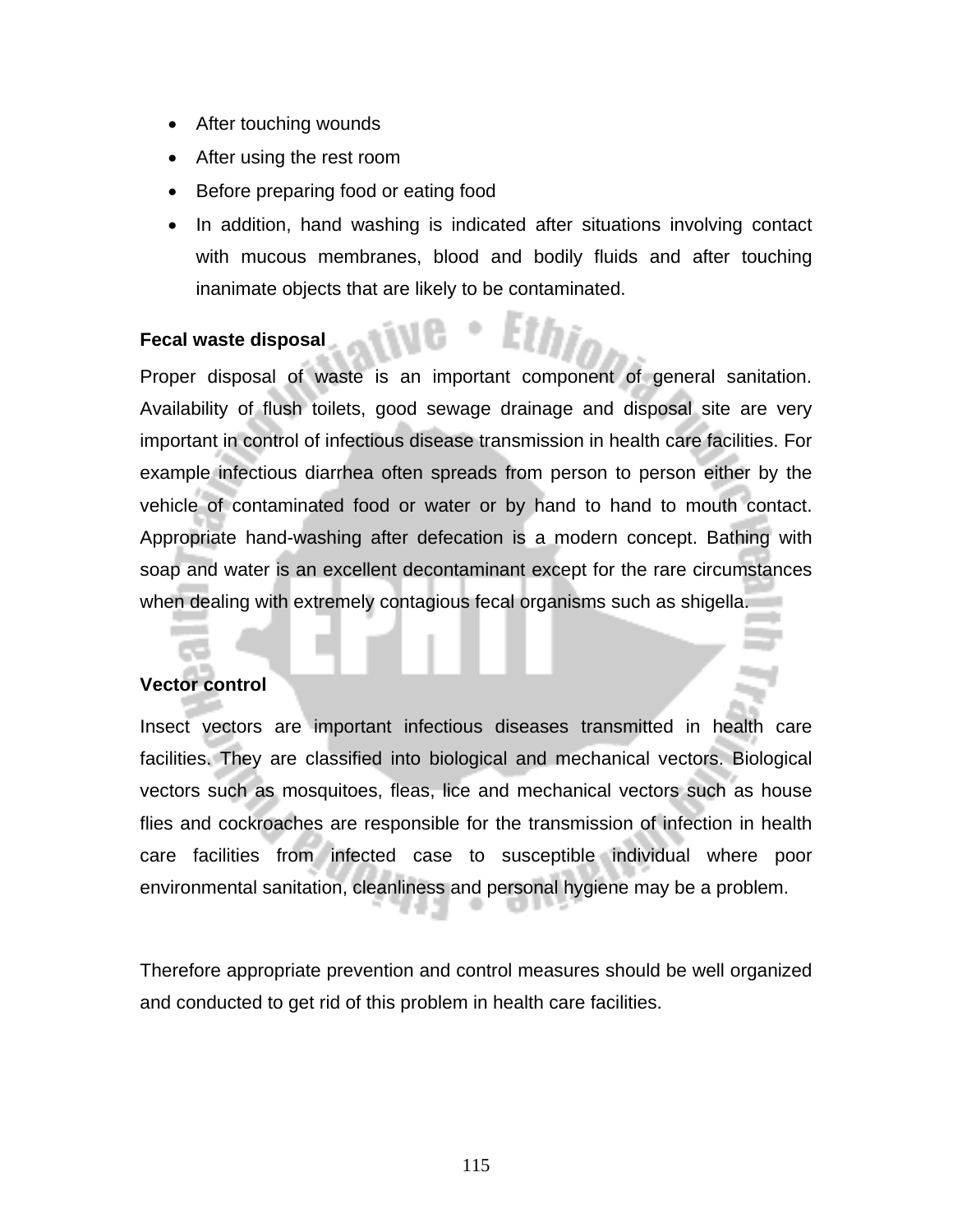#### **Food preparation habits**

Food poisoning, ingestion of contaminated food or water, can be related to bacteria, bacterial toxins, parasites, viruses or toxic food. In health care facilities outbreaks, toxin producing Escherichia coli, shigella or salmonella are the most frequent causes of food-transmitted enteric infections. Inadequate refrigeration is one of the most common factors implicated in food borne outbreaks

#### **Things to be considered in food preparation**

1. Personal hygiene

Frequently there are multiple factors associated with an outbreak including inadequate refrigeration, contaminated equipment used in food preparation and poor personal hygiene of food preparation personnel.

2. Cooking and storage

Generally foods should be heated to internal temperatures of  $74^{\circ}$ c (165 $^{\circ}$ F) but lower temperatures for longer periods may be equally effective. Cooked or processed foods must be held at 40  $^{0}$ C (104  $^{0}$ F) or cooler. The danger zone is 7.2  $\mathrm{^0C}$  to 60  $\mathrm{^0C}$  (45  $\mathrm{^0F}$  to 140  $\mathrm{^0F}$ ) which is the temperature range for rapid multiplication of virtually all bacteria. No green, raw vegetables should be consumed unless it is from an approved source or prepared in the most hygienic manner.

#### **Physical facilities**

Health care facilities have different buildings for performing routine day to day activities. Therefore these physical facilities should be arranged in such a way that to have adequate space, ventilation, cleanliness, durability, sanitary and other important facilities for prevention and control of infection. The following areas are to be considered in infection control of the health care unit:

#### **Waiting rooms**

Many health centers have a waiting room area at the entrance where patients may come for direction to appropriate wards or units and where visitors may be transiently accommodated. In waiting rooms sick patients may be waiting for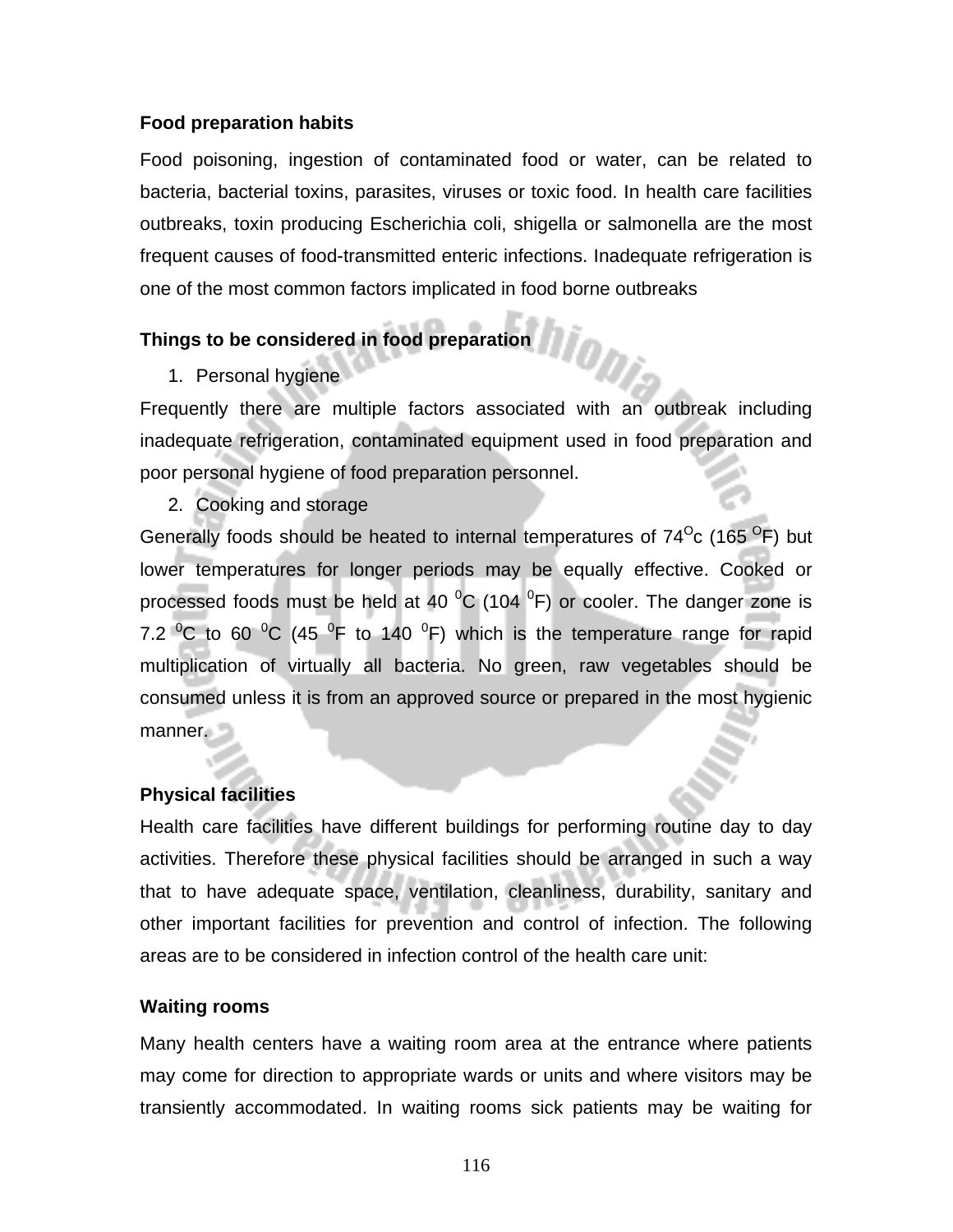medical care and since infectious diseases are very significant portion of the reason why patients seek medical care this presents a potential for transmission of disease to others in the waiting room region. Most patients, despite the fact that they may have an infectious problem, are not highly contagious. However certain classes of patients such as those with severe cough, high fever or rashes should be promptly placed in separate facilities as potentially representing a transmissible infection.

In waiting room areas parents with children are separated from adult patients because of the high risk of spread of pediatric infectious diseases. There must be employees who can work in a waiting room area to direct the patient and visitor flow. These individuals will need the appropriate training to recognize the possibility of infectious risk and direct patient accordingly.

The rules for patients' visitation and ward visitation should permanently be posted in the waiting room so as to guide visitors. The health care workers who work in the visiting areas should know the regulations and the reasons for them so as to provide compassionate and appropriate help.

#### **Patient care rooms**

Much of the data on health care facility room cleanliness or disinfection is based on common sense rather than on specific studies designed to evaluate infectivity. Cleanliness of patient care areas is important and surfaces of window ledges, floors and tables must be readily cleanable with soap and water. Environmental bacterial contamination of such things as floors, sinks, doors, handles and table tops can be readily demonstrated but have shown little potential for transmission to patients.

This apparent anomaly, the close physical presence of bacteria without potential infection, is probably due to the fact that very close patient contact between the floor and patient's wound, for example, generally does not occur. Thus since we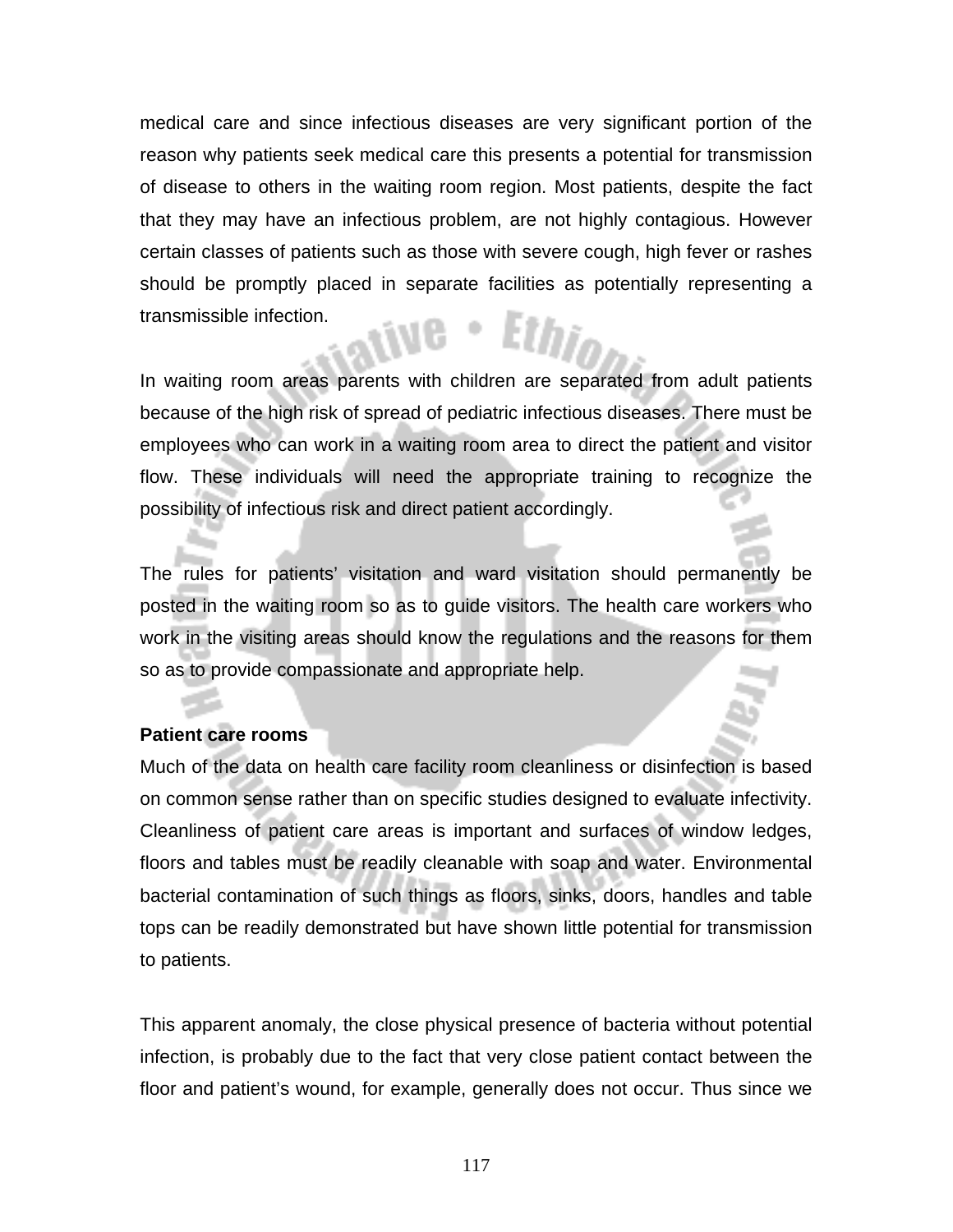do not conduct patient care on the floors of patient's rooms, there is no apparent need to develop a culture for sterility. Thus the necessity for keeping supply items and inanimate surfaces clean in the health care facilities is in large part aesthetic.

#### **The health center air**

When the air circulation within the health care facility is not maintained in such a way that clean air is brought in from the outside, adequate ventilation does not remove particulate material. The particulate material is responsible for airborne transmission of infectious disease agents. Transmission of mycobacterium tuber culosis, varicella zoster virus, small pox, influenza, measles and possibly rubella and mumps is very possible. Air-borne transmission of other diseases appears to be very infrequent. Therefore health care facilities should provide adequate ventilation and spacing to avoid this problem.

#### **Training**

A policy for the management of health care waste cannot be effective unless it is applied carefully, consistently and universally. Training health care personnel in implementing the policy is thus critical if a waste management program is to be successful. The overall aim of training is to develop awareness of the health, safety and environmental issues related to health care waste and how these can affect employees in their daily work. It should highlight the roles and responsibilities of health care personnel in the overall management programme. Health and safety at the work place and environmental awareness are the responsibility of all and in the interests of all employees to be trained.

# **Public education on hazards linked to infectious waste in health care facilities**

Promotion of the appropriate handling and disposal of medical waste is important for community health and every member of the community should have the right to be informed about potential health hazards.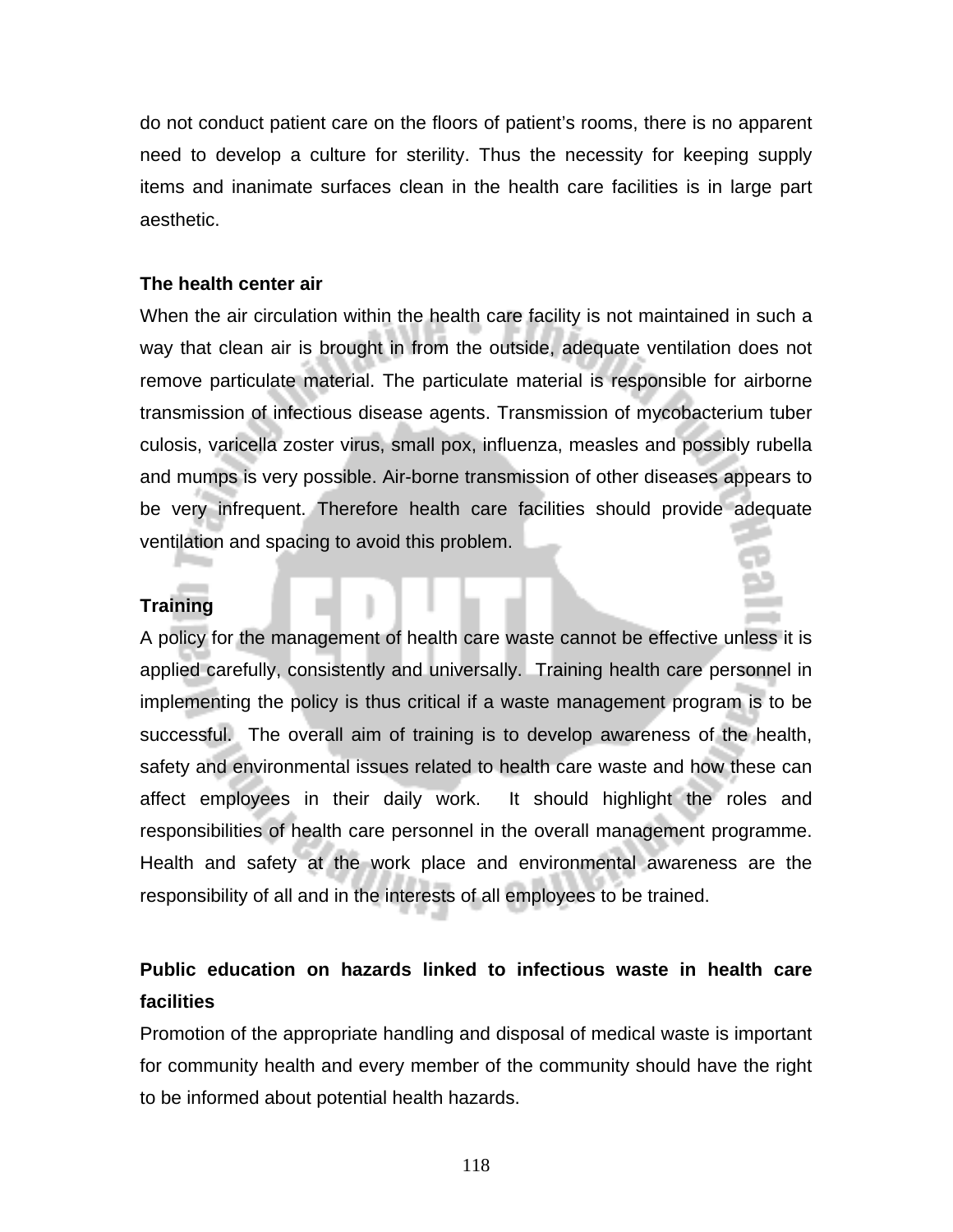The objectives of public education on health-care waste are as follows:

- To prevent exposure to health-care waste and related health hazards, this exposure may be voluntary, in the case of scavengers, or accidental, as a consequence of unsafe disposal method
- To create awareness and foster responsibility among patients and visitors to health care establishments regarding hygiene and health care waste management
- To inform the public about the risk linked to health-care waste, focusing on people living or working in close proximity to or visiting health-care establishment, families of patients treated at home and scavenges on waste dumps.

The following methods can be considered for public education on risks, waste segregation, or waste disposal practices:

- Poster exhibition on health care waste issues including the risk involved in scavenging discarded syringes and hypodermic needles
- Explanation by the staff of health care establishments to incoming patients and visitors on waste management policy. This may be difficult to achieve, in which case the distribution of leaflets should be considered.
- Information poster exhibition in health care facilities at strategic point such as waste bin locations, giving instruction on waste segregation. Posters should be explicit, using diagrams and illustrations to convey the message to as broad an audience as possible, including illiterate people.

#### **Education and training of health care personnel**

All health care personnel, include medical doctors, should be convinced of the need for a comprehensive health care waste management policy and related training and of its value for the health and safety of all. This should ensure their collaboration in the implementation of such a policy. Separate training activities should be designed for and targeted to four main categories of personnel: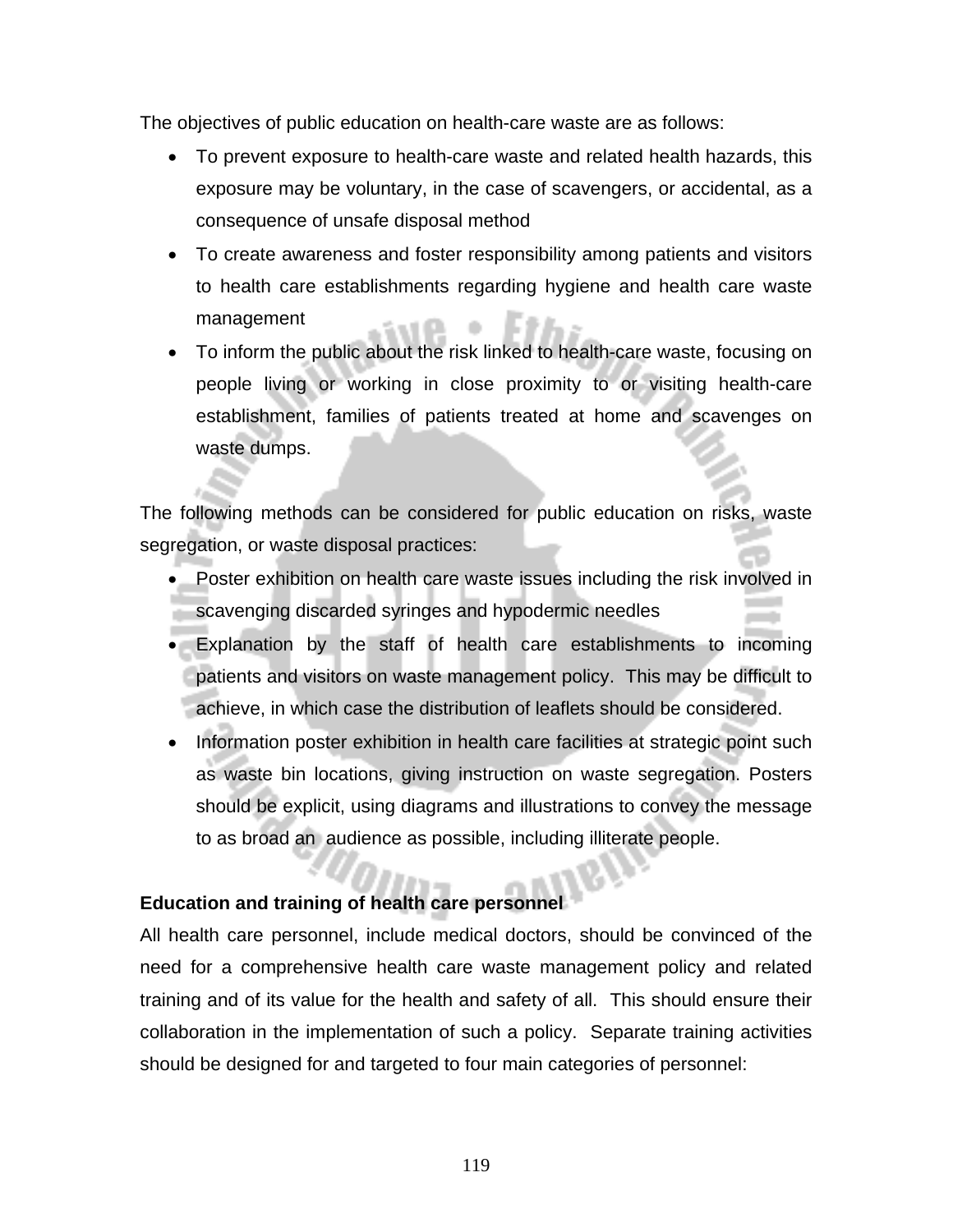- Health-care facility managers and administrative staff responsible for implementing regulations on health-care waste management
- Medical doctors and health officer
- Sanitarian, nurse, laboratory technician, pharmacy technician and health assistant
- Cleaners, porters, auxiliary staff and waste handlers

#### **Content of the training**

Staff education programs should include:

Information on and justification for, all aspects of the health-care waste policy

- Information on the role and responsibilities of each hospitals staff member in implementing the policy
- Technical instructions, relevant for the target group, on the application of waste management practices

#### **Training of health-care waste management operators**

The minimal training for waste management operators should include:

- Information on the risks associated with the handling of health-care waste
- Procedures for dealing with spillages and other accidents
- Instructions on the use of protective clothing

The training needs will obviously depend on the type of operations and the operations performed but may include specific topics such as operation of incinerators and waste transportation.

#### **Training for staff who transport waste**

The health-care establishment itself may carry out the transportation of waste. The waste handlers should be aware of the nature and risks of the transported waste. In particular the transport staff should be trained in the procedures listed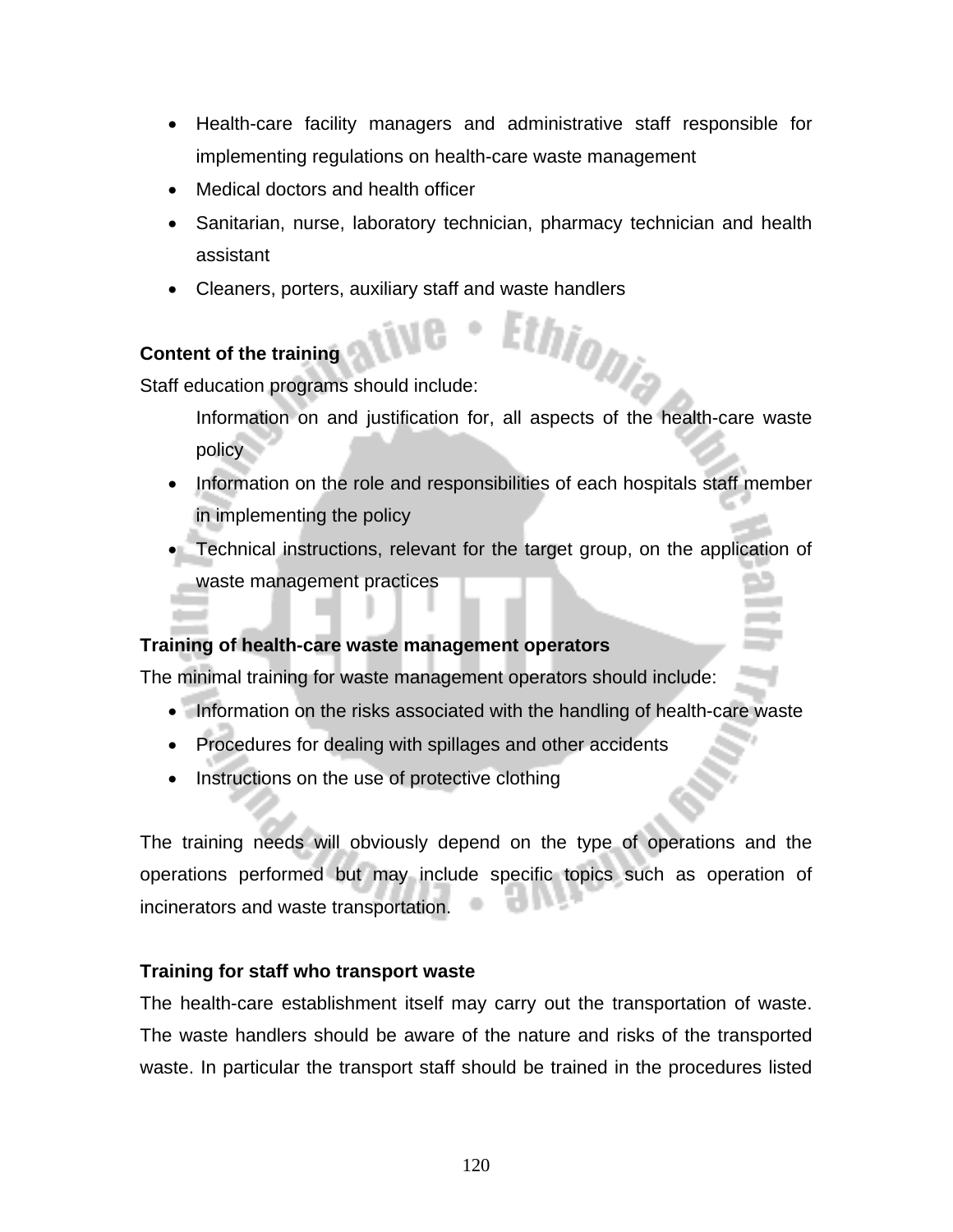below. They should be able to carry out all procedures in accordance with the instructions without help from others:

- Correct procedures for handling, loading and unloading waste bags and containers
- Procedures for dealing with spillages or other accidents
- The wearing of protective clothing and strong foot wear at all times
- Availability at all times in handling, transporting and disposal of infectious waste
- Documentation and recording of health care waste, e.g. by means of a consignment note system, to allow waste to be traced from the point of collection to the final place of disposal.

# **3.4.6. Learning Activities**

Refer to the Case Study on in section 2.4 of the Core module and discuss the following questions.

- 1. Describe the environment of the delivery room W/o Shumbe had attended.
- 2. What are the responsibilities of environmental health to stop infection?
- 3. What are pre-requisites to address the prevention and control of infections?
- 4. What are the poor environmental conditions that were observed in the delivery room?
- 5. What remedies do you suggest to correct such a situation?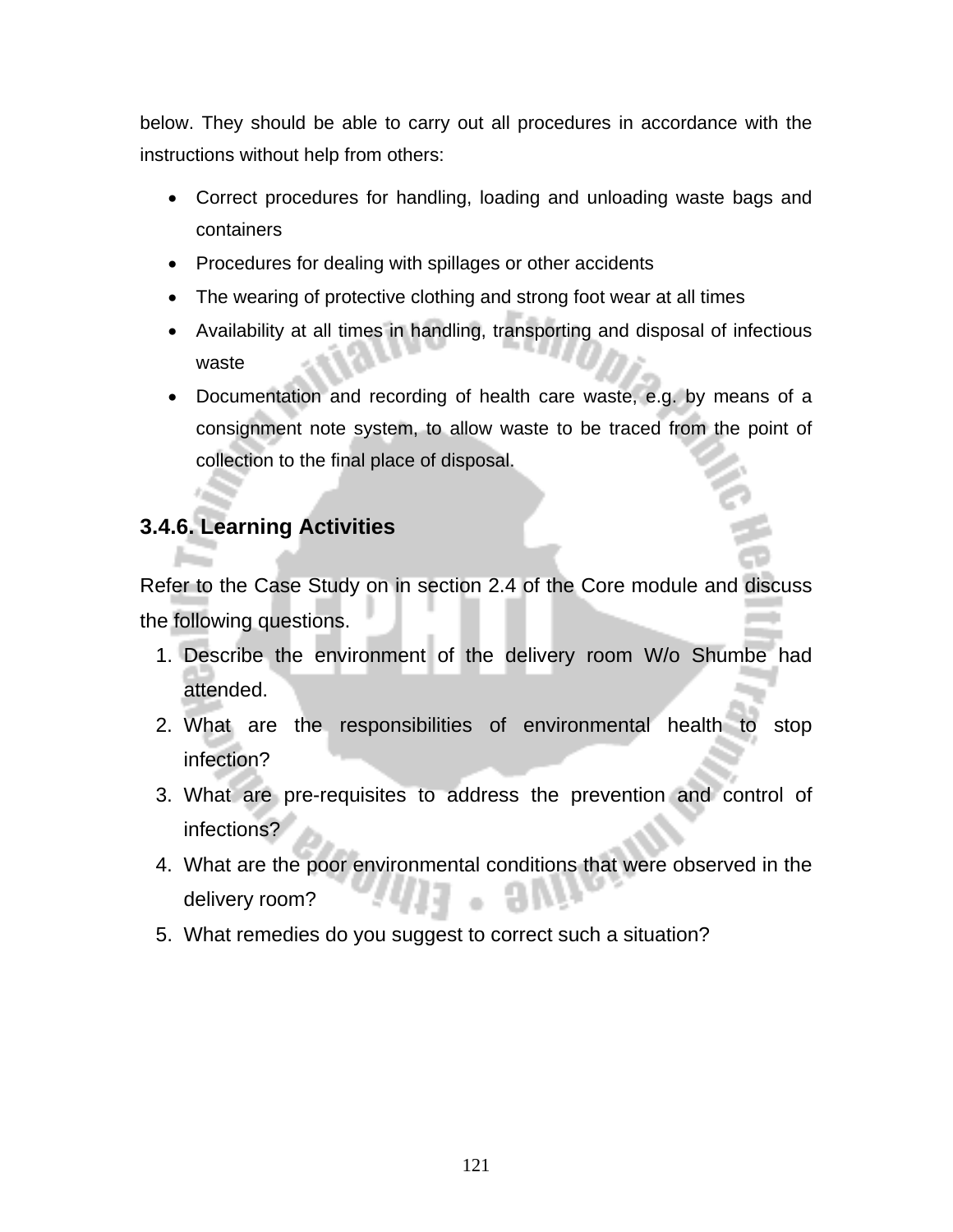# **UNIT FOUR ROLE AND TASK ANALYSIS**

# **Table 4.1 Knowledge Objectives and Essential Tasks of the Health Center Team (Health Officers, Public Health**

| <b>Nurses, Medical Laboratory Technicians, and Sanitarians)</b> |                           |                                |                           |                                 |                               |                            |  |
|-----------------------------------------------------------------|---------------------------|--------------------------------|---------------------------|---------------------------------|-------------------------------|----------------------------|--|
|                                                                 | Learning                  | <b>Health Officer</b>          | <b>PHN</b>                | <b>Med Lab Tech</b>             | <b>Sanitarian</b>             | <b>Learning Activities</b> |  |
|                                                                 | <b>Objectives</b>         |                                |                           |                                 |                               |                            |  |
|                                                                 | Define and Describe       | Define and Describe the        | Define and Describe the   | Define and Describe the         | Define and Describe           | Define and characterize    |  |
|                                                                 | the types of commonest    | types of commonest             | types of commonest        | types of commonest              | the types of                  | the types of commonest     |  |
|                                                                 | infections in health care | infections in health care      | infections in health care | infections in health care       | commonest infections          | infections in health care  |  |
|                                                                 | facilities.               | facilities.                    | facilities.               | facilities.                     | in health care<br>facilities. | facilities.                |  |
|                                                                 | List the etiologies and   |                                | List different causes of  | List different causes of        |                               | List the different causes  |  |
|                                                                 | predisposing factors for  | List different causes of HCF   | HCF infections and their  | <b>HCF</b> infections and their | List different causes         | of HCF infection and       |  |
|                                                                 | <b>HCF</b> infections     | infections and their           | association with the      | association with the            | of HCF infections and         | associated predisposing    |  |
| Knowledge                                                       |                           | association with the different | different risk factors    | different risk factors          | their association with        | factors                    |  |
|                                                                 |                           | risk factors                   |                           |                                 | the different risk            |                            |  |
|                                                                 | Describe the magnitude    |                                | Pinpoint the prevalence   | Pinpoint the prevalence         | factors                       |                            |  |
|                                                                 | and contribution of HCF   |                                | and contribution of HCF   | and contribution of HCF         |                               | Explain the burden of      |  |
|                                                                 | infection to overall      | Pinpoint the prevalence and    | infection to overall      | infection to overall            | Pinpoint the                  | infections in HCFs         |  |
|                                                                 | community problems        | contribution of HCF infection  | community problems        | community problems              | prevalence and                |                            |  |
|                                                                 |                           | to overall community           |                           |                                 | contribution of HCF           |                            |  |
|                                                                 | Explain the standard      | problems                       | Describe the standard     | Describe the standard           | infection to overall          |                            |  |
|                                                                 | precautions in infection  |                                | precautions in infection  | precautions in infection        | community problems            | Outline and explain the    |  |
|                                                                 | prevention and control    |                                | prevention and control in | prevention and control          |                               | standard precautions       |  |
|                                                                 | in health care facilities | Describe the standard          | health care facilities    | in health care facilities       | Describe the                  | and infection prevention   |  |
|                                                                 |                           | precautions in infection       |                           |                                 | standard precautions          | control in HCFs            |  |
|                                                                 | Describe the              | prevention and control in      | Describe the clinical     | Describe the different          | in infection prevention       |                            |  |
|                                                                 | assessment of HCF         | health care facilities         | manifestations and        | methods of laboratory           | and control in health         | Investigate causes and     |  |
|                                                                 | infections and its        |                                | complications of HCF      | investigations for HCF          | care facilities               | record and report the      |  |
|                                                                 | investigation             | Enumerate the clinical         | infections                | infections.                     |                               | results of HCF infections  |  |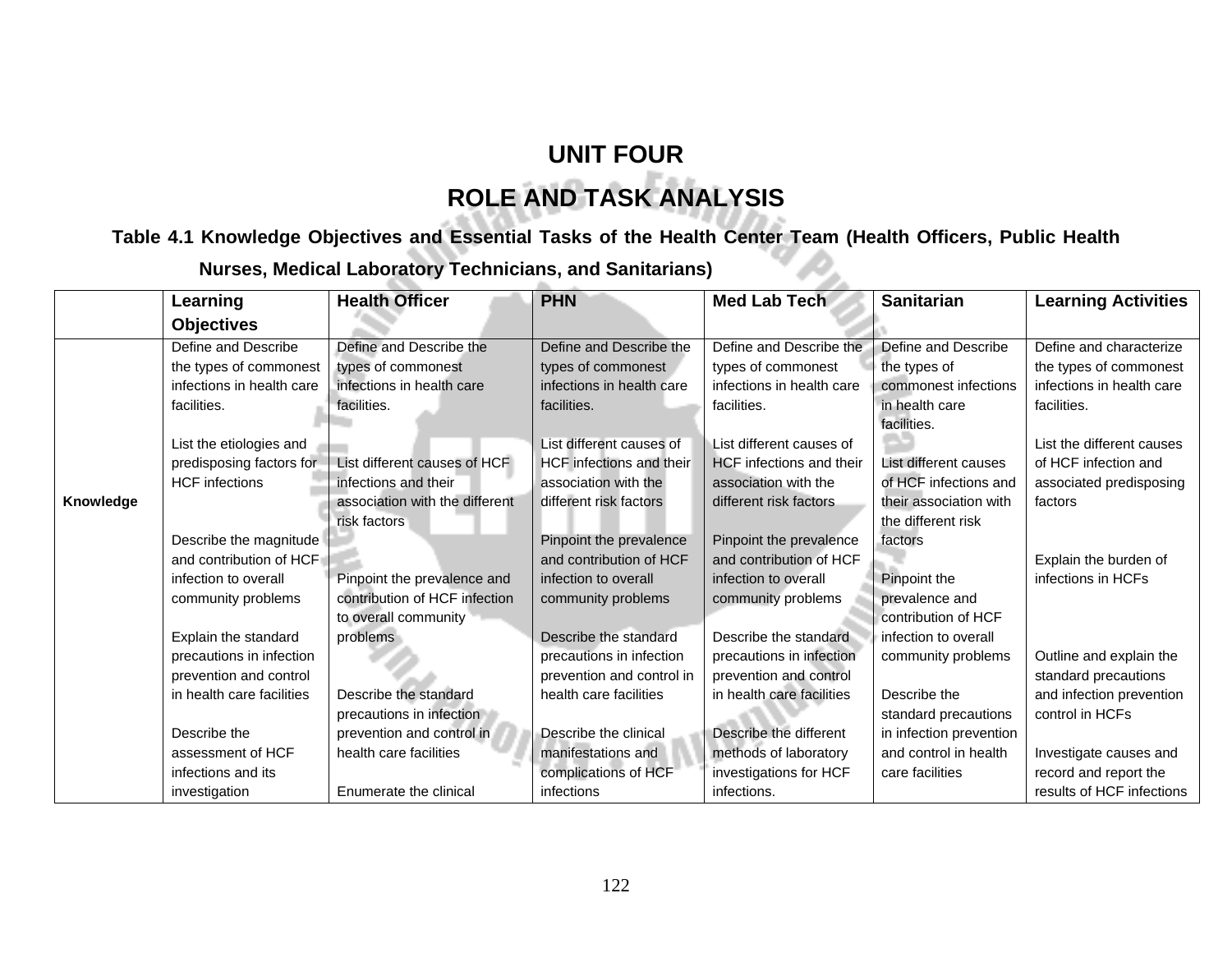|           |                           | manifestations and            | Describe how to           |                           |                        |                             |
|-----------|---------------------------|-------------------------------|---------------------------|---------------------------|------------------------|-----------------------------|
|           | Describe the principle    | complications of HCF          | administer the treatment  |                           |                        | List the different          |
|           | and treatment methods     | infections                    | and advise the patients   |                           |                        | methods of treatment for    |
| Knowledge | of HSF infections         |                               |                           |                           |                        | HCF infections and          |
|           |                           | Explain how to treat HCF      | List the diagnostic       | List diagnostic methods   |                        | describe what advice        |
|           | Describe diagnostic       | infections and the principles | methods for infections in | for infections in health  |                        | should be given to          |
|           | methods for infections    | underlying it                 | health care facilities    | care facilities           |                        | patients                    |
|           | in health care facilities |                               |                           |                           |                        | Description of the          |
|           |                           | List the diagnostic methods   | Describe the              | Describe the prevention   | List diagnostic        | diagnostic methods for      |
|           | Describe<br>the           | for infections in health care | management, prevention    | and control measures of   | methods for            | infections in health care   |
|           | management,               | facilities                    | and control measures of   | infections in health care | infections in health   | facilities                  |
|           | prevention and control    |                               | infections in health care | facilities                | care facilities        |                             |
|           | measures of infections    |                               | facilities                |                           |                        | Description of the          |
|           | in health care facilities | Describe the management,      |                           | Identify different        | Describe the           | management, prevention      |
|           |                           | prevention and control        |                           | specimen collection       | prevention and         | and control measures of     |
|           | Identify different        | measures of infections in     |                           | procedures and proper     | control measures of    | infections in health care   |
|           | specimen collection       | health care facilities        |                           | handling for infection    | infections in health   | facilities                  |
|           | procedures and proper!    |                               |                           | control                   | care facilities        | Identification of different |
|           | handling for infection    |                               |                           | Know how to properly      |                        | specimen collection         |
|           | control                   |                               | Know how to properly      | prepare and dispose of    |                        | procedures and proper       |
|           |                           |                               | prepare and dispose of    | the various types of      |                        | handling for infection      |
|           | Know how to properly      |                               | the various types of      | waste products like       |                        | control                     |
|           | prepare and dispose of    |                               | waste products            | sharp materials, liquid   |                        |                             |
|           | the various types of      | Know how to properly prepare  | generated in wards        | and solid wastes          |                        | Proper preparation and      |
|           | waste products            | and dispose of the various    |                           | generated in the          | Know how to properly   | disposing of the various    |
|           | generated in HCF          | types of waste products       |                           | laboratory                | dispose of the various | types of waste products     |
|           |                           | generated in the wards        |                           | Demonstrate how to        | types of waste         | like sharp materials,       |
|           |                           |                               | Demonstrate how to        | properly decontaminate    | products generated in  | liquid and solid wastes     |
|           |                           |                               | properly decontaminate    | a work area when a        | the HCFs               | generated in the            |
|           | Know how to properly      |                               | a work area when          | hazardous spill has       |                        | laboratory and wards        |
|           | decontaminate a work      | Demonstrate how to properly   | hazardous spill has       | occurred and in general   |                        |                             |
|           | area when a hazardous     | decontaminate a work area     | occurred and in general   | how to keep work areas    |                        | Proper decontamination      |
|           | spill has occurred and    | when a hazardous spill has    | how to keep work areas    | clean.                    | Demonstrate how to     | of the work area when       |
|           | in general how to keep    | occurred and in general how   | clean.                    |                           | properly               | hazardous spill has         |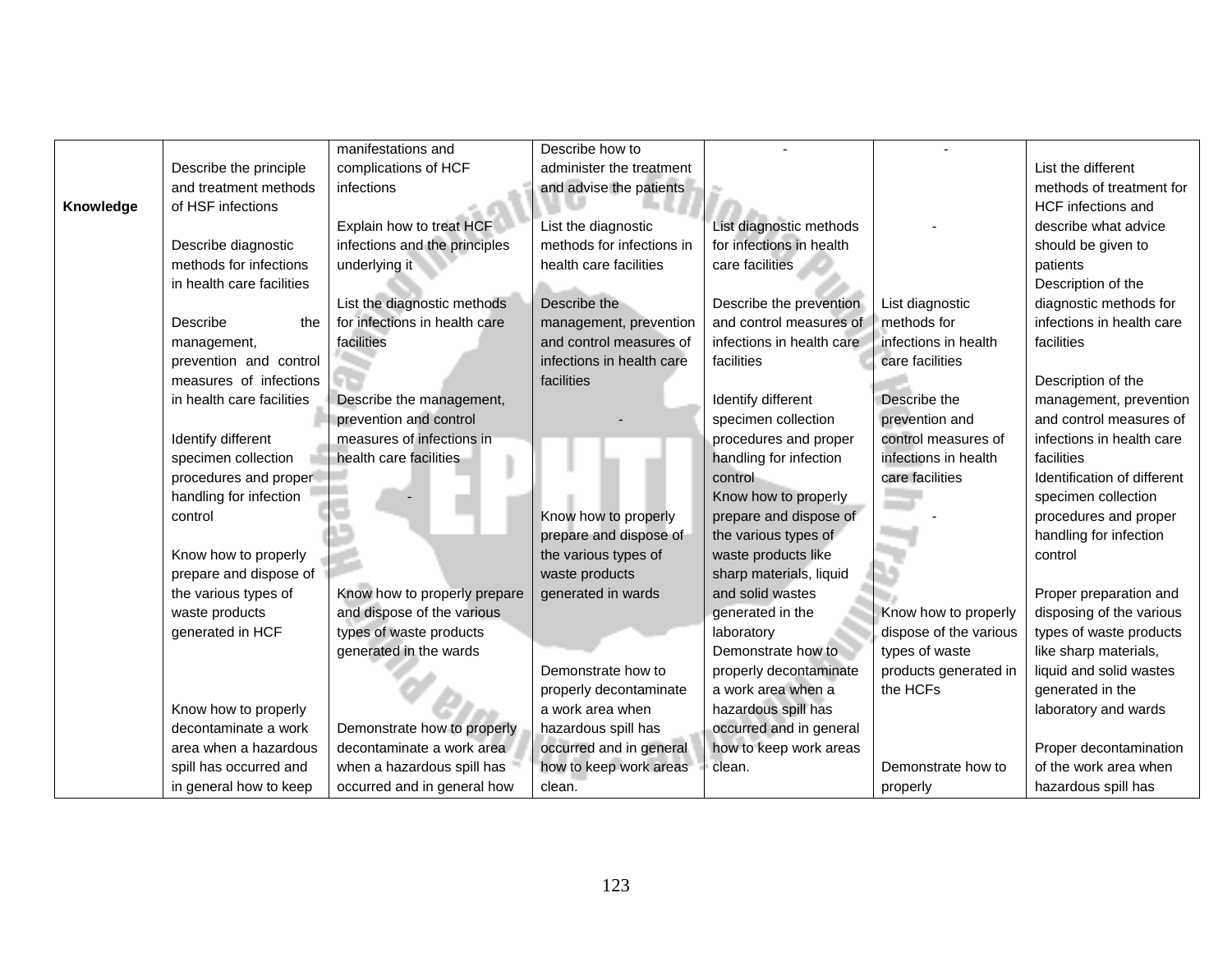| work areas clean.       | to keep work areas clean.     |                         |                         | decontaminate a       | occurred and generally  |
|-------------------------|-------------------------------|-------------------------|-------------------------|-----------------------|-------------------------|
| Know the basic steps of |                               | Know the basic steps of | Know the basic steps of | work area when a      | keep the work areas     |
| first aid measures      |                               | first aid measures      | first aid measures      | hazardous spill has   | clean.                  |
|                         |                               |                         |                         | occurred and in       |                         |
|                         | Know the basic steps of first |                         |                         | general how to keep   |                         |
|                         | aid measures                  |                         |                         | work areas clean.     | Know the basic steps of |
|                         |                               |                         |                         |                       | first aid measures      |
|                         |                               |                         |                         | Know the basic steps  |                         |
|                         |                               |                         |                         | of first aid measures |                         |

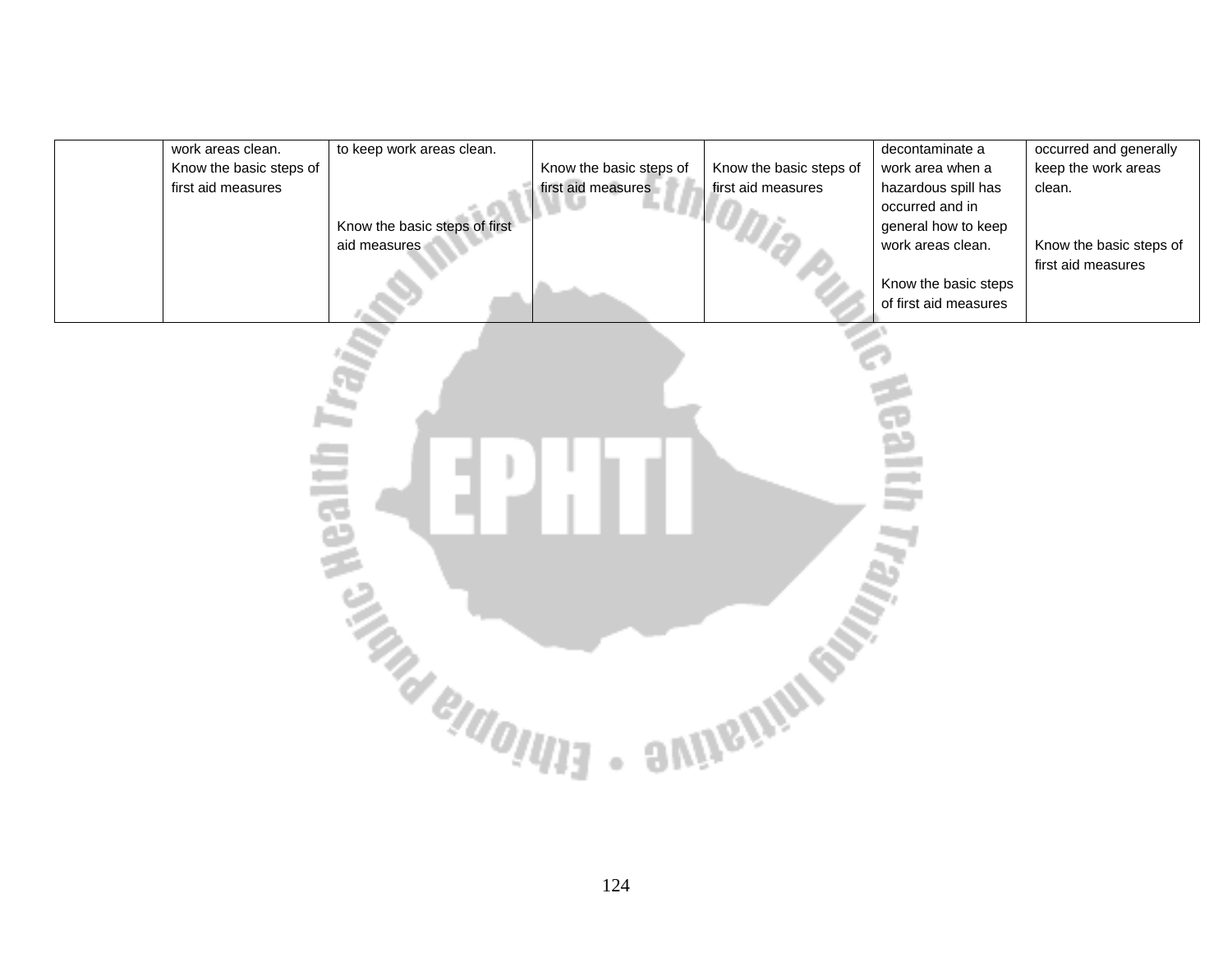## **Table 4.2. Attitude Objectives and Essential Tasks of the Health Center Team (Health Officers, Public Health Nurses, Medical Laboratory Technicians, and Sanitarians)**

|                 | <b>Learning Objectives</b>       | <b>Health Officer</b>           | <b>PHN</b>                      | <b>Med Lab Tech</b>             | <b>Sanitarian</b>             | <b>Learning Activities</b>     |  |
|-----------------|----------------------------------|---------------------------------|---------------------------------|---------------------------------|-------------------------------|--------------------------------|--|
|                 | U hold the idea that HCF         | Educate the community           | Educate the community           | Educate the community           | Educate the community         | Educate the community          |  |
|                 | infections are caused by         | about the agent and the         | about the agent and the         | about the agent and the         | about the agent and the       | about the agent and the        |  |
|                 | micro-organisms                  | source of common                | source of common                | source of common                | source of common              | source of common infections    |  |
|                 |                                  | infections in HCFs              | infections in HCFs              | infections in HCFs              | infections in HCFs            | in HCFs                        |  |
|                 |                                  |                                 |                                 |                                 |                               |                                |  |
|                 | Believe in the importance of     | Instruct in the important       | Instruct in the important       | Instruct in the important       | Instruct in the important     | Advise the community about     |  |
|                 | standard precautions in HCF      | standard precautions in         | standard precautions in         | standard precautions in         | standard precautions in       | the use of standard            |  |
|                 | infection prevention and         | <b>HCF</b> infection prevention | <b>HCF</b> infection prevention | <b>HCF</b> infection prevention | HCF infection prevention      | precautions to reduce          |  |
|                 | control                          | and control                     | and control                     | and control                     | and control                   | infections in HCFs             |  |
|                 |                                  |                                 |                                 |                                 |                               |                                |  |
|                 | Believe in conducting health     | Conduct health education        | Display the importance of       | Conduct health education        | Conduct health education      | Advocate the importance of     |  |
| <b>Attitude</b> | education for clients, families  | for clients, family visitors    | health education for            | for clients, family visitors    | for clients, family visitors  | health education for client    |  |
|                 | and refresher training for staff | and refresher training for      | clients, families visitors      | and refresher training for      | and refresher training for    | families, visitors and refresh |  |
|                 | in infection control             | staff on infection control      | and refresher training staff    | staff on infection control in   | staff on infection control in | for training staff             |  |
|                 |                                  | in health care facilities       | in infection control            | health care facilities          | health care facilities        |                                |  |
|                 |                                  |                                 |                                 |                                 |                               |                                |  |
|                 | Believe in organizing            | Advise infection control        | Advise infection control        | Advise infection control        | Advise infection control      | Advise infection control and   |  |
|                 | surveillance committee for       | and surveillance                | and surveillance                | and surveillance                | and surveillance              | surveillance committees for    |  |
|                 | monitoring, defection and        | committees for routine          | committees for routine          | committees for routine          | committees for routine        | routine monitoring, early      |  |
|                 | management of infections         | monitoring, early               | monitoring, early detection     | monitoring, early detection     | monitoring, early detection   | detection and management       |  |
|                 |                                  | detection and                   | and management of HCF           | and management of HCF           | and management of HCF         | of HCF infections              |  |
|                 |                                  | management of HCF               | infections                      | infections                      | infections                    |                                |  |
|                 |                                  | infections                      |                                 |                                 |                               |                                |  |
|                 | Believe in utilization of health | Advise the community to         | Advise the community to         | Advise the community to         | Advise the community to       | Advise the community to        |  |
|                 | services to facilitate the       | promote utilization of          | promote utilization of          | promote utilization of          | promote utilization of        | promote utilization of health  |  |
|                 | treatment of HCF infections      | health services for cases       | health services for cases       | health services for cases       | health services for cases of  | services for cases of HCF      |  |
|                 |                                  | of HCF infections               | of HCF infections               | of HCF infections               | <b>HCF</b> infections         | infections                     |  |
|                 |                                  |                                 |                                 |                                 |                               |                                |  |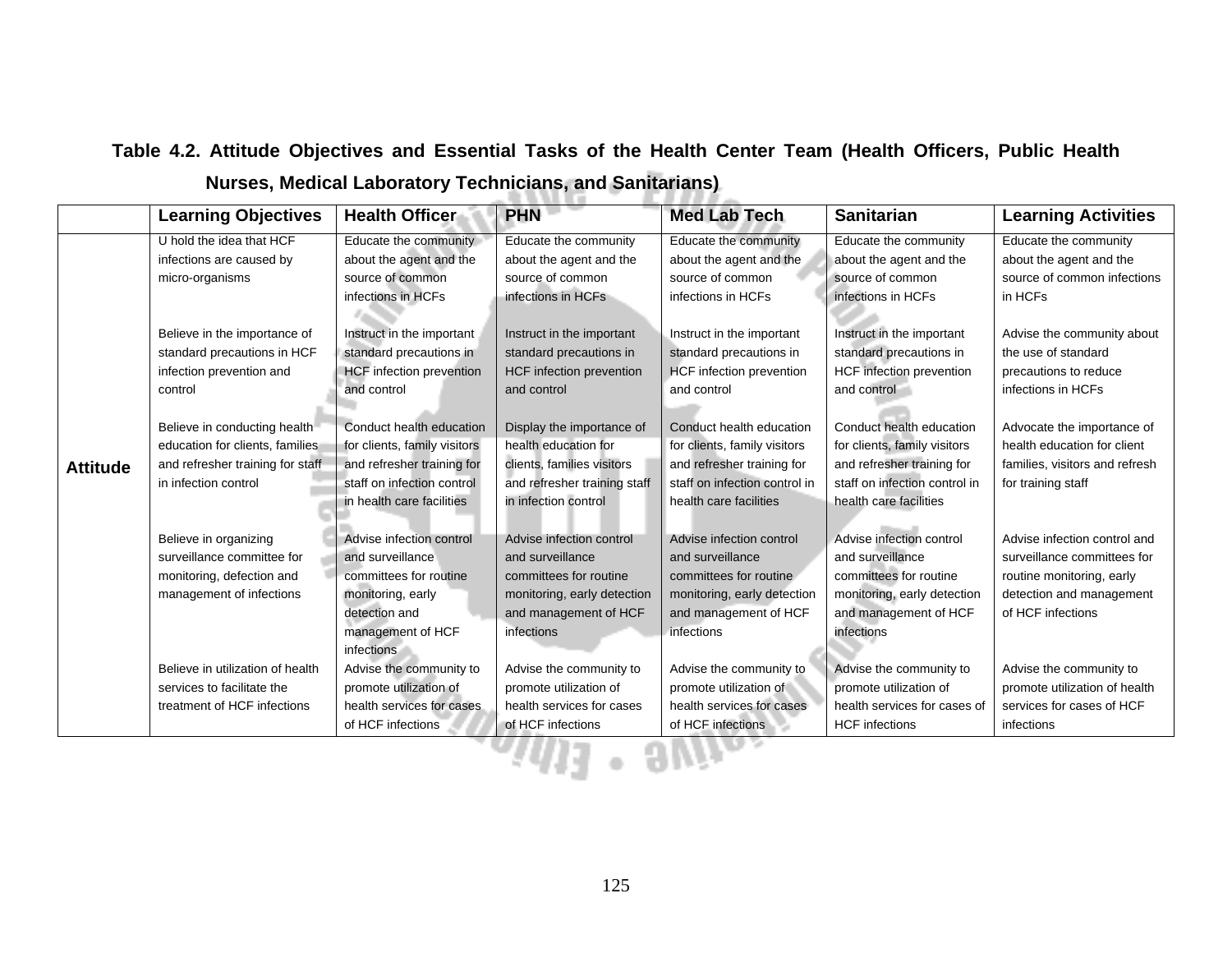#### **Table 4.3. Practice Objectives and Essential Tasks of the Health Center Team (Health Officers, Public Health Nurses,**

| <b>Medical Laboratory Technicians, and Sanitarians)</b><br><b>Sanitarians</b> |  |
|-------------------------------------------------------------------------------|--|
|                                                                               |  |

|                 | <b>Learning Objectives</b>      | <b>Health Officer</b>           | <b>PHN</b>                      | <b>Med Lab Tech</b>             | <b>Sanitarian</b>             | <b>Learning Activities</b>      |
|-----------------|---------------------------------|---------------------------------|---------------------------------|---------------------------------|-------------------------------|---------------------------------|
|                 | Identify the causes and the     | Demonstrate the                 | Apply control measures of       | Identify the etiologic agents   |                               | Identify the cause and its      |
|                 | source of common infections     | management principle;           | etiologic agent and source to   | and sources of commonest        |                               | complication and manage         |
|                 | in HCFs and demonstrate         | identify the etiologic agents   | prevent common infections       | infection in health care        |                               | the case by selecting           |
|                 | their appropriate management    | and sources of commonest        |                                 | facilities.                     |                               | appropriate treatment plan      |
|                 |                                 | infection in HCFs               |                                 |                                 |                               |                                 |
|                 |                                 |                                 |                                 |                                 |                               |                                 |
|                 | Identify the standard           | Demonstrate the standard        | Participate in prevention and   | Demonstrate the standard        |                               | Demonstrate the standard        |
|                 | precaution in infection         | precautions in infection        | control of cross infection by   | precautions in infection        |                               | precautions in infection        |
|                 | prevention and control          | prevention and control in       | using standard precaution in    | prevention and control in       |                               | prevention and control in       |
|                 |                                 | health care facilities          | infection prevention and        | health care facilities          |                               | health care facilities          |
| <b>Practice</b> |                                 |                                 | control in HCFs                 |                                 |                               |                                 |
|                 | Conduct health education for    | Conduct health education for    | Carryout health education for   | Conduct health education for    | Conduct health education      | Health education for client     |
|                 | clients, families and refresher | clients, family visitors and    | client, families, visitors and  | clients, family visitors and    | for clients, family visitors  | families visitors and refresh   |
|                 | training for staff in infection | refresher training for staff on | refresher training for staff in | refresher training for staff on | and refresher training for    | for training staff              |
|                 | control                         | infection control in health     | infection control               | infection control in health     | staff on infection control in |                                 |
|                 |                                 | care facilities                 |                                 | care facilities                 | health care facilities        |                                 |
|                 | Organize infectious control     | Organize infection control      | Organize infection control      | Organize infection control      | Organize infection control    | Organize infectious control     |
|                 | committee for routine           | and surveillance committee      | committee for routine           | and surveillance committee      | and surveillance committee    | committees for routine          |
|                 | monitoring early defection and  | for routine monitoring, early   | monitoring early defection      | for routine monitoring, early   | for routine monitoring,       | monitoring early detection      |
|                 | management of HCF               | defection and management of     | and management of infection     | defection and management of     | early defection and           | and management of HCF           |
|                 | infections                      | <b>HCF</b> infections           |                                 | <b>HCF</b> infections           | management of HCF             | infections                      |
|                 |                                 |                                 |                                 |                                 | infections                    |                                 |
|                 | Demonstrate how to do           |                                 |                                 | Demonstrate how to do           |                               | Demonstrate how to do           |
|                 | laboratory tests to isolate the |                                 |                                 | laboratory tests to isolate the |                               | laboratory tests to isolate the |
|                 | causes of HCF infections        |                                 |                                 | causes of HCF infections        |                               | causes of HCF infections        |
|                 |                                 |                                 |                                 |                                 |                               |                                 |
|                 | Demonstrate the process of      | Take appropriate history and    | Take vital signs and            | Perform important lab tests to  |                               | Demonstrate the process of      |
|                 | assessing HCF infections        | perform proper physical         | determine evidence of HCF       | detect HCF infections           |                               | assessing HCF infections        |
|                 |                                 | examination of HCF              | infections –                    |                                 |                               |                                 |
|                 |                                 | infections                      |                                 |                                 |                               |                                 |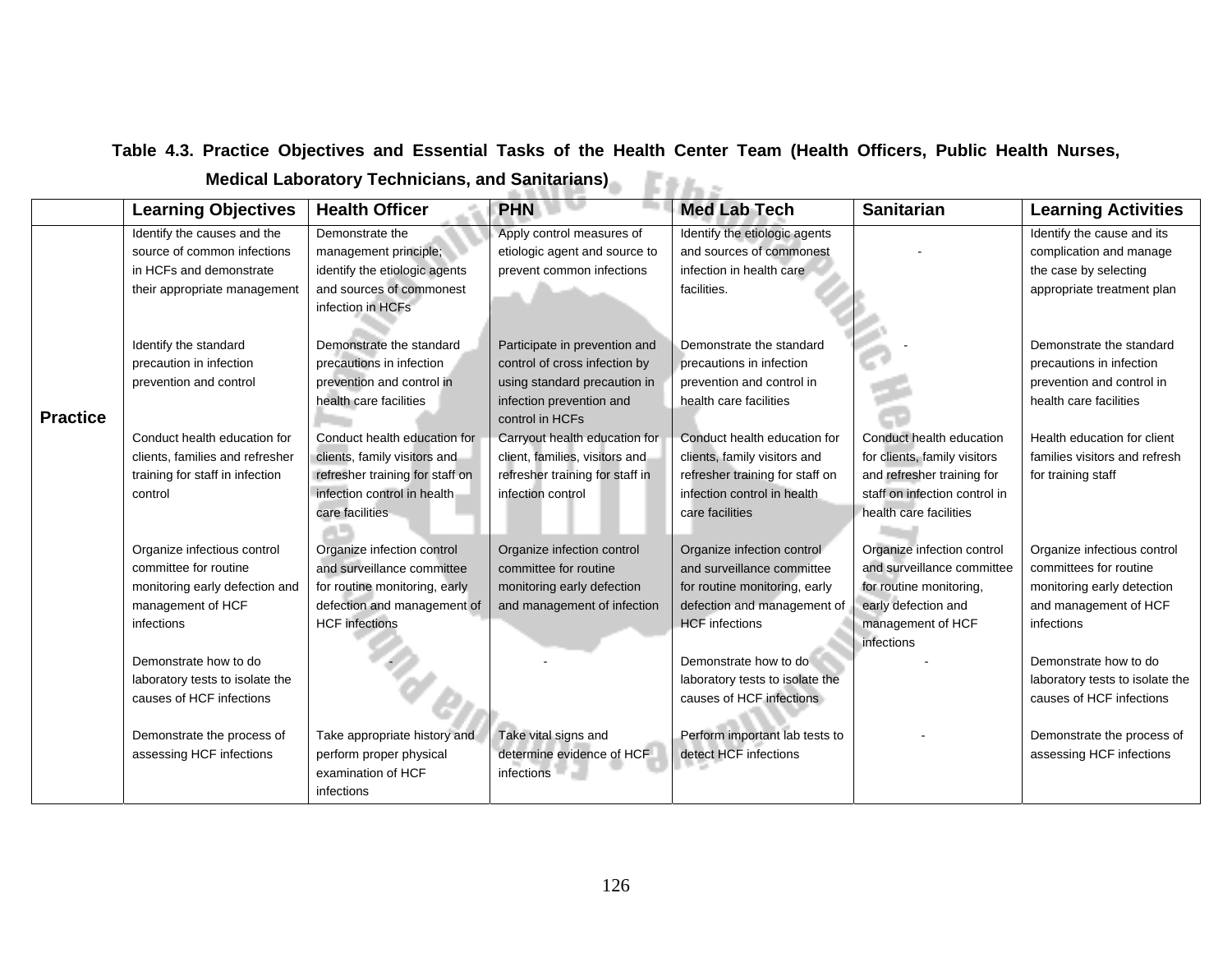| <b>Practice</b>                    | Demonstrate procedure of<br>cleaning, disinfection and<br>sterilization according to the<br>given outline<br>Plan different methods of<br>training in management of<br>infectious waste in health care<br>facilities<br>Implement safety precaution<br>for the prevention of infection<br>in the laboratory setting<br>Ensure the availability of<br>hygienic food supply, | Plan different methods of<br>training in management of<br>infectious waste in HCFs<br>Ensure safe handling of<br>medical equipment and linens | Demonstrate correct cleaning<br>procedure, disinfect and<br>sterilize equipments in HCFs,<br>prepare patients for surgical<br>and non-surgical procedures<br>Plan different methods of<br>training in management of<br>infectious waste in HCFs<br>Implement safety precaution<br>for the prevention of infection<br>in the laboratory setting<br>Ensure safe handling of<br>medical equipment and linens | Demonstrate correct cleaning<br>procedure, disinfect and<br>sterilize equipments in HCFs<br>Plan different methods of<br>training in management of<br>infectious waste in HCFs<br>Implement safety precaution<br>for the prevention of infection<br>in the laboratory setting<br>Conduct food and water<br>analysis and check safe | Plan different methods of<br>training in management of<br>infectious waste in HCFs<br>Implement safety<br>precaution for the<br>prevention of infection in<br>the laboratory setting<br>Ensure the availability of<br>hygienic food supply, | Cleaning, disinfecting, and<br>sterilizing of equipments and<br>preparation of patients for<br>non-surgical cases<br>Planning different methods<br>of training in management of<br>infectious waste in HCFs<br>Implement safety precaution<br>for the prevention of infection<br>in the laboratory setting<br>Ensuring the availability of<br>hygienic food supply, |  |
|------------------------------------|----------------------------------------------------------------------------------------------------------------------------------------------------------------------------------------------------------------------------------------------------------------------------------------------------------------------------------------------------------------------------|-----------------------------------------------------------------------------------------------------------------------------------------------|-----------------------------------------------------------------------------------------------------------------------------------------------------------------------------------------------------------------------------------------------------------------------------------------------------------------------------------------------------------------------------------------------------------|------------------------------------------------------------------------------------------------------------------------------------------------------------------------------------------------------------------------------------------------------------------------------------------------------------------------------------|---------------------------------------------------------------------------------------------------------------------------------------------------------------------------------------------------------------------------------------------|---------------------------------------------------------------------------------------------------------------------------------------------------------------------------------------------------------------------------------------------------------------------------------------------------------------------------------------------------------------------|--|
|                                    | adequate and safe water<br>supply, and safe handling of<br>medical equipment and linens<br>and good housing conditions<br>in health care facilities                                                                                                                                                                                                                        | and good housing conditions<br>in health care facilities                                                                                      | and good housing conditions<br>in health care facilities                                                                                                                                                                                                                                                                                                                                                  | handling of lab equipment<br>and good housing conditions<br>in health care facilities                                                                                                                                                                                                                                              | adequate and safe water<br>supply good housing<br>conditions in health care<br>facilities                                                                                                                                                   | adequate and safe water<br>supply, safe handling of<br>medical equipment and<br>linens and good housing<br>conditions in HCFs                                                                                                                                                                                                                                       |  |
| <b>ENGLAND IN SPIRIT STATEMENT</b> |                                                                                                                                                                                                                                                                                                                                                                            |                                                                                                                                               |                                                                                                                                                                                                                                                                                                                                                                                                           |                                                                                                                                                                                                                                                                                                                                    |                                                                                                                                                                                                                                             |                                                                                                                                                                                                                                                                                                                                                                     |  |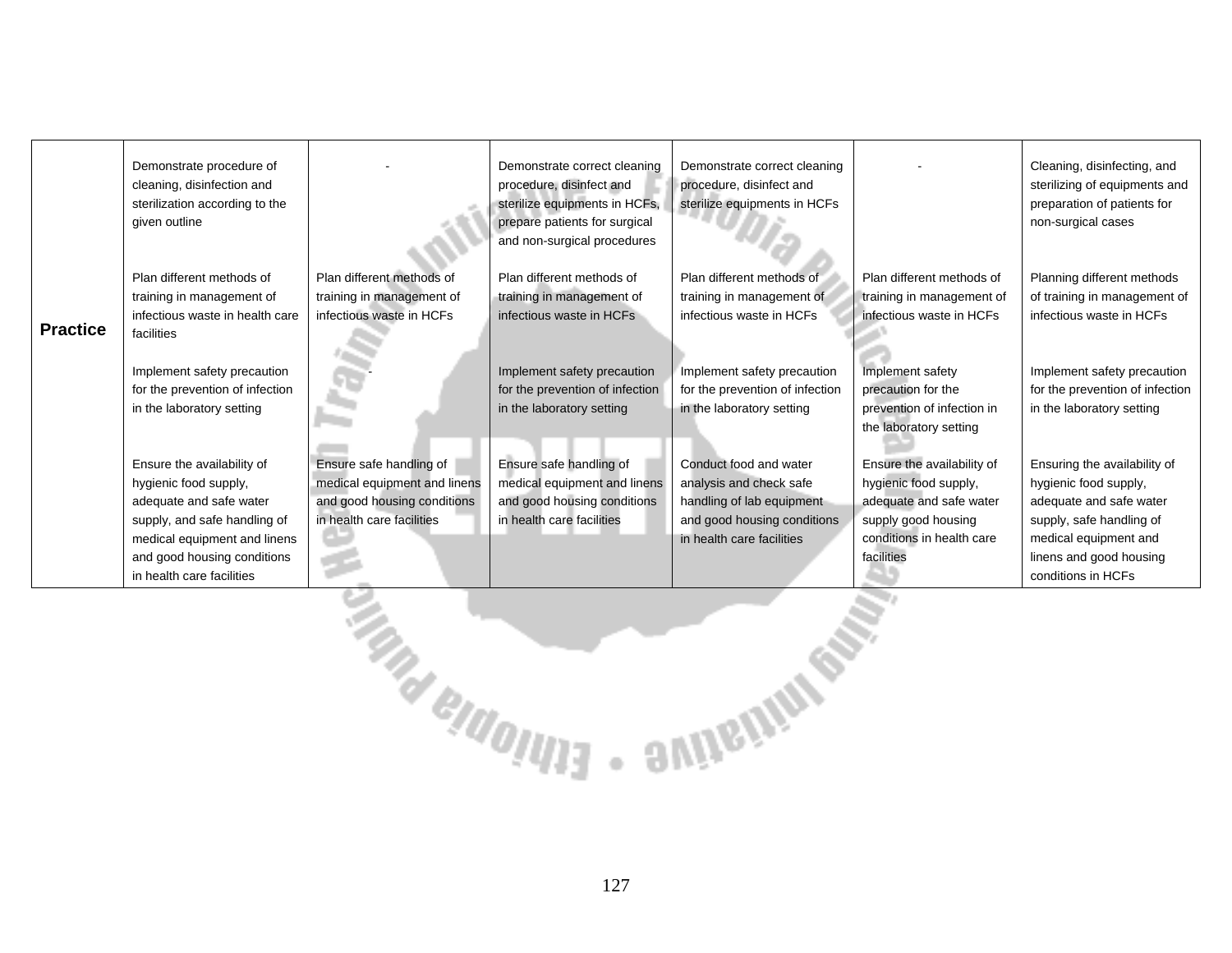# **UNIT FIVE**

# **GLOSSARY AND ABBREVIATIONS**

#### **GLOSSARY**

*Container:* Vessel in which waste is placed for handling, transportation, storage, and/or eventual disposal. The waste container is a component of the waste package.

**Decontamination:** Reduction of microbiological contamination to a safe level.

*Disinfection:* Treatment aimed at reducing the number of vegetative microorganisms to safe or reactively safe levels.

- **Disposal:** Intentional burial, deposit, discharge, dumping, placing or release of any waste material into or on any air, land or water.
- *Handling:* The functions associated with the movement of solid waste materials, excluding storage, processing, and ultimate disposal.
- *Incineration:* The controlled burning of solid, liquid or gaseous combustible wastes to produce gases and residues containing little or no combustible materials.
- *Municipal waste:* General waste for collection by municipalities generated mainly by households, commercial activities and street sweeping.
- **Recycling:** A term embracing the recovery and reuse of scrap or waste material for manufacturing or other purposes.
- *Segregation:* The systematic separation of solid waste into designated categories.
- **Sterilization:** A reduction in micro-organisms of more than 10<sup>6</sup> achieved by physical, chemical or mechanical methods or by irradiation.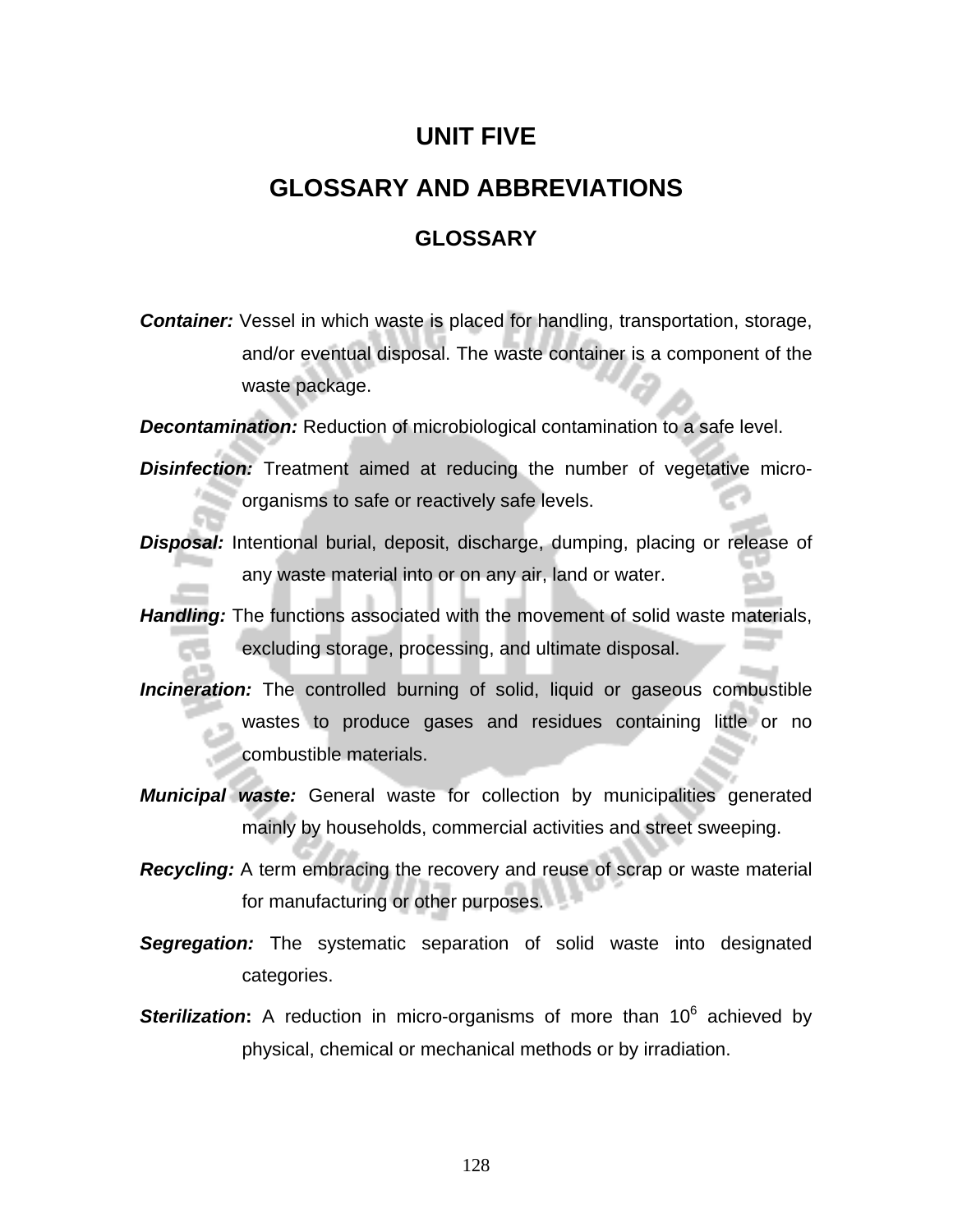**Storage:** The placement of waste in a suitable location or facility where isolation, environmental and health protection and human control (e.g. monitoring for radio activity, limitation of access) are provided.

**Waste generator:** Any person, organization or facility engaged in activities that generate waste.

*Waste management:* All activities, administrative and operational, involved in the handling, treatment, conditioning, storage and disposal of waste.

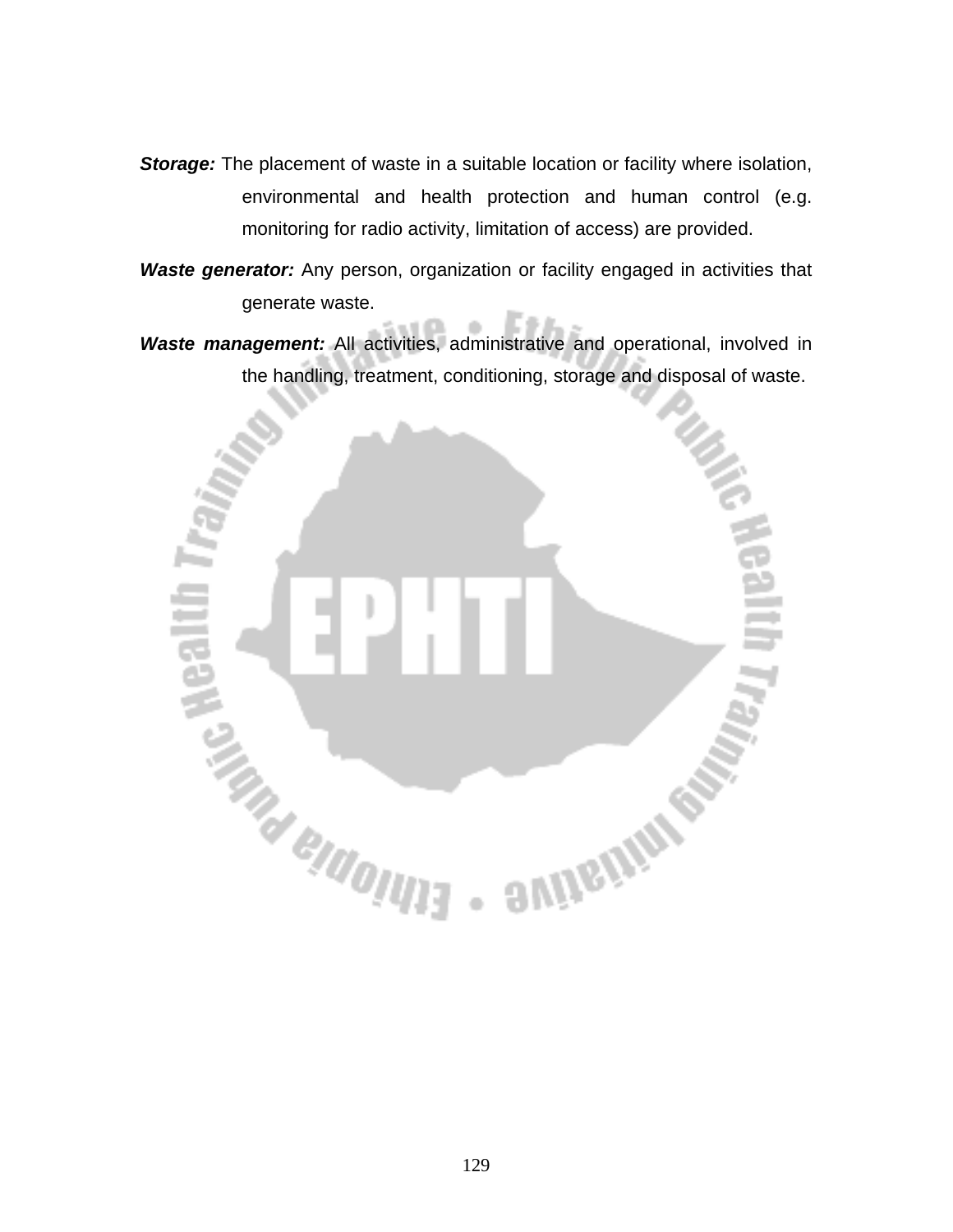# **ABBREVIATIONS**

- AFI Acute Febrile Illness
- AIDS Acquired Immuno Deficiency Syndrome
- CHW Community Health Worker
- EH Environmental Health
- HCFs Health Care Facilities
- HIV Human Immunodeficiency Virus
- HLD -High Level Disinfection
- HO -Health Officer
- IV -Intravenous
- MCH -Maternal and Child Health
- MLT -Medical Laboratory Technician
- MOH -Ministry Of Health
- OR -Operation Theatre
- PHW -Public Health Worker
- TB -Tuberculosis
- TTBA -Trained Traditional Birth Attendant
- WM Waste Management
- WMIC Waste Management and Infection Committee<br>UTI Urinary Tract Infection<br>STI Sexually Transmitted Infections<br>TAT Tetanus Antitoxin
- UTI Urinary Tract Infection
- STI Sexually Transmitted Infections
- TAT Tetanus Antitoxin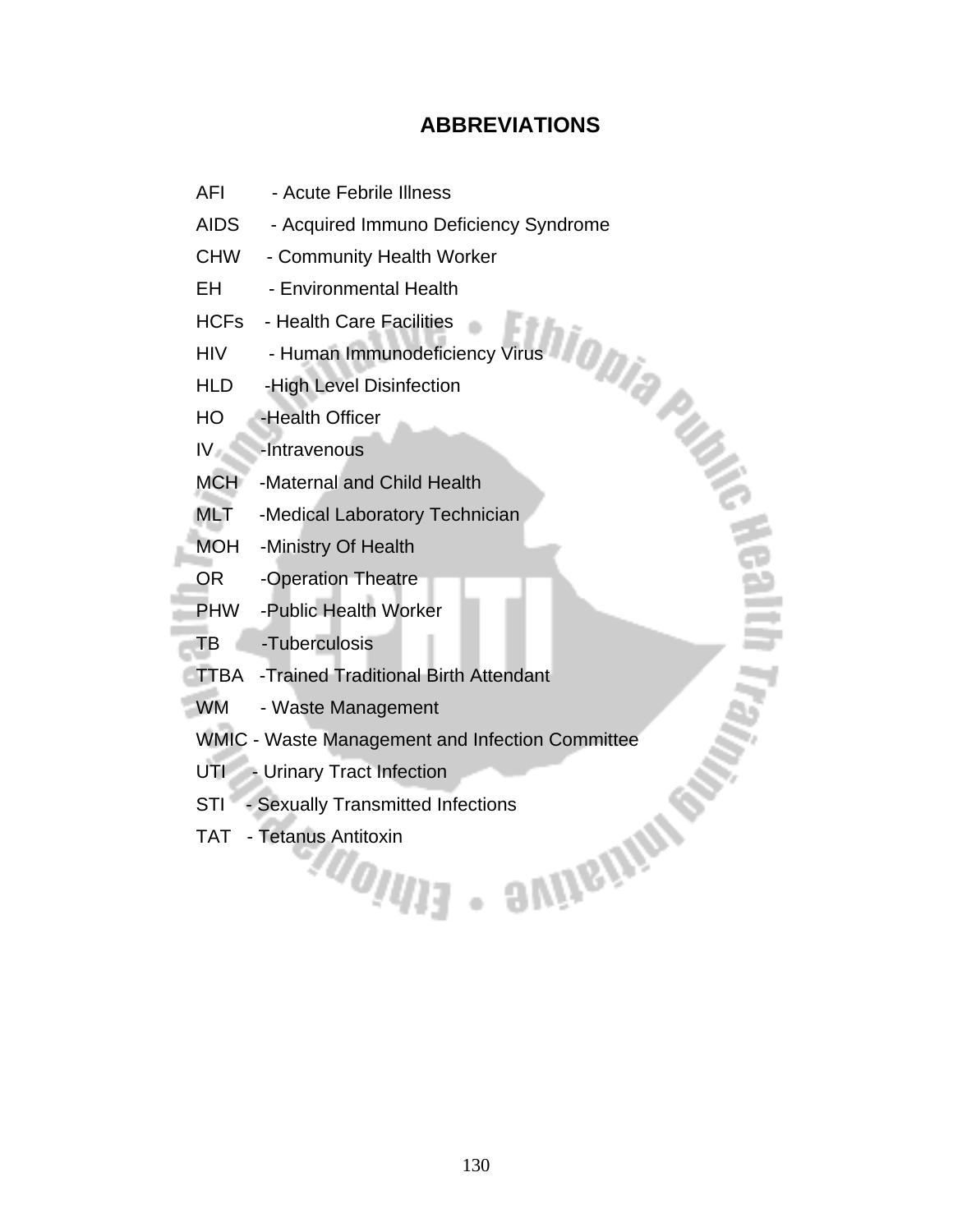# **UNIT SIX BIBLIOGRAPHY**

*Alphonsa J. et al.* Fundamentals of Nursing, Vikas Publishing House pvt Ltd, Delhi, 2000.

*Baker F.J., Silverton R. E., Palister C.J.,* Introduction to Medical Laboratory Technology, 6<sup>th</sup> ed. Butler Worth Heinemann, 1998.

*Chand A. L., et al.* A Manual on Infection Control in Health Facilities, San Jeau Offset Printers, Delhi. WHO 1992

**Cheesbrough M., et al. District Laboratory Practice in Tropical Countries, Part I,** Cambridge University Press, 2000.

**Cheesbrough M., et al.** District Laboratory Practice in Tropical Countries, Part II, Cambridge University Press, 2000.

**Delost M.D., et al.** Introduction to Diagnostic Microbiology. A Text and Work Book, Mosby, 1997

*Estridge B.H., Reynolds A.P., and Walters N.J.* Basic Laboratory Techniques, 4<sup>th</sup> ed., Delmar Thomson Learning, 2000.

*Faris K., et al.* Human and Other Liquid Waste Management for Environmental Health Students, Addis Abeba, Carter Center, 2002.

*Faris K., Mengesha A. and Tekele T*. Occupational Health, Safety and Hygiene for Environmental Health Students, Addis Abeba, Carter Center, 2002.

*Giroult P.E. and Rushbrook P.,* Safe Management of Wastes from Health Care Activities. WHO. 1994,

**Harrison, and Francis A.S..** Harrison's Principles of Internal Medicine. 14<sup>th</sup> ed. Vol I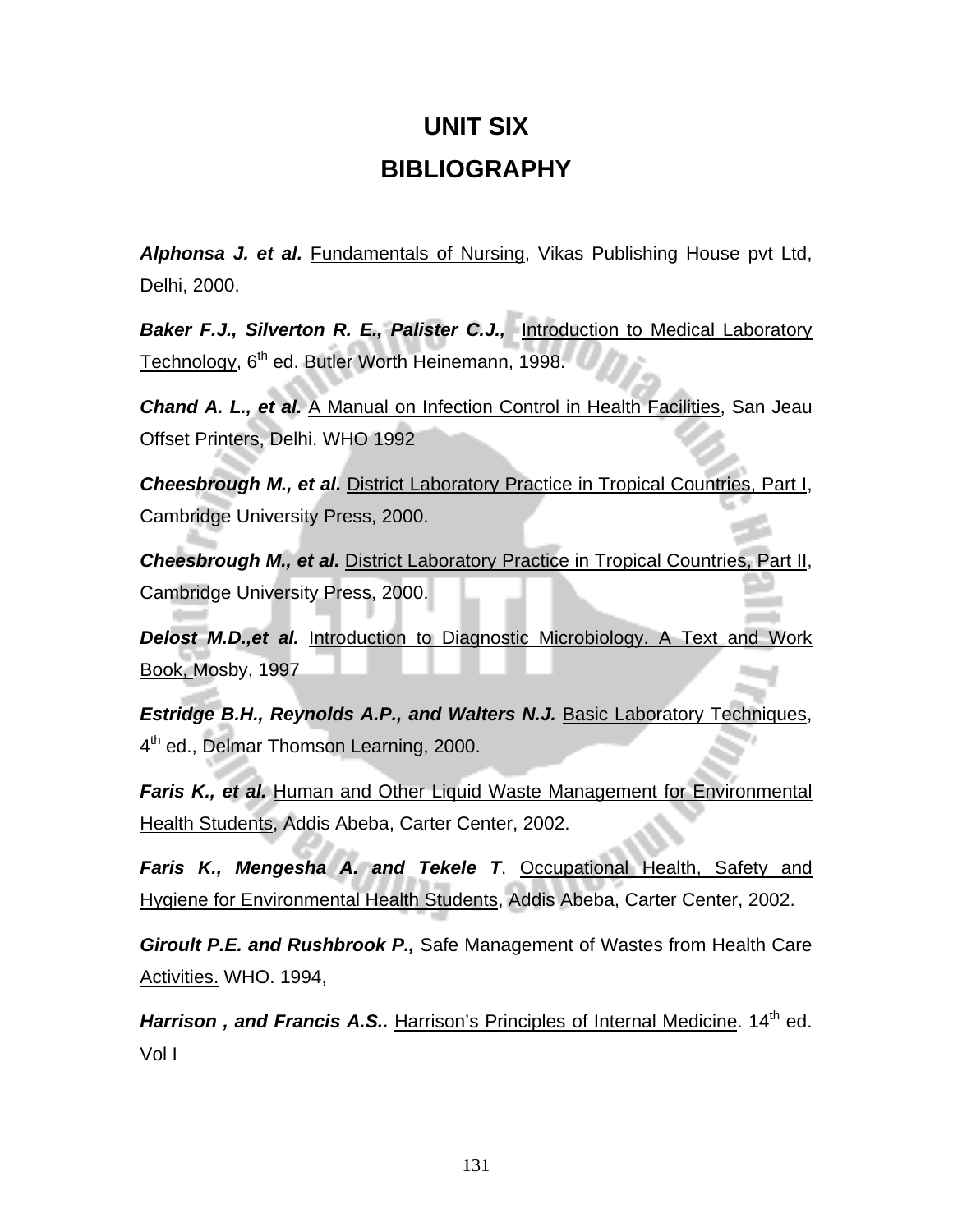*Isaac A. W. et al.* Nosocomial Infections and Infection Control, University of Nirobi, 1999.

Kelly W. N., et al. Text Book of Internal Medicine. 3<sup>rd</sup> ed., 1997

*King M., et al.* Primary Surgery, Non-Trauma. Vol I, 1987

*Linne J.J. and Ringsrud K.M.* Clinical Laboratory Science: The Basic and Routine Techniques, 4 ed., Mosby, 1999.

**Leigh G.D., et al.** Infection control in the child center and preschool. 3<sup>rd</sup> edition, USA, Williams and Wilkins Publisher, 1996.

Palmer S. Giddens J. and Palmer D. Infection Control. El Paso, Texas, Linda Skidmore – Roth Publishing, 1996.

**Ravel R.et al.** Clinical Laboratory Medicine: Clinical Application of Laboratory Data,  $6<sup>th</sup>$  ed. Mosby, 1995.

*Rigal J. and Scuzumilin E.,* Clinical Guidelines, Diagnostic and Treatment Mannuals, Medicens Sans Frontiers. Jaillet,1999.

**Schwartz, et al.** Principles of Surgery. 7<sup>th</sup> ed., 1999

*American hospital association.* Infection control in the hospital, 1968

**International Federation of Infection Control. Infection control:** Basic concepts and training, 2nd ed. 2003<br>
Manuel Manuel Manuel Manuel Manuel Manuel Manuel Manuel Manuel Manuel Manuel Manuel Manuel Manuel Manuel Manuel Manuel Manuel Manuel Manuel Manuel Manuel Manuel Manuel Manuel Manuel Man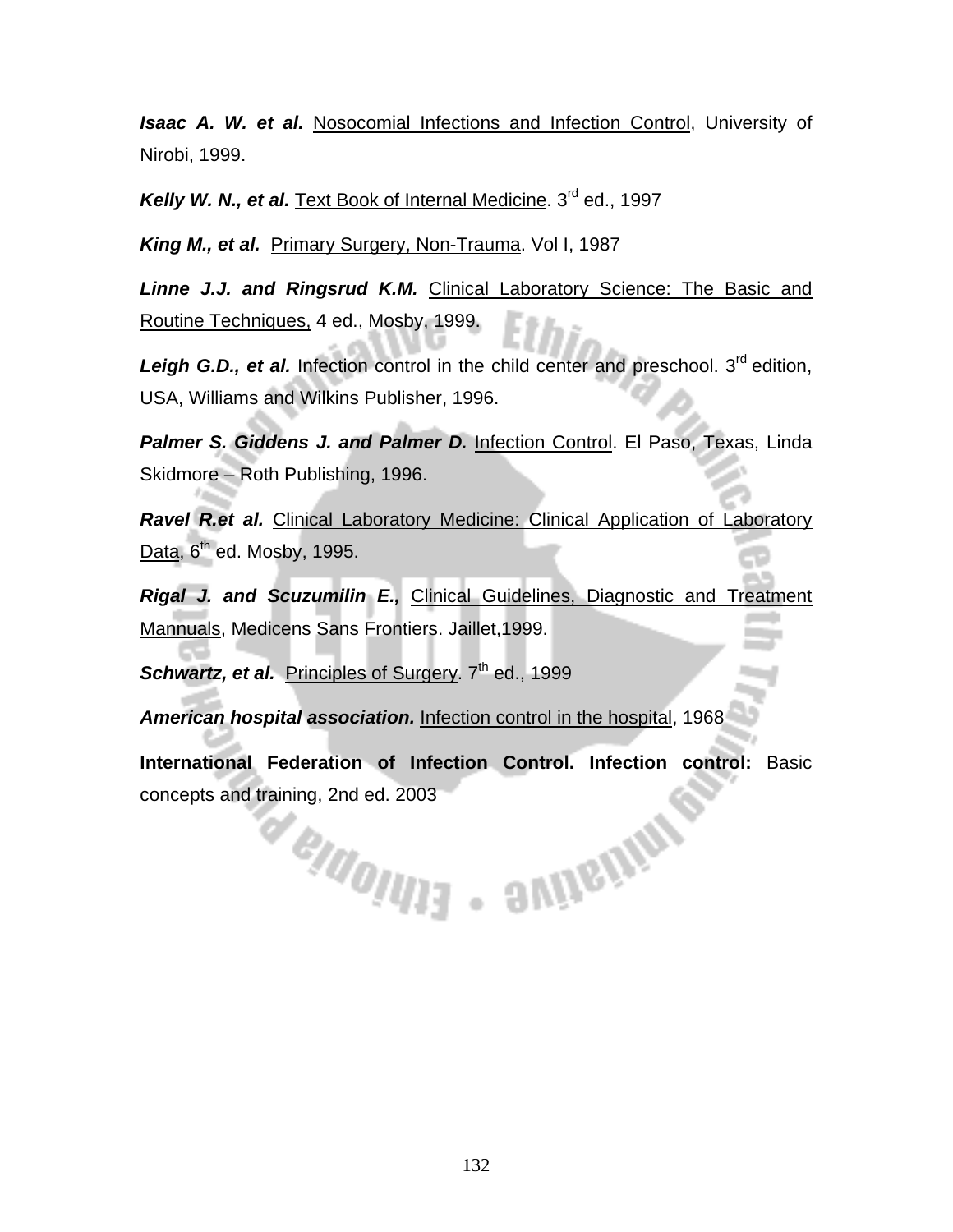# **UNIT SEVEN**

# **ANNEXES**

#### **Annex 1: Answer Keys**

- **2.1. Keys for the Core Module (all Categories)** 
	- **Q.No. 1. D**
	- **Q.No. 2. E**
	- **Q.No. 3. B**
	- **Q.No. 4. E**
	- **Q.No. 5. A**
	- **Q.No. 6. E**
	- **Q.No. 7. E**
	- **Q.No. 8.** Patients, families, and visitors need to have health education. Also the auxiliary staff and the health professionals need basic or refresher training because all of the above mentioned groups of individuals are responsible for the control of infections in HCFs.

**Q.No.9.** Head of the health center, department heads, and hygienist.

**Q.No. 10.** 

- **Formation of waste management and infection control committee**
- Appoint waste management and infection control officer
- Allocation of sufficient financial and personnel resources
- **Monitor the efficiency of waste disposal system**
- **Insure adequate training of staff on waste management**

#### **Q.No. 11.**

- **Active surveillance**
- **Passive surveillance**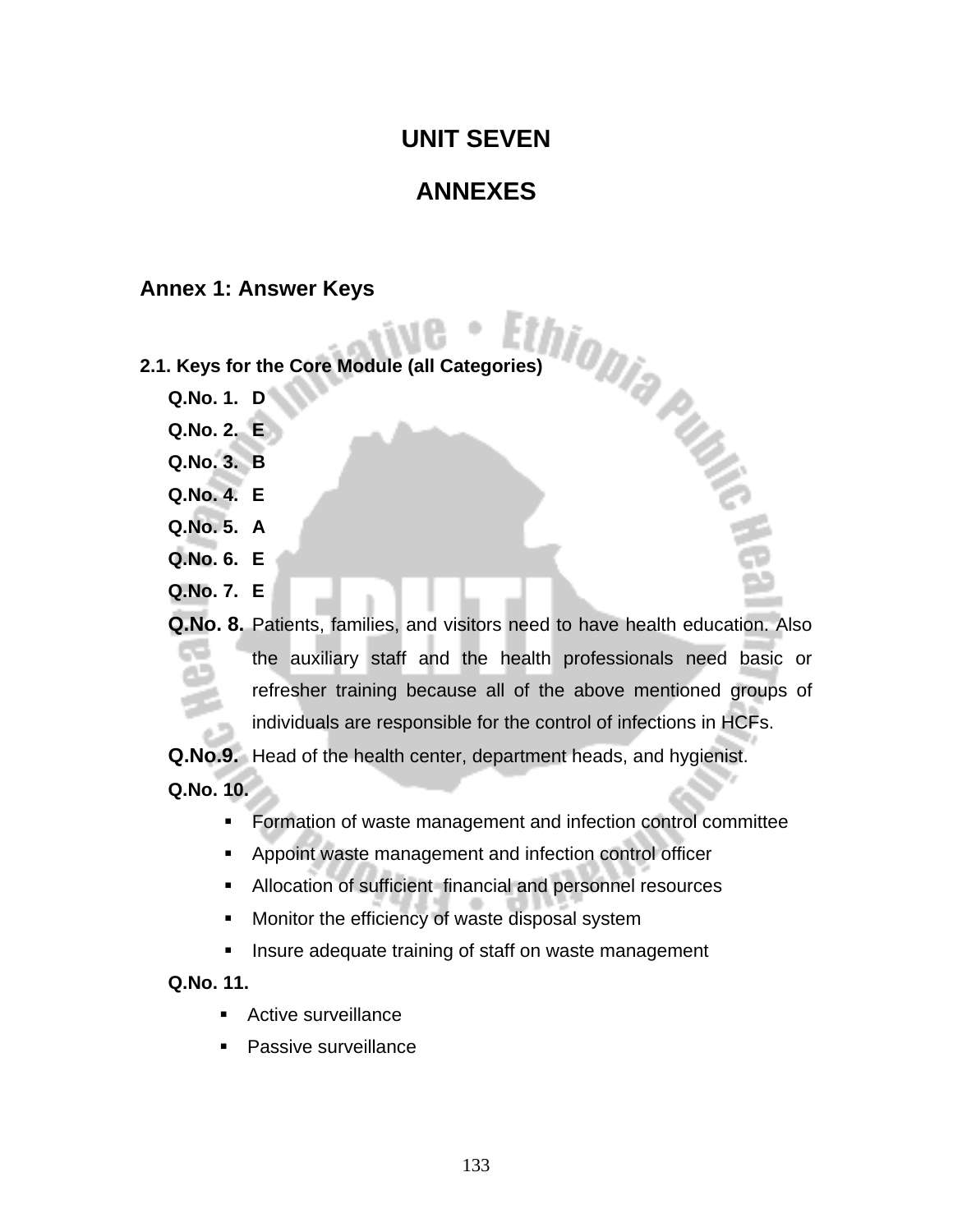**Q.No. 12.** 

- **Urinary tract infections**
- Surgical wound infections
- Puerperal sepsis

#### **Q.No. 13.**

The answer is found in the core module on page 39.

**A** 

#### **Q.No. 14.**

- a. Ensuring that the auxiliary staff are aware of the procedure in segregation and storage of wastes and check that all of them are at the highest standard.
- b. Work with waste management committees.

e<sub>ldolu</sub>ra

c. Ensuring that staff members in their departments are getting training.

**COVIDENTIAL REP** 

#### **2.2. Keys for the satellite modules (Specific Professional Categories)**

#### **2.2.1. Health Officers**

- **Q.No.1. E Q.No.2. B**
- **Q.No.3. A**
- **Q.No.4. E**
- **Q.No.5. A**
- **Q.No.6. B**
- **Q.No.7. D**
- **Q.No.8. C**

#### **2.2.2. Public Health Nurses**

- **Q.No.1. D**
- **Q.No.2. B**
- **Q.No.3. E**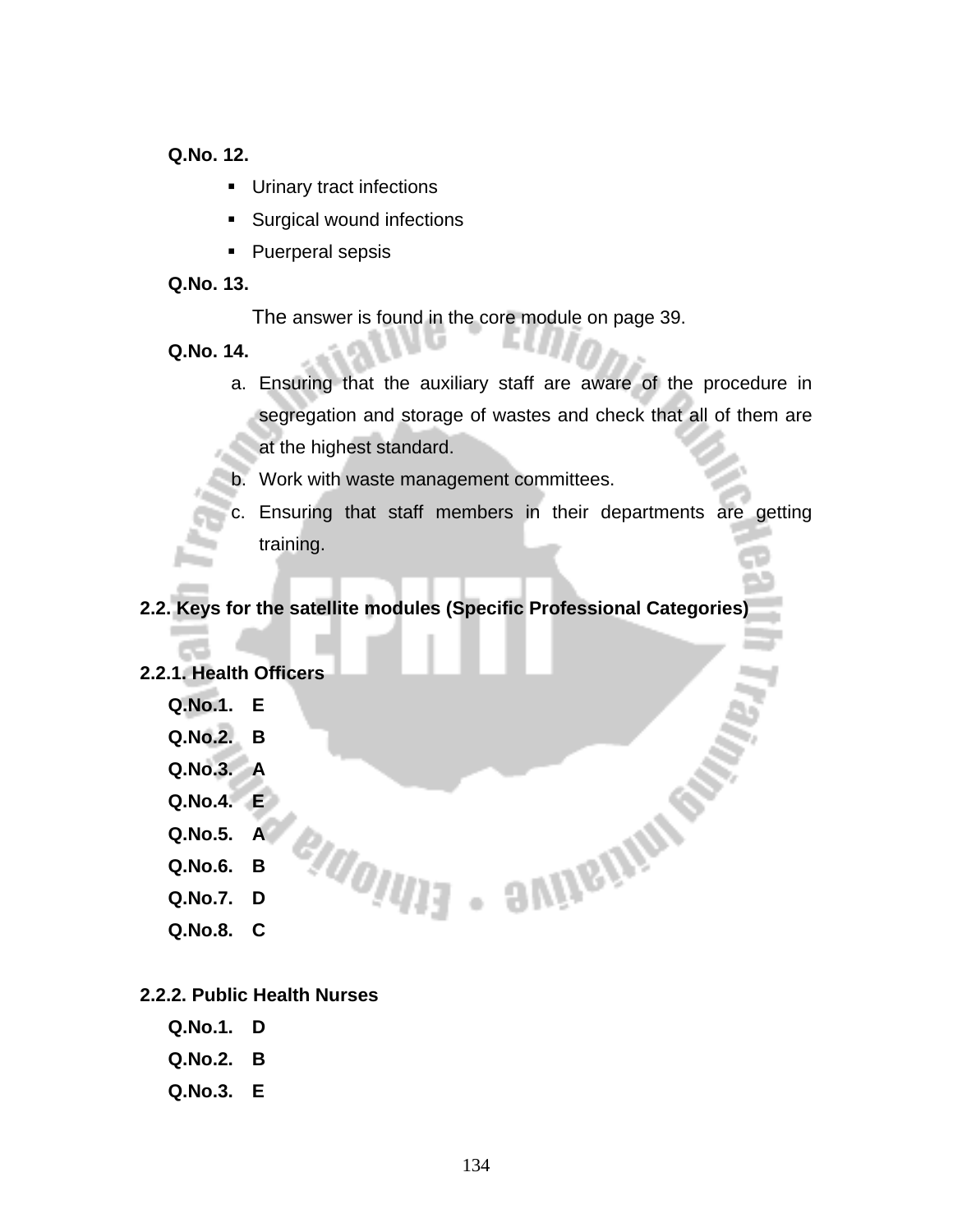# **Q.No.4. D Q.No.5. A Q.No.6. C Q.No. 7. E Q.No. 8. B Q.No. 9. E Q.No. 10. C 2.2.3. Medical Laboratory Technicians**

**Q.No. 11. E** 

ative -

- **Q.No. 1. D**
- **Q.No. 2. C**
- **Q.No. 3. D**
- **Q.No. 4. E**
- **Q.No. 5. D**
- **Q.No. 6.** Refrigerator
- **Q.No.7.** To isolate any possible hazardous waste from all health workers, laboratory personnel, and clients.

**UDGINI** 

#### **2.2.4. Sanitarians**

- **Q.No. 1. E**
- **Q.No. 2. E**
- **Q.No. 3.** a. Identification of the problem
	- b**.** Write a case definition
	- c. Epidemiological description
	- d. Formulate a hypothesis
	- e. Implement control measures to stop the outbreak
- **Q.No. 4.** a. Waste generation
	- b. Segregation and packaging
	- c. Handling and storage
	- d. Treatment and disposal